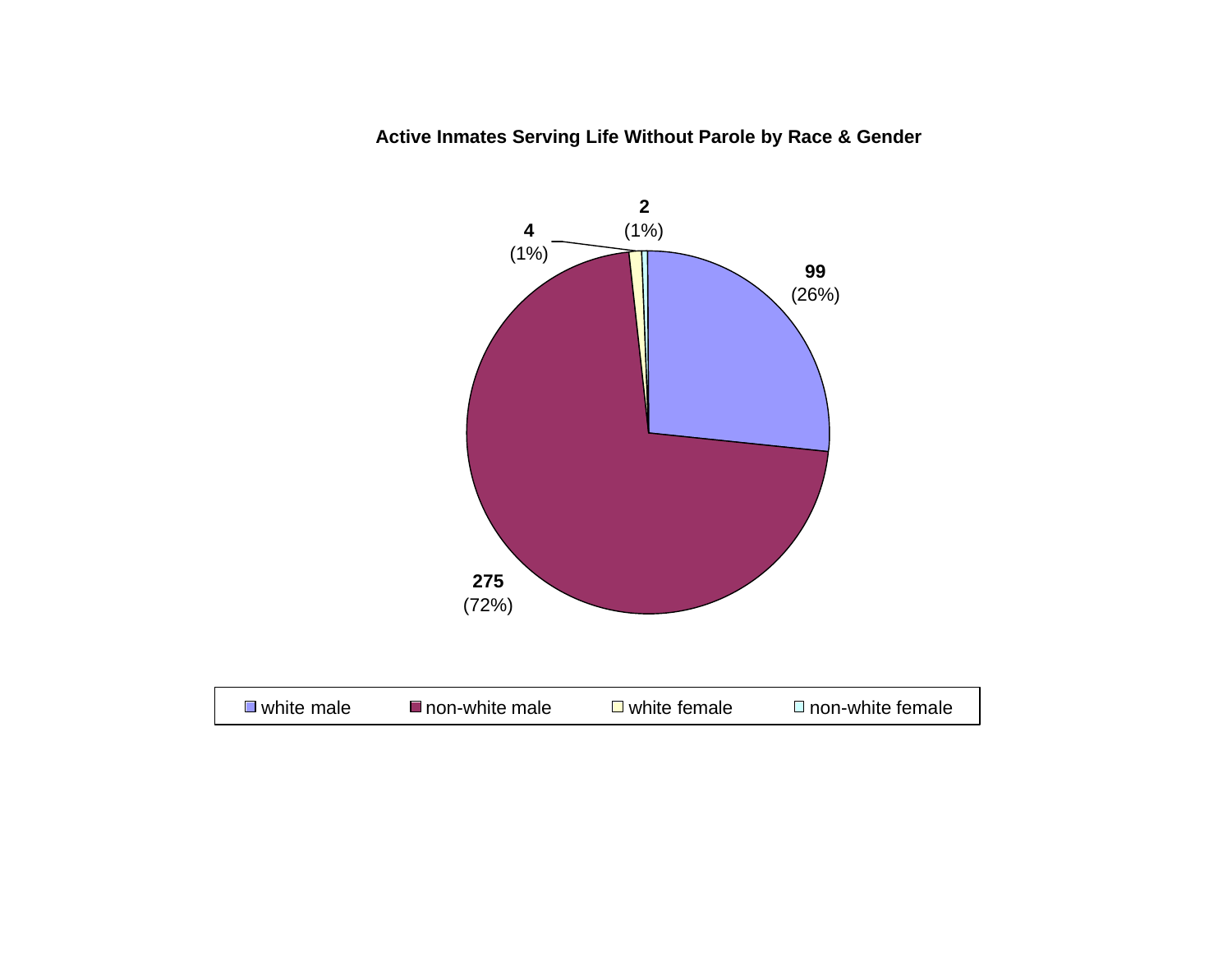

# **Active Inmates Serving Life Without Parole By Prior Incarcerations**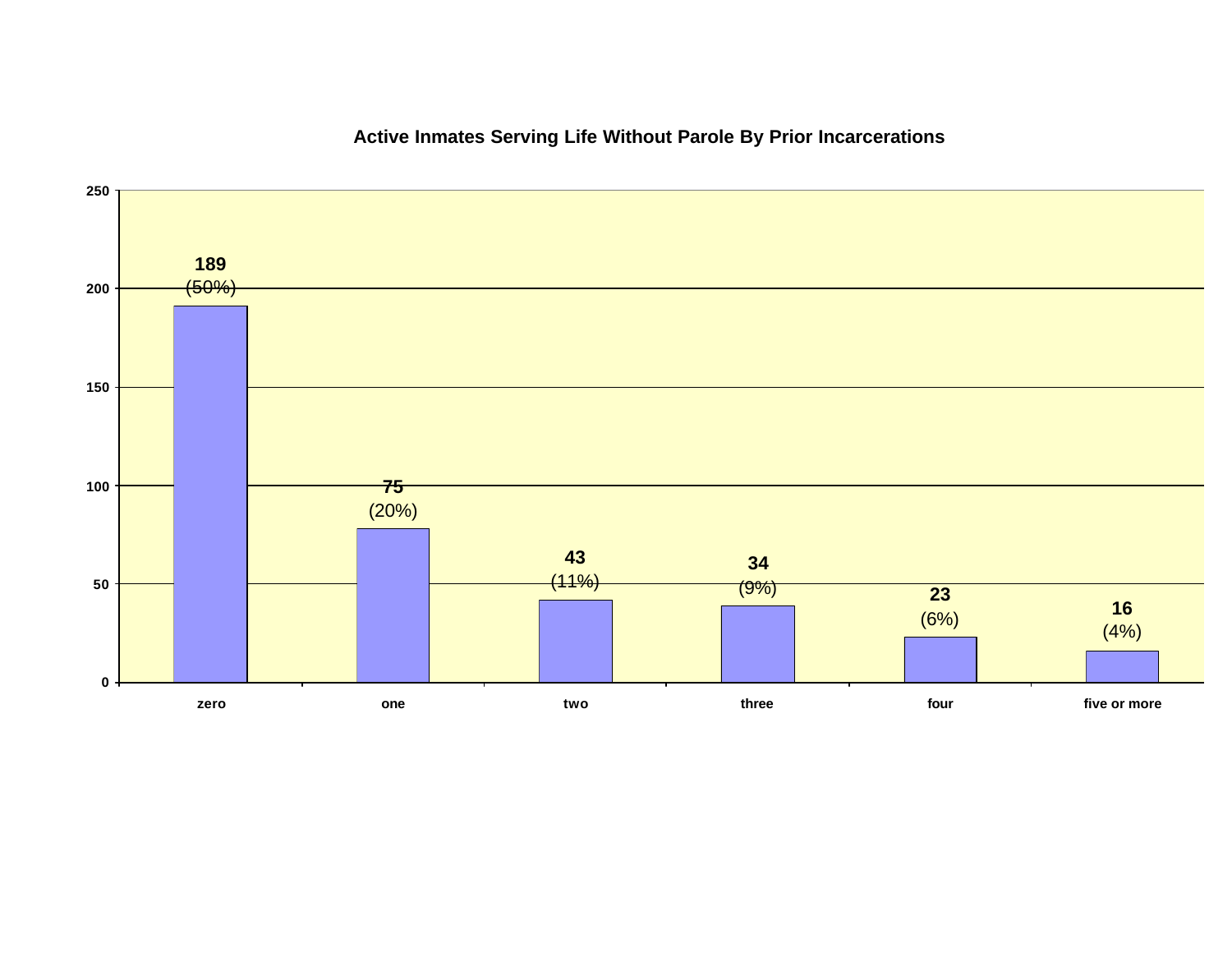**Active Inmates Serving Life Without Parole By Crime Type**



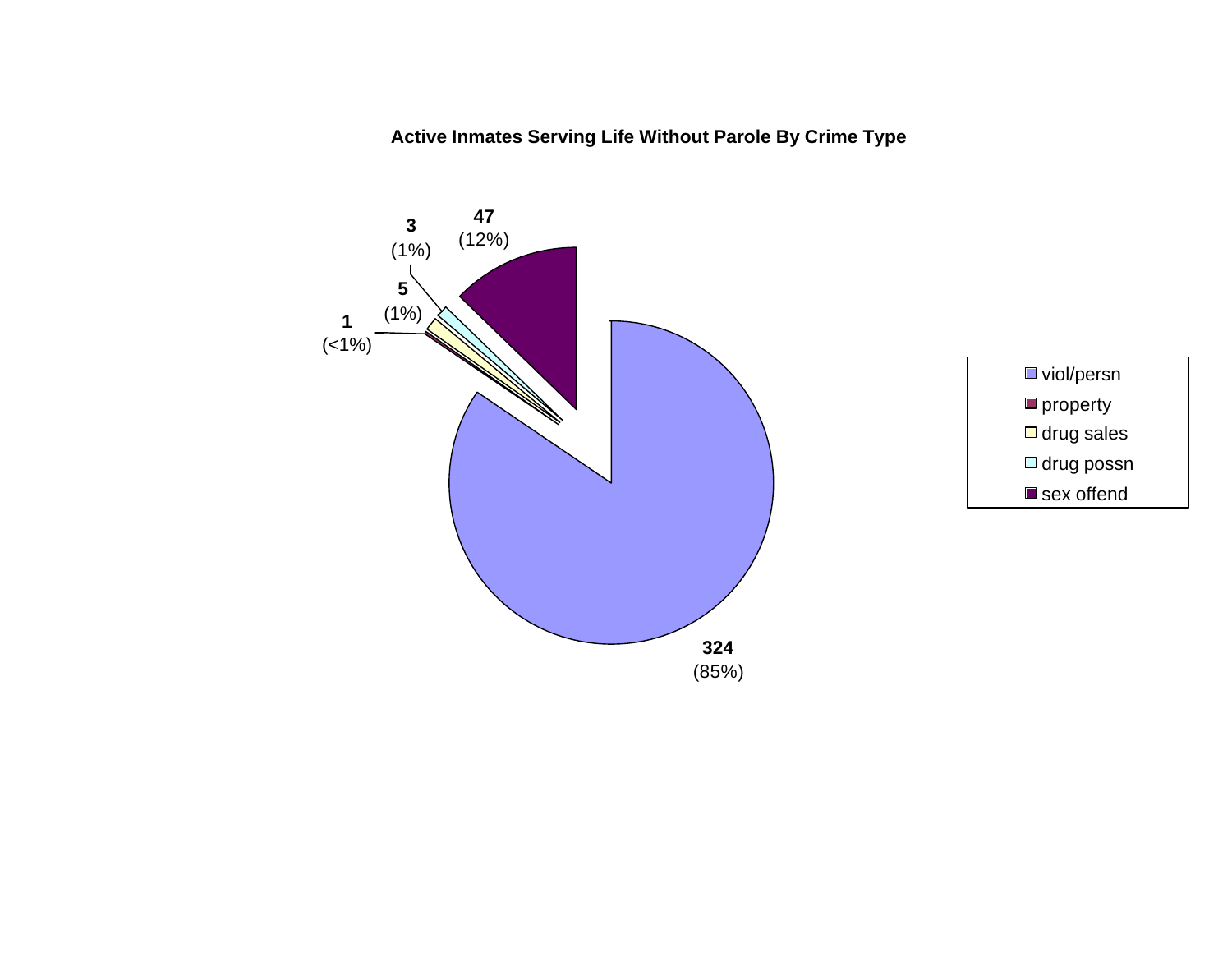Georgia Department of Corrections Page 1 Run 04/26/05 10:18 am Office of Planning and Analysis

Inmate statistical profile

TABLE OF CONTENTS FOR ACTIVE PRISONERS EXCLUDING JAIL

Title PAGE ----- ---- RACE AND SEX............................ 2 Culture Fair IQ Scores...................... 3 Self-Rpt Socioeconomic Class............ 4 Self-Rpt Environment To Age 16.......... 5 Self-Rpt Education Level................ 6 Functional Reading Level (WRAT Scores).. 7 Functional Math Level (WRAT Scores)..... 8 Functional Spelling Level (WRAT Scores). 9 Self-Rpt Guardian Status To Age 16......10 Self-Rpt Employment Status Before Prison11 Self-Rpt Marital Status At Admission....12 Self-Rpt Number Of Children At Admission13 Self-Rpt Religious Affiliation..........14 Self-Rpt Family Behavior Patterns \*.....15 Inmate Diagnostic Behavior Problem \*....16 Physical Profile (General Condition)....17 Security Status..............................18 Number Of Sentences.....................19 Number Of Disciplinaries................20 Number Of Escapes.........................21 Number Of Prior Georgia Incarcerations \*22 Number Of Transfers.....................23 County Of Conviction....................24 Circ Of Conviction........................27 Home County.............................29 Prison Sentence In Years.................32 Probation To Follow Prison..............33 Admission Type.............................34 Release Type...............................35 Inst By  $Group \ldots, \ldots, \ldots, \ldots, \ldots, \ldots, 36$  Institution.............................37 Misdemeanors And Felonies...............38 Crimes By Group............................39 Most Serious Offense....................40 Most Serious Crime Type.................41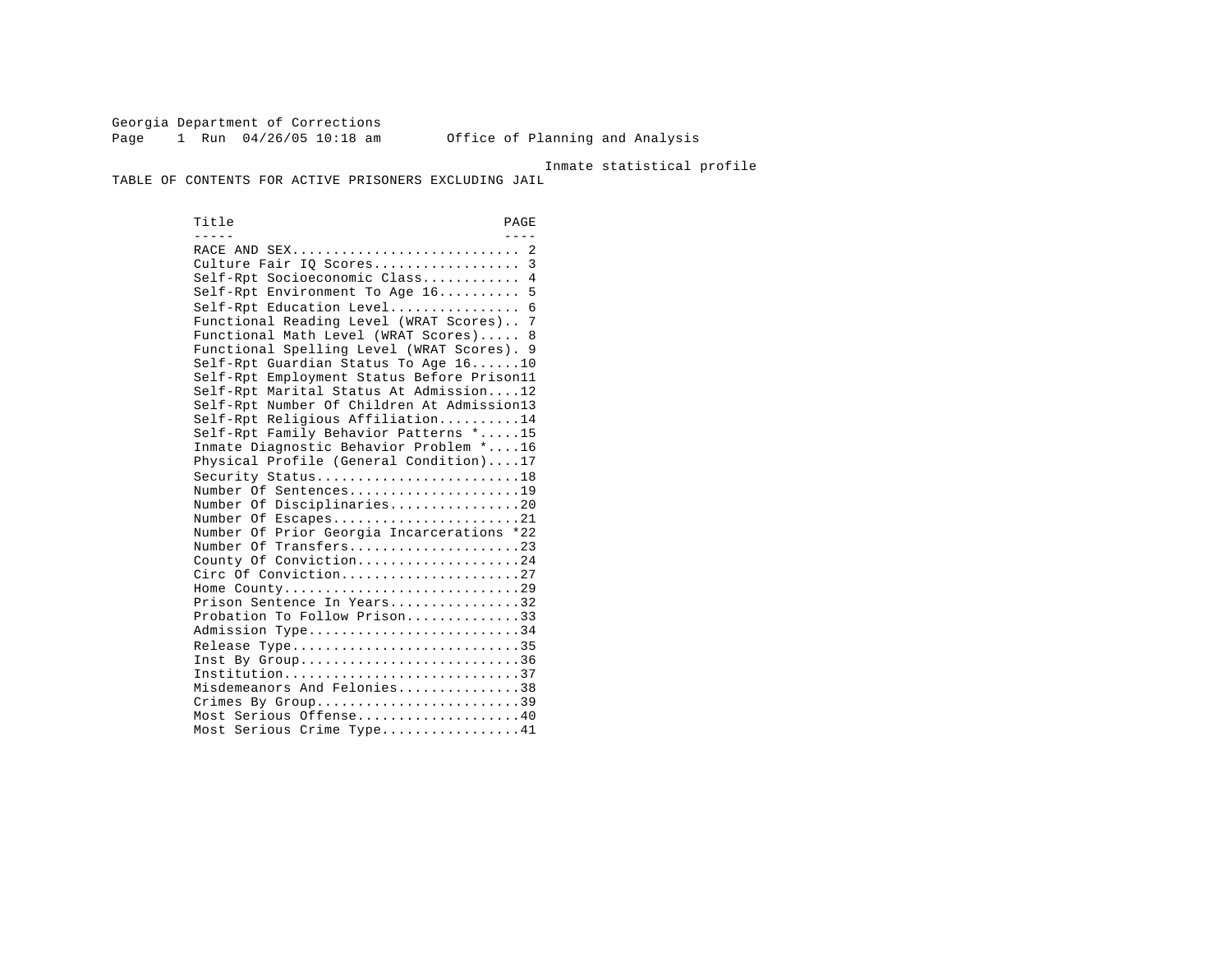# Georgia Department of Corrections<br>Page 2 Run 04/26/05 10:18 am 60ffice of Planning and Analysis Office of Planning and Analysis

Inmate statistical profile

Sample: ACTIVE PRISONERS EXCLUDING JAIL **Requestor:** Statistics Active inmates 04/26/2005

RACE AND SEX by current age & sex

|                                                                  |                         |                                           | M E N                                       |                                                 |                                             |                            |                                                 | WOMEN                                                         |                                        |                                                         |                                              |
|------------------------------------------------------------------|-------------------------|-------------------------------------------|---------------------------------------------|-------------------------------------------------|---------------------------------------------|----------------------------|-------------------------------------------------|---------------------------------------------------------------|----------------------------------------|---------------------------------------------------------|----------------------------------------------|
| RACE AND SEX                                                     | Age<br>$00 - 21$        | Age<br>$ 22-39$                           | Age<br>$\frac{1}{6}$   40-54                | Age<br>$8 55-99$                                | Men<br>% Total                              | Age<br>$ 00-21$<br>°       | Age<br>$ 22-39 $                                | Age<br>$ 40-54 $                                              | Age<br>$ 55-99 $                       | Women<br>% Total                                        | Grand<br>% Total %                           |
| WHITE MALE<br>NON WHITE MALE<br>WHITE FEMALE<br>NON WHITE FEMALE | 33<br>67<br>2<br>0<br>0 | 49<br>24<br>76<br>154<br>0<br>0<br>0<br>0 | 34<br>25<br>104<br>75<br>$\Omega$<br>0<br>0 | 15<br>50<br>15<br>50<br>$\Omega$<br>0<br>0<br>0 | 99<br>26<br>275<br>74<br>$\Omega$<br>0<br>0 | 0<br>$\mathbf 0$<br>0<br>0 | 0<br>0<br>$\Omega$<br>$\Omega$<br>2<br>67<br>33 | 0<br>0<br>$\mathbf 0$<br>0<br>67<br>$\overline{2}$<br>33<br>1 | $\Omega$<br>0<br>0<br>$\mathbf 0$<br>0 | $\Omega$<br>$\Omega$<br>67<br>4<br>33<br>$\overline{2}$ | 99<br>26<br>72<br>275<br>4<br>$\overline{a}$ |
| Total reported                                                   | 3 100                   | 203 100                                   | 138 100                                     | 30 100                                          | 374 100                                     | $\overline{0}$             | 3 100                                           | 3 100                                                         | 0 <sup>1</sup><br>0                    | 6 100                                                   | 380 100                                      |
| Percent reported                                                 | 100.0                   | 100.0                                     | 100.0                                       | 100.0                                           | 100.0                                       | .0                         | 100.0                                           | 100.0                                                         | .0                                     | 100.0                                                   | 100.0                                        |
| NOT REPORTED                                                     | $\Omega$                | $\Omega$                                  | $\mathbf 0$                                 | $\mathbf 0$                                     | 0                                           | $\Omega$                   | $\Omega$                                        | $\Omega$                                                      |                                        |                                                         |                                              |
| Total                                                            | 3                       | 203                                       | 138                                         | 30                                              | 374                                         | 0                          | 3                                               |                                                               |                                        | 6                                                       | 380                                          |
| AVERAGE AGE                                                      | 20.67                   | 31.84                                     | 46.09                                       | 60.87                                           | 39.34                                       | .00                        | 32.00                                           | 46.67                                                         | .00                                    | 39.33                                                   | 39.34                                        |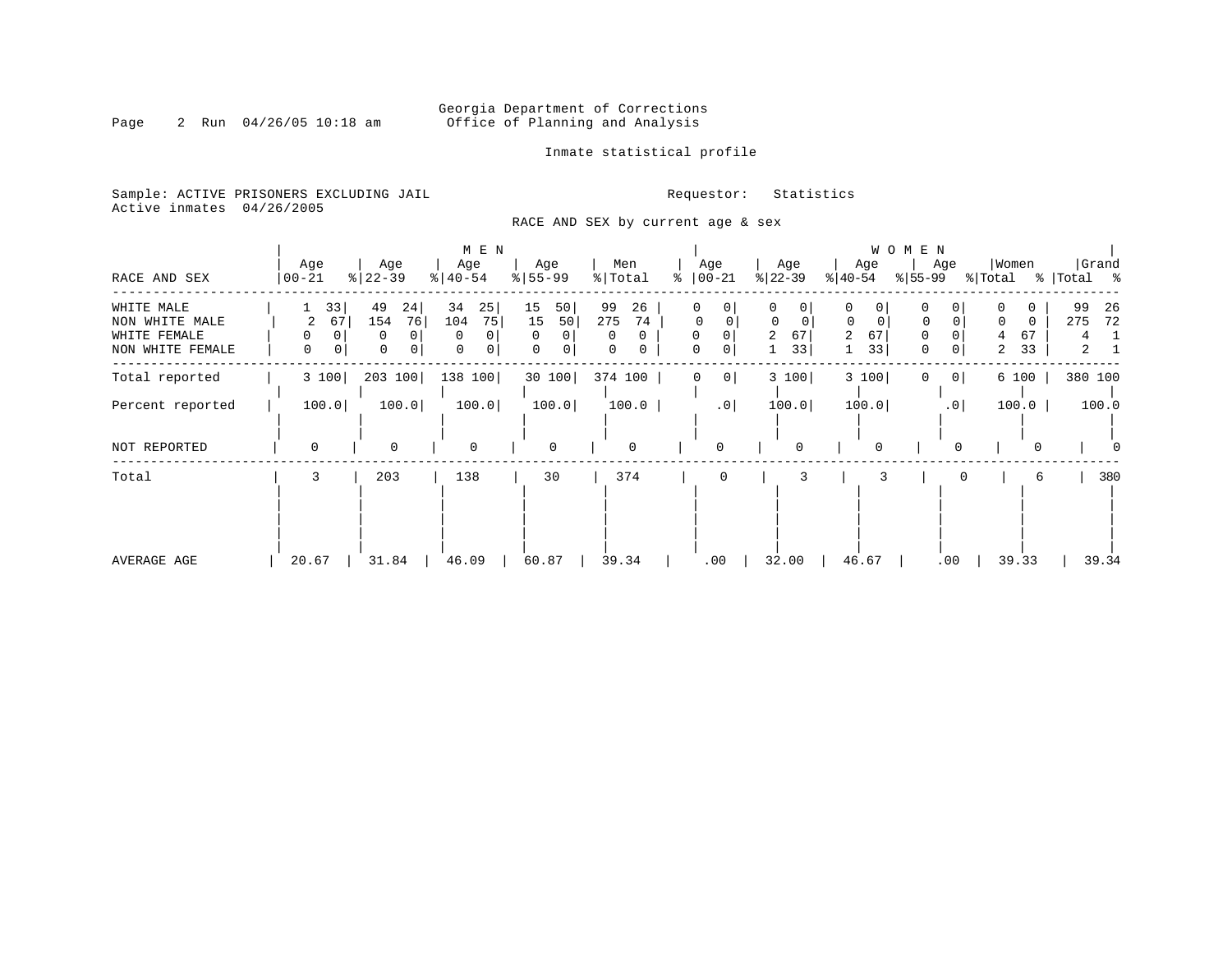# Georgia Department of Corrections<br>Page 3 Run 04/26/05 10:18 am 60ffice of Planning and Analysis Office of Planning and Analysis

Inmate statistical profile

Sample: ACTIVE PRISONERS EXCLUDING JAIL **Requestor:** Statistics Active inmates 04/26/2005

Culture Fair IQ Scores by current age & sex

| IQ Score                  | Age<br>$00 - 21$ |                              | Age<br>$8   22 - 39$ |         | Age<br>$\frac{1}{6}$   40-54 | M E N    |          | Age<br>$\frac{8}{5}$   55-99 |           | Men<br>% Total | ႜ |   | Age<br>$ 00-21$                                            | Age<br>$ 22-39 $ |                | Age<br>$ 40-54$              | W O M E N<br>$ 55-99 $ | Age                        | Women<br>% Total |                   | %   Total % | Grand         |
|---------------------------|------------------|------------------------------|----------------------|---------|------------------------------|----------|----------|------------------------------|-----------|----------------|---|---|------------------------------------------------------------|------------------|----------------|------------------------------|------------------------|----------------------------|------------------|-------------------|-------------|---------------|
| LESS THAN 70<br>70 AND UP |                  | $\mathbf{0}$<br>0 I<br>3 100 | 178                  | 5<br>97 | 3 I<br>108                   | 10<br>92 | 8 <br>24 | $\mathbf{1}$<br>96           | 4 <br>313 | 16<br>95       | 5 | 0 | $\overline{0}$<br>$\begin{array}{c c} 0 \end{array}$<br> 0 | $\circ$<br>3 100 | $\overline{0}$ | 0<br>$\overline{0}$<br>3 100 | $\Omega$               | 0<br> 0 <br>0 <sup>1</sup> | $\Omega$         | $\Omega$<br>6 100 | 16          | - 5<br>319 95 |
| Total reported            |                  | 3 100                        | 183 100              |         |                              | 118 100  |          | 25 100                       |           | 329 100        |   | 0 | 0                                                          | 3 100            |                | 3 100                        | 0                      | 0 <sup>1</sup>             |                  | 6 100             |             | 335 100       |
| Percent reported          |                  | 100.0                        |                      | 90.1    |                              | 85.5     |          | 83.3                         |           | 88.0           |   |   | .0                                                         | 100.0            |                | 100.0                        |                        | .0                         |                  | 100.0             |             | 88.2          |
| NOT REPORTED              |                  | $\mathbf 0$                  |                      | 20      |                              | 20       |          | 5                            |           | 45             |   |   | $\mathbf 0$                                                | 0                |                | 0                            |                        | $\Omega$                   |                  | $\Omega$          |             | 45            |
| Total                     |                  | 3                            | 203                  |         |                              | 138      |          | 30                           |           | 374            |   |   | 0                                                          |                  |                | 3                            |                        |                            |                  | 6                 |             | 380           |
| AVERAGE IQ                |                  | 93.00                        |                      | 101.11  |                              | 95.27    |          | 98.52                        |           | 98.74          |   |   | .00                                                        | 113.67           |                | 94.67                        |                        | .00                        | 104.17           |                   |             | 98.84         |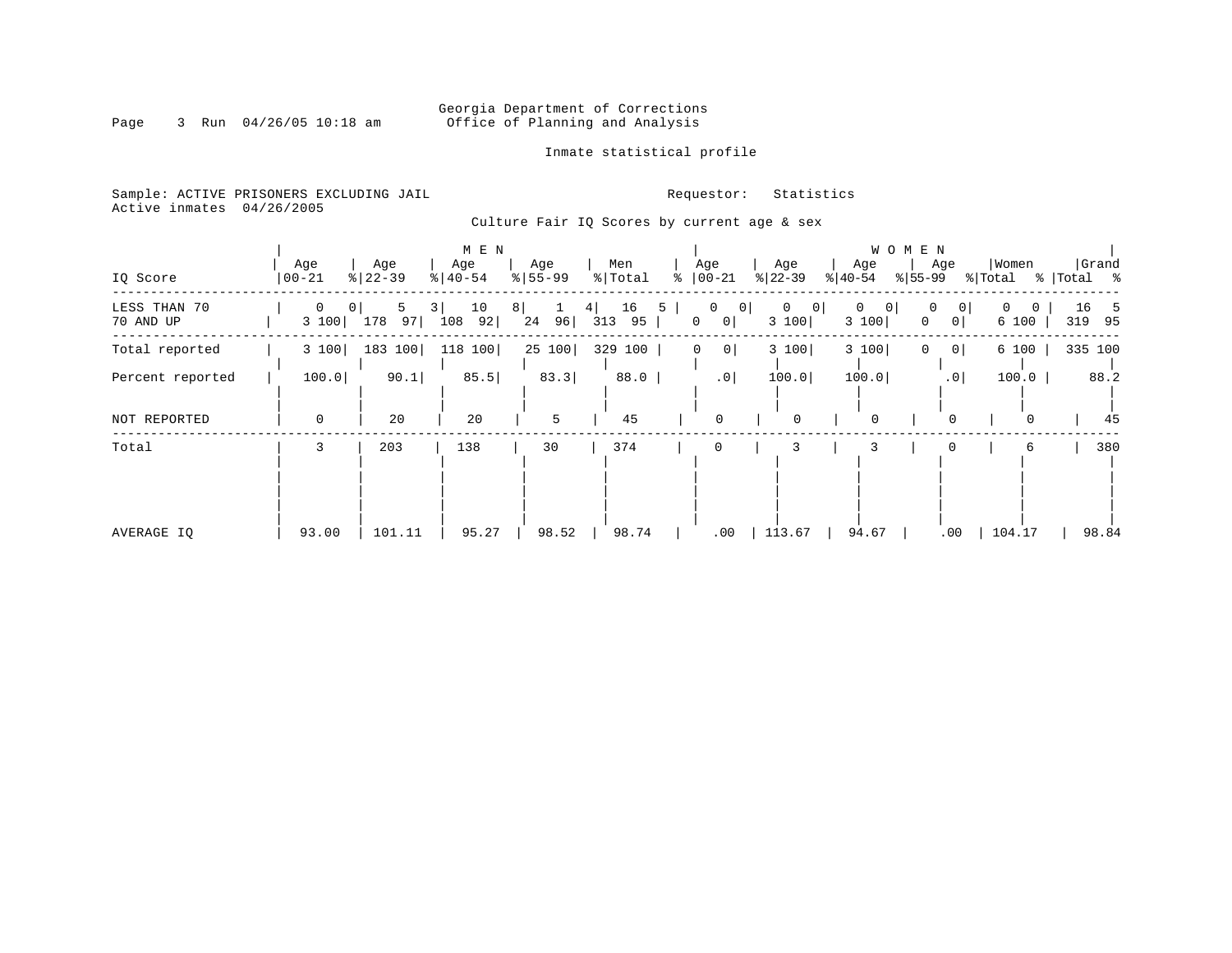# Georgia Department of Corrections<br>Page 4 Run 04/26/05 10:18 am 60ffice of Planning and Analysis Office of Planning and Analysis

### Inmate statistical profile

Sample: ACTIVE PRISONERS EXCLUDING JAIL **Requestor:** Statistics Active inmates 04/26/2005

# Self-Rpt Socioeconomic Class by current age & sex

| Socioeconomic Class            | Age<br>$ 00 - 21$                         | Age<br>$\frac{8}{22} - 39$  | M E N<br>Age<br>$\frac{1}{6}$   40-54 | Age<br>$8 55-99$    | Men<br>% Total                  | $00 - 21$<br>ႜ | Age                                         | Age<br>$ 22-39 $                                               | WOMEN<br>Age<br>$ 40-54 $               | Age<br>$ 55-99$                                                   | Women<br>% Total | Grand<br>%   Total %                                      |
|--------------------------------|-------------------------------------------|-----------------------------|---------------------------------------|---------------------|---------------------------------|----------------|---------------------------------------------|----------------------------------------------------------------|-----------------------------------------|-------------------------------------------------------------------|------------------|-----------------------------------------------------------|
| WELFARE<br>OCC EMPLOY          | $\Omega$<br>0 <sup>1</sup><br>$\mathbf 0$ | 11<br>6  <br>10<br>0        | 8<br>6 <br>6<br>4                     | 3<br>$\mathbf 0$    | 20<br>5<br>0 <sup>1</sup><br>16 | 4              | $\circ$<br>0<br>0 <sup>1</sup>              | 0 <sup>1</sup><br>0<br>0 <sup>1</sup><br>$\mathbf{0}$          | 0 <sup>1</sup><br>0<br>0 <sup>1</sup>   | 0<br>0<br>$\Omega$<br>0 <sup>1</sup>                              | 0                | 20<br>-5<br>16<br>4                                       |
| MINIMUM STD<br>MIDDLE<br>OTHER | 2 100<br>0<br>0 <sup>1</sup>              | $108$ 54<br>68<br>34  <br>2 | 53<br>71<br>46<br>34<br>3 <br>4       | 52<br>15<br>12<br>3 | 54<br>196<br>126<br>41<br>2     | 0<br>35<br>0   | $\overline{0}$<br>0 <sup>1</sup><br>$\circ$ | 0 <sup>1</sup><br>$\overline{0}$<br>$\overline{a}$<br>67<br>33 | 33 <br>2<br>67  <br>0 <sup>1</sup><br>0 | 0<br>$\overline{0}$<br>0<br>$\overline{0}$<br>0<br>0 <sup>1</sup> | 17<br>67<br>4    | 197<br>53<br>35<br>130<br>$\overline{\phantom{0}}^2$<br>8 |
| Total reported                 | 2 100                                     | 199 100                     | 135<br>100                            | 29 100              | 365 100                         | 0              | 0 <sup>1</sup>                              | 3 100                                                          | 3 100                                   | 0 <sup>1</sup><br>0                                               | 6 100            | 371 100                                                   |
| Percent reported               | 66.7                                      | 98.0                        | 97.8                                  | 96.7                | 97.6                            |                | .0 <sub>1</sub>                             | 100.0                                                          | 100.0                                   | .01                                                               | 100.0            | 97.6                                                      |
| NOT RPTD                       |                                           | 4                           | 3                                     |                     | 9                               |                | $\Omega$                                    | $\Omega$                                                       |                                         |                                                                   |                  |                                                           |
| Total                          | 3                                         | 203                         | 138                                   | 30                  | 374                             |                | $\mathbf 0$                                 |                                                                | 3                                       | $\mathbf 0$                                                       | 6                | 380                                                       |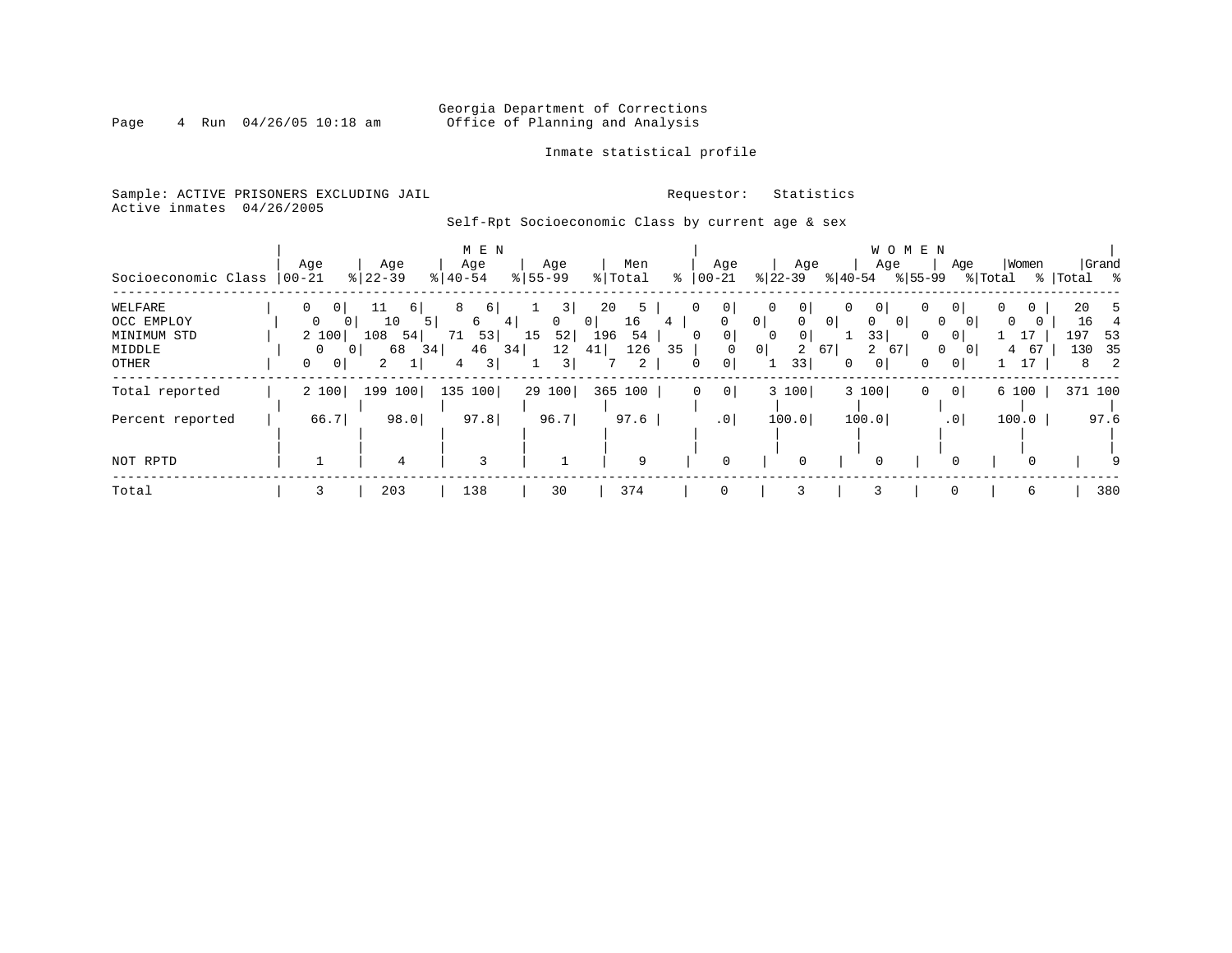# Georgia Department of Corrections<br>Page 5 Run 04/26/05 10:18 am 60ffice of Planning and Analysis Office of Planning and Analysis

### Inmate statistical profile

Sample: ACTIVE PRISONERS EXCLUDING JAIL **Requestor:** Statistics Active inmates 04/26/2005

Self-Rpt Environment To Age 16 by current age & sex

|                  |             |                |           |      |               | M E N |                        |        |                |         |      |                     |                 |           |                     |           |                | W O M E N   |                 |         |            |         |             |
|------------------|-------------|----------------|-----------|------|---------------|-------|------------------------|--------|----------------|---------|------|---------------------|-----------------|-----------|---------------------|-----------|----------------|-------------|-----------------|---------|------------|---------|-------------|
|                  | Age         |                | Age       |      | Age           |       | Age                    |        |                | Men     |      | Age                 |                 | Age       |                     | Age       |                |             | Age             |         | Women      |         | Grand       |
| Environment      | $00 - 21$   |                | $8 22-39$ |      | $8   40 - 54$ |       | $\frac{8}{55}$ 55 - 99 |        |                | % Total |      | $ 00 - 21$          |                 | $ 22-39 $ |                     | $ 40-54 $ |                | $ 55-99 $   |                 | % Total | <u>%  </u> | Total % |             |
| RURAL/FARM       | 0           | 0              |           |      | 4             | 3     | 3                      | 10     |                | 8<br>2  |      | $\mathbf{0}$<br>0   |                 | 0         | 0 <sup>1</sup>      | 0         | 0 <sup>1</sup> | 0           | 0 <sup>1</sup>  | 0       | 0          | 8       | 2           |
| RURAL/NFARM      | $\mathbf 0$ | $\mathbf 0$    |           | 3    | 10            |       | 3                      | 10     |                | 18      |      | 0                   | 0               |           | 33                  | 2         | 67             | $\mathbf 0$ | $\overline{0}$  |         | 50<br>3    | 21      | 6           |
| S.M.S.A          |             | 50             | 97        | 49   | 45            | 33    | 10                     | 33     | 153            | 42      |      | 0<br>0 <sup>1</sup> |                 | 0         | 0 <sup>1</sup>      | 0         | 0 <sup>1</sup> | $\Omega$    | $\overline{0}$  |         | 0          | 153     | -41         |
| URBAN            | 0           | $\mathbf{0}$   | 36        | 18   | 30            | 22    |                        | 2      |                | 68      | 19   | 0                   | 0 <sup>1</sup>  |           | 33                  |           | 33             | $\mathbf 0$ | $\overline{0}$  |         | 33<br>2    | 70      | 19          |
| SMALL TOWN       |             | 50             | 59        | 30   | 45            | 33    | 12                     | 40     | 117            | 32      |      | 0<br>0              |                 |           | 33                  | $\Omega$  | 0              | $\Omega$    | $\circ$         |         |            | 118     | 32          |
| OTHER            | 0           | 0 <sup>1</sup> |           |      |               |       |                        | 0      | 0 <sup>1</sup> | 2       |      | $\mathbf 0$         | 0 <sup>1</sup>  |           | 0 <sup>1</sup><br>0 | 0         | 0              | $\mathbf 0$ | $\overline{0}$  |         | 0          |         | $2 \quad 1$ |
| Total reported   |             | 2 100          | 199       | 100  | 135           | 100   |                        | 30 100 |                | 366     | 100  | $\mathbf 0$         | 0               |           | 3 100               |           | 3100           | 0           | $\overline{0}$  |         | 6 100      |         | 372 100     |
|                  |             |                |           |      |               |       |                        |        |                |         |      |                     |                 |           |                     |           |                |             |                 |         |            |         |             |
| Percent reported |             | 66.7           |           | 98.0 |               | 97.8  |                        | 100.0  |                |         | 97.9 |                     | .0 <sup>1</sup> |           | 100.0               |           | 100.0          |             | .0 <sub>1</sub> |         | 100.0      |         | 97.9        |
|                  |             |                |           |      |               |       |                        |        |                |         |      |                     |                 |           |                     |           |                |             |                 |         |            |         |             |
| NOT RPTD         |             |                | 4         |      | 3             |       | 0                      |        |                | 8       |      | 0                   |                 | 0         |                     |           |                |             |                 |         |            |         | 8           |
| Total            | 3           |                | 203       |      | 138           |       | 30                     |        |                | 374     |      | $\Omega$            |                 | 3         |                     | 3         |                |             | $\Omega$        |         | 6          |         | 380         |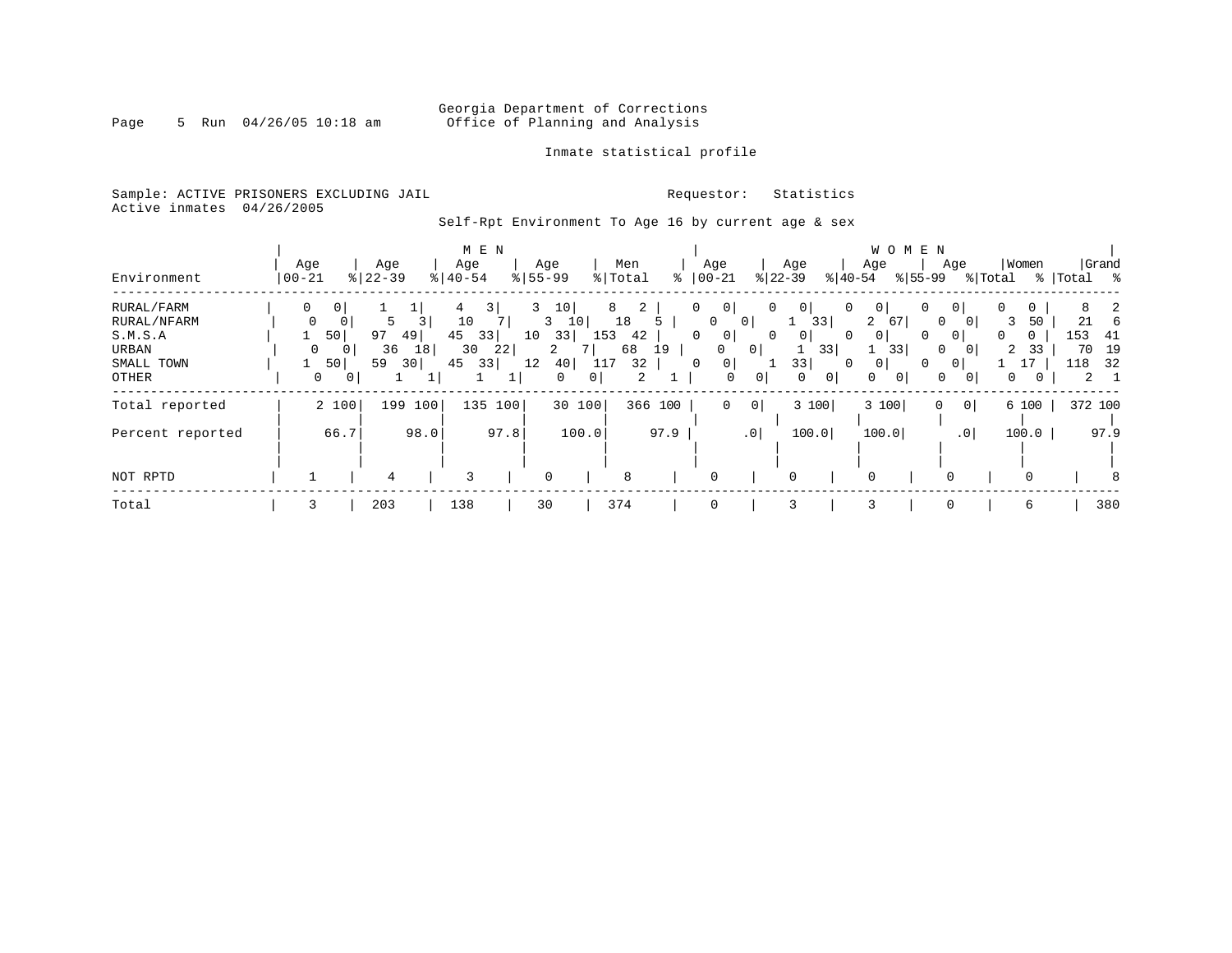### Georgia Department of Corrections<br>Page 6 Run 04/26/05 10:18 am 6 Office of Planning and Analysis Office of Planning and Analysis

### Inmate statistical profile

Sample: ACTIVE PRISONERS EXCLUDING JAIL **Requestor:** Statistics Active inmates 04/26/2005

Self-Rpt Education Level by current age & sex

| Education Level                                                                                              | Age<br>$ 00 - 21$                                                                   | Age<br>$ 22-39 $                                                                 | M E N<br>Age<br>$8   40 - 54$                                                                    | Age<br>$8 55-99$                                               | Men<br>% Total                                                                       | Age<br>$\frac{1}{6}$   00 - 21                                                                                                                   | Age<br>$ 22-39 $                                                                                                                                          | W O M E N<br>Age<br>$ 40-54 $<br>%∣55-99                                                              | Women<br>Age                                                                                                                                                       | Grand<br>% Total % Total %                                                             |
|--------------------------------------------------------------------------------------------------------------|-------------------------------------------------------------------------------------|----------------------------------------------------------------------------------|--------------------------------------------------------------------------------------------------|----------------------------------------------------------------|--------------------------------------------------------------------------------------|--------------------------------------------------------------------------------------------------------------------------------------------------|-----------------------------------------------------------------------------------------------------------------------------------------------------------|-------------------------------------------------------------------------------------------------------|--------------------------------------------------------------------------------------------------------------------------------------------------------------------|----------------------------------------------------------------------------------------|
| LESS THAN GRADE 7<br>GRADE 7<br>GRADE 8<br>GRADE 9<br>GRADE 10<br>GRADE 11<br>GRADE 12<br>MORE THAN GRADE 12 | 50<br>0 <sup>1</sup><br>50 <br>0<br>$\Omega$<br>$\mathbf{0}$<br>0<br>$\overline{0}$ | 3<br>6<br>24<br>12<br>30<br>15<br>42<br>21<br>16<br>32<br>35<br>17 <br>13 <br>27 | 6<br>5  <br>9<br>15<br>11<br>$33 \quad 24$<br>13<br>10 <sup>1</sup><br>$20 \quad 15$<br>33<br>24 | 10<br>2<br>17 <br>17<br>5<br>3 <br>10<br>3<br>5 17<br>20 <br>6 | 14<br>15<br>4<br>11<br>39<br>50<br>14<br>21<br>77<br>48<br>13<br>60 16  <br>66<br>18 | 0 <sup>1</sup><br>0<br>$\mathbf{0}$<br>$\Omega$<br> 0 <br>$\Omega$<br>0<br>$\circ$<br>0<br>0 <sup>1</sup><br>0 <sup>1</sup><br>0<br>0<br>$\circ$ | $\mathbf{0}$<br>0<br>$\Omega$<br>$\cup$<br>$\circ$<br>0<br>33<br>$\Omega$<br>0<br>0 <sup>1</sup><br>67<br>2<br>0<br>0 <sup>1</sup><br>$\Omega$<br>01<br>0 | 0 <sup>1</sup><br>0<br>$\Omega$<br>0 I<br><sup>o</sup><br>33<br>0 <sup>1</sup><br>33<br>$\perp$<br>33 | $\overline{0}$<br>0.<br>0<br>0<br>$\Omega$<br>$\Omega$<br>17<br>$\Omega$<br>-17<br>$\Omega$<br>33<br>$\circ$<br>2.<br>17<br>$\Omega$<br>$\overline{0}$<br>17<br>01 | 14<br>15<br>4<br>39<br>10<br>14<br>51<br>78<br>-21<br>50<br>13<br>16<br>61<br>18<br>67 |
| Total reported                                                                                               | 2 100                                                                               | 201 100                                                                          | 136 100                                                                                          | 30 100 369 100                                                 |                                                                                      | $0$  <br>$\overline{0}$                                                                                                                          | 3 100                                                                                                                                                     | 3 100<br>$\mathbf{0}$                                                                                 | $\circ$<br>6 100                                                                                                                                                   | 375 100                                                                                |
| Percent reported                                                                                             | 66.7                                                                                | 99.0                                                                             | 98.6                                                                                             | 100.0                                                          | $98.7$                                                                               | .0                                                                                                                                               | 100.0                                                                                                                                                     | 100.0                                                                                                 | .0<br>100.0                                                                                                                                                        | 98.7                                                                                   |
| NOT REPORTED                                                                                                 |                                                                                     | $\overline{a}$                                                                   | $\overline{a}$                                                                                   | $\mathbf 0$                                                    | 5                                                                                    | $\Omega$                                                                                                                                         |                                                                                                                                                           | $\Omega$                                                                                              |                                                                                                                                                                    |                                                                                        |
| Total                                                                                                        | 3                                                                                   | 203                                                                              | 138                                                                                              | 30                                                             | 374                                                                                  | $\Omega$                                                                                                                                         | 3                                                                                                                                                         |                                                                                                       |                                                                                                                                                                    | 380                                                                                    |
| AVG EDUCATION LEVEL                                                                                          | 9.00                                                                                | 11.35                                                                            | 11.90                                                                                            | 10.93                                                          | 11.51                                                                                | $.00 \,$                                                                                                                                         | 10.33                                                                                                                                                     | 12.00                                                                                                 | $.00 \,$<br>11.17                                                                                                                                                  | 11.50                                                                                  |

\* NOTE: THE FIELD LABLED "LESS THAN GRADE 7" WAS CORRECTED IN MARCH 1989: MISSING DATA FOR INMATES STILL IN DIAGNOSTICS NOW HAS BEEN REMOVED FROM THIS FIELD AND IDENTIFIED AS "NOT REPORTED" INFORMATION.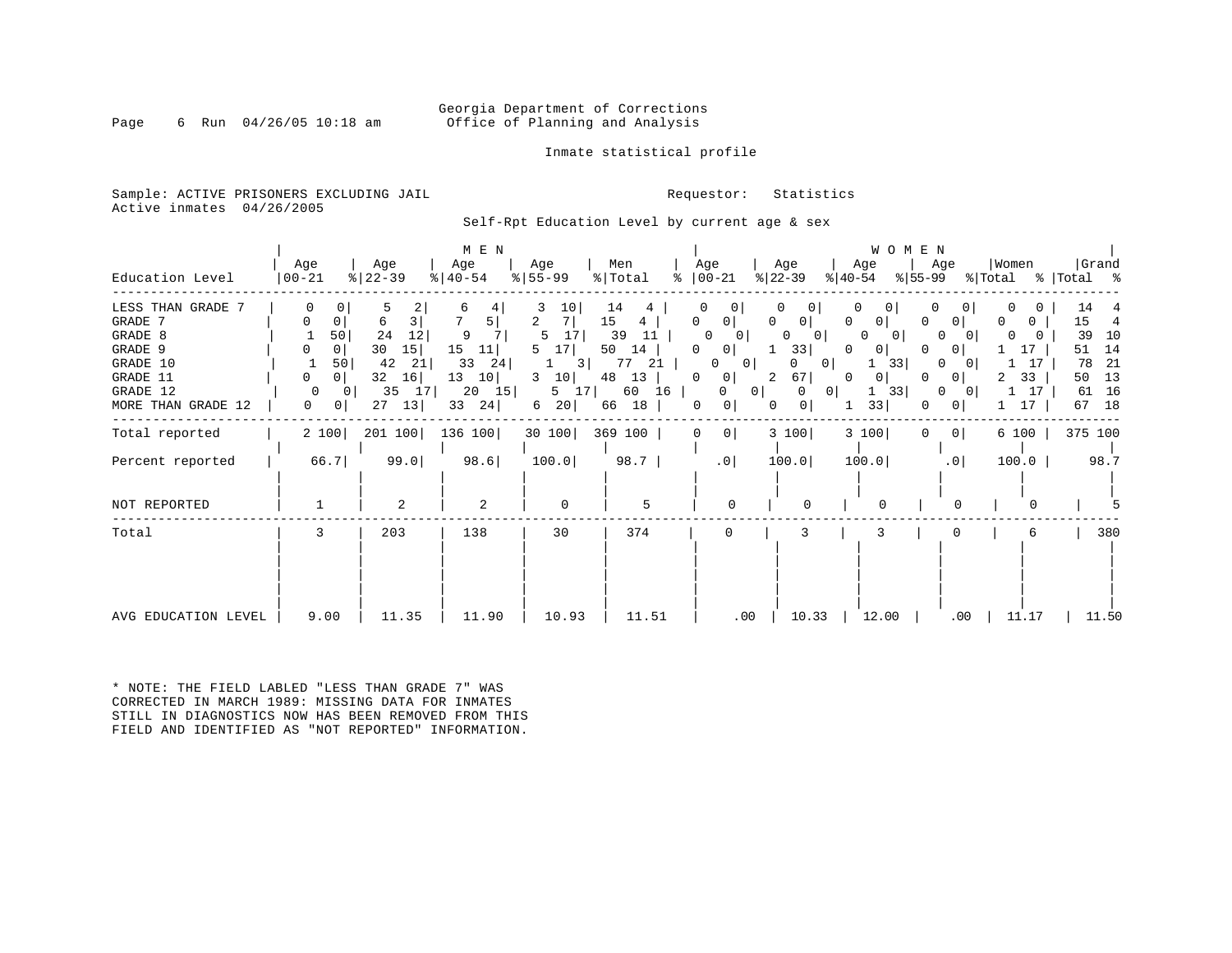# Georgia Department of Corrections<br>Page 7 Run 04/26/05 10:18 am 60ffice of Planning and Analysis Office of Planning and Analysis

Inmate statistical profile

Sample: ACTIVE PRISONERS EXCLUDING JAIL **Requestor:** Statistics Active inmates 04/26/2005

Functional Reading Level (WRAT Scores) by current age & sex

|                                                                                        |                                                                  |                                                                                                            | M E N                                                  |                                                               |                                                                     |           |                            |                                          |                                            | WOMEN          |                  |                                                                                           |
|----------------------------------------------------------------------------------------|------------------------------------------------------------------|------------------------------------------------------------------------------------------------------------|--------------------------------------------------------|---------------------------------------------------------------|---------------------------------------------------------------------|-----------|----------------------------|------------------------------------------|--------------------------------------------|----------------|------------------|-------------------------------------------------------------------------------------------|
| WRAT Reading Score                                                                     | Age<br>$ 00-21$                                                  | Age<br>$ 22-39 $                                                                                           | Age<br>$ 40-54 $                                       | Age<br>$ 55 - 99 $                                            | Men<br>% Total                                                      | $\approx$ | Age<br>$ 00-21 $           | Age<br>$ 22-39 $                         | Age<br>$ 40-54 $                           | Age<br>%∣55-99 | Women<br>% Total | Grand<br>%   Total %                                                                      |
| LESS THAN GRADE 6<br>6TH THRU 8TH GRADE<br>GRADE 9<br>GRADE 10<br>GRADE 11<br>GRADE 12 | 33<br>$\Omega$<br>0<br>$\mathbf{0}$<br>$\Omega$<br>$\Omega$<br>0 | 76<br>67<br>41<br>22<br>41<br>17<br>9<br>0 <sup>1</sup><br>$\overline{\mathsf{3}}$<br>5.<br>10<br>35<br>19 | 60<br>49<br>22<br>18<br>16<br>13<br>2<br>5<br>16<br>13 | 9 36<br>5<br>20 <br>12<br>3<br>8<br>$\overline{c}$<br>16<br>4 | 147<br>44<br>69<br>21<br>36<br>11<br>10<br>3<br>17<br>5<br>55<br>16 |           | 0                          | 2<br>67<br>0<br>33<br>$\Omega$<br>0<br>0 | 3 100<br>0<br>0<br>$\Omega$<br>$\mathbf 0$ | 0<br>0         | 83               | 152<br>45<br>20<br>69<br>11<br>37<br>10<br>$\overline{\mathbf{3}}$<br>5<br>17<br>16<br>55 |
| MORE THAN GRADE 12                                                                     | 0                                                                | 0<br>$\circ$                                                                                               | 0<br>0                                                 | 0                                                             | 0                                                                   |           |                            | 0                                        | $\mathbf 0$                                |                |                  | $\mathbf{0}$<br>$\Omega$                                                                  |
| Total reported                                                                         | 3 100                                                            | 184 100                                                                                                    | 122 100                                                |                                                               | 25 100 334 100                                                      |           | 0 <sup>1</sup><br>$\Omega$ | 3 100                                    | 3 100                                      | $\circ$<br>0   | 6 100            | 340 100                                                                                   |
| Percent reported                                                                       | 100.0                                                            | 90.6                                                                                                       | 88.4                                                   | 83.3                                                          | 89.3                                                                |           | .0                         | 100.0                                    | 100.0                                      | .0             | 100.0            | 89.5                                                                                      |
| NOT REPORTED                                                                           |                                                                  | 19                                                                                                         | 16                                                     | 5                                                             | 40                                                                  |           | $\Omega$                   | 0                                        | 0                                          |                |                  | 40                                                                                        |
| Total                                                                                  | 3                                                                | 203                                                                                                        | 138                                                    | 30                                                            | 374                                                                 |           |                            |                                          | 3                                          |                | 6                | 380                                                                                       |
| AVG READING SCORE                                                                      | 5.83                                                             | 6.96                                                                                                       | 6.38                                                   | 7.55                                                          | 6.78                                                                |           | .00                        | 4.90                                     | 1.10                                       | .00            | 3.00             | 6.71                                                                                      |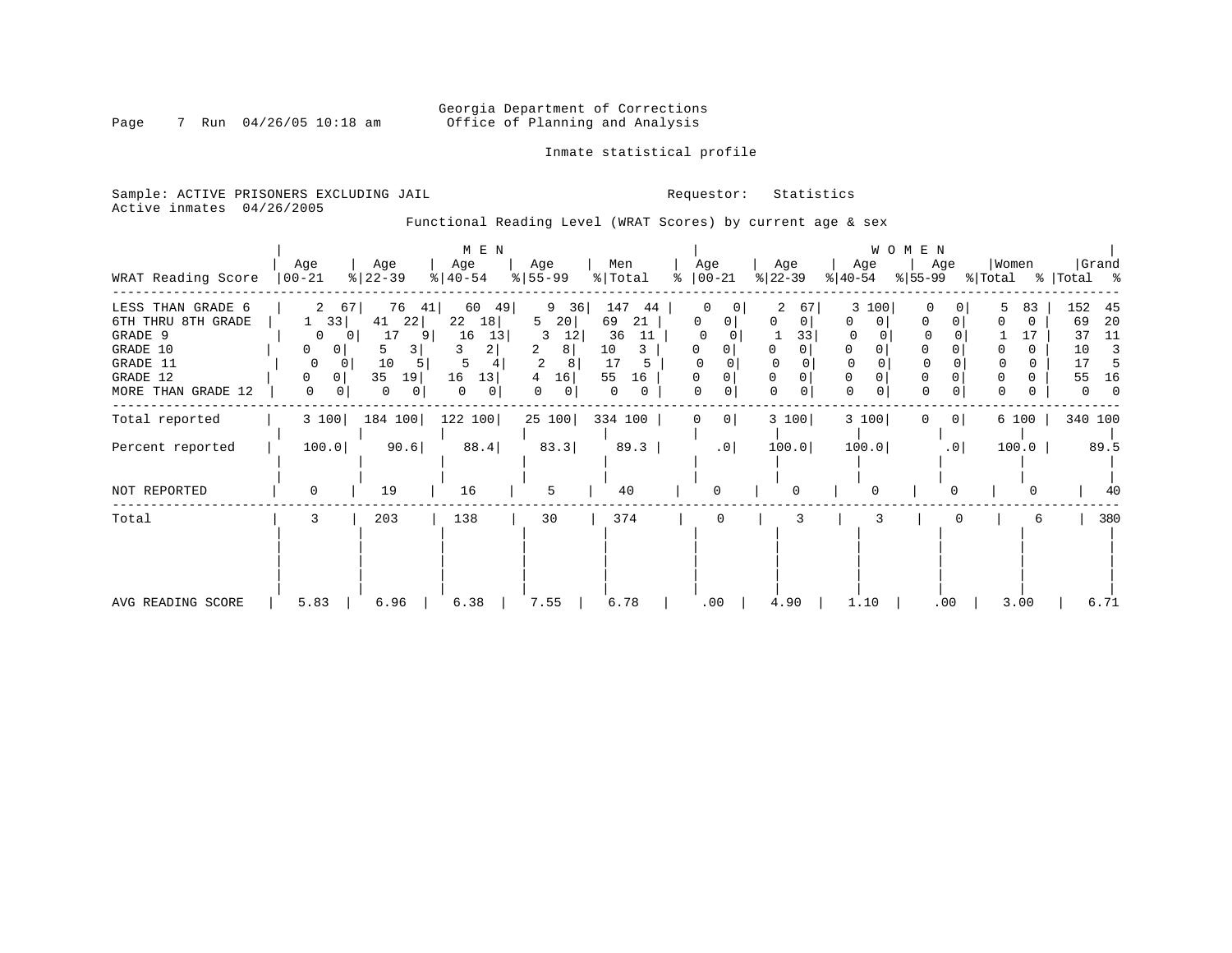# Georgia Department of Corrections<br>Page 8 Run 04/26/05 10:18 am 60ffice of Planning and Analysis Office of Planning and Analysis

### Inmate statistical profile

Sample: ACTIVE PRISONERS EXCLUDING JAIL **Requestor:** Statistics Active inmates 04/26/2005

Functional Math Level (WRAT Scores) by current age & sex

| WRAT Math Score                                                                                              | Age<br>$ 00-21 $                                                                                            | Age<br>$ 22-39 $                                                                                                            | M E N<br>Age<br>$ 40-54 $                                              | Age<br>$ 55 - 99 $                                 | Men<br>% Total                                                | Age<br>$\frac{1}{6}$   00-21                                                                   | Age<br>$ 22-39 $     | Age<br>$ 40-54 $                                                        | WOMEN<br>Age<br>%∣55-99                       | Women<br>% Total % Total % | Grand                                                          |
|--------------------------------------------------------------------------------------------------------------|-------------------------------------------------------------------------------------------------------------|-----------------------------------------------------------------------------------------------------------------------------|------------------------------------------------------------------------|----------------------------------------------------|---------------------------------------------------------------|------------------------------------------------------------------------------------------------|----------------------|-------------------------------------------------------------------------|-----------------------------------------------|----------------------------|----------------------------------------------------------------|
| LESS THAN GRADE 6<br>6TH THRU 8TH GRADE<br>GRADE 9<br>GRADE 10<br>GRADE 11<br>GRADE 12<br>MORE THAN GRADE 12 | 33<br>2 67<br>0<br>0 <sup>1</sup><br>$\Omega$<br>$\mathbf{0}$<br>0<br>0 <sup>1</sup><br>0<br>$\overline{0}$ | 52<br>28<br>87<br>47<br>10 <sup>1</sup><br>19<br>0<br>13<br>-7 I<br>9<br>5<br>0 <sup>1</sup><br>2 <br>4<br>$\mathbf 0$<br>0 | $53 \quad 43$<br>39<br>48<br>12<br>10<br>4  <br>5<br>3<br>2 <br>0<br>0 | 14<br>56<br>$6 \quad 24$<br>4<br>2<br>8<br>41<br>4 | 120<br>36<br>143<br>43<br>32<br>10<br>20<br>6<br>11<br>8<br>0 | 0<br>0<br>0<br>$\mathbf{0}$<br>$\Omega$<br>0<br>01<br>0<br>$\Omega$<br>$\Omega$<br>0<br>0<br>0 | 33<br>33 <br>33<br>0 | 33<br>33 <br>33<br>0<br>$\Omega$<br>$\Omega$<br>$\Omega$<br>$\mathbf 0$ | 0<br>0<br>$\Omega$<br>0                       | 33<br>33<br>33             | 122<br>-36<br>145<br>43<br>34<br>10<br>20<br>6<br>11<br>3<br>0 |
| Total reported<br>Percent reported                                                                           | 3 100<br>100.0                                                                                              | 184 100<br>90.6                                                                                                             | 122 100<br>88.4                                                        | 25 100<br>83.3                                     | 334 100  <br>89.3                                             | 0 <br>0<br>.0                                                                                  | 3 100<br>100.0       | 3 100<br>100.0                                                          | 0 <sup>1</sup><br>$\Omega$<br>.0 <sub>1</sub> | 6 100<br>100.0             | 340 100<br>89.5                                                |
| NOT REPORTED                                                                                                 | $\Omega$                                                                                                    | 19                                                                                                                          | 16                                                                     | 5                                                  | 40                                                            | $\Omega$                                                                                       |                      | $\Omega$                                                                | $\Omega$                                      |                            | 40                                                             |
| Total                                                                                                        | 3                                                                                                           | 203                                                                                                                         | 138                                                                    | 30                                                 | 374                                                           | 0                                                                                              | 3                    | 3                                                                       |                                               | 6                          | 380                                                            |
| AVG MATH SCORE                                                                                               | 5.93                                                                                                        | 7.23                                                                                                                        | 6.26                                                                   | 5.82                                               | 6.76                                                          | .00                                                                                            | 5.97                 | 7.33                                                                    | $.00 \,$                                      | 6.65                       | 6.76                                                           |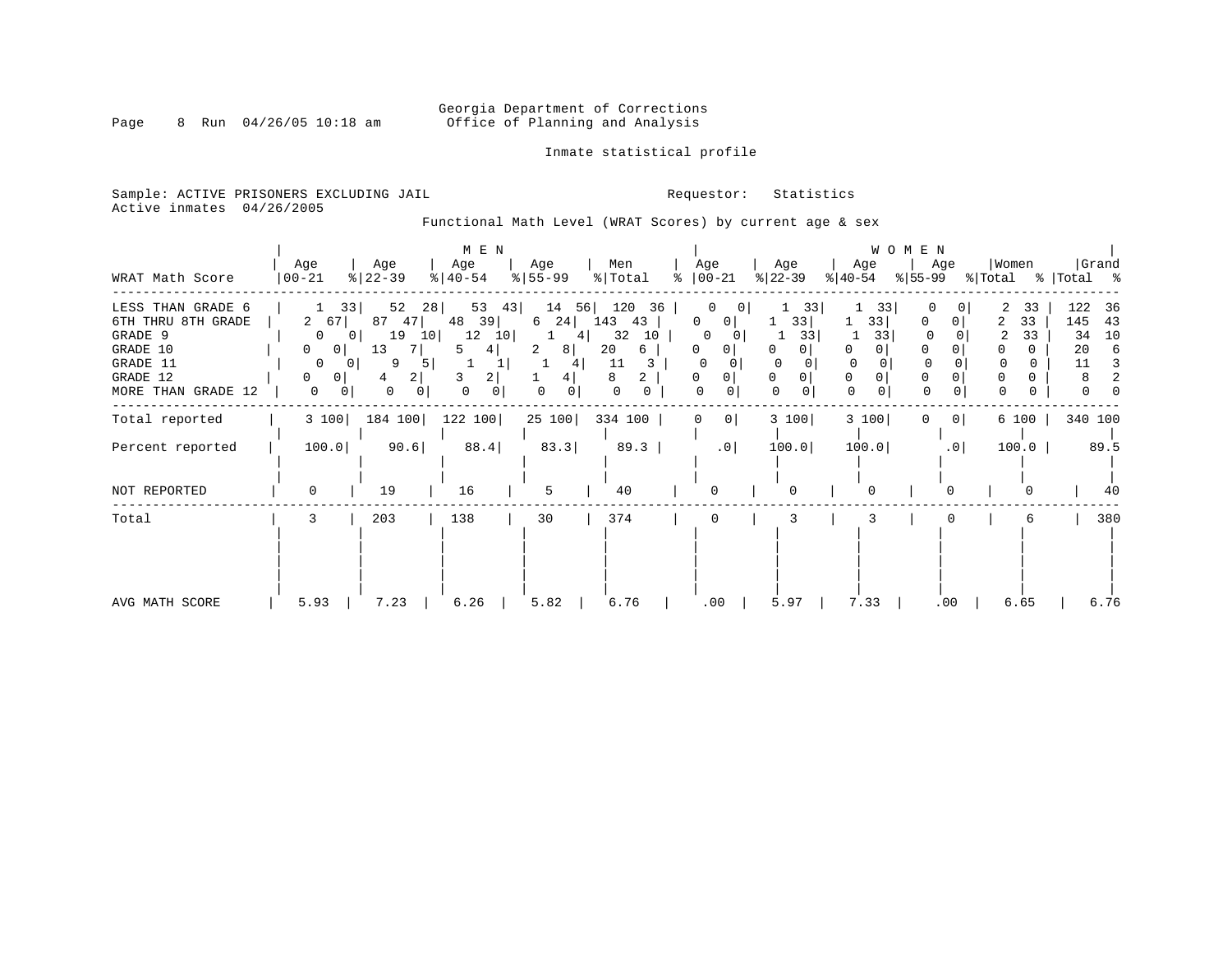# Georgia Department of Corrections<br>Page 9 Run 04/26/05 10:18 am 60ffice of Planning and Analysis Office of Planning and Analysis

### Inmate statistical profile

Sample: ACTIVE PRISONERS EXCLUDING JAIL **Requestor:** Statistics Active inmates 04/26/2005

Functional Spelling Level (WRAT Scores) by current age & sex

| WRAT Spelling Score                                                                                          | Age<br>$ 00-21 $                                                                                                            | Age<br>$ 22-39 $                                                                                                      | M E N<br>Age<br>$ 40-54 $                                                   | Age<br>$8 55-99$                                                                            | Men<br>% Total                                                      | Age<br>$\frac{1}{6}$   00-21                                       | Age<br>$ 22-39 $                                                               | Age<br>$ 40-54 $                   | WOMEN<br>Age<br>$ 55-99$           | Women<br>% Total    | Grand<br>%   Total %                                     |
|--------------------------------------------------------------------------------------------------------------|-----------------------------------------------------------------------------------------------------------------------------|-----------------------------------------------------------------------------------------------------------------------|-----------------------------------------------------------------------------|---------------------------------------------------------------------------------------------|---------------------------------------------------------------------|--------------------------------------------------------------------|--------------------------------------------------------------------------------|------------------------------------|------------------------------------|---------------------|----------------------------------------------------------|
| LESS THAN GRADE 6<br>6TH THRU 8TH GRADE<br>GRADE 9<br>GRADE 10<br>GRADE 11<br>GRADE 12<br>MORE THAN GRADE 12 | 67<br>33<br>0 <sup>1</sup><br>0<br>0<br>0 <sup>1</sup><br>$\overline{0}$<br>0 I<br>0<br>0 <sup>1</sup><br>$\mathbf{0}$<br>Ü | 63<br>34  <br>57<br>31  <br>22<br>12 <br>13<br><sup>7</sup><br>12<br>71<br>17<br>91<br>$\mathbf{0}$<br>0 <sup>1</sup> | 66<br>54  <br>28<br>34<br>4 <br>4<br>5<br>3 <br>4<br>8<br>0<br>$\mathbf{0}$ | 48<br>12<br>32 <br>8<br>4  <br>$\overline{0}$<br>0 <sup>1</sup><br>4<br>8 <sup>1</sup><br>2 | 143<br>43<br>100<br>30<br>28<br>୪<br>18<br>5<br>17<br>5.<br>27<br>8 | 0<br>$\mathbf{0}$<br>0<br>0<br>0<br>$\Omega$<br>0<br>0<br>$\Omega$ | 33<br>33<br>O<br>0<br><sup>0</sup><br>0<br>$\Omega$<br>33<br>0<br>$\mathbf{0}$ | 33<br>0<br>0<br>0<br>33<br>33<br>0 | <sup>0</sup><br>0<br>$\Omega$<br>0 | 33<br>17<br>2<br>33 | 145<br>43<br>101<br>30<br>28<br>8<br>18<br>18<br>29<br>9 |
| Total reported                                                                                               | 3 100                                                                                                                       | 184 100                                                                                                               | 122 100                                                                     | 25 100                                                                                      | 334 100                                                             | $\mathbf 0$<br>0 <sup>1</sup>                                      | 3 100                                                                          | 3 100                              | 0 <br>0                            | 6 100               | 340 100                                                  |
| Percent reported                                                                                             | 100.0                                                                                                                       | 90.6                                                                                                                  | 88.4                                                                        | 83.3                                                                                        | 89.3                                                                | .0                                                                 | 100.0                                                                          | 100.0                              | .0                                 | 100.0               | 89.5                                                     |
| NOT REPORTED                                                                                                 | $\Omega$                                                                                                                    | 19                                                                                                                    | 16                                                                          | 5                                                                                           | 40                                                                  | U                                                                  |                                                                                |                                    |                                    |                     | 40                                                       |
| Total                                                                                                        | 3                                                                                                                           | 203                                                                                                                   | 138                                                                         | 30                                                                                          | 374                                                                 | 0                                                                  |                                                                                |                                    |                                    | 6                   | 380                                                      |
| AVG SPELLING SCORE                                                                                           | 4.27                                                                                                                        | 7.19                                                                                                                  | 5.79                                                                        | 6.50                                                                                        | 6.60                                                                | .00                                                                | 6.33                                                                           | 9.23                               | .00                                | 7.78                | 6.62                                                     |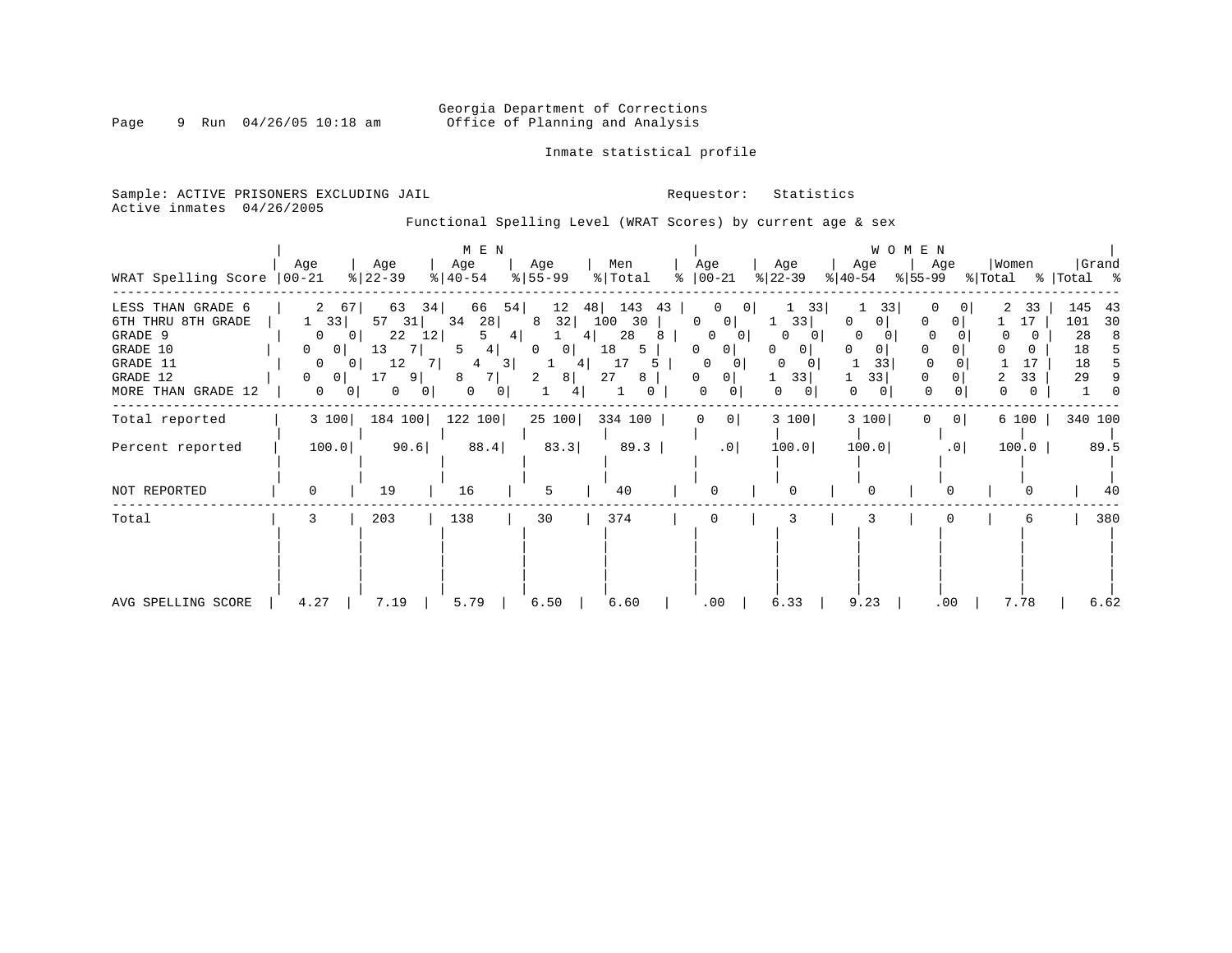# Georgia Department of Corrections<br>Page 10 Run 04/26/05 10:18 am 60ffice of Planning and Analysis Office of Planning and Analysis

### Inmate statistical profile

Sample: ACTIVE PRISONERS EXCLUDING JAIL **Requestor:** Statistics Active inmates 04/26/2005

Self-Rpt Guardian Status To Age 16 by current age & sex

|                    |            |           | M E N         |               |           |                     |                    | WOMEN                        |                          |           |
|--------------------|------------|-----------|---------------|---------------|-----------|---------------------|--------------------|------------------------------|--------------------------|-----------|
| Guardian Status    | Age        | Age       | Age           | Age           | Men<br>°≈ | Age                 | Age<br>$ 22 - 39 $ | Age                          | Women<br>Age<br>- န ၂    | Grand     |
|                    | $ 00 - 21$ | $ 22-39 $ | $8   40 - 54$ | $8 55-99$     | % Total   | $ 00-21 $           |                    | $ 55-99 $<br>$ 40-54 $       | % Total                  | Total %   |
| ORPHANAGE          | 3 150      | 203 100   | 138 101       | 30 100        | 374 101   | 0<br>0              | 3 100              | 3 100                        | 6 100<br>0               | 380 101   |
| FATHER ONLY        | 0<br>0     | 3.        | Τ.            | 0             | 2<br>9    | 0<br>$\Omega$       | $\Omega$           | U<br>$\Omega$<br>O           |                          | 9         |
| FTR MTR HD         | O<br>0     | 17        | 8<br>9        | 2             | 28<br>8   | $\Omega$            | O<br>$\Omega$      | 0                            |                          | 28        |
| MOTHER ONLY        | 50         | 38<br>76  | 57<br>42      | 17<br>5.      | 139<br>38 | 0<br>O              | $\mathbf{0}$<br>0  | 33<br>$\left( \right)$       | 17                       | 140<br>37 |
| MTR FTR HD         | 0          | 61<br>30  | 48<br>35      | 16<br>53      | 125<br>34 | 01                  | 67                 | 2<br>67                      | 67<br>4                  | 129<br>34 |
| OTH FEMALE         | 0.<br>0    |           | 2             | 10            | 13        | 0<br>0              | 0                  |                              |                          | 13<br>-3  |
| OTH MALE           |            |           | $\Omega$      | 0<br>$\Omega$ |           | 0                   |                    | <sup>o</sup><br><sup>o</sup> |                          |           |
| STEP-PARNTS        | 50         | 3         |               |               |           |                     |                    |                              |                          |           |
| <b>FOSTER HOME</b> |            | 6         |               |               |           |                     |                    | $\Omega$                     |                          |           |
| GRAND PRNTS        | 0<br>0     | 5<br>11   | 8<br>11       |               | 23        |                     | 33                 |                              |                          | 24        |
| OTHER              | 0<br>0     | 8         | 4             | 0             | 12        | U                   | 0<br>$\Omega$      | $\Omega$                     | 0                        | 12        |
| Total reported     | 5 100      | 405 100   | 274 100       | 60 100        | 744 100   | 0 <sup>1</sup><br>0 | 6 100              | 6 100<br>0                   | 12 100<br>0 <sup>1</sup> | 756 100   |
|                    |            |           |               |               |           |                     |                    |                              |                          |           |
| Percent reported   | 66.7       | 99.5      | 98.6          | 100.0         | 98.9      | .0 <sub>1</sub>     | 100.0              | 100.0                        | 100.0<br>.0 <sub>1</sub> | 98.9      |
|                    |            |           |               |               |           |                     |                    |                              |                          |           |
|                    |            |           |               |               |           |                     |                    |                              |                          |           |
| NOT RPTD           |            |           | 2             | $\Omega$      |           | U                   |                    |                              |                          |           |
| Total              | 3          | 203       | 138           | 30            | 374       | $\Omega$            | 3                  | 3                            | 6                        | 380       |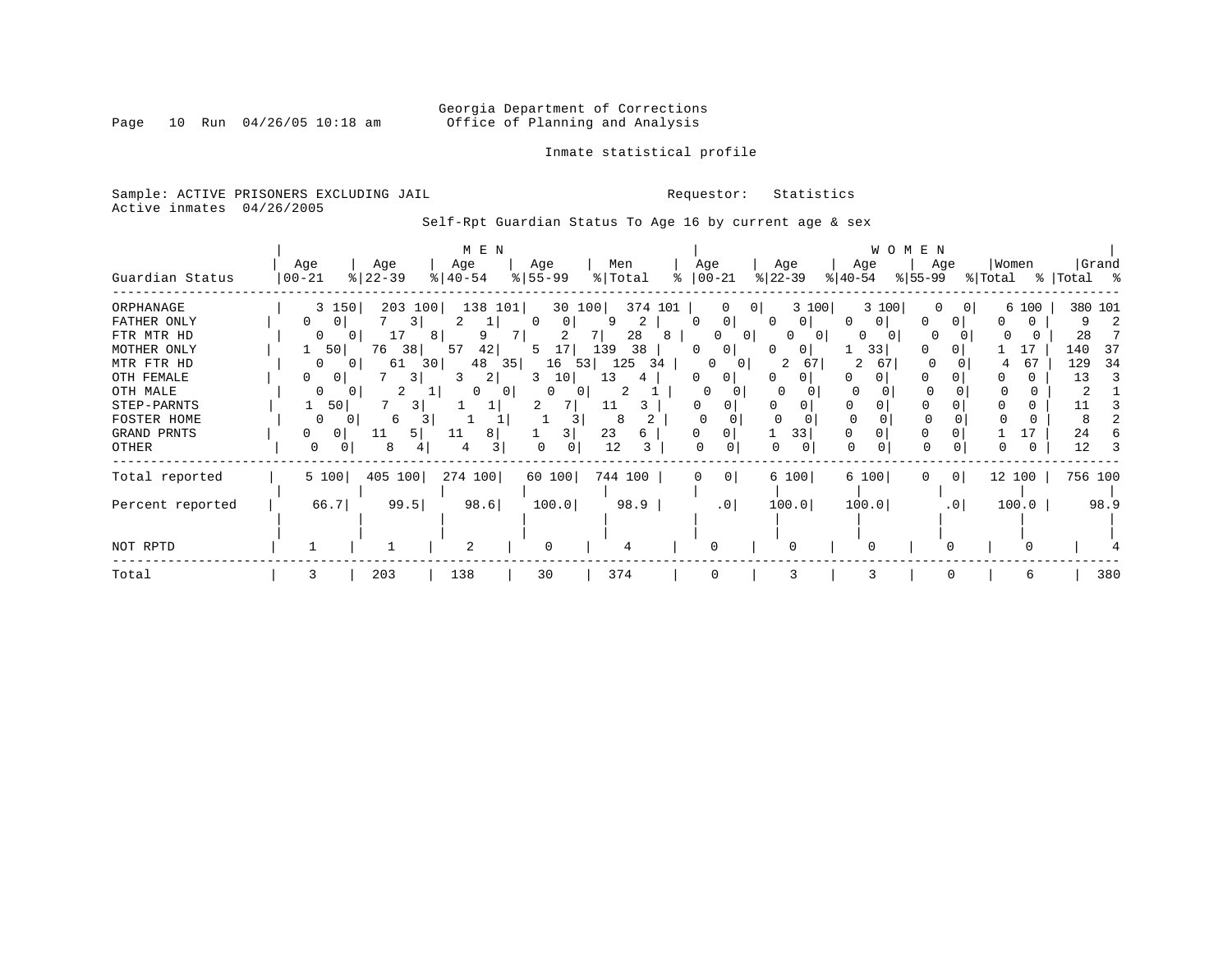### Georgia Department of Corrections<br>Page 11 Run 04/26/05 10:18 am 6ffice of Planning and Analysis Office of Planning and Analysis

### Inmate statistical profile

Sample: ACTIVE PRISONERS EXCLUDING JAIL **Requestor:** Statistics Active inmates 04/26/2005

Self-Rpt Employment Status Before Prison by current age & sex

|                  |                   |                 | M E N                        |                       |                     |                     |                          |                     | W O M E N           |         |                |
|------------------|-------------------|-----------------|------------------------------|-----------------------|---------------------|---------------------|--------------------------|---------------------|---------------------|---------|----------------|
|                  | Age               | Age<br>$ 22-39$ | Age<br>$\frac{1}{6}$   40-54 | Age                   | Men<br>% Total<br>° | Age                 | Age                      | Age                 | Age<br>$ 55-99 $    | Women   | Grand          |
| Employment       | $ 00 - 21$        |                 |                              | $\frac{8}{5}$ 55 - 99 |                     | $ 00-21 $           | $ 22-39 $                | $ 40-54 $           |                     | % Total | %   Total<br>ႜ |
| FULL TIME        |                   | 50<br>87<br>47. | 81                           | 67<br>19<br>66        | 188<br>56           | 0<br> 0             | 3 100                    | 50                  | 0                   | 80<br>4 | 192<br>-56     |
| PART TIME        | $\mathbf{0}$<br>0 | 14<br>8         | 3                            | 0 <sup>1</sup><br>0   | 18<br>5             | 0<br>0              | $\mathbf{0}$<br>$\Omega$ | 0<br>0 <sup>1</sup> | $\Omega$<br>0       | 0       | 18<br>.b       |
| UNEMPL < 6M      | 0                 | 22<br>12        | 11<br>91                     | 3                     | 34<br>10            | 0                   | O                        | 50                  |                     | 20      | 35<br>10       |
| UNEMPL > 6M      | 0<br>01           | 18<br>34        | 18<br>15                     | 3<br>10               | 55<br>16            | 0                   | 0                        | 0                   | O                   |         | 16<br>55       |
| NEVER WORKD      |                   | 22<br>12<br>50  | 2<br>2                       | 3 I                   | 26<br>-8            | $\Omega$            |                          | $\Omega$            |                     |         | 26<br>-8       |
| STUDENT          | $\Omega$<br>0     |                 | 0                            | 0<br>0                | 0                   | 0                   | 0                        | 0<br>0              | $\Omega$            |         |                |
| INCAPABLE        |                   | 5               |                              | 17<br>5               | 15                  |                     |                          |                     |                     |         | 15             |
| OTHER            | 0<br>0            | 0               | 0                            | 0<br>0                | 0<br>0              | 0                   | 0<br>0                   | 0                   | 0                   |         |                |
| Total reported   | 2 100             | 100<br>185      | 100<br>121                   | 29 100                | 337 100             | 0 <sup>1</sup><br>0 | 3 100                    | 2 100               | 0<br>0 <sup>1</sup> | 5 100   | 342 100        |
| Percent reported | 66.7              | 91.1            | 87.7                         | 96.7                  | 90.1                | .0                  | 100.0                    | 66.7                | $\cdot$ 0           | 83.3    | 90.0           |
|                  |                   |                 |                              |                       |                     |                     |                          |                     |                     |         |                |
| NOT RPTD         |                   | 18              | 17                           |                       | 37                  | 0                   | 0                        |                     |                     |         | 38             |
| Total            |                   | 203             | 138                          | 30                    | 374                 | $\Omega$            |                          |                     | O                   | 6       | 380            |

\* NOTE: THE FIELD LABELD "OTHER" WAS CORRECTED IN APRIL 1989; INMATES CODED "PRE-OTIS NOT REPORTED" NOW HAVE BEEN REMOVED FROM THIS FIELD AND IDENTIFIED AS "NOT REPORTED".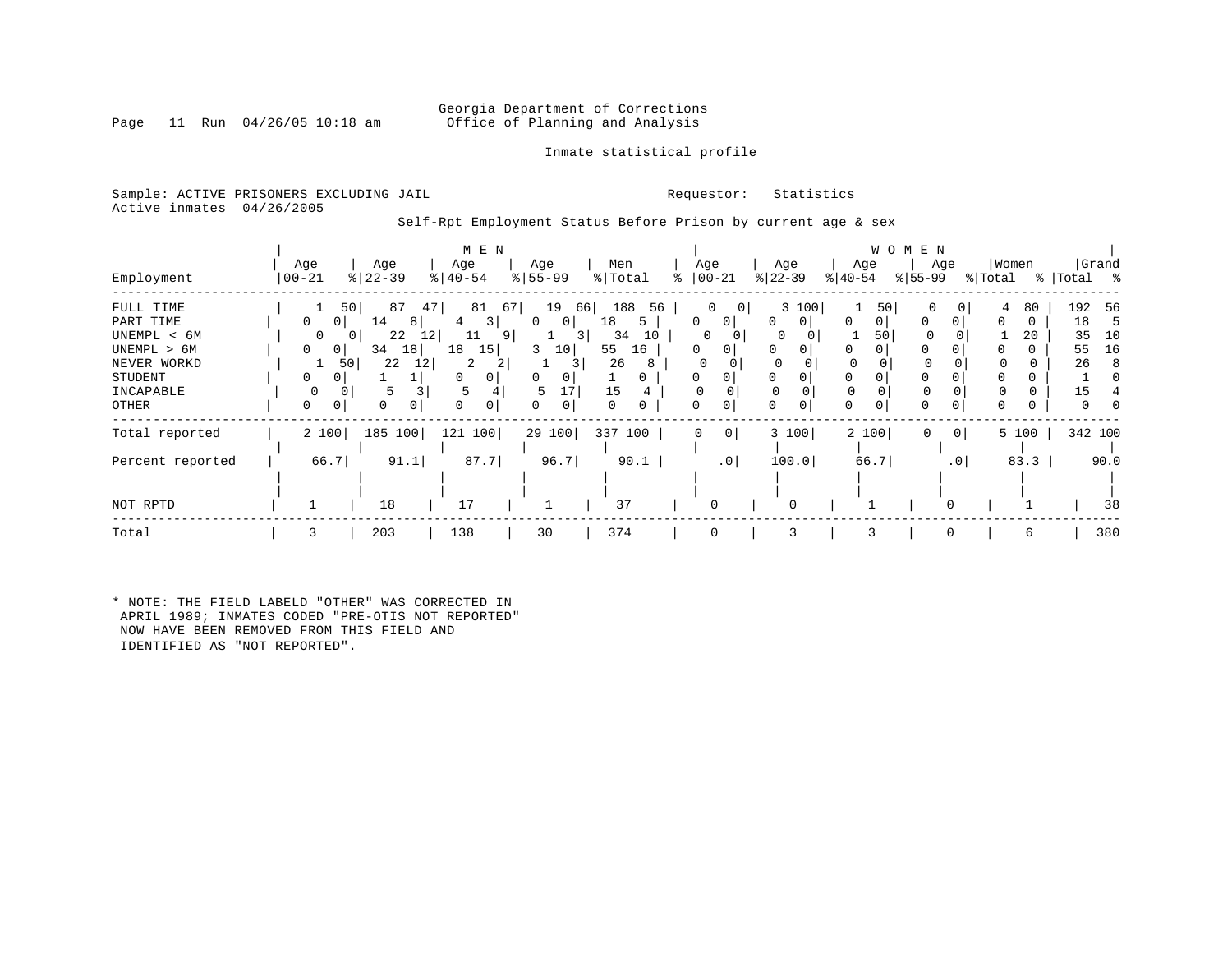# Georgia Department of Corrections<br>Page 12 Run 04/26/05 10:18 am 60ffice of Planning and Analysis Office of Planning and Analysis

### Inmate statistical profile

Sample: ACTIVE PRISONERS EXCLUDING JAIL **Requestor:** Statistics Active inmates 04/26/2005

Self-Rpt Marital Status At Admission by current age & sex

|                  |                 |                | M E N                |               |           |                    |                      |                            | W O M E N            |                      |                 |
|------------------|-----------------|----------------|----------------------|---------------|-----------|--------------------|----------------------|----------------------------|----------------------|----------------------|-----------------|
|                  | Age             | Age            | Age                  | Age           | Men       | Age                | Age                  | Age                        | Age                  | Women                | Grand           |
| Marital Status   | $ 00 - 21$<br>% | $ 22 - 39$     | $8   40 - 54$        | $8 55-99$     | % Total   | $ 00-21$<br>⊱      | $ 22-39 $            | $ 40-54 $                  | $ 55-99 $            | % Total<br>%         | Total %         |
| SINGLE           | 2 100           | 73<br>148      | 56<br>41             | 13<br>4       | 57<br>210 | 0<br>0             | $\overline{a}$<br>67 | $\overline{a}$<br>67       | 0 <sup>1</sup><br>0  | 67<br>$\overline{4}$ | 214<br>- 57     |
| MARRIED          | 0               | 10<br>21       | 13<br>18             | 13<br>43      | 52<br>14  | 0                  | 0<br>0               | 0<br>$\Omega$<br>0         | $\Omega$             | 0                    | 14<br>52        |
| SEPARATED        | 0<br>0          | 0 <sup>1</sup> | 12<br>9 <sub>1</sub> | $\Omega$<br>0 | 13<br>4   | $\Omega$<br>0      | 0<br>$\mathbf{0}$    | 0<br>0                     | 0<br>0               | 0<br>0               | 13<br>3         |
| DIVORCED         | 0               | 12<br>6        | 24<br>18             | 23            | 43<br>12  | 0                  | 0<br>$\mathbf{0}$    | 33 <br>0                   | $\Omega$             |                      | 12<br>44        |
| WIDOWED          | 0               |                | 7<br>q               | 3             | 13<br>4   | 0                  | 33                   | 0                          | $\Omega$             |                      | 14              |
| COMMON LAW       |                 | 18<br>9        | 17<br>13             | 5             | 40        | $\Omega$           | 0 <sup>1</sup><br>0  | $\overline{0}$<br>$\Omega$ | $\Omega$<br>$\Omega$ | $\Omega$             | 40<br>11        |
| OTHER            | 0<br>0          | 0<br>0         | $\overline{0}$       | 0<br>0        | 0<br>0    | 0                  | 0<br>$\mathbf{0}$    | 0<br>0                     | 0<br>0               | 0<br>0               | $\Omega$<br>- 0 |
| Total reported   | 2 100           | 203 100        | 136 100              | 30 100        | 371 100   | 0 <br>$\mathbf{0}$ | 3 100                | 3 100                      | 0<br>0 <sup>1</sup>  | 6 100                | 377 100         |
| Percent reported | 66.7            | 100.0          | 98.6                 | 100.0         | 99.2      | $\cdot$ 0          | 100.0                | 100.0                      | .0 <sup>1</sup>      | 100.0                | 99.2            |
|                  |                 |                |                      |               |           |                    |                      |                            |                      |                      |                 |
| NOT RPTD         |                 | $\Omega$       | 2                    | $\mathbf 0$   | 3         | $\Omega$           | 0                    |                            | $\Omega$             |                      |                 |
| Total            | 3               | 203            | 138                  | 30            | 374       | 0                  | 3                    |                            |                      | 6                    | 380             |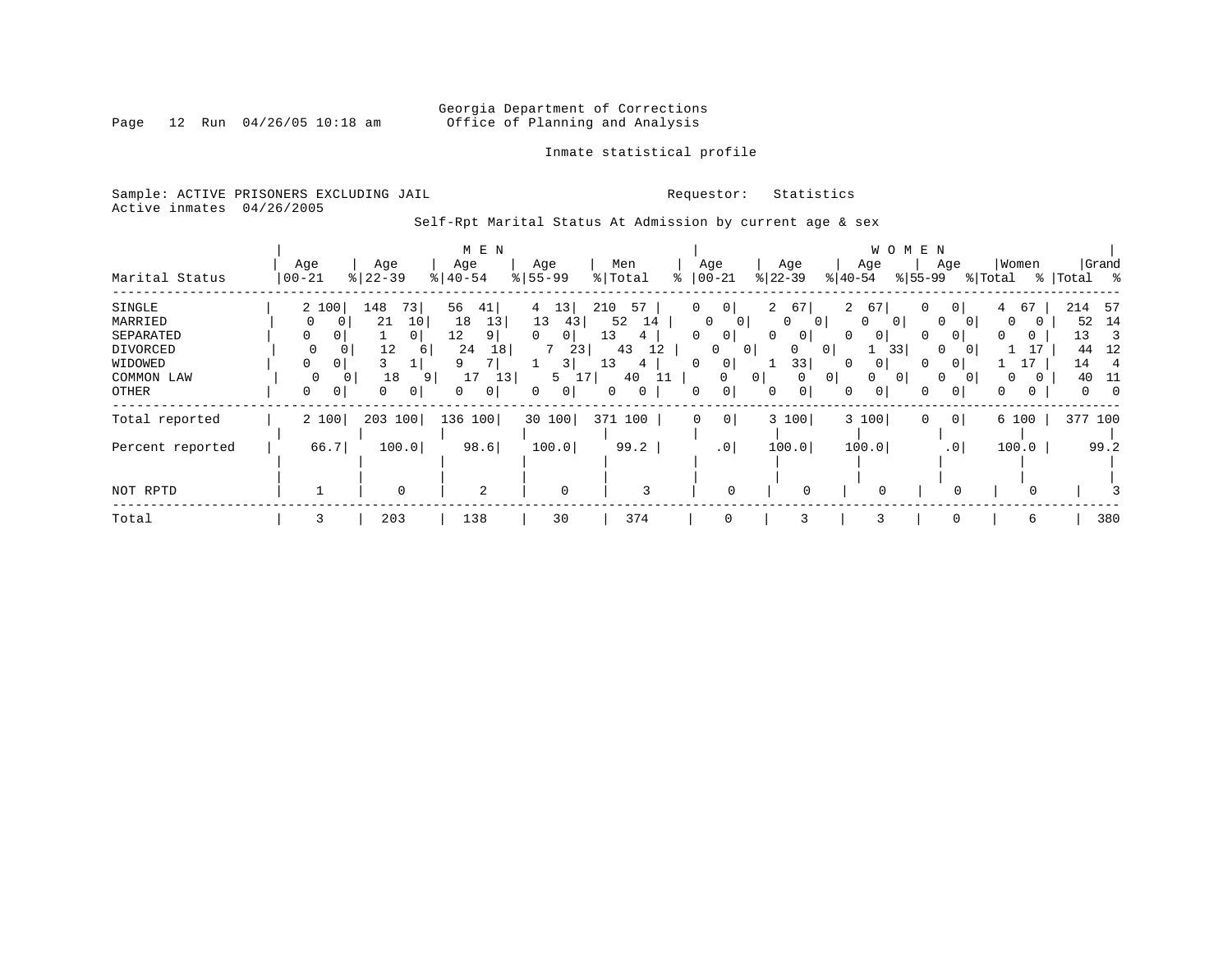### Georgia Department of Corrections<br>Page 13 Run 04/26/05 10:18 am Office of Planning and Analysis Office of Planning and Analysis

Inmate statistical profile

Sample: ACTIVE PRISONERS EXCLUDING JAIL **Requestor:** Statistics Active inmates 04/26/2005

Self-Rpt Number Of Children At Admission by current age & sex

| Number Of Children                                                                                                   | Age<br>$00 - 21$                                                              | Age<br>$8   22 - 39$                                                                 | M E N<br>Age<br>$8   40 - 54$                                             | Age<br>$8 55-99$                                                      | Men<br>% Total<br>៖                                                      | Age<br>$ 00-21$                                                                                                                                         | Age<br>$ 22-39 $<br>$ 40-54 $                                                                                  | WOMEN<br>Age<br>$ 55-99 $                                                                  | Women<br>Age<br>% Total                                                                                              | Grand<br>% Total %                                                           |
|----------------------------------------------------------------------------------------------------------------------|-------------------------------------------------------------------------------|--------------------------------------------------------------------------------------|---------------------------------------------------------------------------|-----------------------------------------------------------------------|--------------------------------------------------------------------------|---------------------------------------------------------------------------------------------------------------------------------------------------------|----------------------------------------------------------------------------------------------------------------|--------------------------------------------------------------------------------------------|----------------------------------------------------------------------------------------------------------------------|------------------------------------------------------------------------------|
| NO CHILDREN<br>ONE CHILD<br>TWO CHILDREN<br>THREE CHILDREN<br>FOUR CHILDREN<br>FIVE CHILDREN<br>MORE THAN 5 CHILDREN | 50 <br>50<br>0  <br>0<br>$\Omega$<br>0<br>0<br>$\Omega$<br>0<br>$\Omega$<br>0 | 83<br>41 <br>56<br>28<br>34<br>17 <br>14<br>7<br>11<br>5<br>4<br>$\overline{2}$<br>0 | 43<br>32 <br>33<br>24<br>18<br>24<br>22<br>16<br>4  <br>5<br>4<br>3 <br>4 | 10<br>3<br>723<br>27<br>8<br>20 <br>6<br>2<br>7<br>2<br>7 I<br>7<br>2 | 130<br>35<br>26<br>97<br>66<br>18<br>42<br>11<br>18<br>5<br>11<br>3<br>2 | 0 <sup>1</sup><br>0<br>0<br>0 <sup>1</sup><br><sup>0</sup><br>0 <sup>1</sup><br>0<br>$\mathbf{0}$<br>$\circ$<br>0<br>0<br>0 <sup>1</sup><br>0<br>0<br>0 | 33 <br>0<br>33<br>33<br>0<br>0 <sup>1</sup><br>0<br>0<br>$\Omega$<br>0<br>0 <sup>1</sup><br>0<br>0<br>$\Omega$ | $\overline{0}$<br>3 100<br>0<br>0<br>$\overline{0}$<br>0<br>0<br>$\circ$<br>0 <sup>1</sup> | 0<br>17<br>0<br>4<br>67<br>$\Omega$<br>17<br>01<br>$\Omega$<br>$\Omega$<br>0<br>0<br>0<br>0<br>0<br>0<br>0<br>0<br>0 | 131<br>-35<br>101<br>-27<br>67<br>18<br>42<br>-11<br>18<br>5<br>11<br>3<br>2 |
| Total reported                                                                                                       | 2 100                                                                         | 203 100                                                                              | 136 100                                                                   | 30 100                                                                | 371 100                                                                  | $\circ$<br>0                                                                                                                                            | 3 100                                                                                                          | 3 100<br>$\Omega$                                                                          | 0 <sup>1</sup><br>6 100                                                                                              | 377 100                                                                      |
| Percent reported                                                                                                     | 66.7                                                                          | 100.0                                                                                | 98.6                                                                      | 100.0                                                                 | 99.2                                                                     | $.0$                                                                                                                                                    | 100.0                                                                                                          | 100.0                                                                                      | .0 <sub>1</sub><br>100.0                                                                                             | 99.2                                                                         |
| NOT REPORTED                                                                                                         |                                                                               | $\mathbf 0$                                                                          | $\overline{2}$                                                            | $\mathbf 0$                                                           | 3                                                                        | $\Omega$                                                                                                                                                | $\Omega$                                                                                                       | $\Omega$                                                                                   | ∩                                                                                                                    |                                                                              |
| Total                                                                                                                | 3                                                                             | 203                                                                                  | 138                                                                       | 30                                                                    | 374                                                                      | $\Omega$                                                                                                                                                | 3                                                                                                              | 3                                                                                          | 6                                                                                                                    | 380                                                                          |
| AVG NUM CHILDREN                                                                                                     | .50                                                                           | 1.16                                                                                 | 1.68                                                                      | 2.63                                                                  | 1.47                                                                     | .00                                                                                                                                                     | 1.00                                                                                                           | 1.00                                                                                       | .00<br>1.00                                                                                                          | 1.46                                                                         |

\* NOTE: THE FIELD LABLED "NO CHILDREN" WAS CORRECTED IN MARCH 1989: MISSING DATA FOR INMATES STILL IN DIAGNOSTICS NOW HAS BEEN REMOVED FROM THIS FIELD AND IDENTIFIED AS "NOT REPORTED" INFORMATION.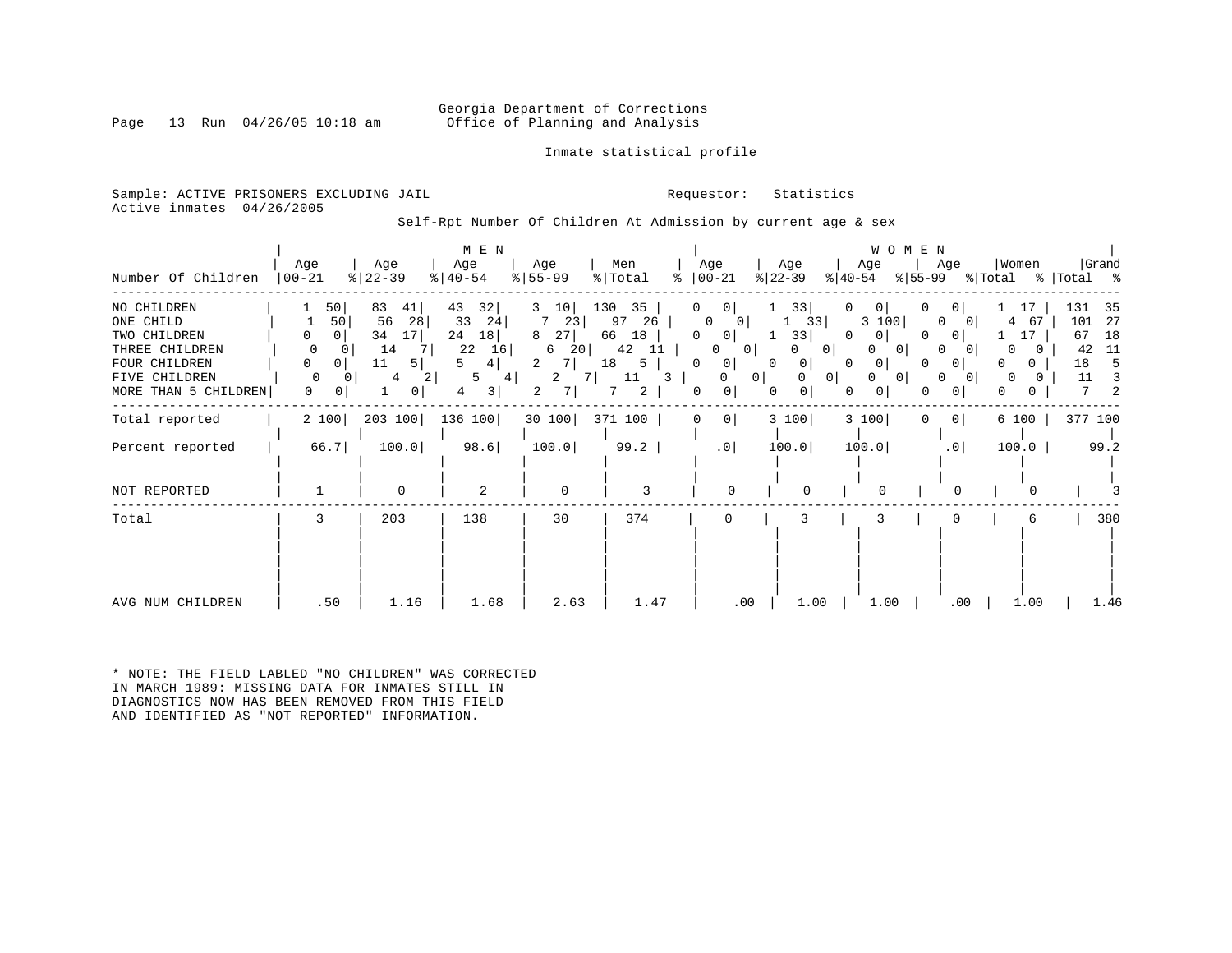# Georgia Department of Corrections<br>Page 14 Run 04/26/05 10:18 am 60ffice of Planning and Analysis Office of Planning and Analysis

Inmate statistical profile

Sample: ACTIVE PRISONERS EXCLUDING JAIL **Requestor:** Statistics Active inmates 04/26/2005

Self-Rpt Religious Affiliation by current age & sex

|                  |               |                            | M E N                    |                      |                            |                   |                          | WOMEN             |                     |                          |                |
|------------------|---------------|----------------------------|--------------------------|----------------------|----------------------------|-------------------|--------------------------|-------------------|---------------------|--------------------------|----------------|
|                  | Age           | Age                        | Age                      | Age                  | Men                        | Age               | Age                      | Age               | Age                 | Women                    | Grand          |
| Religion         | $00 - 21$     | $8   22 - 39$              | $8   40 - 54$            | $8155 - 99$          | %   Total                  | $ 00-21$<br>ႜ     | $ 22-39$                 | $8 40-54$         | $8155 - 99$         | % Total                  | %   Total<br>း |
| ISLAM            |               | 20<br>$\overline{0}$<br>10 |                          | 5 <br>2              | 29<br>8                    |                   | 0<br>0                   | 0                 |                     | 0                        | 29             |
| CATHOLIC         | 50 <br>1      | 6<br>3                     | 2<br>1                   | 0<br>0               | 9<br>2                     | 0<br>0            | 0                        | 0<br>0            | 0<br>0              | 0<br>O                   | 9              |
| <b>BAPTIST</b>   | 50            | 61<br>31                   | 74<br>55                 | 12<br>40             | 148<br>41                  | 0<br>0            | 33                       | 2<br>67           | 0<br>0              | 3<br>50                  | 151<br>41      |
| METHODIST        | 0<br>O        | 2<br>1                     | 1                        | 7<br>2               | 5                          | 0<br>0            | 0<br>O                   | 0<br>0            | O<br><sup>n</sup>   | 0<br>O                   |                |
| EPISCOPLN        | O             | 0<br>0<br>0                | 0<br>0                   | 0<br>0               | $\Omega$                   | $\Omega$<br>0     | 0                        | $\mathbf 0$<br>U  | $\Omega$<br>O       | $\Omega$                 |                |
| PRESBYTRN        | 0<br>0        | 0<br>0                     | 0<br>0                   | 0                    | 0                          | 0                 | 0                        | 0<br>O            | U                   | 0                        |                |
| CHC OF GOD       | 0<br>0        |                            |                          | $\Omega$<br>$\Omega$ | 2                          | 0<br>n            | U<br><sup>0</sup>        | $\Omega$          | U                   | $\Omega$<br><sup>0</sup> |                |
| HOLINESS         | ∩             | 2<br>1                     | 3                        | 10                   | 9<br>2                     | <sup>0</sup><br>O | 33<br>1                  | 0<br>n            | $\Omega$<br>O       | 17                       | 10             |
| JEWISH           | $\cap$        |                            | $\Omega$                 | U<br>ſ               | U                          | U                 | $\cap$<br>$\Omega$       | <sup>0</sup><br>U | n                   | 0                        |                |
| ANGLICAN         |               | U<br>$\Omega$              | 0<br>U                   | $\Omega$             | 0<br>U                     | U<br>U            | $\cap$                   | U                 | O                   | 0                        |                |
| GRK ORTHDX       |               | 0<br>0                     | 0<br>$\Omega$            | $\Omega$<br>O        | 0<br>0                     | 0<br>0            | 0<br>0                   | 0<br>0            | $\Omega$            | 0                        |                |
| HINDU            | U             | 0<br><sup>0</sup>          | 0                        | $\Omega$<br>0        | n<br><sup>0</sup>          | $\Omega$<br>0     | 0<br>$\Omega$            | 0<br>0            | 0<br>O              | U<br>O                   |                |
| <b>BUDDHIST</b>  |               | O<br>0                     | 0<br>0                   | 0                    | 0<br>0                     | 0<br>0            | 0<br>0                   | 0<br>0            | 0<br>0              | 0<br>0                   |                |
| TAOIST           |               | 0                          | $\Omega$<br><sup>0</sup> | $\Omega$<br>$\Omega$ | $\Omega$                   | $\Omega$<br>0     | <sup>0</sup><br>0        | <sup>0</sup><br>0 | <sup>0</sup><br>O   | 0                        |                |
| SHINTOIST        | 0             | 0<br>O                     | $\Omega$<br>0            | $\Omega$<br>O        | O<br>U                     | 0<br>$\Omega$     | $\Omega$<br>O            | 0<br>0            | O<br>0              | O<br>O.                  |                |
| SEVEN D AD       | $\Omega$<br>U | $\mathbf{1}$               |                          | 3                    |                            |                   | $\Omega$<br>0<br>n       | $\Omega$          |                     | U                        |                |
| JEHOVAH WT       | U             | 2<br>4                     |                          | 3                    | 2<br>6                     | 0<br>0            | O<br>0                   | U<br>0            | n                   |                          |                |
| LATR DAY S       | 0             | 0                          | $\Omega$<br>0            | O                    | 0<br>O                     |                   | 0<br>0<br>O              | 0                 |                     |                          |                |
| QUAKER           | O<br>0        | O<br>0                     | 0<br>0                   | <sup>0</sup><br>0    | 0<br>0                     | $\Omega$<br>0     | 0<br>0                   | 0<br>0            | n<br>0              | 0                        |                |
| OTHER PROD       | 0<br>0        | 29<br>15                   | 12                       | 2<br>9               | 7 <sup>1</sup><br>43<br>12 | 0                 | 0 <sup>1</sup><br>33     | 33<br>1           | O                   | 2<br>33                  | 45<br>12       |
| <b>NONE</b>      | 0<br>0        | 23<br>45                   | 20<br>15                 | 23                   | 20<br>72                   | 0<br>0            | 0<br>0                   | 0<br>0            | 0<br>0              | 0                        | 72<br>19       |
| OTHER            | 0             | 25<br>13<br>0              | 11                       | 0<br>8               | 36<br>10<br>0              | $\Omega$          | 0<br>0<br>0              | 0<br>0            | 0<br>0              | 0                        | 36<br>10       |
| Total reported   | 2 100         | 197 100                    | 135 100                  | 30 100               | 364 100                    | 0                 | 3 100<br>$\circ$         | 3 100             | 0 <sup>1</sup><br>0 | 6 100                    | 370 100        |
|                  |               |                            |                          |                      |                            |                   |                          |                   |                     |                          |                |
| Percent reported | 66.7          | 97.0                       | 97.8                     | 100.0                | 97.3                       |                   | 100.0<br>.0 <sub>1</sub> | 100.0             | .0                  | 100.0                    | 97.4           |
|                  |               |                            |                          |                      |                            |                   |                          |                   |                     |                          |                |
|                  |               |                            |                          |                      |                            |                   |                          |                   |                     |                          |                |
| NOT RPTD         |               | 6                          | 3                        | 0                    | 10                         | 0                 | 0                        |                   | 0                   |                          | 10             |
| Total            | 3             | 203                        | 138                      | 30                   | 374                        | $\Omega$          | 3                        | 3                 | 0                   | 6                        | 380            |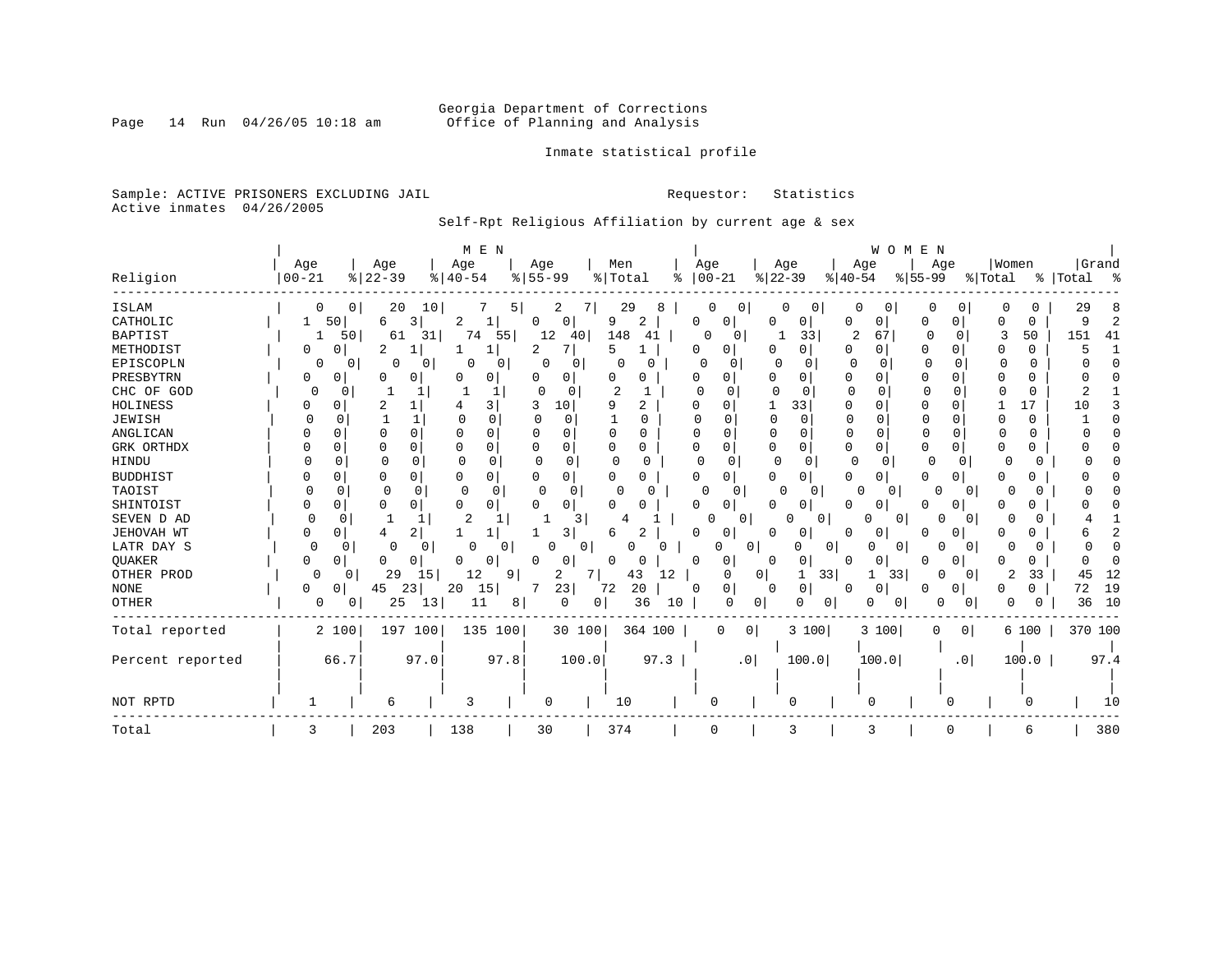### Georgia Department of Corrections<br>Page 15 Run 04/26/05 10:18 am Office of Planning and Analysis Office of Planning and Analysis

### Inmate statistical profile

Sample: ACTIVE PRISONERS EXCLUDING JAIL **Requestor:** Statistics Active inmates 04/26/2005

Self-Rpt Family Behavior Patterns \* by current age & sex

|                  |                      |                 | M E N                        |                  |                |          |                   |                     |                 | W O M E N      |                 |                  |                      |  |  |  |  |
|------------------|----------------------|-----------------|------------------------------|------------------|----------------|----------|-------------------|---------------------|-----------------|----------------|-----------------|------------------|----------------------|--|--|--|--|
| Family Behavior  | Age<br>$00 - 21$     | Age<br>$ 22-39$ | Age<br>$\frac{1}{6}$   40-54 | Age<br>$8 55-99$ | Men<br>% Total | ⊱        | Age<br>$ 00 - 21$ | Age<br>$ 22-39 $    | $ 40-54 $       | Age            | Age<br>$ 55-99$ | Women<br>% Total | Grand<br>%   Total % |  |  |  |  |
| CRIMINLTY        | 0<br>0               | 63<br>21        | 47<br>24                     | 22<br>6          | 116<br>22      |          | 0<br>0            |                     | 9               | 2<br>50        | 0               | 3<br>20          | 119<br>-22           |  |  |  |  |
| ALCOHOLISM       | 33                   | 45<br>15        | 27<br>14                     | 5<br>19          | 78<br>15       | $\Omega$ | 0                 | 9                   | 0               | 0              | 0<br>0          |                  | 79<br>14             |  |  |  |  |
| DRUG ABUSE       | $\Omega$<br>$\Omega$ | 31<br>10        | 17<br>9                      |                  | 49<br>4        | 9        | $\Omega$          | 2<br>0 <sup>1</sup> | 18              | 0<br>$\Omega$  | $\Omega$        | 13<br>2          | 51<br>9              |  |  |  |  |
| DOMINERING       | $\overline{0}$       | 0               | $\Omega$<br>0                | $\Omega$<br>0    | $\Omega$       | $\Omega$ | 0                 | 9                   |                 | 25             | 0<br>0          | 13               |                      |  |  |  |  |
| MIGRANT          | 0                    | 3               | 2<br>3                       | U                | 6<br>0         |          | 0                 | 0                   | 0 <sup>1</sup>  | $\Omega$       | $\Omega$        | 0                | 6                    |  |  |  |  |
| INFL BTGS        | 0 <sup>1</sup>       | 14<br>5         | 8<br>4                       |                  | 24             | $\Omega$ |                   | 9                   |                 | 0 <sub>1</sub> | O               |                  | 25                   |  |  |  |  |
| PERMISSIVE       | O                    | $\mathbf{0}$    | 0 <sup>1</sup>               | 0                |                | 0        |                   | 2<br>0              | 18 <sup>1</sup> | $\Omega$<br>0  |                 | 2<br>13          |                      |  |  |  |  |
| FATH ABSNT       | $\overline{2}$<br>67 | 109<br>36       | 72<br>37                     | 37<br>10         | 193<br>36      | $\Omega$ | 0                 | 9                   |                 | 25             | 0<br>0          | 13               | 195<br>36            |  |  |  |  |
| MOTH ABSNT       | $\Omega$<br>$\Omega$ | 33<br>11        | 19<br>10 <sub>1</sub>        | 3                | 55<br>11       | 10       | 0                 | 0                   | 9               | $\Omega$       | 0               |                  | 56<br>10             |  |  |  |  |
| NONE             | 0<br>0 <sup>1</sup>  | 2<br>5          | 2<br>4                       | 0<br>0           | 2<br>9         | 0        | 0                 | 9                   | 0               | 0              | 0<br>0          |                  | 10<br>2              |  |  |  |  |
| Total reported   | 3 100                | 305<br>100      | 197 100                      | 27 100           | 532 100        | 0        | 0                 | 11 100              |                 | 4 100          | $\circ$<br>0    | 15 100           | 547 100              |  |  |  |  |
| Percent reported | 66.7                 | 90.6            | 86.2                         | 80.0             | 88.0           |          | .0 <sub>1</sub>   | 100.0               |                 | 66.7           | .0 <sub>1</sub> | 83.3             | 87.9                 |  |  |  |  |
| OTHER            |                      | 19              | 19                           | 6                | 45             |          | $\Omega$          | $\Omega$            |                 |                | n               |                  | 46                   |  |  |  |  |
| Total            | 3                    | 203             | 138                          | 30               | 374            |          | 0                 | 3                   |                 | 3              | 0               | 6                | 380                  |  |  |  |  |

\* NOTE: SINCE THERE CAN BE UP TO FIVE BEHAVIOR CODES PER INMATE, THE NUMBER OF CASES REPORTED IN THE DETAIL LINES AND THE TOTAL REPORTED LINE MAY EXCEED THE TOTAL NUMBER OF CASES. IN SHORT, THIS TABLE COUNTS THE NUMBER OF BEHAVIOR PROBLEMS, NOT INMATES.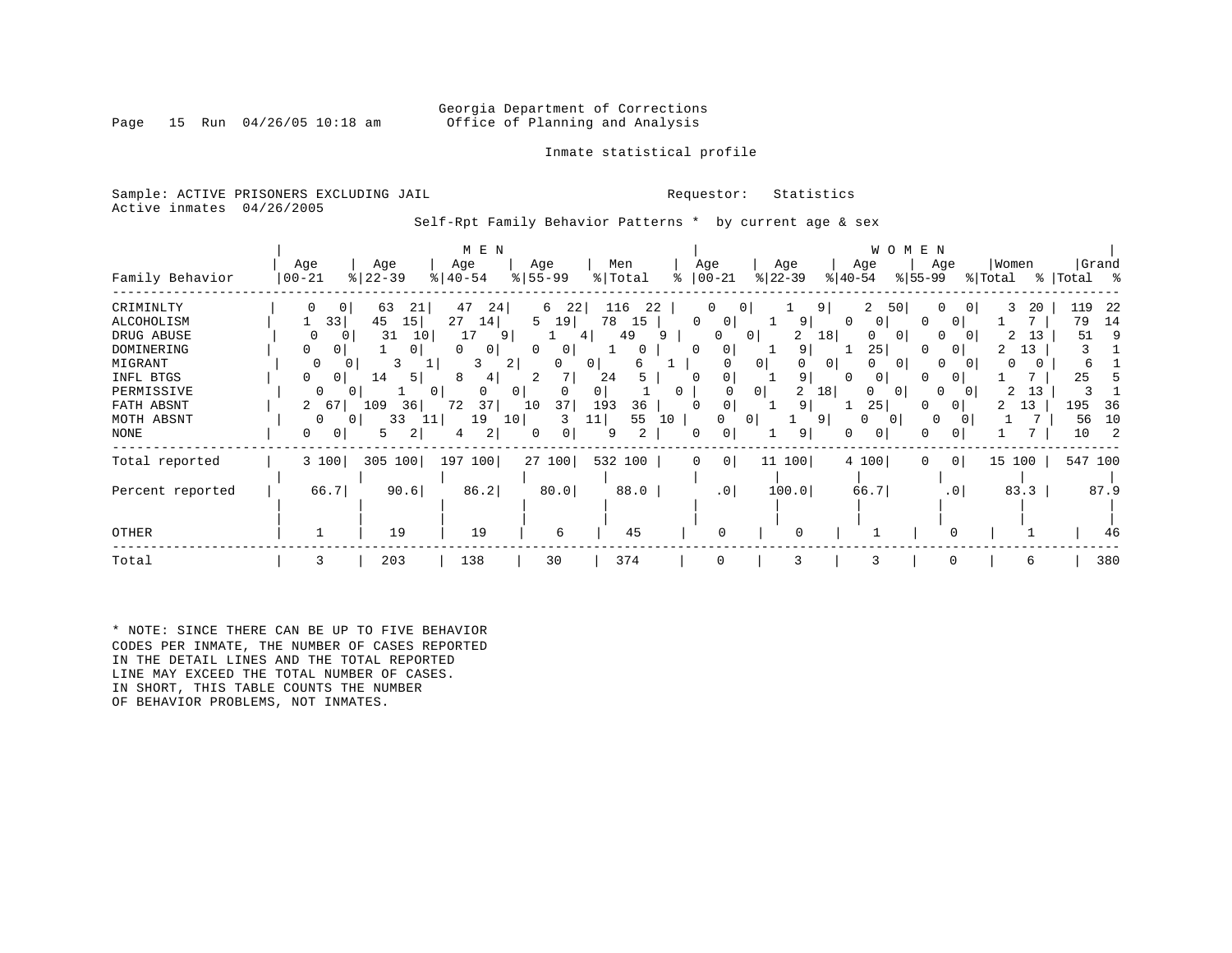### Georgia Department of Corrections<br>Page 16 Run 04/26/05 10:18 am Office of Planning and Analysis Office of Planning and Analysis

### Inmate statistical profile

Sample: ACTIVE PRISONERS EXCLUDING JAIL **Requestor:** Statistics Active inmates 04/26/2005

Inmate Diagnostic Behavior Problem \* by current age & sex

|                    |           |                      | M E N         |                |           | WOMEN<br>Age  |                     |           |               |                     |              |             |
|--------------------|-----------|----------------------|---------------|----------------|-----------|---------------|---------------------|-----------|---------------|---------------------|--------------|-------------|
|                    | Age       | Age                  | Age           | Age            | Men       |               |                     | Age       | Age           | Age                 | Women        | Grand       |
| Diagnostic Problem | $00 - 21$ | $ 22-39$             | $8   40 - 54$ | $ 55 - 99 $    | % Total   | $\frac{8}{6}$ | $ 00-21 $           | $ 22-39 $ | $ 40-54 $     | ୫ 55–99             | % Total      | %   Total % |
| <b>ALCOHOLIC</b>   | 17        | 9.<br>2 <sub>1</sub> | 2             | 5<br>8         | 23<br>3   | 0             | $\overline{0}$      | 14        |               |                     |              | 24<br>-3    |
| ALCOH ABSE         | $\Omega$  | 49<br>10<br>$\Omega$ | 37<br>11      | 4              | 90<br>6   | 10            | $\overline{0}$<br>0 | 14        | 0<br>$\Omega$ | O                   |              | 10<br>91    |
| DRUG EXP           | 17        | 13<br>64             | 12<br>40      | 9<br>14        | 13<br>114 | n             | 0                   | 0         | 13            |                     |              | 13<br>115   |
| DRUG ABSE          | 17.1      | 78<br>16             | 51<br>16      | 4              | 134<br>6  | 15            | 01                  | 29<br>2   | 0<br>0        |                     | 13           | 15<br>136   |
| NARC ADDCT         | O<br>01   | 6                    | T.            | $\overline{2}$ | 11        |               | 0                   | $\Omega$  |               | U                   | 0            | 11          |
| EPILEPTIC          |           |                      |               |                | 0<br>h    |               | <sup>0</sup>        |           |               | <sup>0</sup>        | <sup>0</sup> | 6           |
| MANIPULTVE         | 17        | 45<br>9              | 28<br>9       | 8              | 79<br>9   |               |                     | 0         | 13            |                     |              | 80          |
| ASSAULTIVE         | 33<br>2   | 169<br>35            | 105<br>33     | 37<br>24       | 300<br>34 |               |                     | 43        | 38            |                     | 40           | 306<br>34   |
| ESCPE TEND         | 0         | 22<br>5              | 16<br>5.      | 11             | 45<br>5   |               |                     | 0         | 0             |                     |              | 45          |
| SUICIDAL           |           | 19                   | 6             |                | 27        |               |                     |           | 25            |                     | 13           | 29          |
| WITHDRAWN          |           |                      |               | O              |           |               |                     |           | 13            |                     |              |             |
| PR RLTY CT         | U         |                      |               |                | 11        |               |                     |           |               |                     | 0            |             |
| HOMOSEXUAL         |           |                      |               |                | 2         |               |                     |           |               |                     |              |             |
| <b>NONE</b>        |           |                      |               |                | 5         |               |                     |           |               |                     | 0            |             |
| <b>OTHER</b>       |           | б                    |               |                | 18        |               |                     |           | $\Omega$      |                     | 0            | 18          |
| NOT RPTD           | $\Omega$  | б                    |               | 3              | 12        |               | O                   | U         |               |                     |              | 12          |
| Total reported     | 6 100     | 487 100              | 323 100       | 65 100         | 881 100   | $\Omega$      | 0 <sup>1</sup>      | 7 100     | 8 100         | 0 <sup>1</sup><br>0 | 15 100       | 896 100     |
| Percent reported   | 100.0     | 100.0                | 99.3          | 100.0          | 99.7      |               | .0 <sub>1</sub>     | 100.0     | 100.0         | .0 <sub>1</sub>     | 100.0        | 99.7        |
|                    |           |                      |               |                |           |               |                     |           |               |                     |              |             |
| UNKNOWN            |           |                      |               | $\cap$         |           |               |                     |           |               |                     |              |             |
| Total              | 3         | 203                  | 138           | 30             | 374       |               |                     |           |               |                     | 6            | 380         |

\* NOTE: SINCE THERE CAN BE UP TO FIVE BEHAVIOR CODES PER INMATE, THE NUMBER OF CASES REPORTED IN THE DETAIL LINES AND THE TOTAL REPORTED LINE MAY EXCEED THE TOTAL NUMBER OF CASES. IN SHORT, THIS TABLE COUNTS THE NUMBER OF BEHAVIOR PROBLEMS, NOT INMATES.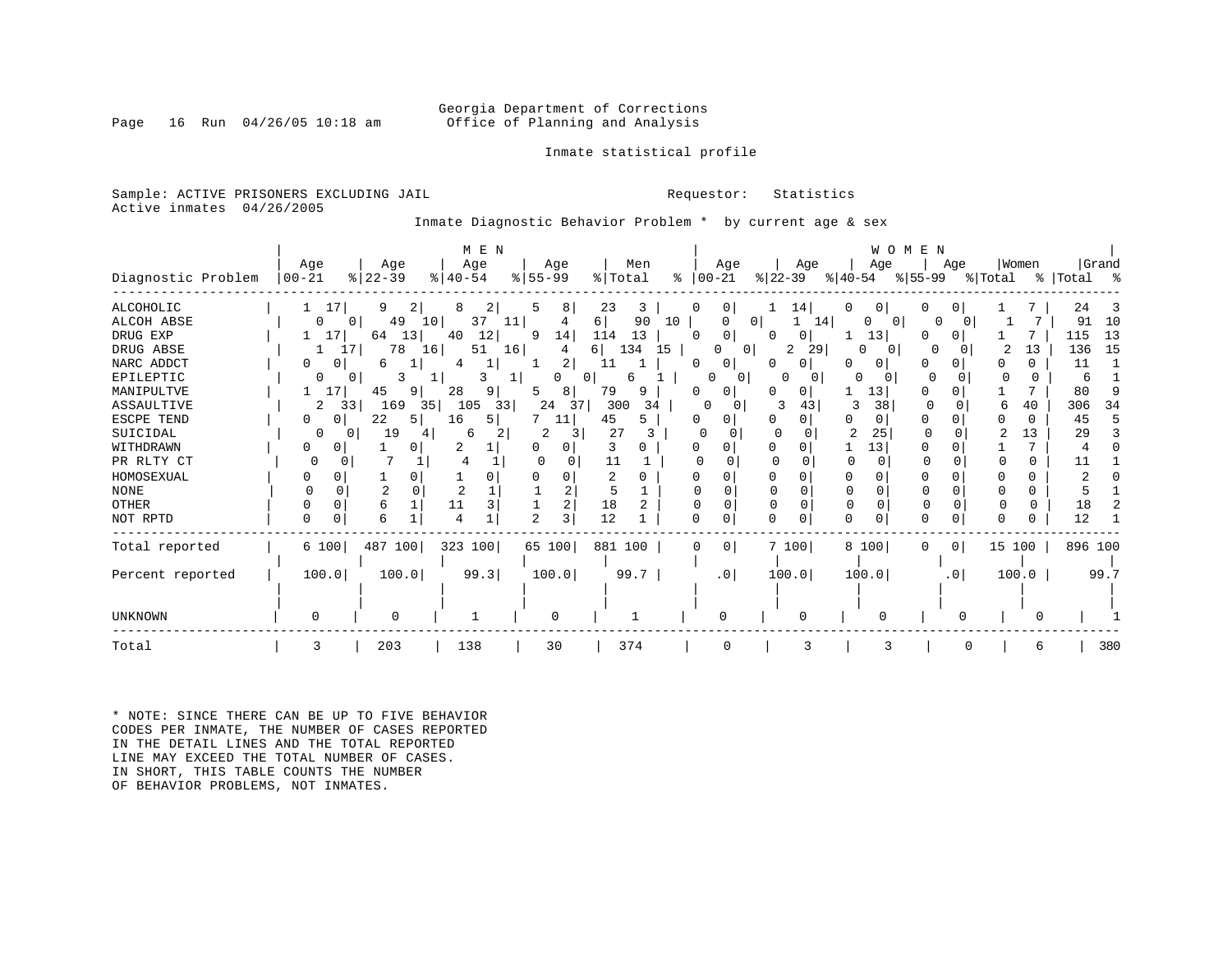# Georgia Department of Corrections<br>Page 17 Run 04/26/05 10:18 am 60ffice of Planning and Analysis Office of Planning and Analysis

### Inmate statistical profile

Sample: ACTIVE PRISONERS EXCLUDING JAIL **Requestor:** Statistics Active inmates 04/26/2005

Physical Profile (General Condition) by current age & sex

|                      |       |                  | M E N       |               |           |                      |                      |                        | W O M E N            |               |                   |
|----------------------|-------|------------------|-------------|---------------|-----------|----------------------|----------------------|------------------------|----------------------|---------------|-------------------|
|                      | Age   | Age              | Age         | Age           | Men       | Age                  | Age                  | Age                    | Age                  | Women         | Grand             |
| Physical Profile     | 00-21 | $8   22 - 39$    | $8140 - 54$ | $8155 - 99$   | % Total   | $ 00-21$             | $ 22-39 $            | $ 40-54 $              | $8155 - 99$          | % Total       | %   Total<br>ႜ ⊱ွ |
| NO LIMITATION        | 2 100 | 159<br>79        | 78<br>57    | $12 \,$<br>40 | 251<br>68 | $\mathbf 0$          | $\overline{2}$<br>67 | 33                     | 0<br>0               | 3<br>50       | 254 67            |
| DEFECT NO MAJOR LIMT | - 0 I | 25<br>12         | 34<br>25    | 23            | 66<br>18  | $\Omega$<br>$\Omega$ | 33                   | $\overline{2}$<br>67   | $\Omega$<br>$\Omega$ | 50            | 69<br>18          |
| DEFECT MAJOR LIMIT   |       | 18<br>9          | 24<br>18    | 37<br>11      | 53<br>14  | $\Omega$<br>$\Omega$ | 0<br>$\Omega$        | $\Omega$               | $\Omega$<br>0        | $\Omega$<br>0 | 53<br>14          |
| VERY MAJOR DEFECT    | 0     | $\mathbf 0$<br>0 |             | 0             | 0         | 0<br>0               | 0<br>0               | $\mathbf 0$<br>$\circ$ | $\mathbf 0$<br>0     | 0             | $\overline{0}$    |
| Total reported       | 2 100 | 202 100          | 137<br>100  | 30<br>100     | 371 100   | 0 <br>$\mathbf{0}$   | 3 100                | 3 100                  | 0                    | 6 100         | 377 100           |
| Percent reported     | 66.7  | 99.5             | 99.3        | 100.0         | 99.2      | .0 <sub>1</sub>      | 100.0                | 100.0                  | .0 <sub>1</sub>      | 100.0         | 99.2              |
|                      |       |                  |             |               |           |                      |                      |                        |                      |               |                   |
| NOT REPORTED         |       |                  |             | 0             | 3         | 0                    | 0                    | 0                      | 0                    | $\Omega$      |                   |
| Total                |       | 203              | 138         | 30            | 374       | $\Omega$             | 3                    | 3                      | $\Omega$             | 6             | 380               |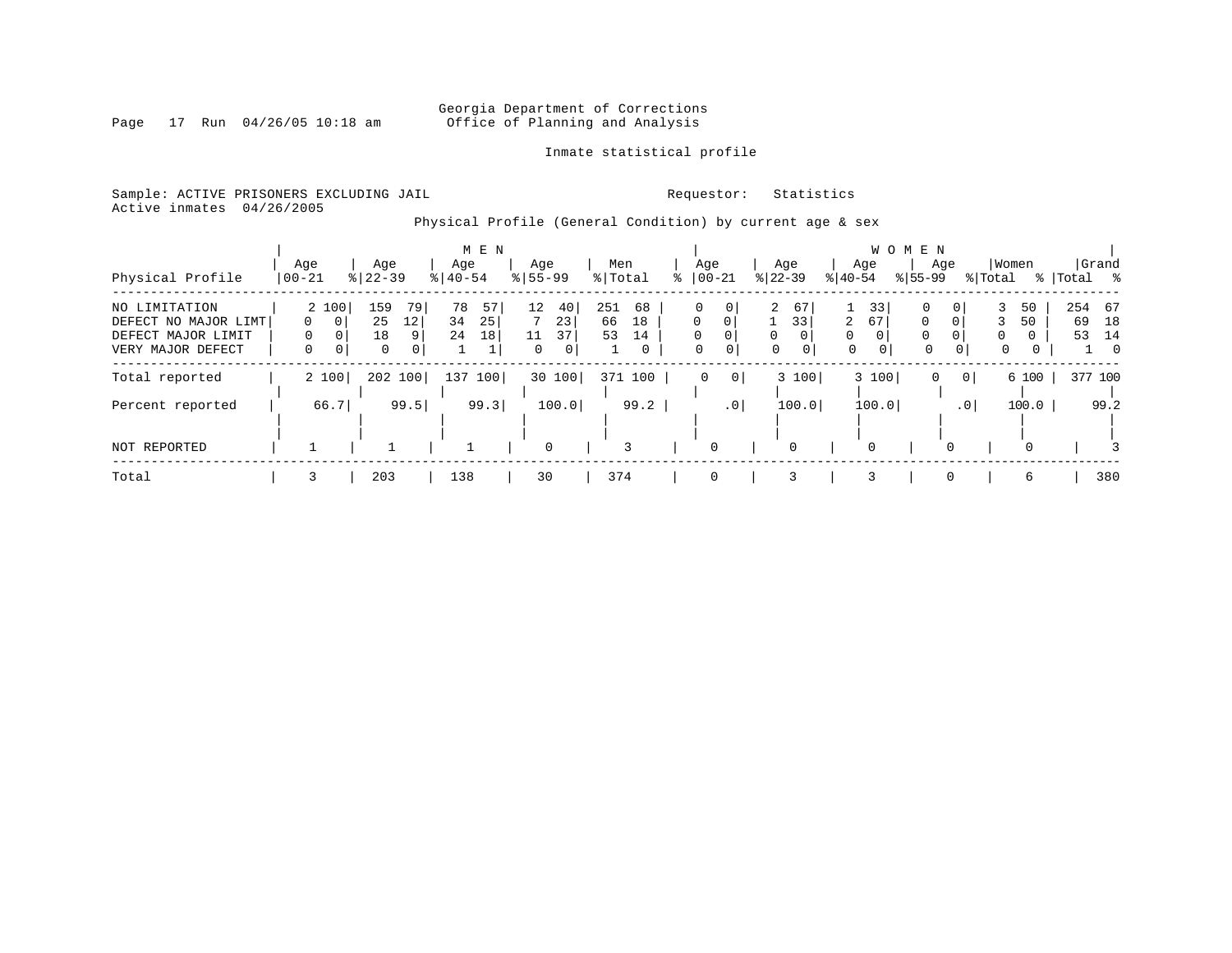### Georgia Department of Corrections<br>Page 18 Run 04/26/05 10:18 am 6ffice of Planning and Analysis Office of Planning and Analysis

### Inmate statistical profile

Sample: ACTIVE PRISONERS EXCLUDING JAIL **Requestor:** Statistics Active inmates 04/26/2005

Security Status by current age & sex

|                  |                                |                          | M E N               |                     |           |                         |               |                     | W O M E N       |              |            |  |  |  |  |  |  |  |
|------------------|--------------------------------|--------------------------|---------------------|---------------------|-----------|-------------------------|---------------|---------------------|-----------------|--------------|------------|--|--|--|--|--|--|--|
|                  | Age                            | Age                      | Age                 | Age                 | Men       | Age                     | Age           | Age                 | Age             | Women        | Grand      |  |  |  |  |  |  |  |
| Security         | $ 00 - 21$                     | $ 22-39 $                | $ 40-54 $           | $8 55-99$           | % Total   | $ 00-21$<br>⊱           | $ 22-39 $     | $ 40-54 $           | $ 55-99 $       | % Total<br>ိ | Total<br>ႜ |  |  |  |  |  |  |  |
| DIAG INCOM       | $\mathbf{0}$<br>0 <sup>1</sup> | 0<br>$\mathbf{0}$        | 0<br>0 <sup>1</sup> | 0<br>0              | 0<br>0    | $\circ$<br>0            | 0<br>0        | 0<br>0 <sup>1</sup> | 0<br>0          |              |            |  |  |  |  |  |  |  |
| WRK RELEAS       | 0                              | 0<br>$\overline{0}$<br>0 | $\circ$<br>0        | 0<br>0 <sup>1</sup> | $\Omega$  | 0                       | $\Omega$      | 0                   | 0               | 0            |            |  |  |  |  |  |  |  |
| TRUSTY           | $\Omega$<br>0                  | 0<br>$\mathbf{0}$        | $\Omega$<br>$\circ$ | 0<br>0              | 0         |                         | 0<br>0        | 0                   |                 |              |            |  |  |  |  |  |  |  |
| MINIMUM          | 0                              | $\mathbf{0}$<br>0<br>0   | 0<br>0              |                     |           |                         |               | 0                   | 0               |              |            |  |  |  |  |  |  |  |
| MEDIUM           | 0                              | 55<br>27                 | 36<br>50            | 13<br>43            | 118<br>32 |                         | 33            | 33                  | 0               | 33           | 120<br>-32 |  |  |  |  |  |  |  |
| CLOSE            | 67<br>2                        | 131<br>65                | 80<br>58            | 15<br>50            | 228<br>61 |                         | 67<br>2       | 67<br>2             | 0               | 67           | 232<br>61  |  |  |  |  |  |  |  |
| MAXIMUM          | 0<br>0                         | 13<br>6                  |                     |                     | 21<br>6   |                         | $\Omega$<br>0 | $\Omega$            |                 |              | 21<br>6    |  |  |  |  |  |  |  |
| DIAGNOSTIC       | 33                             | 2<br>4                   |                     | 0                   | 2<br>6    | $\mathbf 0$<br>$\Omega$ | 0             | 0                   | $\Omega$<br>0   | 0<br>0       | 6          |  |  |  |  |  |  |  |
| Total reported   | 3 100                          | 203 100                  | 138 100             | 30 100              | 374 100   | 0 <br>0                 | 3 100         | 3 100               | 0 <br>0         | 6 100        | 380 100    |  |  |  |  |  |  |  |
| Percent reported | 100.0                          | 100.0                    | 100.0               | 100.0               | 100.0     | $\cdot$ 0               | 100.0         | 100.0               | .0 <sub>1</sub> | 100.0        | 100.0      |  |  |  |  |  |  |  |
|                  |                                |                          |                     |                     |           |                         |               |                     |                 |              |            |  |  |  |  |  |  |  |
| NOT RPTD         | $\Omega$                       | $\mathbf 0$              | 0                   | $\mathbf 0$         | 0         |                         |               |                     |                 |              |            |  |  |  |  |  |  |  |
| Total            | 3                              | 203                      | 138                 | 30                  | 374       | 0                       | 3             |                     | $\Omega$        | 6            | 380        |  |  |  |  |  |  |  |

\* NOTE: BEGINNING IN JULY 1987, THE FACILITIES DIVISION NO LONGER CODED INMATES AS BEING WORK RELEASE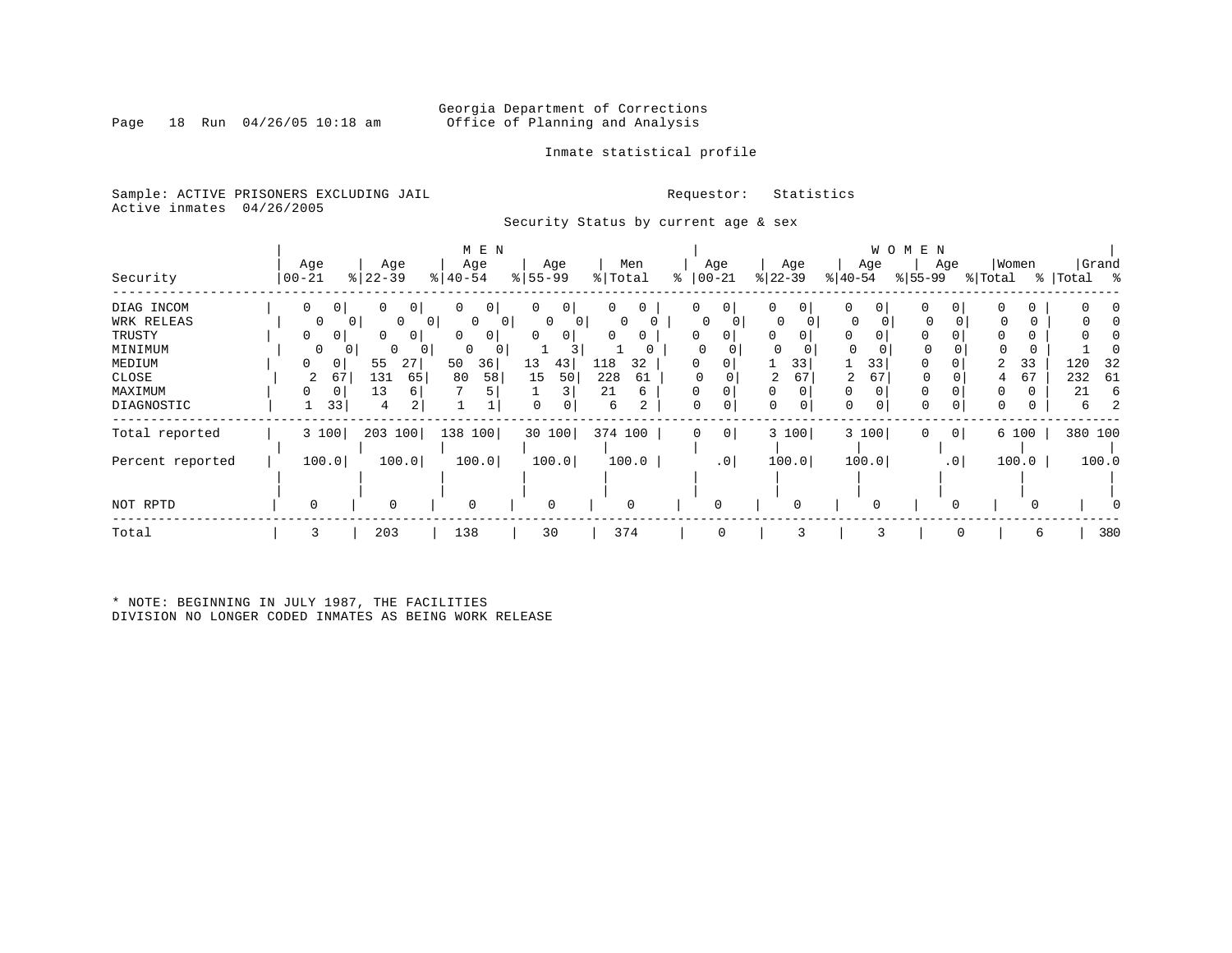# Georgia Department of Corrections<br>Page 19 Run 04/26/05 10:18 am 60ffice of Planning and Analysis Office of Planning and Analysis

### Inmate statistical profile

Sample: ACTIVE PRISONERS EXCLUDING JAIL **Requestor:** Statistics Active inmates 04/26/2005

Number Of Sentences by current age & sex

| Number Of Sentences                                          | Age<br>  00-21                                                                                                                                                         | Age<br>$ 22-39 $                                                        | M E N<br>Age<br>$ 40-54 $                                                 | Age<br>$8 55-99$                                                  | Men<br>% Total                                                   | Age<br>$\approx$ 00-21                                                                                                  | Age<br>$ 22-39 $                                                  | W O M E N<br>Age<br>$ 40-54 $                               | Age<br>% 55-99 % Total                                                      | Women                           | Grand<br>%   Total %                                                  |
|--------------------------------------------------------------|------------------------------------------------------------------------------------------------------------------------------------------------------------------------|-------------------------------------------------------------------------|---------------------------------------------------------------------------|-------------------------------------------------------------------|------------------------------------------------------------------|-------------------------------------------------------------------------------------------------------------------------|-------------------------------------------------------------------|-------------------------------------------------------------|-----------------------------------------------------------------------------|---------------------------------|-----------------------------------------------------------------------|
| ONE<br>TWO<br>THREE<br><b>FOUR</b><br>FIVE<br>MORE THAN FIVE | $\mathbf{0}$<br>0 <sup>1</sup><br>$\overline{0}$<br>0 <sup>1</sup><br>3 100<br>0 <sup>1</sup><br>$\overline{0}$<br>$0$  <br>$\Omega$<br>$\mathbf{0}$<br>0 <sup>1</sup> | 21<br>10<br>38<br>19 <br>54<br>27<br>29<br>14<br>22<br> 11 <br>39<br>19 | 28<br>20 <br>30<br>22<br>20 <br>27<br>22<br>16<br>10<br>- 7 I<br>21<br>15 | 20<br>6<br>23<br>7<br>20 <br>6<br>5 17<br>10<br>3<br>$3 \quad 10$ | 55<br>15<br>75<br>20<br>90<br>24<br>56 15<br>35<br>9<br>17<br>63 | 0<br>$\mathbf{0}$<br>0<br>0 <sub>1</sub><br> 0 <br>0<br>0<br>0 <sup>1</sup><br>0<br>0 <sup>1</sup><br>0<br>$\mathbf{0}$ | $\Omega$<br>0<br>33<br>33 <br>0<br>0<br>33<br>0 <sup>1</sup><br>0 | 33<br>$\Omega$<br>$\overline{0}$<br>33<br>33<br>0<br>0<br>0 | 0<br>0<br>$\circ$<br>$\Omega$<br>$\Omega$<br>$\circ$<br>0<br>$\overline{0}$ | 17<br>17<br>33<br>17<br>17<br>0 | 56<br>15<br>20<br>76<br>24<br>92<br>15<br>57<br>36<br>- 9<br>17<br>63 |
| Total reported                                               | 3 100                                                                                                                                                                  | 203 100                                                                 | 138 100                                                                   | 30 100                                                            | 374 100                                                          | 0 <sup>1</sup><br>0                                                                                                     | 3 100                                                             | 3 100                                                       | 0 <sup>1</sup><br>0                                                         | 6 100                           | 380 100                                                               |
| Percent reported                                             | 100.0                                                                                                                                                                  | 100.0                                                                   | 100.0                                                                     | 100.0                                                             | 100.0                                                            | .0 <sub>1</sub>                                                                                                         | 100.0                                                             | 100.0                                                       | .0                                                                          | 100.0                           | 100.0                                                                 |
| NOT REPORTED                                                 |                                                                                                                                                                        | $\Omega$                                                                |                                                                           | $\Omega$                                                          | U                                                                | $\Omega$                                                                                                                | $\cap$                                                            | 0                                                           |                                                                             |                                 |                                                                       |
| Total                                                        | 3                                                                                                                                                                      | 203                                                                     | 138                                                                       | 30                                                                | 374                                                              | $\Omega$                                                                                                                | 3                                                                 |                                                             |                                                                             | 6                               | 380                                                                   |
| AVG NUM SENTENCES                                            | 3.00                                                                                                                                                                   | 3.78                                                                    | 3.30                                                                      | 3.10                                                              | 3.54                                                             | .00                                                                                                                     | 3.33                                                              | 2.67                                                        | .00                                                                         | 3.00                            | 3.53                                                                  |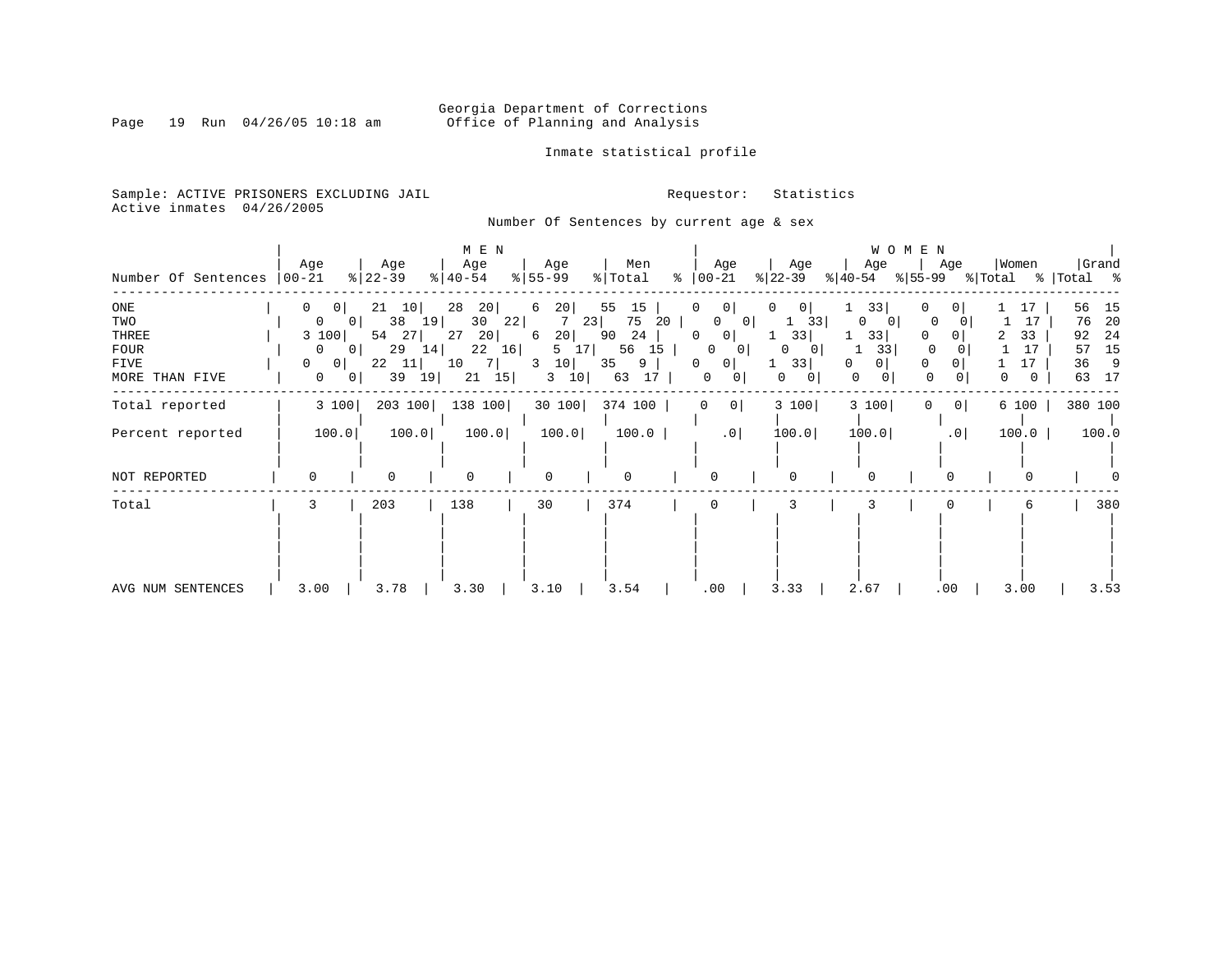# Georgia Department of Corrections<br>Page 20 Run 04/26/05 10:18 am 60ffice of Planning and Analysis Office of Planning and Analysis

### Inmate statistical profile

Sample: ACTIVE PRISONERS EXCLUDING JAIL **Requestor:** Statistics Active inmates 04/26/2005

Number Of Disciplinaries by current age & sex

|                  |                   |                  | M E N                        |                      |                     |                     |                               | WOMEN                    |                          |                      |
|------------------|-------------------|------------------|------------------------------|----------------------|---------------------|---------------------|-------------------------------|--------------------------|--------------------------|----------------------|
| Disciplinaries   | Age<br>$ 00 - 21$ | Age<br>$ 22-39 $ | Age<br>$\frac{1}{6}$   40-54 | Age<br>$8 55-99$     | Men<br>% Total<br>៖ | Age<br>$ 00-21$     | Age<br>$ 22-39 $<br>$ 40-54 $ | Age<br>Age<br>$ 55-99 $  | Women<br>% Total         | Grand<br>%   Total % |
| ZERO             | 33                | 38<br>19         | 39<br>28                     | 9<br>30              | 87<br>23            | 0                   | 0 <sup>1</sup>                | 3 100                    | 3<br>50<br>$\Omega$      | 90<br>24             |
| ONE              | 0<br>0            | 18<br>91         | 17<br>12                     | 17<br>5              | 40<br>11            | 0<br>0              | 0<br>0<br>0                   | 0<br>0                   | <sup>0</sup><br>$\Omega$ | 40<br>11             |
| TWO              | 33<br>T           | 16<br>8 I        | 16<br>12                     | 20 <br>6             | 39<br>10            | 0 <sup>1</sup>      | 33                            | 0<br>O                   | 0                        | 11<br>40             |
| THREE            | 0<br>0            | 13<br>6          | 14<br>10                     | 10 <sub>1</sub><br>3 | 30<br>8             | $\mathbf 0$         | 0<br>0                        | $\mathbf{0}$<br>0        |                          | 30<br>8              |
| FOUR             | 0<br>$\mathbf{0}$ | 15               | 10<br>7 I                    | 10<br>3              | 28                  | $\overline{0}$<br>0 | 0                             | 0<br>$\overline{0}$      |                          | 28                   |
| FIVE             | $\mathbf{0}$<br>0 | 12<br>6          | 9                            | 3                    | 22<br>6             | 0<br>0              | 0<br>0<br>0                   | 0<br>0                   | <sup>0</sup><br>$\Omega$ | 22                   |
| MORE THAN FIVE   | 33<br>1           | 91<br>45         | 33<br>24                     | 3<br>10 <sup>1</sup> | 128<br>34           | 0<br>0              | 67<br>2                       | 0<br>0<br>0<br>0         | 2<br>33                  | 130<br>-34           |
| Total reported   | 3 100             | 203 100          | 138 100                      | 30 100               | 374 100             | 0 <br>0             | 3 100                         | 3 100<br> 0 <br>$\Omega$ | 6 100                    | 380 100              |
| Percent reported | 100.0             | 100.0            | 100.0                        | 100.0                | 100.0               | .0 <sub>1</sub>     | 100.0                         | 100.0<br>.0              | 100.0                    | 100.0                |
| NOT REPORTED     | $\Omega$          | $\Omega$         | $\Omega$                     |                      | O                   | $\Omega$            |                               |                          |                          |                      |
| Total            | 3                 | 203              | 138                          | 30                   | 374                 | 0                   | 3                             |                          | 6                        | 380                  |
|                  |                   |                  |                              |                      |                     |                     |                               |                          |                          |                      |
| AVG NUM DISCIP   | 5.33              | 8.52             | 4.56                         | 2.13                 | 6.52                | .00                 | 12.00                         | .00<br>.00               | 6.00                     | 6.51                 |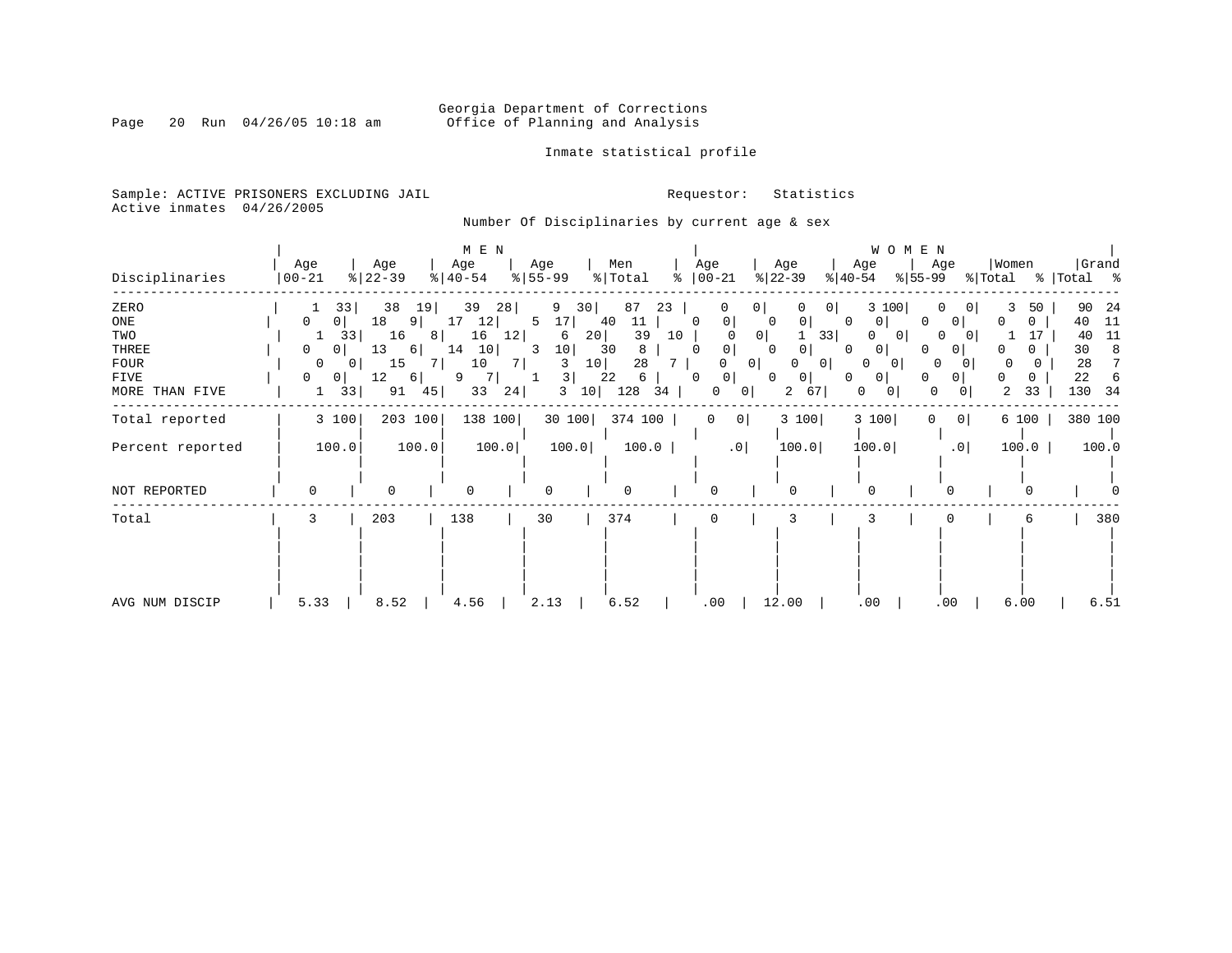# Georgia Department of Corrections<br>Page 21 Run 04/26/05 10:18 am 60ffice of Planning and Analysis Office of Planning and Analysis

### Inmate statistical profile

Sample: ACTIVE PRISONERS EXCLUDING JAIL **Requestor:** Statistics Active inmates 04/26/2005

Number Of Escapes by current age & sex

|                  |           |                                        | M E N                 |                          |                          |                      |                        | W O M E N                       |                        |         |
|------------------|-----------|----------------------------------------|-----------------------|--------------------------|--------------------------|----------------------|------------------------|---------------------------------|------------------------|---------|
|                  | Age       | Age                                    | Age                   | Age                      | Men                      | Age                  | Age<br>Age             | Age                             | Women                  | Grand   |
| Escapes          | $00 - 21$ | $ 22-39$                               | $\frac{1}{6}$   40-54 | $8 55-99$                | $\frac{1}{2}$ Total<br>ႜ | $ 00 - 21 $          | $ 22-39 $<br>$ 40-54 $ | $ 55-99 $                       | % Total<br>%   Total % |         |
| ZERO             | 3 100     | 202 100                                | 138<br>100            | 30 100                   | 373 100                  | 0                    | 3 100                  | 3 100<br>O<br>0 I               | 6 100                  | 379 100 |
| ONE              | 0<br>0    | 0 <sup>1</sup>                         | 0<br>0 <sup>1</sup>   | $\circ$<br>$\Omega$      | 0                        | 0<br>0<br>0          | $\Omega$<br>0          | $\overline{0}$<br>$\Omega$<br>0 | 0<br>0                 | 0       |
| TWO              | 0         | 0<br>U                                 | 0<br>0 I              | 0<br>$\circ$             | <sup>0</sup>             | 0<br>0 <sup>1</sup>  | $\mathbf{0}$           | 0 <sup>1</sup><br>0<br>0        | 0                      |         |
| THREE            | 0<br>0    | 0<br>0                                 | 0<br>0 <sup>1</sup>   | $\Omega$<br>0            | $\Omega$<br>0            | 0<br>0<br>0          | $\Omega$               | 0<br>0                          |                        |         |
| FOUR             | 0         | $\Omega$<br>0 <sub>1</sub><br>0        | $\circ$<br>0          | $\Omega$<br>$\mathbf{0}$ | 0                        | $\mathbf{0}$<br>0    | 0                      | 0 <sup>1</sup><br>0<br>$\Omega$ | <sup>0</sup>           |         |
| FIVE             | 0<br>0    | 0<br>$\Omega$                          | 0 <sup>1</sup><br>0   | $\circ$<br>$\Omega$      | 0<br>0                   | 0<br>$\Omega$<br>0   | 0<br>0                 | $\overline{0}$<br>0             | 0                      |         |
| MORE THAN FIVE   | 0         | $\Omega$<br>$\mathbf{0}$<br>$^{\circ}$ | 0<br>0                | $\mathbf{0}$<br>0        | 0<br>0                   | 0 <sup>1</sup><br>0  | $\Omega$               | 0<br>0<br>0                     | 0                      |         |
| Total reported   | 3 100     | 203 100                                | 138 100               | 30 100                   | 374 100                  | 0 <br>$\overline{0}$ | 3 100                  | 3 100<br>0<br>0                 | 6 100                  | 380 100 |
| Percent reported | 100.0     | 100.0                                  | 100.0                 | 100.0                    | 100.0                    | .0                   | 100.0                  | 100.0<br>.0                     | 100.0                  | 100.0   |
| NOT REPORTED     | $\Omega$  | 0                                      | $\Omega$              | O                        |                          | O                    | O                      | $\Omega$                        | O                      |         |
|                  |           |                                        |                       |                          |                          |                      |                        |                                 |                        |         |
| Total            | 3         | 203                                    | 138                   | 30                       | 374                      | 0                    | 3                      |                                 | 6                      | 380     |
|                  |           |                                        |                       |                          |                          |                      |                        |                                 |                        |         |
| AVG NUM ESCAPES  | .00       | .00                                    | .00                   | .00                      | .00                      | .00                  | .00.                   | .00<br>.00                      | .00                    | .00     |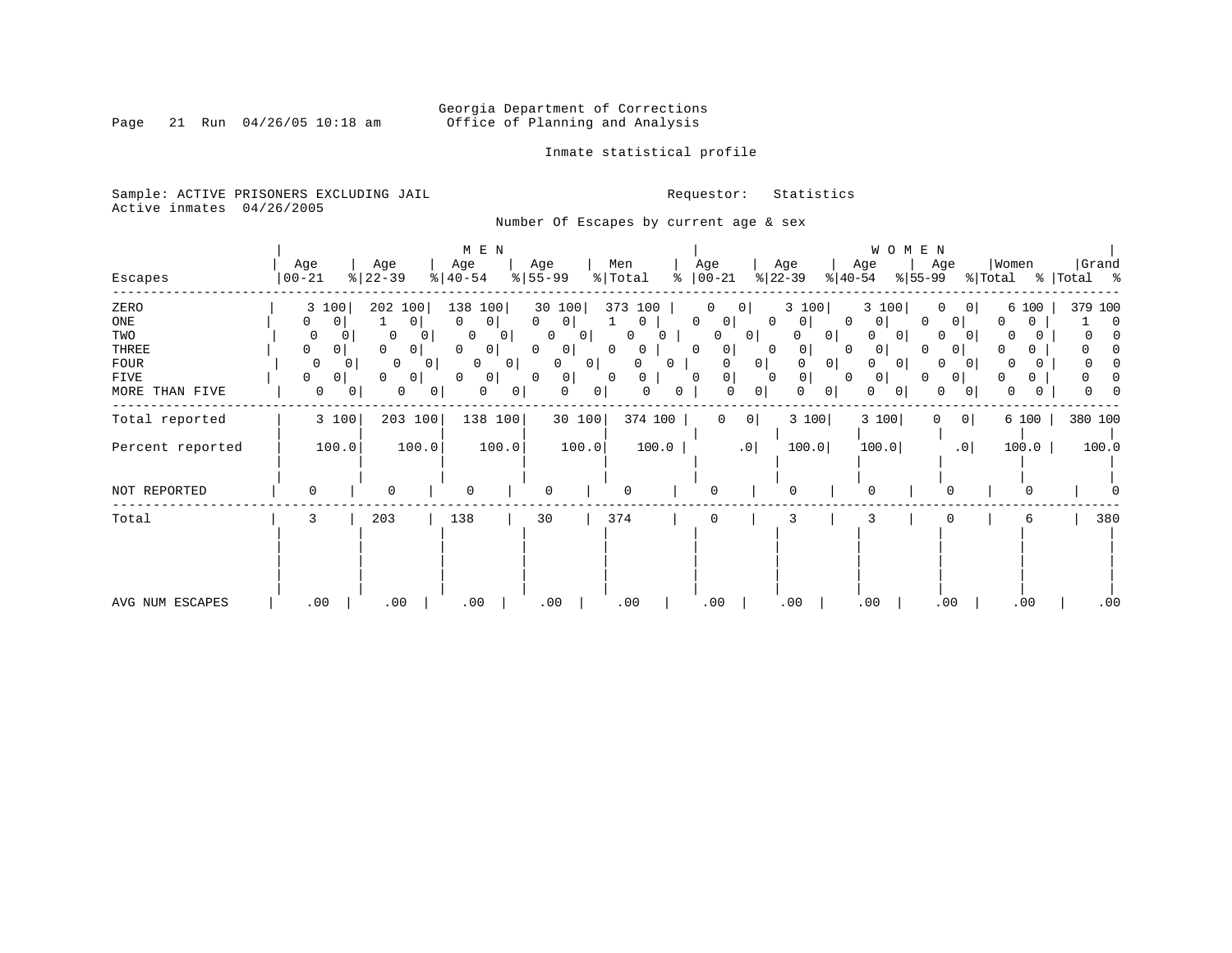#### Georgia Department of Corrections Page 22 Run 04/26/05 10:18 am Office of Planning and Analysis

Inmate statistical profile

Sample: ACTIVE PRISONERS EXCLUDING JAIL **Requestor:** Statistics Active inmates 04/26/2005

Number Of Prior Georgia Incarcerations \* by current age & sex

| Prior Incarcerations   00-21                                  | Age                                                                                      | Age<br>$8   22 - 39$                                         | M E N<br>Age<br>$\frac{1}{6}$   40-54                                         | Age<br>$8 55-99$                                                                            | Men<br>% Total<br>ႜ                                                    | Age<br>$ 00-21$                                                                                                                            | Age<br>$ 22-39 $<br>$ 40-54 $                                                                                                            | WOMEN<br>Age<br>Age<br>$ 55-99 $                                                                                                                                                | Women<br>Grand<br>% Total<br>% Total %                                                                         |
|---------------------------------------------------------------|------------------------------------------------------------------------------------------|--------------------------------------------------------------|-------------------------------------------------------------------------------|---------------------------------------------------------------------------------------------|------------------------------------------------------------------------|--------------------------------------------------------------------------------------------------------------------------------------------|------------------------------------------------------------------------------------------------------------------------------------------|---------------------------------------------------------------------------------------------------------------------------------------------------------------------------------|----------------------------------------------------------------------------------------------------------------|
| ZERO<br>ONE<br>TWO<br>THREE<br>FOUR<br>FIVE<br>MORE THAN FIVE | 100<br>3<br>$\mathbf 0$<br>0<br>0<br>0<br>0<br>0<br>$\Omega$<br>0 <sup>1</sup><br>0<br>0 | 119<br>59<br>20 <br>41<br>20<br>10<br>15<br>5<br>2<br>2<br>0 | 47<br>34<br>28<br>20 <br>21<br>15<br>12<br>16<br>15<br>11<br>6<br>4<br>5<br>4 | 14<br>47<br>20<br>6<br>$\overline{a}$<br>10<br>3<br>10<br>3<br>3<br>$\overline{\mathbf{3}}$ | 183<br>49<br>75<br>20<br>43<br>11<br>34<br>9<br>23<br>6<br>9<br>2<br>2 | 0<br>$\circ$<br>0 <sup>1</sup><br>0<br>$\Omega$<br>0<br>0<br>0 <sup>1</sup><br>0<br>$\Omega$<br>0 <sup>1</sup><br>0<br>0 <sup>1</sup><br>0 | 3 100<br>$\Omega$<br>0 <sup>1</sup><br>$\Omega$<br>$\overline{0}$<br>0<br>0 <sup>1</sup><br>0<br>O<br>0<br>0 <sup>1</sup><br>0<br>0<br>0 | 3 100<br>$\Omega$<br>$\circ$<br>$\mathbf{0}$<br>0<br>0 <sup>1</sup><br>O<br>$\Omega$<br>0<br>0<br>$\overline{0}$<br>O<br>$\circ$<br> 0 <br>0 <sub>1</sub><br>$\Omega$<br>0<br>0 | 189<br>50<br>6 100<br>75<br>20<br>0<br>0<br>11<br>43<br>9<br>34<br>0<br>23<br>6<br>2<br>9<br>O.<br>7<br>2<br>0 |
| Total reported                                                | 3 100                                                                                    | 203 100                                                      | 138 100                                                                       | 30 100                                                                                      | 374 100                                                                | $\mathbf 0$<br>0 <sup>1</sup>                                                                                                              | 3 100                                                                                                                                    | 3 100<br>0 <sup>1</sup><br>0                                                                                                                                                    | 380 100<br>6 100                                                                                               |
| Percent reported                                              | 100.0                                                                                    | 100.0                                                        | 100.0                                                                         | 100.0                                                                                       | 100.0                                                                  | .0                                                                                                                                         | 100.0                                                                                                                                    | 100.0<br>.0 <sub>1</sub>                                                                                                                                                        | 100.0<br>100.0                                                                                                 |
| NOT REPORTED                                                  | $\Omega$                                                                                 | $\mathbf 0$                                                  | $\Omega$                                                                      | $\Omega$                                                                                    |                                                                        |                                                                                                                                            | O                                                                                                                                        | U                                                                                                                                                                               |                                                                                                                |
| Total                                                         | 3                                                                                        | 203                                                          | 138                                                                           | 30                                                                                          | 374                                                                    | 0                                                                                                                                          | 3                                                                                                                                        |                                                                                                                                                                                 | 380<br>6                                                                                                       |
| AVG # INCARCERATIONS                                          | .00                                                                                      | .80                                                          | 1.77                                                                          | 1.40                                                                                        | 1.20                                                                   | .00                                                                                                                                        | .00                                                                                                                                      | .00<br>.00                                                                                                                                                                      | .00<br>1.18                                                                                                    |

\* This data counts a parole revocation on an existing sentenCE AS A prior incarceration. Also, this data counts, for any cohort of inmates, the total number of Georgia incarcerations the inmate has had during his entire criminal career. For example, if an inmate was admitted to prison first in FY72, and then re-admitted in FY79 and FY85, he had two prior incarcerations before the FY85 admission. This inmate's records show two prior incarcerations in all three of his records since he has had two prior incarcerations in his criminal career. If the cohort of FY72 admissions is selected for analysis, two prior incarcerations will be listed for this inmate even though in FY72, he had no prior incarcerations.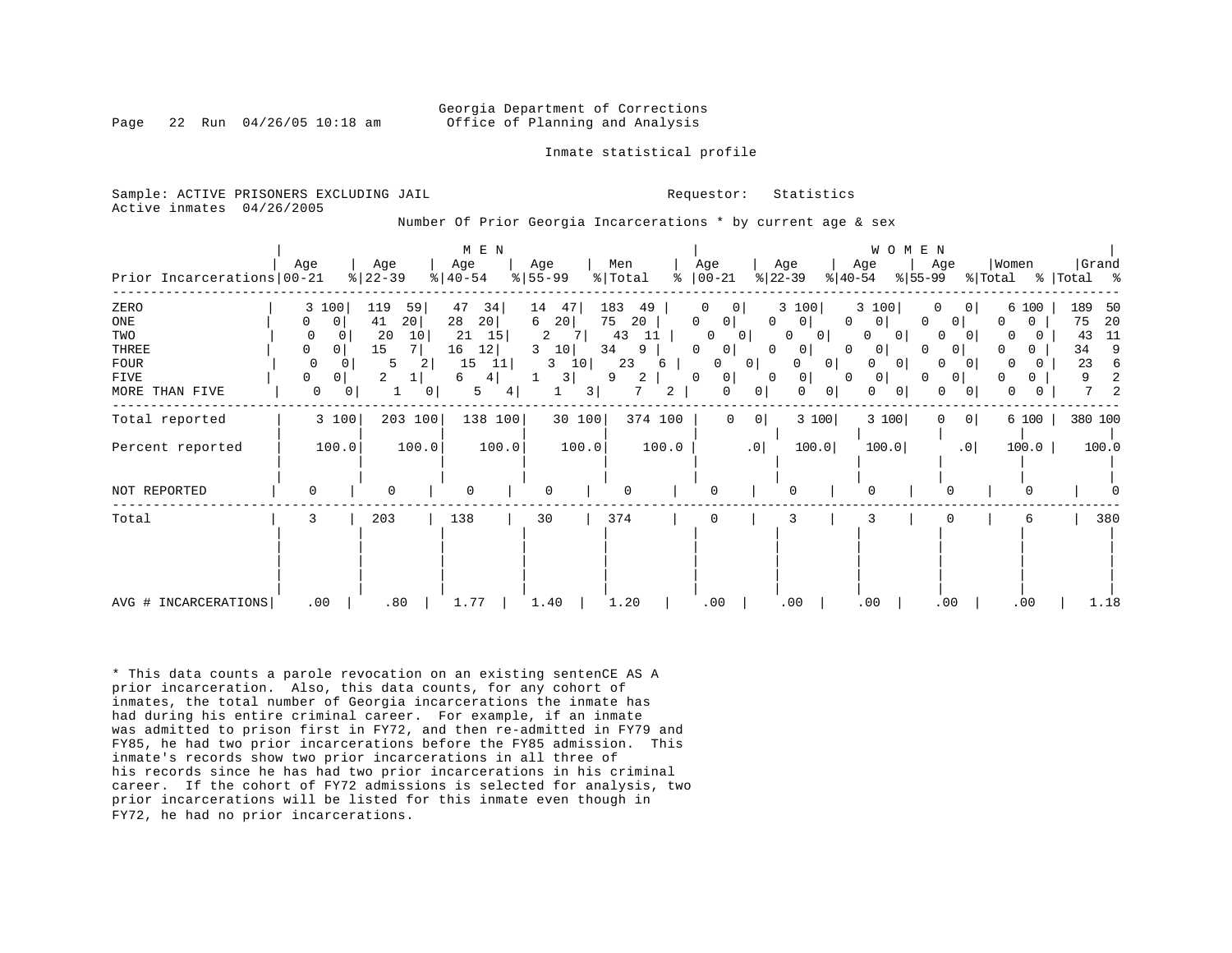# Georgia Department of Corrections<br>Page 23 Run 04/26/05 10:18 am 6ffice of Planning and Analysis Office of Planning and Analysis

### Inmate statistical profile

Sample: ACTIVE PRISONERS EXCLUDING JAIL **Requestor:** Statistics Active inmates 04/26/2005

Number Of Transfers by current age & sex

|                   |                  |                   | M E N               |                  |                | W O M E N             |                  |                             |                           |                      |  |
|-------------------|------------------|-------------------|---------------------|------------------|----------------|-----------------------|------------------|-----------------------------|---------------------------|----------------------|--|
| Transfers         | Age<br>  00-21   | Age<br>$ 22-39 $  | Age<br>$ 40-54 $    | Age<br>$8 55-99$ | Men<br>% Total | Age<br>ి<br>$ 00-21 $ | Age<br>$ 22-39 $ | Age<br>% 55-99<br>$ 40-54 $ | Women<br>Age<br>% Total   | Grand<br>%   Total % |  |
| ZERO              | 33               | 2<br>5.           | 3<br>$\overline{2}$ | 0<br>0           | 2              | $\mathbf{0}$          | 33               | 0<br>0                      | 0                         | 10<br>17             |  |
| ONE               | 33               | 69<br>34          | 45<br>33            | 37<br>11         | 126<br>34      |                       | 2<br>67          | 33                          | $\Omega$                  | 50<br>129<br>34      |  |
| TWO               | 33               | 54<br>27          | 30<br>42            | 20<br>6          | 103<br>28      |                       |                  | 67<br>2                     |                           | 33<br>105<br>28      |  |
| THREE             | 0                | 38<br>19          | 22<br>16            | 27<br>8          | 68<br>18       |                       | 0                |                             |                           | 18<br>68             |  |
| <b>FOUR</b>       | $\Omega$         | 5<br>11           | 10                  | 10               | 24<br>6        |                       |                  | 0                           |                           | 24<br>6              |  |
| FIVE              | 0<br>0           | 11                | 8                   | 3                | 20<br>5.       | 0<br>$\Omega$         | 0                | $\mathbf 0$<br>0<br>0       | 0                         | 20                   |  |
| MORE THAN FIVE    | $\mathbf 0$<br>0 | $7^{\circ}$<br>15 | 8<br>6              | 3                | 24<br>6        | 0<br>0                | $\mathbf 0$<br>0 | $\mathsf{O}$<br>0           | $\Omega$<br>0<br>$\Omega$ | 24<br>6<br>0         |  |
| Total reported    | 3 100            | 203 100           | 138 100             | 30 100           | 374 100        | 0 <br>$\mathbf 0$     | 3 100            | 3 100                       | 0 <br>$\Omega$            | 380 100<br>6 100     |  |
| Percent reported  | 100.0            | 100.0             | 100.0               | 100.0            | 100.0          | .0 <sub>1</sub>       | 100.0            | 100.0                       | .0 <sub>1</sub>           | 100.0<br>100.0       |  |
| NOT REPORTED      | 0                | 0                 | 0                   | 0                | <sup>0</sup>   | 0                     | $\mathbf 0$      |                             | $\Omega$                  | 0                    |  |
| Total             | 3                | 203               | 138                 | 30               | 374            | 0                     | 3                |                             |                           | 380<br>6             |  |
|                   |                  |                   |                     |                  |                |                       |                  |                             |                           |                      |  |
| AVG NUM TRANSFERS | 1.00             | 2.46              | 2.40                | 2.43             | 2.43           | .00                   | .67              | 1.67                        | .00<br>1.17               | 2.41                 |  |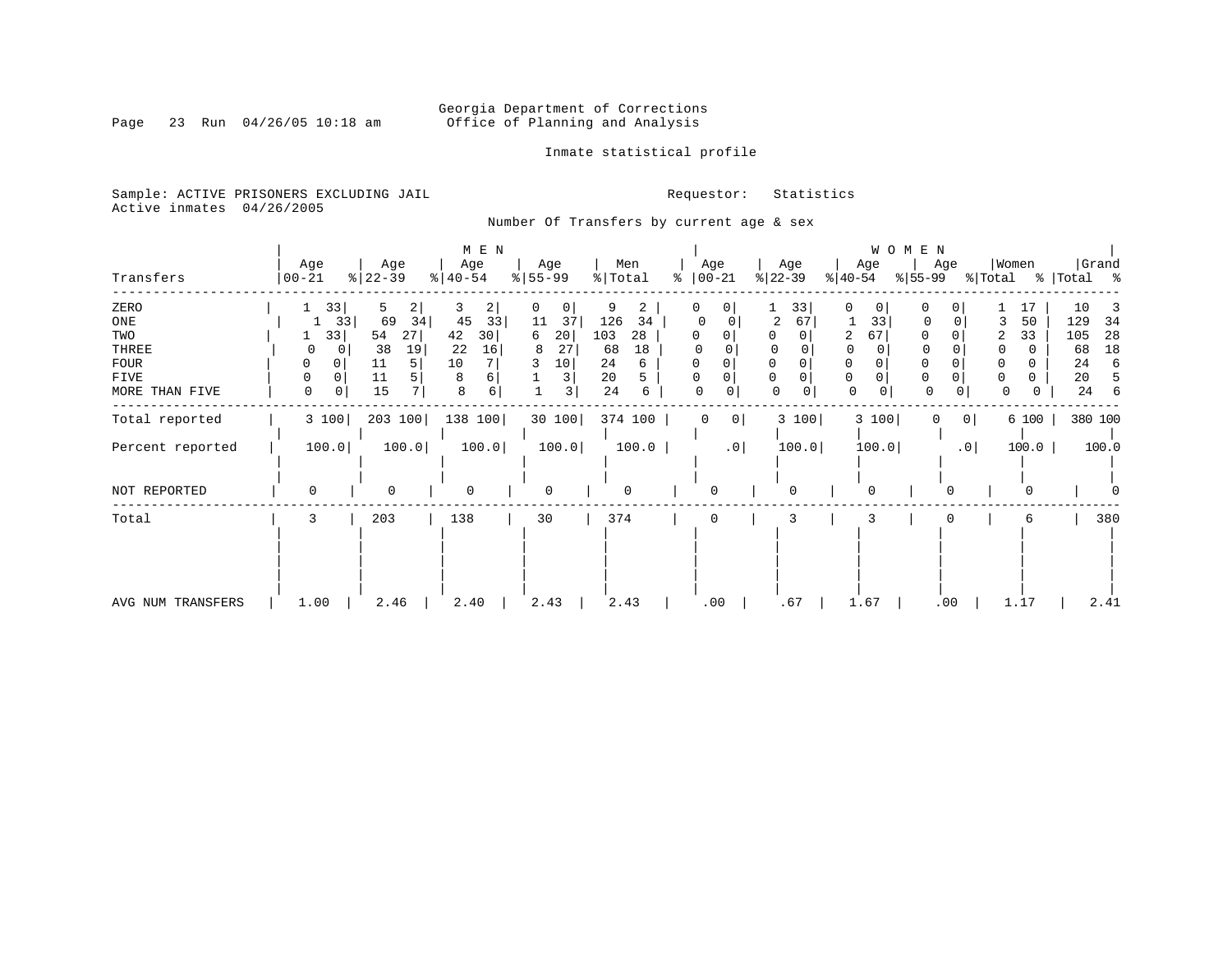# Georgia Department of Corrections<br>Page 24 Run 04/26/05 10:18 am 6ffice of Planning and Analysis Office of Planning and Analysis

### Inmate statistical profile

Sample: ACTIVE PRISONERS EXCLUDING JAIL **Requestor:** Statistics Active inmates 04/26/2005

County Of Conviction by current age & sex

|                            |             |              |                                |                          | M E N                |                            |                     |                |                                |             |                |              |                |             | WOMEN          |             |          |              |             |                |               |
|----------------------------|-------------|--------------|--------------------------------|--------------------------|----------------------|----------------------------|---------------------|----------------|--------------------------------|-------------|----------------|--------------|----------------|-------------|----------------|-------------|----------|--------------|-------------|----------------|---------------|
|                            | Age         |              | Age                            |                          | Age                  | Age                        |                     |                | Men                            |             | Age            |              | Age            | Age         |                | Age         |          | Women        |             | Grand          |               |
| County Of Conviction 00-21 |             |              | $ 22-39$                       | $8   40 - 54$            |                      | $55 - 99$<br>$\frac{8}{6}$ |                     | % Total        | ి                              |             | $00 - 21$      | $ 22-39$     |                | $ 40-54$    |                | $8 55-99$   |          | % Total      |             | %   Total      | $\frac{8}{6}$ |
|                            |             |              |                                |                          |                      |                            |                     |                |                                |             |                |              |                |             |                |             |          |              |             |                |               |
| Appling                    | 0           | 0            | 0<br>1                         | 0                        | 0                    |                            | 3                   | 2              | 1                              | 0           | 0              | 0            | $\overline{0}$ | 0           | 0              | 0           | 0        | 0            | 0           | 2              |               |
| Atkinson                   | 0           | $\Omega$     | 0                              | $\overline{0}$           | $\Omega$<br>$\Omega$ | $\mathbf{1}$               | $\overline{3}$      | $\mathbf{1}$   | $\Omega$                       | $\Omega$    | $\mathbf 0$    | 0            | $\mathbf 0$    | 0           | $\overline{0}$ | $\Omega$    | 0        | $\mathbf 0$  | $\Omega$    | $\mathbf{1}$   | $\Omega$      |
| Bacon                      | 0           | 0            | 0<br>0                         | 1                        | 1                    | $\Omega$                   | 0                   | 1              | $\Omega$                       | $\mathbf 0$ | 0              | 0            | 0              | 0           | 0              | 0           | 0        | $\mathbf 0$  | 0           |                | $\Omega$      |
| Baldwin                    | $\mathbf 0$ | 0            | $\overline{2}$                 | 3                        | 2                    | $\Omega$                   | $\mathbf 0$         | 5              | 1                              | $\Omega$    | $\mathbf 0$    | $\cap$       | 0              | $\mathbf 0$ | 0              | $\Omega$    | 0        | $\mathbf 0$  | $\mathbf 0$ |                | $\mathbf{1}$  |
| Banks                      | 0           | $\Omega$     | $\Omega$<br><sup>0</sup>       | 0                        | 0                    |                            | 3                   |                | 0                              | $\Omega$    | 0              | 0            | 0              | 0           | 0              | 0           | U        | 0            | $\Omega$    |                | $\Omega$      |
| Barrow                     | 0           | 0            | $\overline{2}$<br>1            | 0                        | 0                    | $\mathbf{1}$               | 3                   | 3              | 1                              | 0           | $\Omega$       | $\Omega$     | $\Omega$       | $\mathbf 0$ | 0              | $\Omega$    | $\Omega$ | $\Omega$     | 0           | 3              | 1             |
| Bartow                     | 0           | 0            | 0<br>0                         | 2                        | 1                    | 0                          | 0                   | 2              | $\mathbf{1}$                   | 0           | 0              | 0            | 0              | $\mathbf 0$ | $\mathbf 0$    | 0           | 0        | $\mathbf 0$  | $\Omega$    | 2              |               |
| Ben Hill                   | $\Omega$    | 0            | $\overline{2}$<br>1            | $\mathbf 0$              | $\mathbf 0$          | $\mathbf 0$                | 0                   | $\overline{2}$ | 1                              | $\Omega$    | 0              | $\Omega$     | $\mathbf 0$    | 0           | 0              | $\Omega$    | 0        | $\Omega$     | 0           | $\overline{c}$ | $\mathbf{1}$  |
| Berrien                    | 0           | 0            | 0                              | 0                        | 0                    | $\Omega$                   | 0                   | 1              | 0                              | $\Omega$    | 0              | 0            | 0              | $\mathbf 0$ | 0              | 0           | 0        | 0            | 0           |                | $\Omega$      |
| <b>Bibb</b>                | $\Omega$    | $\mathbf 0$  | 8<br>4                         | $\overline{2}$           | $\mathbf{1}$         | 3                          | 10                  | 13             | 3                              | $\mathbf 0$ | 0              | $\mathbf 0$  | 0              | $\mathbf 0$ | $\mathbf 0$    | 0           | 0        | $\mathbf 0$  | 0           | 13             | 3             |
| Bleckley                   | $\Omega$    | $\Omega$     | $\mathbf{1}$<br>0              | $\Omega$                 | $\Omega$             | $\Omega$                   | $\Omega$            | $\mathbf{1}$   | 0                              | $\Omega$    | $\mathbf 0$    | $\Omega$     | $\mathbf 0$    | $\mathbf 0$ | $\mathbf 0$    | $\Omega$    | $\Omega$ | $\Omega$     | $\Omega$    |                | $\Omega$      |
| Brantley                   | 0           | $\mathbf 0$  | $\mathbf 0$<br>$\Omega$        | $\mathbf{1}$             | $\mathbf{1}$         | 0                          | 0                   | $\mathbf 1$    | 0                              | $\Omega$    | 0 <sup>1</sup> | 0            | 0              | $\mathbf 0$ | 0 <sup>1</sup> | $\Omega$    | 0        | $\mathbf 0$  | 0           |                | $\Omega$      |
| <b>Brooks</b>              | 0           | 0            | $\Omega$<br>0                  | 1                        | 1                    | $\mathbf 0$                | 0                   | 1              | 0                              | 0           | 0              | 0            | 0              | 0           | 0              | 0           | 0        | 0            | 0           |                | $\Omega$      |
| Bulloch                    | 0           | 0            | 0<br>0                         | $\mathbf{1}$             | 1                    | 0                          | 0                   | 1              | 0                              | 0           | 0 <sup>1</sup> | 0            | 0              | 0           | 0              | 0           | 0        | 0            | 0           |                | $\Omega$      |
| Burke                      | 0           | 0            | 3                              | $\overline{2}$           | 1                    | 0                          | 0                   |                |                                | $\Omega$    | 0              | 0            | 0              | O           | 0              | 0           | 0        | 0            | $\Omega$    | 5              |               |
| <b>Butts</b>               | 0           | 0            | 1<br>$\Omega$                  | 1                        | 1                    | 1                          | 3                   | 3              |                                | $\mathbf 0$ | 0              | 0            | 0              | 0           | 0              | 0           | 0        | $\Omega$     | 0           | 3              |               |
| Camden                     | $\Omega$    | $\Omega$     | $\mathbf 0$                    | $\Omega$<br>$\mathbf{1}$ | 1                    | $\Omega$                   | $\Omega$            |                | $\Omega$                       |             | $\Omega$<br>0  |              | 0<br>$\Omega$  | $\Omega$    | $\mathbf 0$    | 0           | $\Omega$ | $\Omega$     | $\Omega$    | $\mathbf{1}$   | $\Omega$      |
| Carroll                    | 0           | 0            | 2<br>1                         | $\mathbf 0$              | 0                    | 0                          | 0                   | 2              |                                | $\Omega$    | 0              | 0            | 0              | 0           | 0              | 0           | 0        | $\mathbf 0$  | 0           | 2              |               |
| Catoosa                    | $\mathbf 0$ | 0            | $\mathbf 0$                    | 0                        | 1                    |                            | $\overline{3}$      |                | $\overline{2}$<br>$\mathbf{1}$ |             | 0              | $\circ$      | 0<br>0         | 0           | 0              | $\Omega$    | $\Omega$ | $\Omega$     | 0           | $\overline{c}$ | $\mathbf{1}$  |
| Charlton                   | 0           | $\mathbf 0$  | $\Omega$<br>0                  |                          | 1                    | $\Omega$                   | 0                   | 1              | $\Omega$                       | $\Omega$    | 0              | 0            | 0              | $\Omega$    | 0              | 0           | 0        | $\Omega$     | 0           |                | $\Omega$      |
| Chatham                    | 0           | 0            | 9                              | 4                        | 4                    | 3                          | 1                   | 3              | 14<br>4                        |             | 0              | $\mathbf 0$  | 0<br>0         | $\Omega$    | 0              |             | $\Omega$ | 0            | 0           | 14             |               |
| Cherokee                   | 0           | $\Omega$     | 1<br>$\cap$                    |                          | $\mathbf{1}$         | $\Omega$                   | $\mathsf 0$         | 2              | $\mathbf{1}$                   | $\Omega$    | 0 <sup>1</sup> | $\Omega$     | 0              | $\Omega$    | 0              | 0           | 0        | 0            | 0           | 2              | $\mathbf{1}$  |
| Clarke                     | 0           | $\mathbf{0}$ | 5                              | 2                        | 5                    | $\overline{4}$             | 0                   | 0              | 10<br>3                        |             | 0<br>0         |              | 0<br>O         | 0           | 0              | 0           | 0        | 0            | 0           | 10             | 3             |
| Clayton                    | 0           | 0            | 9<br>4                         | 2                        | $1\,$                | 1                          | 3                   | 12             | 3                              | 0           | 0              | 0            | 0              | 0           | 0              | 0           | 0        | 0            | 0           | 12             | 3             |
| Cobb                       | 0           | 0            |                                | 3                        | 5                    | 4                          | 0 <sup>1</sup><br>0 | 12             | 3                              |             | $\Omega$<br>0  | $\Omega$     | 0              | 0           | 0              | 0           | 0        | $\mathbf 0$  | $\Omega$    | 12             | 3             |
| Coffee                     | 0           | $\mathbf 0$  | 1<br>$\Omega$                  | 1                        | $\mathbf{1}$         | $\Omega$                   | $\mathbf 0$         | $\overline{a}$ | -1                             | $\Omega$    | 0              | 0            | 0              | 0           | 0              | 0           | 0        | $\mathbf 0$  | 0           | 2              | $\mathbf{1}$  |
| Colquit                    | 0           | 0            |                                | $\mathbf{0}$             | 2<br>1               | 0                          | $\overline{0}$      | 3              |                                | $\Omega$    | 0              | $\Omega$     | 0              | $\mathbf 0$ | 0              | 0           | 0        | 0            | $\Omega$    | 3              | $\mathbf{1}$  |
| Columbia                   | 0           | 0            | $\overline{c}$<br>$\mathbf{1}$ | 2                        | $\mathbf{1}$         | 0                          | 0                   | 4              | $\mathbf{1}$                   | 0           | 0              | 0            | 0              | 0           | 0              | 0           | 0        | $\mathbf 0$  | $\Omega$    |                | 1             |
| Cook                       | 0           | 0            | $\overline{2}$                 | 1                        | O<br>0               | U                          | 0                   | $\overline{2}$ | 1                              | $\Omega$    | 0              | $\Omega$     | 0              | $\Omega$    | 0              | $\Omega$    | 0        | $\Omega$     | 0           | 2              |               |
| Coweta                     | 0           | 0            | 2<br>1                         | 0                        | 0                    | 0                          | $\circ$             | 2              | 1                              | $\Omega$    | 0              | 0            | 0              | 0           | 0              | 0           | $\Omega$ | $\mathbf 0$  | $\Omega$    | 2              |               |
| Crisp                      | 0           | 0            | 0<br>0                         |                          | 1                    | 0                          | 0                   |                | 0                              | $\Omega$    | 0              | $\Omega$     | 0              | $\mathbf 0$ | 0              | 0           | 0        | 0            | 0           |                | $\Omega$      |
| Dade                       | 0           | 0            | 0<br>1                         | $\Omega$                 | 0                    | 0                          | 0                   | 1              | 0                              | $\Omega$    | $\mathbf{0}$   | 0            | 0              | $\mathbf 0$ | 0              | 0           | 0        | 0            | 0           |                | $\Omega$      |
| Decatur                    | $\Omega$    | 0            | 0<br>$\mathbf 0$               | 1                        | 1                    | 0                          | 0                   | 1              | 0                              | $\Omega$    | 0              | 0            | 0              | $\mathbf 0$ | 0              | $\Omega$    | 0        | 0            | 0           |                | $\Omega$      |
| DeKalb                     | 0           | $\mathbf 0$  | 15<br>7                        | 12                       | 9                    | 2                          | 7                   | 29             | 8                              | $\Omega$    | $\Omega$       | $\mathbf{1}$ | 33             | $\mathbf 0$ | $\mathbf 0$    | $\Omega$    | O        | $\mathbf{1}$ | 17          | 30             | 8             |
| Dodge                      | 0           | $\mathbf 0$  | 0<br>$\mathbf{1}$              | $\mathbf 0$              | 0                    | $\mathbf 0$                | $\mathbf 0$         | 1              | 0                              | $\mathbf 0$ | 0              | $\mathbf{0}$ | 0              | 0           | $\mathbf 0$    | $\mathbf 0$ | 0        | $\Omega$     | 0           |                | $\Omega$      |
| Dougherty                  | 0           | 0            | 6<br>3                         | 4                        | 3                    | $\mathbf{1}$               | 3                   | 11             | 3                              | $\Omega$    | 0              | $\Omega$     | $\mathbf 0$    | $\mathbf 0$ | 0              | $\mathbf 0$ | 0        | $\Omega$     | 0           | 11             | 3             |
|                            |             |              |                                |                          |                      |                            |                     |                |                                |             |                |              |                |             |                |             |          |              |             |                |               |
|                            |             |              |                                |                          |                      |                            |                     |                |                                |             |                |              |                |             |                |             |          |              |             |                |               |

(continued)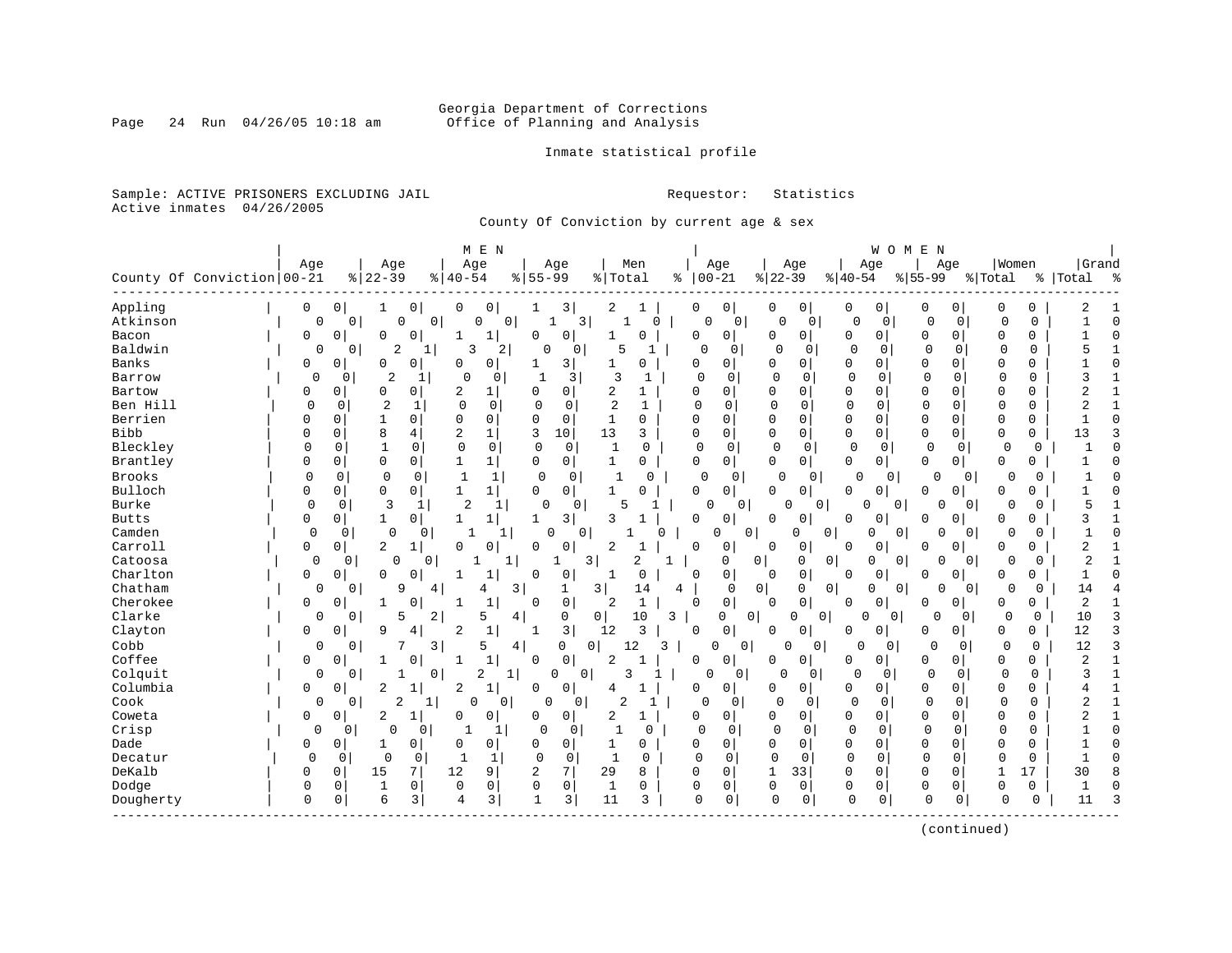# Georgia Department of Corrections<br>Office of Planning and Analysis

Page 25 Run  $04/26/05$  10:18 am

### Inmate statistical profile

Sample: ACTIVE PRISONERS EXCLUDING JAIL **Requestor:** Statistics Active inmates 04/26/2005

County Of Conviction by current age & sex (continued)

| Age<br>Age<br>Women<br>Age<br>Age<br>Age<br>Men<br>Age<br>Age<br>Age<br>County Of Conviction   00-21<br>$ 22-39$<br>$8155 - 99$<br>$ 22-39$<br>$8   40 - 54$<br>% Total<br>$00 - 21$<br>$8 40-54$<br>$8155 - 99$<br>% Total<br>%   Total<br>နွ<br>Douglas<br>$\overline{a}$<br>12<br>33<br>0<br>0<br>5<br>7<br>5  <br>0<br>0<br>3<br>0<br>0<br>0<br>0<br>0<br>17<br>13<br>0<br>1<br>1<br>Effingham<br>0<br>$\mathbf 0$<br>0<br>0<br>0<br>$\mathbf 0$<br>$\mathbf 0$<br>$\mathbf 0$<br>$\mathbf 0$<br>O<br>0<br>0<br>0<br>$\mathbf 0$<br>0<br>0<br>1<br>0<br>0<br>1<br>1<br>2<br>0<br>2<br>Elbert<br>0<br>0<br>0<br>$\overline{\mathbf{3}}$<br>0<br>0<br>0<br>0<br>0<br>$\Omega$<br>$\Omega$<br>$\mathbf{0}$<br>0<br>1<br>1<br>0<br>0<br>Emanuel<br>0<br>0<br>$\Omega$<br>$\mathbf 0$<br>0<br>0<br>$\Omega$<br>$\Omega$<br>$\Omega$<br>0<br>0<br>0<br>0<br>$\Omega$<br>0<br>1<br>0<br>$\Omega$<br>1<br>0<br>Fayette<br>$\mathbf 0$<br>$\mathbf 0$<br>$\overline{2}$<br>$\mathbf 0$<br>$\mathbf 0$<br>$\overline{2}$<br>0<br>$\Omega$<br>0<br>0<br>$\Omega$<br>0<br>0<br>$\Omega$<br>0<br>0<br>1<br>-1<br>3<br>Floyd<br>$\mathbf 0$<br>3<br>0<br>0<br>0<br>$\Omega$<br>$\Omega$<br>$\mathbf 0$<br>0<br>1<br>0<br>4<br>0<br>0<br>0<br>$\Omega$<br>0<br>1<br>Forsyth<br>$\overline{0}$<br>0<br>$\Omega$<br>$\Omega$<br>$\mathbf 0$<br>$\Omega$<br>$\Omega$<br>$\Omega$<br>$\Omega$<br>0<br>$\Omega$<br>$\Omega$<br>$\Omega$<br>$\Omega$<br>-1<br>1<br>$\Omega$<br>$\Omega$<br>$\Omega$<br>Franklin<br>$\Omega$<br>0<br>1<br>0<br>0<br>$\Omega$<br>$\Omega$<br>0<br>$\Omega$<br>0<br>$\Omega$<br>$\Omega$<br>0<br>$\Omega$<br>1<br>$\Omega$<br>$\Omega$<br>$\Omega$<br>U<br>$\Omega$<br>Fulton<br>16<br>34<br>$\mathbf 0$<br>8<br>15<br>3<br>10<br>$\Omega$<br>$\Omega$<br>$\Omega$<br>$\mathbf{0}$<br>$\mathbf 0$<br>$\mathbf 0$<br>$\mathbf 0$<br>34<br>0<br>11<br>9<br>$\Omega$<br>$\Omega$<br>$\Omega$<br>Gilmer<br>$\Omega$<br>$\mathbf 0$<br>0<br>$\mathsf{O}$<br>$\mathbf{1}$<br>$\mathsf{O}$<br>$\Omega$<br>$\mathsf 0$<br>$\mathbf 0$<br>$\mathbf{1}$<br>$\Omega$<br>$\Omega$<br>$\mathbf 0$<br>0<br>0<br>$\mathbf{1}$<br>0<br>0<br>0<br>0<br>$\Omega$<br>Glynn<br>5<br>$\overline{2}$<br>3<br>3<br>10<br>0<br>0<br>0<br>0<br>$\mathbf 0$<br>3<br>$\mathbf{0}$<br>0<br>0<br>0<br>10<br>4<br>0<br>$\Omega$<br>0<br>Gordon<br>$\mathbf 0$<br>3<br>0<br>$\mathbf 0$<br>$\mathbf 0$<br>0<br>$\mathbf 0$<br>$\mathbf{1}$<br>$\mathbf 0$<br>$\mathbf 0$<br>$\mathbf 0$<br>0<br>$\mathbf 0$<br>$\mathbf 0$<br>0<br>$\mathbf{1}$<br>0<br>0<br>0<br>0<br>Greene<br>0<br>1<br>0<br>$\mathbf 0$<br>$\mathbf{1}$<br>$\Omega$<br>0<br>0<br>$\mathbf{0}$<br>$\circ$<br>0<br>0<br>0<br>$\Omega$<br>$\Omega$<br>$\Omega$<br>$\Omega$<br>0<br>0<br>0 | Grand<br>್ಠಿ |
|-----------------------------------------------------------------------------------------------------------------------------------------------------------------------------------------------------------------------------------------------------------------------------------------------------------------------------------------------------------------------------------------------------------------------------------------------------------------------------------------------------------------------------------------------------------------------------------------------------------------------------------------------------------------------------------------------------------------------------------------------------------------------------------------------------------------------------------------------------------------------------------------------------------------------------------------------------------------------------------------------------------------------------------------------------------------------------------------------------------------------------------------------------------------------------------------------------------------------------------------------------------------------------------------------------------------------------------------------------------------------------------------------------------------------------------------------------------------------------------------------------------------------------------------------------------------------------------------------------------------------------------------------------------------------------------------------------------------------------------------------------------------------------------------------------------------------------------------------------------------------------------------------------------------------------------------------------------------------------------------------------------------------------------------------------------------------------------------------------------------------------------------------------------------------------------------------------------------------------------------------------------------------------------------------------------------------------------------------------------------------------------------------------------------------------------------------------------------------------------------------------------------------------------------------------------------------------------------------------------------------------------------------------------------------------------------------------------------------------------------|--------------|
|                                                                                                                                                                                                                                                                                                                                                                                                                                                                                                                                                                                                                                                                                                                                                                                                                                                                                                                                                                                                                                                                                                                                                                                                                                                                                                                                                                                                                                                                                                                                                                                                                                                                                                                                                                                                                                                                                                                                                                                                                                                                                                                                                                                                                                                                                                                                                                                                                                                                                                                                                                                                                                                                                                                                         |              |
|                                                                                                                                                                                                                                                                                                                                                                                                                                                                                                                                                                                                                                                                                                                                                                                                                                                                                                                                                                                                                                                                                                                                                                                                                                                                                                                                                                                                                                                                                                                                                                                                                                                                                                                                                                                                                                                                                                                                                                                                                                                                                                                                                                                                                                                                                                                                                                                                                                                                                                                                                                                                                                                                                                                                         |              |
|                                                                                                                                                                                                                                                                                                                                                                                                                                                                                                                                                                                                                                                                                                                                                                                                                                                                                                                                                                                                                                                                                                                                                                                                                                                                                                                                                                                                                                                                                                                                                                                                                                                                                                                                                                                                                                                                                                                                                                                                                                                                                                                                                                                                                                                                                                                                                                                                                                                                                                                                                                                                                                                                                                                                         |              |
|                                                                                                                                                                                                                                                                                                                                                                                                                                                                                                                                                                                                                                                                                                                                                                                                                                                                                                                                                                                                                                                                                                                                                                                                                                                                                                                                                                                                                                                                                                                                                                                                                                                                                                                                                                                                                                                                                                                                                                                                                                                                                                                                                                                                                                                                                                                                                                                                                                                                                                                                                                                                                                                                                                                                         |              |
|                                                                                                                                                                                                                                                                                                                                                                                                                                                                                                                                                                                                                                                                                                                                                                                                                                                                                                                                                                                                                                                                                                                                                                                                                                                                                                                                                                                                                                                                                                                                                                                                                                                                                                                                                                                                                                                                                                                                                                                                                                                                                                                                                                                                                                                                                                                                                                                                                                                                                                                                                                                                                                                                                                                                         |              |
|                                                                                                                                                                                                                                                                                                                                                                                                                                                                                                                                                                                                                                                                                                                                                                                                                                                                                                                                                                                                                                                                                                                                                                                                                                                                                                                                                                                                                                                                                                                                                                                                                                                                                                                                                                                                                                                                                                                                                                                                                                                                                                                                                                                                                                                                                                                                                                                                                                                                                                                                                                                                                                                                                                                                         |              |
|                                                                                                                                                                                                                                                                                                                                                                                                                                                                                                                                                                                                                                                                                                                                                                                                                                                                                                                                                                                                                                                                                                                                                                                                                                                                                                                                                                                                                                                                                                                                                                                                                                                                                                                                                                                                                                                                                                                                                                                                                                                                                                                                                                                                                                                                                                                                                                                                                                                                                                                                                                                                                                                                                                                                         |              |
|                                                                                                                                                                                                                                                                                                                                                                                                                                                                                                                                                                                                                                                                                                                                                                                                                                                                                                                                                                                                                                                                                                                                                                                                                                                                                                                                                                                                                                                                                                                                                                                                                                                                                                                                                                                                                                                                                                                                                                                                                                                                                                                                                                                                                                                                                                                                                                                                                                                                                                                                                                                                                                                                                                                                         |              |
|                                                                                                                                                                                                                                                                                                                                                                                                                                                                                                                                                                                                                                                                                                                                                                                                                                                                                                                                                                                                                                                                                                                                                                                                                                                                                                                                                                                                                                                                                                                                                                                                                                                                                                                                                                                                                                                                                                                                                                                                                                                                                                                                                                                                                                                                                                                                                                                                                                                                                                                                                                                                                                                                                                                                         |              |
|                                                                                                                                                                                                                                                                                                                                                                                                                                                                                                                                                                                                                                                                                                                                                                                                                                                                                                                                                                                                                                                                                                                                                                                                                                                                                                                                                                                                                                                                                                                                                                                                                                                                                                                                                                                                                                                                                                                                                                                                                                                                                                                                                                                                                                                                                                                                                                                                                                                                                                                                                                                                                                                                                                                                         |              |
|                                                                                                                                                                                                                                                                                                                                                                                                                                                                                                                                                                                                                                                                                                                                                                                                                                                                                                                                                                                                                                                                                                                                                                                                                                                                                                                                                                                                                                                                                                                                                                                                                                                                                                                                                                                                                                                                                                                                                                                                                                                                                                                                                                                                                                                                                                                                                                                                                                                                                                                                                                                                                                                                                                                                         |              |
|                                                                                                                                                                                                                                                                                                                                                                                                                                                                                                                                                                                                                                                                                                                                                                                                                                                                                                                                                                                                                                                                                                                                                                                                                                                                                                                                                                                                                                                                                                                                                                                                                                                                                                                                                                                                                                                                                                                                                                                                                                                                                                                                                                                                                                                                                                                                                                                                                                                                                                                                                                                                                                                                                                                                         |              |
|                                                                                                                                                                                                                                                                                                                                                                                                                                                                                                                                                                                                                                                                                                                                                                                                                                                                                                                                                                                                                                                                                                                                                                                                                                                                                                                                                                                                                                                                                                                                                                                                                                                                                                                                                                                                                                                                                                                                                                                                                                                                                                                                                                                                                                                                                                                                                                                                                                                                                                                                                                                                                                                                                                                                         |              |
|                                                                                                                                                                                                                                                                                                                                                                                                                                                                                                                                                                                                                                                                                                                                                                                                                                                                                                                                                                                                                                                                                                                                                                                                                                                                                                                                                                                                                                                                                                                                                                                                                                                                                                                                                                                                                                                                                                                                                                                                                                                                                                                                                                                                                                                                                                                                                                                                                                                                                                                                                                                                                                                                                                                                         |              |
|                                                                                                                                                                                                                                                                                                                                                                                                                                                                                                                                                                                                                                                                                                                                                                                                                                                                                                                                                                                                                                                                                                                                                                                                                                                                                                                                                                                                                                                                                                                                                                                                                                                                                                                                                                                                                                                                                                                                                                                                                                                                                                                                                                                                                                                                                                                                                                                                                                                                                                                                                                                                                                                                                                                                         |              |
| Gwinnett<br>0<br>5<br>0<br>4<br>2<br>1<br>$\Omega$<br>0<br>5<br>0<br>0<br>$\Omega$<br>O<br>$\Omega$<br>0 <sup>1</sup><br>0<br>$\mathbf{1}$<br>0<br>$\mathbf 0$<br>$\Omega$                                                                                                                                                                                                                                                                                                                                                                                                                                                                                                                                                                                                                                                                                                                                                                                                                                                                                                                                                                                                                                                                                                                                                                                                                                                                                                                                                                                                                                                                                                                                                                                                                                                                                                                                                                                                                                                                                                                                                                                                                                                                                                                                                                                                                                                                                                                                                                                                                                                                                                                                                              |              |
| Habersham<br>$\Omega$<br>0<br>0<br>0<br>$\Omega$<br>1<br>$\Omega$<br>0<br>0<br>0<br>0<br>$\Omega$<br>0<br>0<br>$\mathbf{1}$<br>O<br>$\Omega$<br>$\Omega$<br><sup>0</sup>                                                                                                                                                                                                                                                                                                                                                                                                                                                                                                                                                                                                                                                                                                                                                                                                                                                                                                                                                                                                                                                                                                                                                                                                                                                                                                                                                                                                                                                                                                                                                                                                                                                                                                                                                                                                                                                                                                                                                                                                                                                                                                                                                                                                                                                                                                                                                                                                                                                                                                                                                                |              |
| Hall<br>$\mathbf 0$<br>$\overline{4}$<br>5<br>5<br>0<br>2<br>$\mathbf{1}$<br>$\Omega$<br>0<br>0<br><sup>0</sup><br>0<br>U<br>0<br>U<br>$\overline{0}$<br>0<br>$\Omega$<br>U                                                                                                                                                                                                                                                                                                                                                                                                                                                                                                                                                                                                                                                                                                                                                                                                                                                                                                                                                                                                                                                                                                                                                                                                                                                                                                                                                                                                                                                                                                                                                                                                                                                                                                                                                                                                                                                                                                                                                                                                                                                                                                                                                                                                                                                                                                                                                                                                                                                                                                                                                             |              |
| Harris<br>2<br>$\mathbf 0$<br>0<br>0<br>$\mathbf 0$<br>$\mathbf 0$<br>2<br>0<br>$\mathbf 0$<br>$\overline{0}$<br>2<br>0<br>$1\vert$<br>0<br>$\Omega$<br>0<br>0<br>0<br>0<br>0                                                                                                                                                                                                                                                                                                                                                                                                                                                                                                                                                                                                                                                                                                                                                                                                                                                                                                                                                                                                                                                                                                                                                                                                                                                                                                                                                                                                                                                                                                                                                                                                                                                                                                                                                                                                                                                                                                                                                                                                                                                                                                                                                                                                                                                                                                                                                                                                                                                                                                                                                           |              |
| Hart<br>0<br>$\mathbf{1}$<br>$\mathbf 0$<br>3<br>2<br>0<br>0<br> 0 <br>$\mathbf 0$<br>$\Omega$<br>0<br>O<br>0<br>0<br>$\Omega$<br>0<br>$\Omega$<br>$\Omega$<br>4<br>4                                                                                                                                                                                                                                                                                                                                                                                                                                                                                                                                                                                                                                                                                                                                                                                                                                                                                                                                                                                                                                                                                                                                                                                                                                                                                                                                                                                                                                                                                                                                                                                                                                                                                                                                                                                                                                                                                                                                                                                                                                                                                                                                                                                                                                                                                                                                                                                                                                                                                                                                                                   |              |
| 33<br>8<br>8<br>3<br>0<br>0<br>2<br>0<br>0<br>0<br>0<br>0<br>0<br>0<br>Henry<br>1<br>6<br>1<br>1<br>$\Omega$<br>0<br>$\Omega$                                                                                                                                                                                                                                                                                                                                                                                                                                                                                                                                                                                                                                                                                                                                                                                                                                                                                                                                                                                                                                                                                                                                                                                                                                                                                                                                                                                                                                                                                                                                                                                                                                                                                                                                                                                                                                                                                                                                                                                                                                                                                                                                                                                                                                                                                                                                                                                                                                                                                                                                                                                                           |              |
| $\mathbf 0$<br>$\overline{2}$<br>3<br>6<br>$\mathbf 0$<br> 0 <br>Houston<br>0<br>$\Omega$<br>0<br>2<br>0<br>0<br>0<br>$\overline{0}$<br>$\Omega$<br>6<br>1<br>4<br>0<br>∩<br>$\Omega$                                                                                                                                                                                                                                                                                                                                                                                                                                                                                                                                                                                                                                                                                                                                                                                                                                                                                                                                                                                                                                                                                                                                                                                                                                                                                                                                                                                                                                                                                                                                                                                                                                                                                                                                                                                                                                                                                                                                                                                                                                                                                                                                                                                                                                                                                                                                                                                                                                                                                                                                                   |              |
| 0<br>Jackson<br>33<br>3<br>3<br>2<br>$\mathbf 0$<br>0<br>1<br>1<br>1<br>6<br>$\Omega$<br>0<br>0<br>0<br>6<br>0<br>0<br>$\Omega$<br>-1<br>1                                                                                                                                                                                                                                                                                                                                                                                                                                                                                                                                                                                                                                                                                                                                                                                                                                                                                                                                                                                                                                                                                                                                                                                                                                                                                                                                                                                                                                                                                                                                                                                                                                                                                                                                                                                                                                                                                                                                                                                                                                                                                                                                                                                                                                                                                                                                                                                                                                                                                                                                                                                              | 2            |
| 0<br>Jasper<br>0<br>0<br>0<br>0<br>0<br>0<br>0<br>1<br>0<br>0<br>0<br>$\Omega$<br>0<br>0<br>0<br>0<br>$\Omega$<br>0                                                                                                                                                                                                                                                                                                                                                                                                                                                                                                                                                                                                                                                                                                                                                                                                                                                                                                                                                                                                                                                                                                                                                                                                                                                                                                                                                                                                                                                                                                                                                                                                                                                                                                                                                                                                                                                                                                                                                                                                                                                                                                                                                                                                                                                                                                                                                                                                                                                                                                                                                                                                                     |              |
| 0<br>Jeff Davis<br>0<br>$\mathbf 0$<br>$\mathbf 0$<br>0<br>0<br>$\Omega$<br>$\Omega$<br>O<br>$\Omega$<br>$\Omega$<br>0<br>$\Omega$<br>0<br>1<br>$\Omega$<br>0<br>$\Omega$<br>$\Omega$<br>-1                                                                                                                                                                                                                                                                                                                                                                                                                                                                                                                                                                                                                                                                                                                                                                                                                                                                                                                                                                                                                                                                                                                                                                                                                                                                                                                                                                                                                                                                                                                                                                                                                                                                                                                                                                                                                                                                                                                                                                                                                                                                                                                                                                                                                                                                                                                                                                                                                                                                                                                                             |              |
| Jones<br>$\mathbf 0$<br>$\mathbf 0$<br>0<br>0<br>0<br>0<br>0<br>0<br>0<br>$\Omega$<br>$\Omega$<br>0<br>$\mathbf{1}$<br>0<br>O<br>$\Omega$<br>0<br>$\Omega$<br>0                                                                                                                                                                                                                                                                                                                                                                                                                                                                                                                                                                                                                                                                                                                                                                                                                                                                                                                                                                                                                                                                                                                                                                                                                                                                                                                                                                                                                                                                                                                                                                                                                                                                                                                                                                                                                                                                                                                                                                                                                                                                                                                                                                                                                                                                                                                                                                                                                                                                                                                                                                         |              |
| $\mathbf 0$<br>$\overline{a}$<br>$\mathbf{1}$<br>0<br>$\mathbf 0$<br>$\Omega$<br>1<br>$\Omega$<br>$\mathbf 0$<br>$\overline{0}$<br>$\Omega$<br>0<br>2<br>Laurens<br>0<br>1<br>$\Omega$<br>$\Omega$<br>0<br>0<br>1<br>0                                                                                                                                                                                                                                                                                                                                                                                                                                                                                                                                                                                                                                                                                                                                                                                                                                                                                                                                                                                                                                                                                                                                                                                                                                                                                                                                                                                                                                                                                                                                                                                                                                                                                                                                                                                                                                                                                                                                                                                                                                                                                                                                                                                                                                                                                                                                                                                                                                                                                                                  |              |
| Lee<br>0<br>$\Omega$<br>0<br>0<br>0<br>0<br>$\Omega$<br>0<br>$\mathbf{0}$<br>0<br>0<br>$\Omega$<br>0<br>$\Omega$<br>0<br>0<br>$\Omega$<br>1<br>0                                                                                                                                                                                                                                                                                                                                                                                                                                                                                                                                                                                                                                                                                                                                                                                                                                                                                                                                                                                                                                                                                                                                                                                                                                                                                                                                                                                                                                                                                                                                                                                                                                                                                                                                                                                                                                                                                                                                                                                                                                                                                                                                                                                                                                                                                                                                                                                                                                                                                                                                                                                        |              |
| Liberty<br>0<br>0<br>0<br>$\overline{0}$<br>0<br>3<br>0<br>1<br>0<br>0<br>0<br>0<br>0<br>3<br>0<br>3<br>0<br>0<br>0<br>0                                                                                                                                                                                                                                                                                                                                                                                                                                                                                                                                                                                                                                                                                                                                                                                                                                                                                                                                                                                                                                                                                                                                                                                                                                                                                                                                                                                                                                                                                                                                                                                                                                                                                                                                                                                                                                                                                                                                                                                                                                                                                                                                                                                                                                                                                                                                                                                                                                                                                                                                                                                                                |              |
| $\overline{a}$<br>2<br>$\mathbf 0$<br>$\overline{2}$<br>$\mathbf 0$<br>$\Omega$<br>$\Omega$<br>$\mathbf 0$<br>$\mathbf 0$<br>Long<br>0<br>$\Omega$<br>1<br>$\Omega$<br>0<br>$\overline{0}$<br>0<br>0<br>0<br>0<br>0                                                                                                                                                                                                                                                                                                                                                                                                                                                                                                                                                                                                                                                                                                                                                                                                                                                                                                                                                                                                                                                                                                                                                                                                                                                                                                                                                                                                                                                                                                                                                                                                                                                                                                                                                                                                                                                                                                                                                                                                                                                                                                                                                                                                                                                                                                                                                                                                                                                                                                                     |              |
| Lowndes<br>0<br>$\mathbf 0$<br>$\overline{2}$<br>0<br>3<br>0<br>$\mathbf 0$<br>0<br>0<br>0<br>3<br>0<br>1<br>1<br>0<br>0<br>$\Omega$<br>0<br>0<br>-1<br>1                                                                                                                                                                                                                                                                                                                                                                                                                                                                                                                                                                                                                                                                                                                                                                                                                                                                                                                                                                                                                                                                                                                                                                                                                                                                                                                                                                                                                                                                                                                                                                                                                                                                                                                                                                                                                                                                                                                                                                                                                                                                                                                                                                                                                                                                                                                                                                                                                                                                                                                                                                               |              |
| Madison<br>$\mathbf 0$<br>$\mathbf 0$<br>$\mathbf 0$<br>$\mathbf 0$<br>$\mathbf 0$<br>$\mathbf 0$<br>0<br>1<br>0 <sup>1</sup><br>$\Omega$<br>0<br>O<br>0<br>0<br>$\Omega$<br>$\Omega$<br>$\mathbf 0$<br>0<br>$\Omega$                                                                                                                                                                                                                                                                                                                                                                                                                                                                                                                                                                                                                                                                                                                                                                                                                                                                                                                                                                                                                                                                                                                                                                                                                                                                                                                                                                                                                                                                                                                                                                                                                                                                                                                                                                                                                                                                                                                                                                                                                                                                                                                                                                                                                                                                                                                                                                                                                                                                                                                   |              |
| Marion<br>0<br>0<br>0<br>0<br>0<br>0<br>$\Omega$<br>0<br>0<br>0<br>0<br>0<br>$\Omega$<br>$\Omega$<br>$\Omega$<br>0<br>$\Omega$<br>0                                                                                                                                                                                                                                                                                                                                                                                                                                                                                                                                                                                                                                                                                                                                                                                                                                                                                                                                                                                                                                                                                                                                                                                                                                                                                                                                                                                                                                                                                                                                                                                                                                                                                                                                                                                                                                                                                                                                                                                                                                                                                                                                                                                                                                                                                                                                                                                                                                                                                                                                                                                                     |              |
| McIntosh<br>$\mathbf 0$<br>$\Omega$<br>$\mathbf 0$<br>$\mathbf 0$<br>$\Omega$<br>$\mathbf 0$<br>0<br>$\Omega$<br>0<br>1<br>$\Omega$<br>$\Omega$<br>$\Omega$<br>$\Omega$<br>$\Omega$<br>0<br>0<br>$\Omega$                                                                                                                                                                                                                                                                                                                                                                                                                                                                                                                                                                                                                                                                                                                                                                                                                                                                                                                                                                                                                                                                                                                                                                                                                                                                                                                                                                                                                                                                                                                                                                                                                                                                                                                                                                                                                                                                                                                                                                                                                                                                                                                                                                                                                                                                                                                                                                                                                                                                                                                               |              |
| Miller<br>$\mathbf 0$<br>0<br>$\mathbf 0$<br>$\mathbf 0$<br>0<br>0<br>$\Omega$<br>$\mathbf 0$<br>$\Omega$<br>0<br>$\mathbf 0$<br>0<br>0<br>0<br>0<br>0<br>0<br>0<br>1<br>1                                                                                                                                                                                                                                                                                                                                                                                                                                                                                                                                                                                                                                                                                                                                                                                                                                                                                                                                                                                                                                                                                                                                                                                                                                                                                                                                                                                                                                                                                                                                                                                                                                                                                                                                                                                                                                                                                                                                                                                                                                                                                                                                                                                                                                                                                                                                                                                                                                                                                                                                                              |              |
| 2<br>2<br>$\mathbf 0$<br>0<br>$\mathbf 0$<br>$\mathbf{1}$<br>$\mathbf 0$<br>$\mathbf 0$<br>0<br>$\mathbf 0$<br>$\mathbf 0$<br>0<br>$\mathbf 0$<br>Monroe<br>0<br>0<br>$\Omega$<br>0<br>0<br>$\Omega$<br>2<br>1                                                                                                                                                                                                                                                                                                                                                                                                                                                                                                                                                                                                                                                                                                                                                                                                                                                                                                                                                                                                                                                                                                                                                                                                                                                                                                                                                                                                                                                                                                                                                                                                                                                                                                                                                                                                                                                                                                                                                                                                                                                                                                                                                                                                                                                                                                                                                                                                                                                                                                                          |              |
| 0<br>0<br>$\Omega$<br>0<br>$\Omega$<br>$\mathbf 0$<br>1<br>$\Omega$<br>0<br>$\mathbf 0$<br>0<br>$\Omega$<br>0<br>0<br>0<br>1<br>0<br>$\Omega$<br>0<br>0<br>Murray                                                                                                                                                                                                                                                                                                                                                                                                                                                                                                                                                                                                                                                                                                                                                                                                                                                                                                                                                                                                                                                                                                                                                                                                                                                                                                                                                                                                                                                                                                                                                                                                                                                                                                                                                                                                                                                                                                                                                                                                                                                                                                                                                                                                                                                                                                                                                                                                                                                                                                                                                                       |              |

(continued)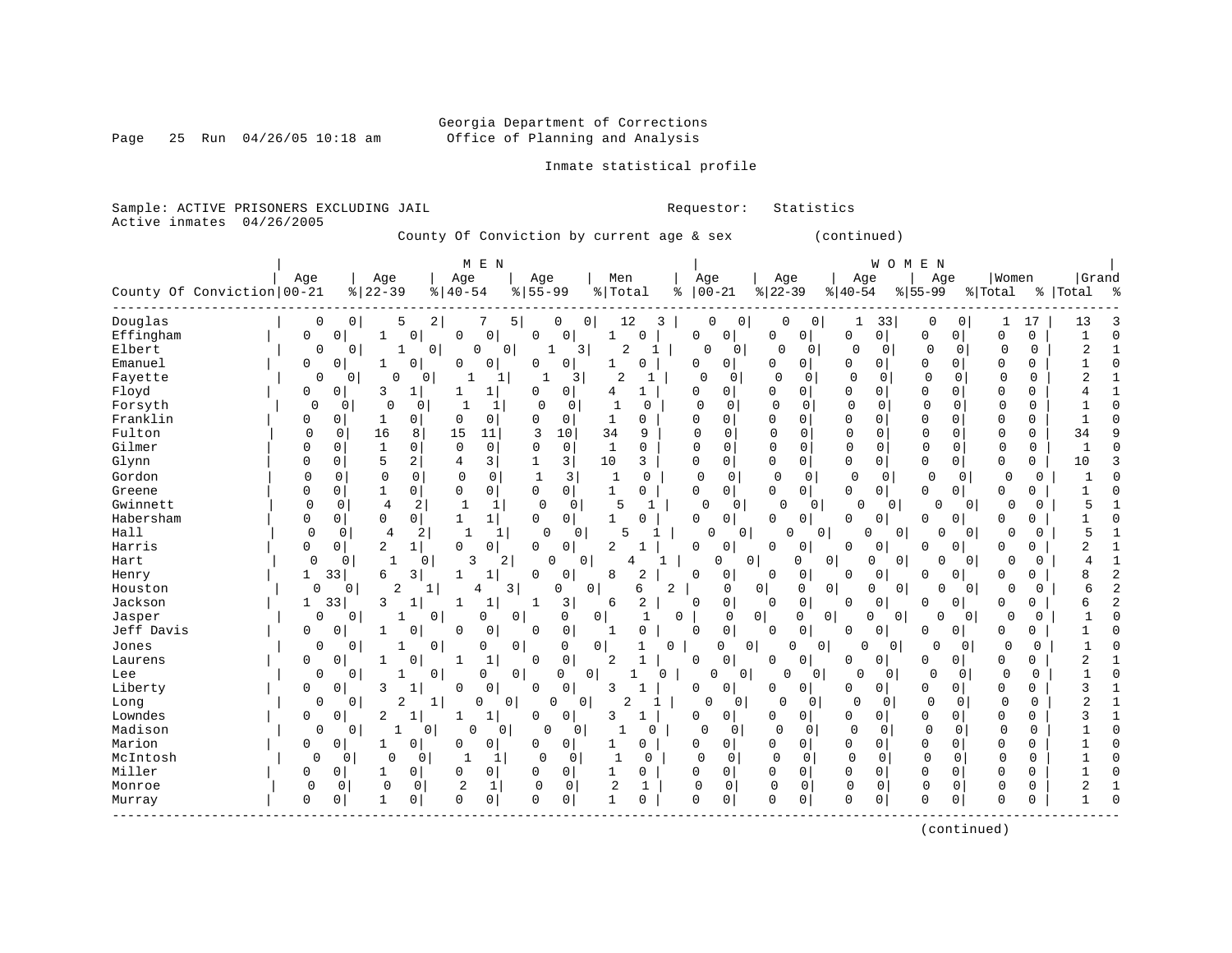#### Georgia Department of Corrections Page 26 Run 04/26/05 10:18 am Office of Planning and Analysis

# Inmate statistical profile

| Sample: ACTIVE PRISONERS EXCLUDING JAIL                                                                                                                                                                                                                                                                    |            |                                                                                                                                                                                                                                                                                                                                                                                                                   |                                                                                                                                                                                                                                                                                                                                                                                       |                                                                                                                                                                                                                                                                                                                                                                        |                                                                                                                                                                                                                                                                                                                                                                                                                                                                                       |                                                                                                                                                                                                                                                                                                                                                                                                                                           | Requestor:                                                                                                                                                                                                    |                                                                                                                                                                                                                                                           | Statistics                                                                                                                                                                                                                                                                                                                                                                                                                                                                                                           |                                                                                                                                                                                                                                                                                                                                                                                                                                                                                                 |                                                                                                                                                                                                                                                                                                                                                                                                                                                                                                                                                                                                                             |                                                                                                                                                                                                                                                                                                                                                                                                                                                                       |                                                                                                                                                                                                                                                                      |
|------------------------------------------------------------------------------------------------------------------------------------------------------------------------------------------------------------------------------------------------------------------------------------------------------------|------------|-------------------------------------------------------------------------------------------------------------------------------------------------------------------------------------------------------------------------------------------------------------------------------------------------------------------------------------------------------------------------------------------------------------------|---------------------------------------------------------------------------------------------------------------------------------------------------------------------------------------------------------------------------------------------------------------------------------------------------------------------------------------------------------------------------------------|------------------------------------------------------------------------------------------------------------------------------------------------------------------------------------------------------------------------------------------------------------------------------------------------------------------------------------------------------------------------|---------------------------------------------------------------------------------------------------------------------------------------------------------------------------------------------------------------------------------------------------------------------------------------------------------------------------------------------------------------------------------------------------------------------------------------------------------------------------------------|-------------------------------------------------------------------------------------------------------------------------------------------------------------------------------------------------------------------------------------------------------------------------------------------------------------------------------------------------------------------------------------------------------------------------------------------|---------------------------------------------------------------------------------------------------------------------------------------------------------------------------------------------------------------|-----------------------------------------------------------------------------------------------------------------------------------------------------------------------------------------------------------------------------------------------------------|----------------------------------------------------------------------------------------------------------------------------------------------------------------------------------------------------------------------------------------------------------------------------------------------------------------------------------------------------------------------------------------------------------------------------------------------------------------------------------------------------------------------|-------------------------------------------------------------------------------------------------------------------------------------------------------------------------------------------------------------------------------------------------------------------------------------------------------------------------------------------------------------------------------------------------------------------------------------------------------------------------------------------------|-----------------------------------------------------------------------------------------------------------------------------------------------------------------------------------------------------------------------------------------------------------------------------------------------------------------------------------------------------------------------------------------------------------------------------------------------------------------------------------------------------------------------------------------------------------------------------------------------------------------------------|-----------------------------------------------------------------------------------------------------------------------------------------------------------------------------------------------------------------------------------------------------------------------------------------------------------------------------------------------------------------------------------------------------------------------------------------------------------------------|----------------------------------------------------------------------------------------------------------------------------------------------------------------------------------------------------------------------------------------------------------------------|
| Active inmates                                                                                                                                                                                                                                                                                             | 04/26/2005 |                                                                                                                                                                                                                                                                                                                                                                                                                   |                                                                                                                                                                                                                                                                                                                                                                                       | County Of Conviction by current age & sex                                                                                                                                                                                                                                                                                                                              |                                                                                                                                                                                                                                                                                                                                                                                                                                                                                       |                                                                                                                                                                                                                                                                                                                                                                                                                                           |                                                                                                                                                                                                               |                                                                                                                                                                                                                                                           |                                                                                                                                                                                                                                                                                                                                                                                                                                                                                                                      | (continued)                                                                                                                                                                                                                                                                                                                                                                                                                                                                                     |                                                                                                                                                                                                                                                                                                                                                                                                                                                                                                                                                                                                                             |                                                                                                                                                                                                                                                                                                                                                                                                                                                                       |                                                                                                                                                                                                                                                                      |
| County Of Conviction 00-21                                                                                                                                                                                                                                                                                 |            | Age                                                                                                                                                                                                                                                                                                                                                                                                               | Age<br>$ 22-39$                                                                                                                                                                                                                                                                                                                                                                       | M E N<br>Age<br>$8   40 - 54$                                                                                                                                                                                                                                                                                                                                          | Age<br>$ 55-99$                                                                                                                                                                                                                                                                                                                                                                                                                                                                       | Men<br>% Total                                                                                                                                                                                                                                                                                                                                                                                                                            | Age<br>$8   00 - 21$                                                                                                                                                                                          |                                                                                                                                                                                                                                                           | Age<br>$ 22-39$                                                                                                                                                                                                                                                                                                                                                                                                                                                                                                      | W O M E N<br>Age<br>$ 40-54$                                                                                                                                                                                                                                                                                                                                                                                                                                                                    | Age<br>$\frac{1}{6}$ 55-99                                                                                                                                                                                                                                                                                                                                                                                                                                                                                                                                                                                                  | Women<br>% Total                                                                                                                                                                                                                                                                                                                                                                                                                                                      | Grand<br>%   Total %                                                                                                                                                                                                                                                 |
| Muscogee<br>Newton<br>Oglethorpe<br>Paulding<br>Pierce<br>Pike<br>Polk<br>Pulaski<br>Putnam<br>Rabun<br>Randolph<br>Richmond<br>Rockdale<br>Spalding<br>Sumter<br>Terrell<br>Thomas<br>Tift<br>Toombs<br>Towns<br>Union<br>Upson<br>Walker<br>Walton<br>Ware<br>Washington<br>Wayne<br>Whitfield<br>Wilkes |            | $\mathbf 0$<br>0 <sup>1</sup><br>0<br>0<br>0<br>$\circ$<br>0<br>0<br>0<br>0<br>0<br>0<br>0<br>0<br>0<br>0<br>0<br>0<br>$\mathbf 0$<br>0<br>0<br>0<br>33<br>1<br>$\mathbf 0$<br>0<br>0<br>0<br>0<br>0<br>$\mathbf 0$<br>0<br>0<br>0<br>$\mathbf 0$<br>0<br>0<br>0 <sup>1</sup><br>0<br>0<br>0<br>0<br>0<br>$\mathbf{0}$<br>0<br>0<br>0<br>$\mathbf{0}$<br>0<br>0<br>0<br>$\mathbf 0$<br>0<br>0<br>0<br>0<br>0<br>0 | 3 <br>7<br>2<br>0<br>0<br>$\Omega$<br>0<br>1<br>$\overline{0}$<br>0<br>-1<br>$\mathbf{1}$<br>0<br>0<br>0<br>3<br>-1<br>$\Omega$<br>1<br>$\mathbf{1}$<br>0<br>7<br>3<br>3<br>1<br>3<br>$\mathbf{1}$<br>0<br>0<br>0<br>0<br>1<br>0<br>$\mathbf 0$<br>0<br>2<br>$\mathbf{1}$<br>0<br>0<br>0<br>$\Omega$<br>0<br>2<br>1<br>0<br>0<br>2<br>4<br>2<br>$\mathbf{1}$<br>1<br>0<br>0<br>1<br>0 | 1<br>1<br>1<br>$\mathbf{1}$<br>2<br>1<br>1<br>-1<br>$\Omega$<br>0<br>1<br>1<br>-1<br>1<br>0<br>$\Omega$<br>$\Omega$<br>$\mathbf 0$<br>3<br>4<br>1 <br>$\mathbf{1}$<br>$\sqrt{2}$<br>$\mathbf{1}$<br>1 <br>1<br>$\mathbf 0$<br>0<br>1<br>1<br>$\mathbf{1}$<br>1<br>$\mathbf{1}$<br>1<br>0<br>1<br>1<br>-1<br>0<br>0<br>2<br>2<br>3<br>0<br>0<br>0<br>2<br>0<br>$\Omega$ | 5<br>1<br>0<br>0<br>0<br>$1\vert$<br>$\circ$<br>$\Omega$<br>0<br>0<br>3<br>1<br>$\Omega$<br>0<br>$\Omega$<br>0 <sup>1</sup><br>0<br>$\mathbf 0$<br>$\Omega$<br>$\Omega$<br>0<br>0<br>2<br>7<br>$\mathbf 0$<br>$\overline{0}$<br>$\mathbf 0$<br>0<br>$\circ$<br>0<br>3<br>1<br>0<br>0 <sup>1</sup><br>-1<br>3<br>$\Omega$<br>$\mathbf 0$<br>0<br>0<br>0<br>0<br>$\mathbf 1$<br>0<br>0<br>0<br>$\mathbf{1}$<br>0<br>0<br>0<br>0<br>0<br>$\mathsf{O}$<br>0<br>$\mathbf 1$<br>2<br>0<br>0 | 15<br>3 <br>3<br>$\circ$<br>$\mathbf{1}$<br>0<br>3<br>$\mathbf{1}$<br>3<br>1<br>$\Omega$<br>1<br>0<br>4<br>1<br>$\Omega$<br>$\mathbf{1}$<br>$\mathbf{1}$<br>0<br>14<br>4<br>4<br>$\mathbf{1}$<br>5<br>$\mathbf{1}$<br>$\mathbf{1}$<br>0<br>$\mathbf{1}$<br>0<br>2<br>$\overline{2}$<br>3<br>0<br>1<br>0<br>1<br>2<br>1<br>0<br>2<br>$\overline{2}$<br>7<br>0<br>$\overline{c}$<br>$\Omega$<br>$\mathbf{1}$<br>7<br>5<br>0<br>$\mathbf{1}$ | 4<br>0<br>0<br>0<br>$\mathbf 0$<br>0<br>$\Omega$<br>0<br>$\mathbf 0$<br>0<br>$\Omega$<br>$\Omega$<br>0<br>$\mathbf 0$<br>0<br>$\Omega$<br>0<br>0<br>U<br>0<br>0<br>0<br>1<br>0<br>$\mathbf{1}$<br>0<br>1<br>0 | 0 <br>0<br>0<br>O<br>0<br>0<br>0<br>0<br>0<br>0<br>0<br>0<br>$\mathbf 0$<br>0<br>0<br>0<br>0<br>$\mathbf 0$<br>0<br>0<br>0<br>0<br>0<br>0<br>0<br>$\mathbf 0$<br> 0 <br>0<br>$\mathbf 0$<br>0 <sup>1</sup><br>0<br>0<br>$\mathbf 0$<br>0<br>0<br> 0 <br>0 | 0<br>$\mathbf{0}$<br>0<br>0<br>$\Omega$<br>0<br>$\Omega$<br>0<br>0<br>0<br>$\Omega$<br>$\overline{0}$<br>$\Omega$<br>$\Omega$<br>0<br>0<br>$\Omega$<br>$\Omega$<br>$\Omega$<br>$\Omega$<br>$\Omega$<br>$\mathbf 0$<br>33<br>1<br>$\mathbf 0$<br>$\Omega$<br>$\mathbf 0$<br>$\Omega$<br>$\Omega$<br>0<br>0<br>$\Omega$<br>0<br>0<br>0<br>0<br>0<br>$\Omega$<br>0<br>0<br>$\mathbf 0$<br>0<br>0<br>0<br>33<br>1<br>0<br>0 <sup>1</sup><br>$\mathbf 0$<br>0<br>$\mathbf{0}$<br>0<br> 0 <br>0<br>$\Omega$<br>0<br>0<br>0 | 0<br> 0 <br>33<br>1<br>$\Omega$<br>$\circ$<br>0<br>0<br>$\mathbf 0$<br>0<br>331<br>1<br>$\Omega$<br>$\mathbf 0$<br>0<br>0<br>$\mathbf 0$<br>0<br>$\Omega$<br>$\Omega$<br>$\mathbf 0$<br>0<br>$\mathbf 0$<br>0<br>0<br>0<br>0<br>$\overline{0}$<br>0<br>0 <sup>1</sup><br>0 <sup>1</sup><br>U<br>0<br>0<br>U<br>0<br>0<br>0<br>0<br>0<br>0<br>0<br>$\Omega$<br>0<br>0<br>0<br>0<br>$\mathbf{0}$<br>0<br>0<br>$\Omega$<br>$\Omega$<br>0<br>0 <sup>1</sup><br>$\Omega$<br>0<br>0<br>0 <sup>1</sup> | 0<br>$\Omega$<br>0 <sup>1</sup><br>0<br>$\mathbf 0$<br>$\mathbf 0$<br>$\Omega$<br>0<br>0<br>$\mathbf 0$<br>$\mathbf 0$<br>$\overline{0}$<br>$\Omega$<br>0<br>$\mathbf 0$<br>$\overline{0}$<br>$\mathbf 0$<br>0<br>$\Omega$<br>$\Omega$<br>$\mathbf 0$<br>0<br>0<br>0<br>$\mathbf 0$<br>$\overline{0}$<br>$\mathbf 0$<br>0<br>0<br>0<br>$\circ$<br>0<br>0<br>0<br>$\Omega$<br>$\overline{0}$<br>0<br>$\Omega$<br>O<br>$\overline{0}$<br>0<br>0<br>$\cap$<br>0 <sup>1</sup><br>0  <br>0<br>$\Omega$<br>$\Omega$<br>0<br>O<br>0<br>$\Omega$<br>$\mathbf 0$<br>0 <sup>1</sup><br>$\Omega$<br>0<br>$\mathbf 0$<br>0 <sup>1</sup> | 0<br>0<br>17<br>1<br>$\Omega$<br>$\Omega$<br>0<br>0<br>$\mathbf 0$<br>0<br>17<br>$\mathbf{1}$<br>$\Omega$<br>$\Omega$<br>0<br>0<br>$\Omega$<br>$\Omega$<br>$\Omega$<br>$\Omega$<br>$\mathbf 0$<br>$\Omega$<br>17<br>1<br>0<br>0<br>$\Omega$<br>0<br>0<br>0<br>$\Omega$<br>$\Omega$<br>0<br>0<br>0<br>$\Omega$<br>$\Omega$<br>O<br>0<br>0<br>0<br>U<br>0<br>$\Omega$<br>17<br>1<br>0<br>0<br>0<br>O<br>$\Omega$<br>$\mathbf 0$<br>0<br>0<br>$\mathbf 0$<br>0<br>0<br>0 | 15<br>4<br>-1<br>$\cap$<br>1<br>C<br>3<br>$\sqrt{ }$<br>4<br>1<br>15<br>4<br>5<br>-1<br>C<br>$\mathbf{1}$<br>2<br>2<br>-1<br>3<br>$\overline{1}$<br>1<br>$\mathbf{1}$<br>U<br>3<br>-1<br>$\overline{2}$<br>$\overline{1}$<br>7<br>2<br>$\overline{2}$<br>1<br>5<br>1 |
| Total reported                                                                                                                                                                                                                                                                                             |            | 3 100                                                                                                                                                                                                                                                                                                                                                                                                             | 203 100                                                                                                                                                                                                                                                                                                                                                                               | 138 100                                                                                                                                                                                                                                                                                                                                                                | 30 100                                                                                                                                                                                                                                                                                                                                                                                                                                                                                | 374 100                                                                                                                                                                                                                                                                                                                                                                                                                                   | 0                                                                                                                                                                                                             | 0 <sup>1</sup>                                                                                                                                                                                                                                            | 3 100                                                                                                                                                                                                                                                                                                                                                                                                                                                                                                                | 3 100                                                                                                                                                                                                                                                                                                                                                                                                                                                                                           | 0<br>$\overline{0}$                                                                                                                                                                                                                                                                                                                                                                                                                                                                                                                                                                                                         | 6 100                                                                                                                                                                                                                                                                                                                                                                                                                                                                 | 380 100                                                                                                                                                                                                                                                              |
| Percent reported                                                                                                                                                                                                                                                                                           |            | 100.0                                                                                                                                                                                                                                                                                                                                                                                                             | 100.0                                                                                                                                                                                                                                                                                                                                                                                 | 100.0                                                                                                                                                                                                                                                                                                                                                                  | 100.0                                                                                                                                                                                                                                                                                                                                                                                                                                                                                 | 100.0                                                                                                                                                                                                                                                                                                                                                                                                                                     |                                                                                                                                                                                                               | .0                                                                                                                                                                                                                                                        | 100.0                                                                                                                                                                                                                                                                                                                                                                                                                                                                                                                | 100.0                                                                                                                                                                                                                                                                                                                                                                                                                                                                                           | .0                                                                                                                                                                                                                                                                                                                                                                                                                                                                                                                                                                                                                          | 100.0                                                                                                                                                                                                                                                                                                                                                                                                                                                                 | 100.0                                                                                                                                                                                                                                                                |
| Not reported                                                                                                                                                                                                                                                                                               |            | 0                                                                                                                                                                                                                                                                                                                                                                                                                 | 0                                                                                                                                                                                                                                                                                                                                                                                     | 0                                                                                                                                                                                                                                                                                                                                                                      | 0                                                                                                                                                                                                                                                                                                                                                                                                                                                                                     | $\mathbf 0$                                                                                                                                                                                                                                                                                                                                                                                                                               |                                                                                                                                                                                                               | 0                                                                                                                                                                                                                                                         | 0                                                                                                                                                                                                                                                                                                                                                                                                                                                                                                                    | 0                                                                                                                                                                                                                                                                                                                                                                                                                                                                                               | 0                                                                                                                                                                                                                                                                                                                                                                                                                                                                                                                                                                                                                           | 0                                                                                                                                                                                                                                                                                                                                                                                                                                                                     |                                                                                                                                                                                                                                                                      |
| Total                                                                                                                                                                                                                                                                                                      |            | 3                                                                                                                                                                                                                                                                                                                                                                                                                 | 203                                                                                                                                                                                                                                                                                                                                                                                   | 138                                                                                                                                                                                                                                                                                                                                                                    | 30                                                                                                                                                                                                                                                                                                                                                                                                                                                                                    | 374                                                                                                                                                                                                                                                                                                                                                                                                                                       |                                                                                                                                                                                                               | $\mathbf 0$                                                                                                                                                                                                                                               | 3                                                                                                                                                                                                                                                                                                                                                                                                                                                                                                                    | 3                                                                                                                                                                                                                                                                                                                                                                                                                                                                                               | $\mathbf 0$                                                                                                                                                                                                                                                                                                                                                                                                                                                                                                                                                                                                                 | 6                                                                                                                                                                                                                                                                                                                                                                                                                                                                     | 380                                                                                                                                                                                                                                                                  |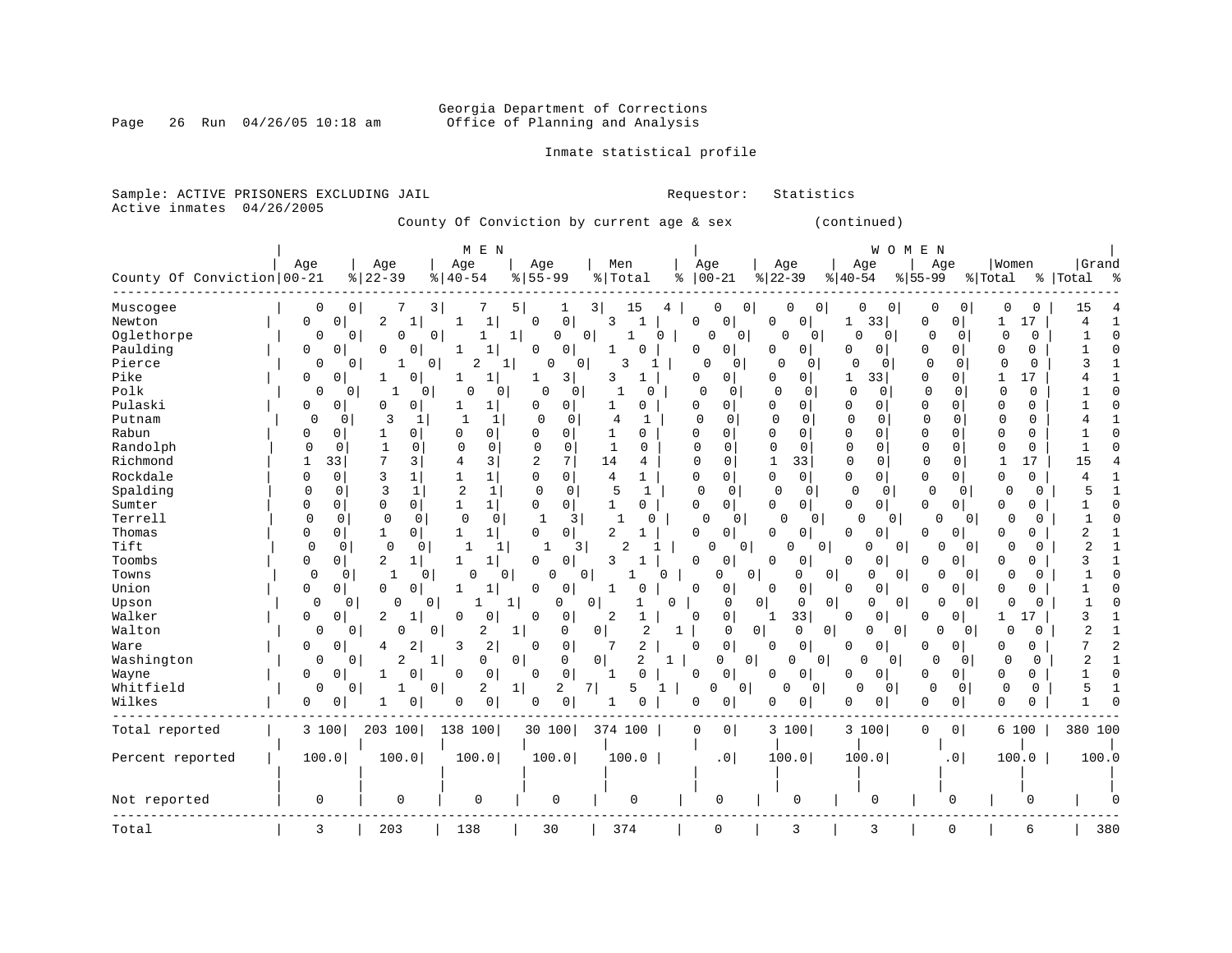# Georgia Department of Corrections<br>Page 27 Run 04/26/05 10:18 am 60ffice of Planning and Analysis Office of Planning and Analysis

Inmate statistical profile

Sample: ACTIVE PRISONERS EXCLUDING JAIL **Requestor:** Statistics Active inmates 04/26/2005

Circ Of Conviction by current age & sex

|                    |             |                            |                               | M E N                        |                |                  |                |              |              |                      |                |                            |              | WOMEN       |                            |                    |                   |                |                |
|--------------------|-------------|----------------------------|-------------------------------|------------------------------|----------------|------------------|----------------|--------------|--------------|----------------------|----------------|----------------------------|--------------|-------------|----------------------------|--------------------|-------------------|----------------|----------------|
|                    | Age         |                            | Age                           | Age                          |                | Age              |                | Men          |              | Age                  |                | Age                        |              | Age         | Aqe                        |                    | Women             | Grand          |                |
| Circ Of Conviction | $00 - 21$   | $8122 - 39$                |                               | $8   40 - 54$                | $8 55-99$      |                  | % Total        |              | ႜ            | $00 - 21$            | $ 22-39$       |                            | $ 40-54$     | $8155 - 99$ |                            | % Total            |                   | %   Total      | ႜ              |
| Alapaha            | 0           | $\overline{0}$<br>3        | ı                             | 0<br>0                       | 1              | 3                | 4              | 1            | $\Omega$     | 0                    | 0              | 0                          | 0            | 0           | 0<br>0                     | 0                  | 0                 |                |                |
| Alcovy             | $\mathbf 0$ | $\Omega$                   | $\overline{a}$<br>$\mathbf 1$ | 3                            | $\overline{2}$ | 0                | $\mathbf{0}$   | 5            |              | 0                    | 0 <sup>1</sup> | 0<br>$\overline{0}$        | $\mathbf 1$  | 33          | $\mathbf 0$                | 0                  | 17                | 6              | $\overline{a}$ |
| Atlanta            | 0           | $\mathbf 0$<br>16          | 8                             | 15<br>11                     | 3              | 10               | 34             | 9            | $\Omega$     | 0                    | $\Omega$       | 0                          | <sup>0</sup> | $\mathbf 0$ | 0<br>0                     | $\Omega$           | $\Omega$          | 34             | 9              |
| Atlantic           | $\Omega$    | 0                          | 5<br>$\overline{a}$           |                              | 1              | 0                | $\overline{0}$ | 6            | 2            | $\Omega$             | 0              | 0<br>0                     | U            | 0           | $\Omega$                   | 0<br>O             | $\Omega$          | 6              | $\overline{a}$ |
| Augusta            | 1           | 12<br>33                   | 6                             | 8<br>6                       | 2              | 7                | 23             | б            | $\Omega$     | $\Omega$             | $\mathbf{1}$   | 33                         | U            | $\Omega$    | 0<br>O                     | 1                  | 17                | 24             | ศ              |
| Blue Ridge         | 0           | 0                          | 0 <sup>1</sup>                |                              | $\mathbf{1}$   | 0                | $\overline{0}$ | 2<br>1       |              | 0                    | 0              | $\Omega$<br>0              | $\Omega$     | 0           | $\Omega$                   | $\cap$<br>0        | 0                 | $\overline{2}$ |                |
| Brunswick          | 0           | 0<br>8                     | 4                             | 5<br>4                       | $\overline{a}$ | 7                | 15             | 4            | $\Omega$     | 0                    | 0              | 0                          | O            | 0           | 0<br>0                     | 0                  | 0                 | 15             |                |
| Chattahoochee      | 0           | 0 I                        | 10<br>5                       |                              | 5              | 1                | 3              | 18<br>5      |              | 0<br>0               | O              | 0                          | $\Omega$     | 0           | $\Omega$<br>0              | $\Omega$           | $\Omega$          | 18             | 5              |
| Cherokee           | 0           | 0<br>$\cap$                | 0                             | 1<br>2                       | 1              | 3                | 3              | 1            | $\Omega$     | 0                    | U              | 0                          | 0            | 0           | 0<br>$\overline{0}$        | 0                  | 0                 | 3              | 1              |
| Clayton            | 0           | 0                          | 9<br>4                        | 2                            | $\mathbf{1}$   | 3                | 12             | 3            | O            | $\Omega$             | O              | 0                          | $\Omega$     | $\Omega$    | $\Omega$<br>$\mathbf 0$    | $\Omega$           | 0                 | 12             | 3              |
| Cobb               | 0           | 0                          | 3                             | 5<br>4                       | O              | 0                | 12             | 3            | $\Omega$     | $\Omega$             | <sup>0</sup>   | 0                          | 0            | 0           | 0<br>$\Omega$              | $\Omega$           | $\Omega$          | 12             | 3              |
| Conasauga          | 0           | $\overline{0}$             | 2                             | 2                            |                | 2                | 6              | 2            | $\Omega$     | 0                    | $\Omega$       | 0                          | 0            | $\mathbf 0$ | $\Omega$<br>0              | $\Omega$           | 0                 | 6              | $\overline{2}$ |
| Cordele            | 0           | 0<br>2                     | 1                             | 1<br>1                       | O              | 0                | 3              |              | 0            | $\Omega$             | O              | 0                          | 0            | 0           | $\Omega$<br>0              | $\Omega$           | $\Omega$          | 3              |                |
| Coweta             | $\Omega$    | $\Omega$                   | $\overline{4}$<br>2           | $\Omega$                     | $\Omega$<br>0  | 0                | 4              | 1            | O            | $\Omega$             | $\Omega$       | $\Omega$                   | $\Omega$     | $\Omega$    | $\Omega$<br>$\Omega$       | $\Omega$           | $\Omega$          | 4              | $\mathbf{1}$   |
| Dougherty          | 0           | 0<br>6                     | 3                             | 3                            | 1              | 3                | 11             | 3            | $\cap$       | $\Omega$             | <sup>0</sup>   | 0                          | $\Omega$     | 0           | 0<br>$\Omega$              | $\Omega$           | $\Omega$          | 11             | 3              |
| Dublin             | $\Omega$    | 0                          | 0                             | 1                            | $\mathbf 0$    | 0                | $\overline{c}$ |              | U            | $\Omega$             | $\Omega$       | $\Omega$                   | $\Omega$     | 0           | $\Omega$<br>$\Omega$       | $\Omega$           | <sup>0</sup>      | $\overline{2}$ | $\mathbf{1}$   |
| Eastern            | ∩           | 9<br>$\Omega$              | 4                             | 3                            | $\mathbf{1}$   | 3                | 14             | 4            | $\Omega$     | $\Omega$             | $\Omega$       | 0                          | $\Omega$     | $\Omega$    | O<br>$\Omega$              | $\Omega$           | $\Omega$          | 14             | 4              |
| Flint              |             | 33<br>6                    | 3                             | $\mathbf{1}$<br>-1           | 0              | $\mathbf 0$      | 8              | 2            | 0            | 0                    | 0              | 0                          | 0            | $\mathbf 0$ | $\Omega$<br>0              | 0                  | 0                 | 8              | $\overline{2}$ |
| Griffin            | 0           | 0                          | 2<br>4                        | 5<br>$\overline{4}$          | $\overline{2}$ | 7                | 11             | 3            | $\Omega$     | $\mathbf 0$          | $\mathbf 0$    | $\mathbf 0$                | $\mathbf{1}$ | 33          | $\Omega$<br>0 <sup>1</sup> | $\mathbf{1}$       | 17                | 12             | 3              |
| Gwinnett           | O           | $\overline{4}$<br>$\Omega$ | 2                             | $\mathbf{1}$<br>$\mathbf{1}$ | $\Omega$       | $\mathbf 0$      | 5              | 1            | $\Omega$     | $\overline{0}$       | 0              | 0                          | $\Omega$     | $\mathbf 0$ | 0<br>$\circ$               | $\Omega$           | 0                 | 5              | $\mathbf{1}$   |
| Houston            | $\Omega$    | 0                          | $\overline{2}$<br>1           | 4<br>3                       | 0              | 0                | 6              | 2            | 0            | 0                    | O              | 0                          | 0            | 0           | $\Omega$                   | 0<br>$\Omega$      | 0                 | 6              | $\overline{2}$ |
| Lookout Mountain   | O           | 0                          | 3<br>$\mathbf{1}$             | $1\vert$<br>$\mathbf{1}$     | 1              | 3                | 5              | $\mathbf{1}$ | $\mathbf{0}$ | 0                    | 1              | 33                         | $\Omega$     | $\Omega$    | 0<br>$\Omega$              | 1                  | $\mathbf{1}$<br>7 | 6              | 2              |
| Macon              | $\Omega$    | $\Omega$                   | 8<br>4                        | $\mathfrak{D}$               | $\mathbf{1}$   | 10<br>3          | 13             | 3            |              | $\Omega$<br>$\Omega$ | $\Omega$       | $\Omega$                   | $\Omega$     | $\Omega$    | 0                          | $\Omega$           | $\Omega$          | 13             | 3              |
| Middle             | $\Omega$    | 0 <sup>1</sup><br>5        | 2                             | $\mathbf{1}$<br>1            | 0              | $\overline{0}$   | 6              | 2            | 0            | 0                    | 0              | 0                          | $\Omega$     | 0           | $\Omega$<br>0              | $\Omega$           | $\Omega$          | 6              | $\overline{a}$ |
| Mountain           | 0           | 0                          | $\mathbf 1$<br>$\Omega$       |                              | 1              | O<br>0           |                | 2            |              | $\mathbf 0$          | 0              | 0<br>0                     | $\Omega$     | 0           | 0                          | $\Omega$<br>0      | 0                 | 2              |                |
| Northeastern       | 0           | 0<br>4                     | $\overline{2}$                | 1<br>-1                      | <sup>0</sup>   | 0                | 5              | $\mathbf{1}$ | $\Omega$     | $\circ$              | $\Omega$       | 0                          | U            | 0           | 0<br>0                     | $\Omega$           | 0                 | 5              | $\mathbf{1}$   |
| Northern           | 0           | 0                          | 4<br>2                        | 4                            | 3              |                  | 3              | 9<br>2       |              | 0                    | 0              | 0<br>0                     | 0            | 0           | $\Omega$                   | $\cap$<br>0        | 0                 | 9              | $\overline{a}$ |
| Ocmulgee           | 0           | $\Omega$<br>8              | 4                             | 3<br>4                       | 0              | 0                | 12             | 3            | $\Omega$     | 0                    | $\Omega$       | 0                          | $\Omega$     | 0           | 0<br>ი                     | $\Omega$           | $\Omega$          | 12             | 3              |
| Oconee             | 0           | 0                          | 2<br>1                        | 1                            | $\mathbf{1}$   | 0                | $\overline{0}$ | 3            | 1            | $\Omega$             | 0 <sup>1</sup> | $\Omega$<br>$\overline{0}$ | $\Omega$     | 0           | $\Omega$                   | $\Omega$<br>$\cap$ | 0                 | 3              |                |
| Ogeechee           | 0           | 0                          | $\Omega$                      | 1<br>-1                      | $\Omega$       | $\mathbf 0$      | 2              | 1            | $\Omega$     | $\mathbf 0$          | $\Omega$       | $\mathbf 0$                | $\Omega$     | 0           | 0<br>0                     | 0                  | 0                 | 2              |                |
| Pataula            | 0           | 0                          | 2                             | 0                            | 0              | 1                | 3              | 3            |              | 0                    | 0 <sup>1</sup> | $\overline{0}$<br>0        | $\Omega$     | 0           | O                          | 0<br>0             | 0                 | 3              |                |
| Piedmont           | 1           | 33<br>5                    | 2                             | $\mathbf{1}$                 | 3              | 10               | 10             | 3            | $\Omega$     | $\Omega$             | $\Omega$       | $\mathbf 0$                | 0            | $\Omega$    | $\overline{0}$<br>0        | $\Omega$           | $\Omega$          | 10             | 3              |
| Rome               | $\Omega$    | $\Omega$                   | 3                             |                              | 1              | $\Omega$         | $\circ$        | 4            |              | 0<br>$\circ$         | U              | 0                          |              | $\Omega$    | $\Omega$                   | 0<br>$\Omega$      | $\Omega$          |                | 1              |
| South Georgia      | $\Omega$    | $\cap$<br>O                | O                             | $\mathbf{1}$<br>-1           | $\Omega$       | $\Omega$         | 1              | U            | $\Omega$     | $\Omega$             | 0              | 0                          | $\Omega$     | $\Omega$    | $\Omega$<br>0              | $\Omega$           | $\Omega$          | 1              | U              |
| Southern           | 0           | 0                          | $\overline{2}$<br>4           | 5                            | 4              | $\mathbf 0$<br>0 | $\mathsf{Q}$   |              |              | $\Omega$<br>$\Omega$ | $\Omega$       | $\mathbf 0$                | 0            | 0           | 0<br>0                     | $\Omega$           | 0                 | 9              |                |
| Southwestern       | $\Omega$    | 0                          | 0                             | 1                            | <sup>0</sup>   | 0                | 2              |              | 0            | 0                    | O              | $\overline{0}$             | $\Omega$     | 0           | 0<br>0                     | $\Omega$           | $\Omega$          | $\overline{a}$ | $\mathbf{1}$   |
|                    |             |                            |                               |                              |                |                  |                |              |              |                      |                |                            |              |             |                            |                    |                   |                |                |

(continued)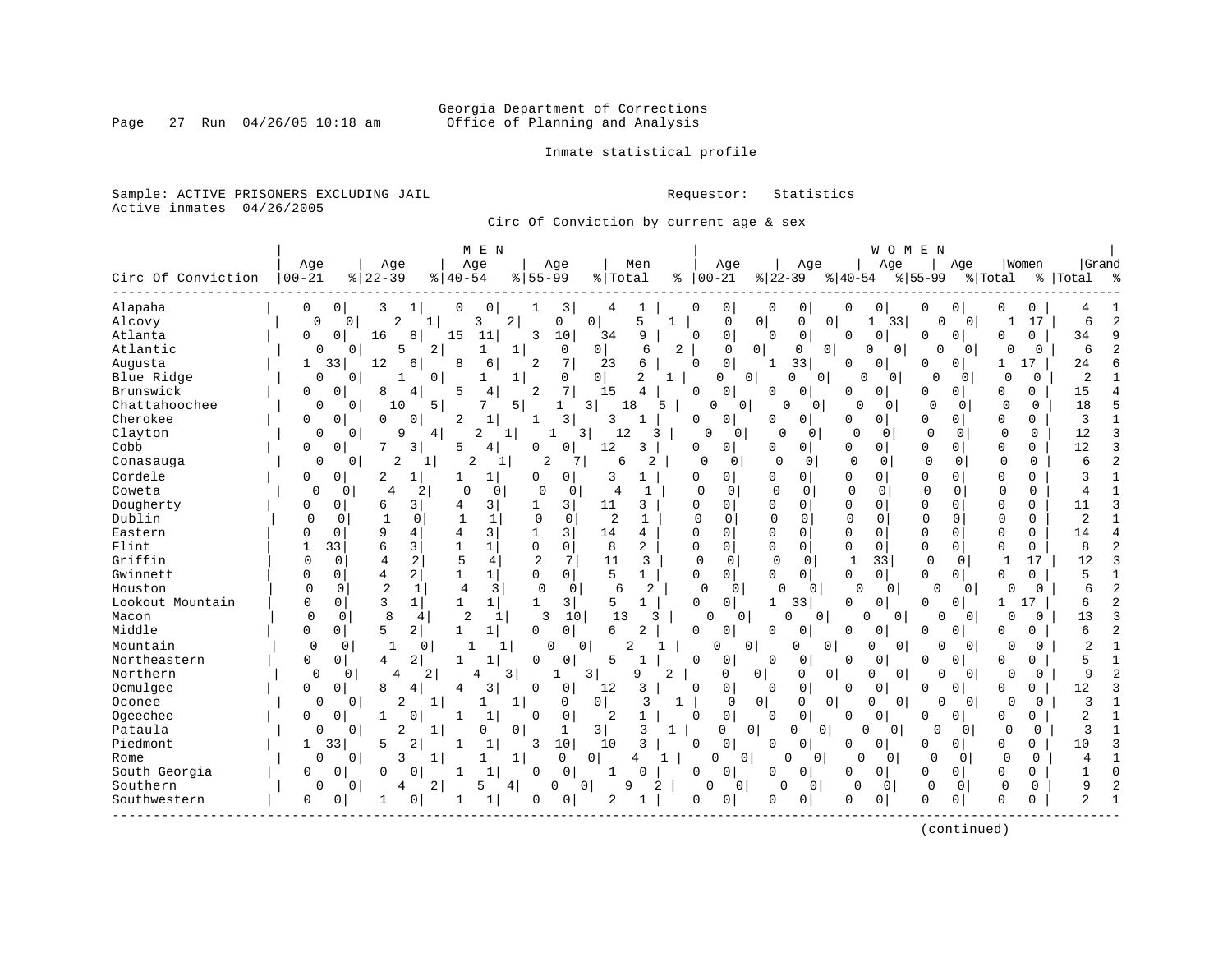#### Georgia Department of Corrections Page 28 Run 04/26/05 10:18 am Office of Planning and Analysis

# Inmate statistical profile

|  |                           | Sample: ACTIVE PRISONERS EXCLUDING JAIL |  |                                         |  |  | Requestor: Statistics |  |
|--|---------------------------|-----------------------------------------|--|-----------------------------------------|--|--|-----------------------|--|
|  | Active inmates 04/26/2005 |                                         |  |                                         |  |  |                       |  |
|  |                           |                                         |  | Circ Of Conviction by current age & sex |  |  | (continued)           |  |

| Circ Of Conviction | Age<br>$ 00 - 21$ | Age<br>$22 - 39$<br>$\frac{8}{6}$ | M E N<br>Age<br>$8   40 - 54$ | Age<br>$8 55-99$     | Men<br>%   Total    | Age<br>$8   00 - 21$ | Age<br>$ 22-39 $     | W O M<br>Age<br>$ 40-54 $       | E<br>N<br>Age<br>$ 55-99 $ | Women<br>% Total | Grand<br>% Total % |
|--------------------|-------------------|-----------------------------------|-------------------------------|----------------------|---------------------|----------------------|----------------------|---------------------------------|----------------------------|------------------|--------------------|
| Stone Mountain     |                   | 15<br>$\mathbf{0}$                | 12<br>9                       | 2                    | 29<br>8             | 0                    | 33<br>0 <sup>1</sup> | U<br>0                          | 0                          |                  | 30                 |
| Tallapoosa         | 0<br>0            | 0                                 | 0<br>0                        | 0<br>0               |                     | 0                    | $\mathbf{0}$         | $\mathbf{0}$                    | 0<br>0                     | 0                |                    |
| Tifton             | $\Omega$          | $\Omega$<br>0                     | $\circ$                       | 1                    | 2<br>3 <sup>1</sup> |                      | 0<br>0               | $\overline{0}$<br>O<br>0        | 0                          | O                |                    |
| Toombs             | 0<br>0            | $\overline{0}$                    | 0                             | 0                    | 0                   | 0                    | $\overline{0}$       | $\overline{0}$                  |                            |                  |                    |
| Waycross           | 0                 | 6                                 | 9<br>3                        | $\Omega$             | 15<br>0             | 4                    | 0 <br>0              | $\overline{0}$<br>0<br>$\Omega$ | 0<br>$\Omega$              | <sup>0</sup>     | 15                 |
| Western            | 0<br>0            | $\overline{2}$<br>$\mathsf{h}$    | 4                             |                      | 10<br>3             | 0                    | $\Omega$             | U<br>$\Omega$                   | 0                          | 0                | 10                 |
| Rockdale           | 0                 | 3                                 |                               | 1<br>$\Omega$        | 0                   | 0                    | 0<br>01<br>0         |                                 | $\Omega$<br>O              |                  |                    |
| Douglas            | 0<br>0            | 2                                 | 5                             | 0<br>O               | 12                  | 0 <sup>1</sup><br>0  | 0                    | 33                              | 0                          | 17               | 13                 |
| Appalachian        | 0                 |                                   | $\Omega$                      | 0                    | 0                   | $\mathbf{0}$         | O<br>0               | 0<br>0                          | $\Omega$                   |                  |                    |
| Enotah             | 0<br>$\mathbf{0}$ | 0 <sup>1</sup>                    |                               | $\circ$              |                     | 0<br>0               | $\overline{0}$       |                                 |                            |                  |                    |
| Bell-Forsyth       | 0                 | O                                 | $\Omega$                      | $\Omega$<br>$\Omega$ |                     | 0                    | $\Omega$             | $\Omega$                        | $\Omega$                   | O                |                    |
| Towaliga           | 0<br>0            | $\circ$                           | 2                             | 3                    |                     | 0                    | $\Omega$             | 0                               |                            |                  |                    |
| Paulding           | 0                 | $\Omega$                          | 0                             | 0                    | ∩                   | 0<br>U               | $\Omega$<br>0        | 0<br>$\Omega$                   | O                          | $\Omega$         |                    |
| Total reported     | 3 100             | 203 100                           | 138 100                       | 30 100               | 374 100             | $\Omega$<br>0        | 3 100                | 3 100                           | $\Omega$<br>0              | 6 100            | 380 100            |
| Percent reported   | 100.0             | 100.0                             | 100.0                         | 100.0                | 100.0               | $\cdot$ 0            | 100.0                | 100.0                           | $\cdot$ 0                  | 100.0            | 100.0              |
| Not reported       | 0                 | $\mathbf 0$                       | $\mathbf 0$                   | $\mathbf 0$          | $\Omega$            | 0                    | $\Omega$             | 0                               |                            |                  |                    |
| Total              | 3                 | 203                               | 138                           | 30                   | 374                 | 0                    | 3                    | 3                               |                            | 6                | 380                |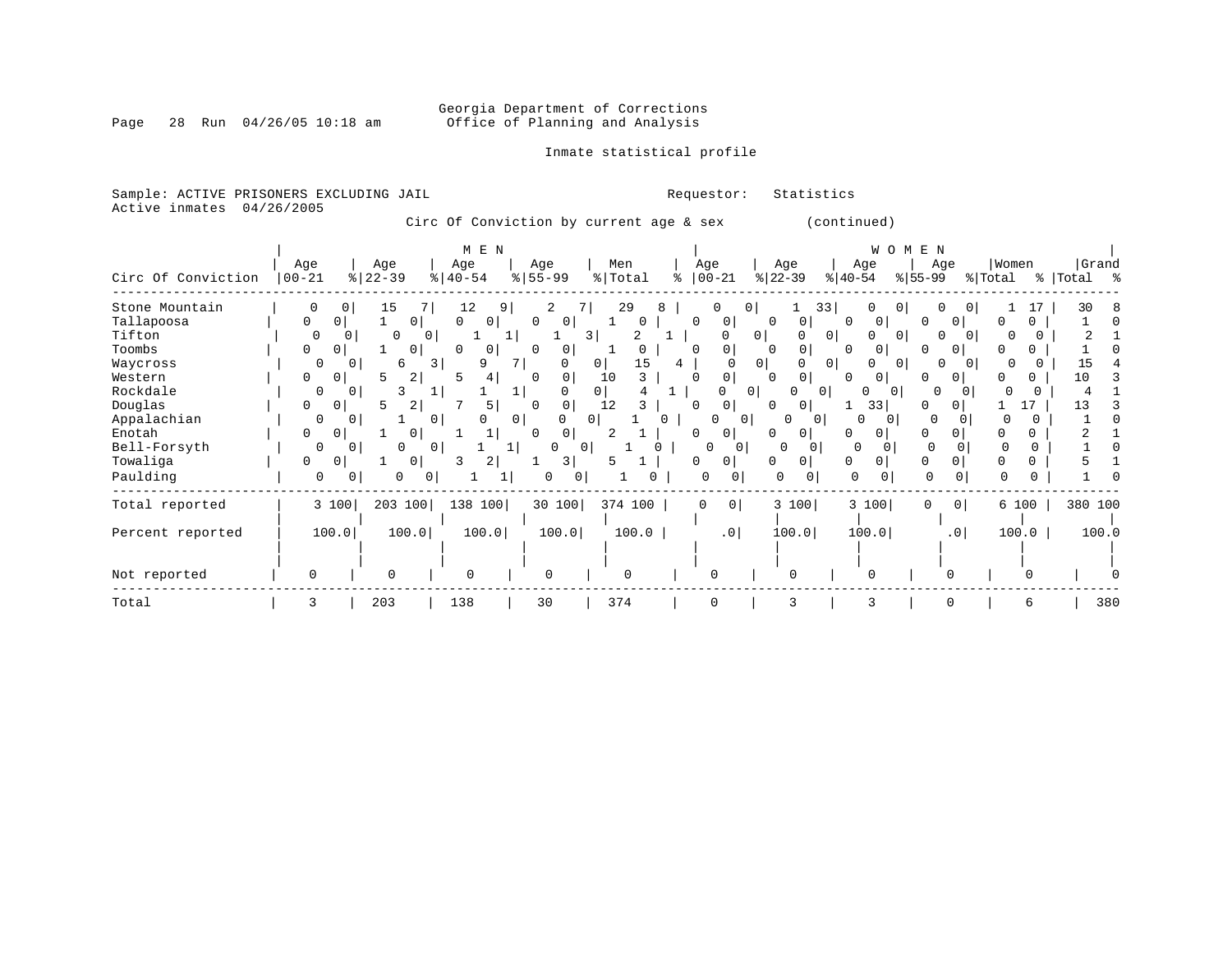# Georgia Department of Corrections<br>Page 29 Run 04/26/05 10:18 am 69 Office of Planning and Analysis Office of Planning and Analysis

Inmate statistical profile

Sample: ACTIVE PRISONERS EXCLUDING JAIL **Requestor:** Statistics Active inmates 04/26/2005

Home County by current age & sex

| Appling<br>0<br>$\overline{0}$<br>0<br>0<br>$\mathbf{1}$<br>0<br>$\overline{0}$<br>2<br>0<br>0<br>$\overline{0}$<br>0<br>0<br>0<br>0<br>2<br>1<br>4<br>1<br>0<br>ı<br>0<br>Atkinson<br>0<br>$\overline{4}$<br>0<br>0<br>$\mathbf 0$<br>0<br>0<br>$\mathbf 0$<br>0<br>$\mathbf 0$<br>0<br>0<br>0<br>0<br>0<br>$\mathbf 0$<br>0<br>1<br>0<br>Baldwin<br>2<br>$\overline{0}$<br>3<br>0<br>$\overline{a}$<br>0<br>ζ<br>$\mathbf{1}$<br>$\Omega$<br>$\Omega$<br>$\mathbf{1}$<br>$\overline{0}$<br>1<br>$\overline{0}$<br>0<br>0<br>O<br>$\circ$<br>$\Omega$<br>0<br>-1<br>$\Omega$<br>$\overline{4}$<br>0<br>2<br>0<br>0<br>0<br>3<br>Barrow<br>0<br>0<br>0<br>3<br>0<br>0<br>0<br>0<br>0<br>0<br>0<br>$\mathbf{1}$<br>0<br>3<br>$\mathbf{1}$<br>Bartow<br>0<br>0<br>0<br>3<br>3<br>0<br>3<br>1<br>0<br>$\Omega$<br>0<br>0<br>U<br>0<br>$\Omega$<br>0<br>$\Omega$<br>O<br>0<br>$\mathbf 0$<br>Ben Hill<br>0<br>2<br>0<br>0<br>2<br>0<br>$\Omega$<br>2<br>$\Omega$<br>0<br>0<br>0<br>0<br>0<br>$\Omega$<br>0<br>0<br>0<br>$\overline{c}$<br>Bibb<br>2<br>9<br>7<br>0<br>$\mathbf 0$<br>$\mathbf{1}$<br>1 <br>2<br>2<br>$\mathbf 0$<br>$\mathbf 0$<br>$\Omega$<br>$\overline{0}$<br>$\mathbf{0}$<br>0<br>0<br>$\mathbf 0$<br>4<br>O<br>0<br>Bleckley<br>2<br>$\mathbf{1}$<br>0<br>0<br>0<br>0<br>0<br>0<br>0<br>0<br>3<br>0<br>0<br>0<br>0<br>0<br>0<br>3<br>$\mathbf{1}$<br>-1<br>-1<br><b>Brooks</b><br>$\Omega$<br>0<br>$\mathbf 0$<br>$\Omega$<br>$\mathbf 0$<br>$\Omega$<br>$\Omega$<br>$\mathbf 0$<br>$\Omega$<br>$\mathbf 0$<br>$\mathbf 0$<br>$\mathbf 0$<br>$\mathbf 0$<br>$\mathbf 0$<br>$\Omega$<br>$\mathbf 0$<br>0<br>$\Omega$<br>1<br>Bulloch<br>0<br>$\Omega$<br>1<br>0<br>0<br>0<br>0<br>0<br>0<br>0<br>0<br>0<br>$\Omega$<br>0<br>0<br>0<br>0<br>0<br>0<br>Burke<br>$\Omega$<br>2<br>$\mathbf 0$<br>$\mathbf{0}$<br>$\mathbf 0$<br>0<br>$\Omega$<br>$\mathbf 0$<br>$\mathbf 0$<br>0<br>$\overline{c}$<br>$\Omega$<br>1<br>$\mathbf 0$<br>1<br>0<br>0<br>0<br>1<br>1<br>1<br>$\Omega$<br>0<br>$\mathbf 0$<br>0<br>0<br>$\mathbf{1}$<br>0<br>0<br>0<br>0<br>0<br>$\mathbf 0$<br>0<br>0<br>$\mathbf 0$<br>0<br><b>Butts</b><br>0<br>0<br>1<br>4<br>0<br>Camden<br>$\mathbf 0$<br>$\mathbf{1}$<br>$\mathbf{0}$<br>$\mathbf{0}$<br>$\mathbf 0$<br>0<br>$\mathbf 0$<br>0<br>$\mathbf{1}$<br>0<br>0<br>$\mathbf 0$<br>0<br>$\Omega$<br>0<br>0<br>$\mathbf 0$<br>$\mathbf 0$<br>$\Omega$<br>$\mathbf{1}$<br>0<br>Carroll<br>2<br>0<br>$\mathbf 0$<br>$\Omega$<br>$\mathbf 0$<br>0<br>0<br>1<br>$\Omega$<br>0<br>$\Omega$<br>0<br>0<br>0<br>0<br>0<br>2<br>1<br>1<br>0<br>Catoosa<br>$\mathbf 0$<br>0<br>$\mathbf{1}$<br>$\mathbf{1}$<br>$\mathbf 0$<br>$\overline{0}$<br>$\mathbf{1}$<br>0<br>$\mathbf 0$<br>0<br>$\mathbf 0$<br>$\Omega$<br>$\mathbf 0$<br>$\mathbf 0$<br>0<br>$\Omega$<br>$\Omega$<br>$\mathbf 0$<br>0<br>$\Omega$<br>6<br>Chatham<br>7<br>10<br>6<br>4<br>18<br>$\mathbf 0$<br>$\mathbf 0$<br>$\Omega$<br>$\mathbf 0$<br>$\mathbf 0$<br>$\mathbf 0$<br>18<br>6<br>0<br>0<br>1<br>6<br>0<br>0<br>0<br>0<br>Cherokee<br>$\mathbf 1$<br>$\mathsf{O}\xspace$<br>2<br>0<br>$\mathbf 0$<br>0<br>0<br>$\mathbf{1}$<br>$\mathbf{1}$<br>$\mathbf{1}$<br>$\mathbf 0$<br>$\mathbf{1}$<br>$\mathbf 0$<br>$\mathbf 0$<br>$\mathbf 0$<br>0<br>0<br>$\mathbf 0$<br>$\mathbf 0$<br>2<br>$\mathbf{1}$<br>0<br>5<br>Clarke<br>3<br>3<br>0<br>9<br>3<br>$\Omega$<br>9<br>3<br>$\Omega$<br>0<br>4<br>0<br>0<br>$\mathbf 0$<br>0<br>$\mathbf 0$<br>$\overline{0}$<br>$\mathbf 0$<br>$\Omega$<br>0<br>0<br>7<br>Clayton<br>$\mathbf{1}$<br>4<br>3<br>$\Omega$<br>0<br>$\mathbf{1}$<br>33<br>0<br>$\mathbf 0$<br>$\mathbf 0$<br>17<br>10<br>3<br>0<br>0<br>4<br>9<br>1<br>1<br>0<br>5<br>3<br>Cobb<br>6<br>5<br>$\mathbf 0$<br>11<br>3<br>$\mathbf 0$<br>$\mathbf 0$<br>3<br>$\mathbf 0$<br>$\mathbf 0$<br>$\Omega$<br>$\Omega$<br>11<br>$\Omega$<br>0<br>0<br>$\overline{0}$<br>$\Omega$<br>$\overline{0}$<br>0<br>Coffee<br>0<br>$\Omega$<br>0<br>0<br>0<br>0<br>1<br>$\mathbf{1}$<br>0<br>1<br>0<br>0<br>0<br>0<br>0<br>0<br>0<br>0<br>$\mathbf{1}$<br>0<br>0<br>0<br>2<br>$\overline{c}$<br>$\mathbf{1}$<br>Colquit<br>$\mathbf 0$<br>$\mathbf 0$<br>2<br>$\overline{c}$<br>0<br>0<br>0<br>$\Omega$<br>0<br>0<br>$\overline{0}$<br>$\Omega$<br>$\overline{0}$<br>0<br>$\Omega$<br>$\Omega$<br>0<br>0<br>Columbia<br>4<br>0<br>0<br>$\Omega$<br>0<br>$\mathbf 0$<br>0<br>0<br>0<br>$\Omega$<br>0<br>$\mathbf 0$<br>$\mathbf 0$<br>$\Omega$<br>0<br>0<br>$\mathbf{1}$<br>0<br>0<br>0<br>1<br>$\Omega$<br>0<br>0<br>$\mathbf 0$<br>0<br>$\Omega$<br>Coweta<br>0<br>1<br>$\mathbf 1$<br>$\Omega$<br>0<br>$\Omega$<br>1<br>0<br>$\Omega$<br>$\Omega$<br>0<br>0<br>$\Omega$<br>$\Omega$<br>0<br>1<br>Crisp<br>$\mathbf{1}$<br>$\mathbf{0}$<br>$\mathbf 0$<br>0<br>0<br>0<br>0<br>$\Omega$<br>$\Omega$<br>1<br>$\Omega$<br>$\mathbf{1}$<br>0<br>$\Omega$<br><sup>0</sup><br>0<br>0<br><sup>0</sup><br>0<br>0<br>$\Omega$<br>$\overline{0}$<br>$\overline{2}$<br>$\mathbf 0$<br>$\mathbf 0$<br>2<br>$\overline{2}$<br>$\mathbf 0$<br>$\overline{2}$<br>$\mathbf{1}$<br>$\mathbf 0$<br>0<br>0<br>0 <sup>1</sup><br>$\overline{0}$<br>$\mathbf 0$<br>Decatur<br>0<br>0<br>0<br>0<br>0<br>0<br>$\mathbf{1}$<br>0<br>0<br>8<br>DeKalb<br>20<br>5<br>8<br>0<br>$\mathbf 0$<br>25<br>0<br>12<br>4<br>0<br>0<br>25<br>0<br>0<br>0<br>0<br>0<br>0<br>0<br>Dougherty<br>4  <br>9<br>9<br>3<br>0<br>2<br>3<br>$\mathbf 1$<br>3<br>$\mathbf 0$<br>0<br>$\mathbf 0$<br>$\overline{0}$<br>4<br>4<br>0<br>$\Omega$<br>$\overline{0}$<br>$\Omega$<br>$\Omega$<br>$\Omega$<br>0<br>$\mathbf 0$<br>2<br>$\overline{2}$<br>Douglas<br>2<br>3<br>5<br>0<br>0<br>3<br>0<br>0<br>33<br>0<br>17<br>0<br>0<br>$\Omega$<br>0<br>1<br>6<br>1<br>Effingham<br>0<br>$\Omega$<br>$\mathbf{0}$<br>$\Omega$<br>0<br>$\Omega$<br>1<br>1<br>0<br>0<br>0<br>1<br>$\Omega$<br>$\Omega$<br>$\Omega$<br>$\Omega$<br>$\Omega$<br>0<br>$\Omega$<br>0<br>1<br>U<br>$\overline{4}$<br>$\mathbf{1}$<br>Elbert<br>0<br>2<br>0<br>0<br>$\mathbf 0$<br>0<br>0<br>0<br>2<br>0<br>0<br>0<br>0<br>0<br>0<br>0<br>2<br>0<br>2<br>Fayette<br>0<br>0<br>O<br>0<br>1<br>1<br>4 <br>U<br>0<br>0<br>$\Omega$<br>0<br>0<br>0<br>0<br>$\mathbf{1}$<br>1<br>1<br>0<br>2<br>Floyd<br>0<br>$\mathbf{0}$<br>3<br>0<br>0<br>0<br>0<br>3<br>0<br>$\mathbf 0$<br>3<br>$\Omega$<br>$\Omega$<br>0<br>0<br>0<br>0<br>0<br>0<br>$\mathbf{1}$<br>1<br>Franklin<br>2<br>$\mathbf 0$<br>2<br>0<br>0<br>2<br>1<br>0<br>0<br>1<br>0<br>0<br>$\Omega$<br>$\Omega$<br>0<br>0<br>0<br>0<br>$\mathbf{1}$<br>0<br>0<br>0<br>13<br>Fulton<br>21<br>12<br>19<br>16<br>13<br>$\mathbf 0$<br>$\mathbf 0$<br>0<br>$\Omega$<br>3<br>43<br>$\Omega$<br>0<br>0<br>0<br>0<br>0<br>0<br>0<br>43<br>14 | Home County | Age<br>$00 - 21$ |   | Age<br>$8   22 - 39$ |   | M E N<br>Age<br>$8   40 - 54$ | Age<br>$8 55-99$ |   | Men<br>%   Total |   | Age<br>ႜ | $ 00 - 21$ | Age<br>$ 22-39$ |   | Age<br>$ 40-54$ | W O M | E<br>N<br>Age<br>$8 55-99$ |   | Women<br>% Total |   | Grand<br>%   Total | ಿ        |
|-----------------------------------------------------------------------------------------------------------------------------------------------------------------------------------------------------------------------------------------------------------------------------------------------------------------------------------------------------------------------------------------------------------------------------------------------------------------------------------------------------------------------------------------------------------------------------------------------------------------------------------------------------------------------------------------------------------------------------------------------------------------------------------------------------------------------------------------------------------------------------------------------------------------------------------------------------------------------------------------------------------------------------------------------------------------------------------------------------------------------------------------------------------------------------------------------------------------------------------------------------------------------------------------------------------------------------------------------------------------------------------------------------------------------------------------------------------------------------------------------------------------------------------------------------------------------------------------------------------------------------------------------------------------------------------------------------------------------------------------------------------------------------------------------------------------------------------------------------------------------------------------------------------------------------------------------------------------------------------------------------------------------------------------------------------------------------------------------------------------------------------------------------------------------------------------------------------------------------------------------------------------------------------------------------------------------------------------------------------------------------------------------------------------------------------------------------------------------------------------------------------------------------------------------------------------------------------------------------------------------------------------------------------------------------------------------------------------------------------------------------------------------------------------------------------------------------------------------------------------------------------------------------------------------------------------------------------------------------------------------------------------------------------------------------------------------------------------------------------------------------------------------------------------------------------------------------------------------------------------------------------------------------------------------------------------------------------------------------------------------------------------------------------------------------------------------------------------------------------------------------------------------------------------------------------------------------------------------------------------------------------------------------------------------------------------------------------------------------------------------------------------------------------------------------------------------------------------------------------------------------------------------------------------------------------------------------------------------------------------------------------------------------------------------------------------------------------------------------------------------------------------------------------------------------------------------------------------------------------------------------------------------------------------------------------------------------------------------------------------------------------------------------------------------------------------------------------------------------------------------------------------------------------------------------------------------------------------------------------------------------------------------------------------------------------------------------------------------------------------------------------------------------------------------------------------------------------------------------------------------------------------------------------------------------------------------------------------------------------------------------------------------------------------------------------------------------------------------------------------------------------------------------------------------------------------------------------------------------------------------------------------------------------------------------------------------------------------------------------------------------------------------------------------------------------------------------------------------------------------------------------------------------------------------------------------------------------------------------------------------------------------------------------------------------------------------------------------------------------------------------------------------------------------------------------------------------------------------------------------------------------------------------------------------------------------------------------------------------------------------------------------------------------------------------------------------------------------------------------------------------------------------------------------------------------------------------------------------------------------------------------------------------------------------------------------------------------------------------------------------------------------------------------------------------------------------------------------------------------------------------------------------------------------------------------------------------------------------------------------------------------------------------------------------------------------------------------|-------------|------------------|---|----------------------|---|-------------------------------|------------------|---|------------------|---|----------|------------|-----------------|---|-----------------|-------|----------------------------|---|------------------|---|--------------------|----------|
|                                                                                                                                                                                                                                                                                                                                                                                                                                                                                                                                                                                                                                                                                                                                                                                                                                                                                                                                                                                                                                                                                                                                                                                                                                                                                                                                                                                                                                                                                                                                                                                                                                                                                                                                                                                                                                                                                                                                                                                                                                                                                                                                                                                                                                                                                                                                                                                                                                                                                                                                                                                                                                                                                                                                                                                                                                                                                                                                                                                                                                                                                                                                                                                                                                                                                                                                                                                                                                                                                                                                                                                                                                                                                                                                                                                                                                                                                                                                                                                                                                                                                                                                                                                                                                                                                                                                                                                                                                                                                                                                                                                                                                                                                                                                                                                                                                                                                                                                                                                                                                                                                                                                                                                                                                                                                                                                                                                                                                                                                                                                                                                                                                                                                                                                                                                                                                                                                                                                                                                                                                                                                                                                                                                                                                                                                                                                                                                                                                                                                                                                                                                                                                                                                                           |             |                  |   |                      |   |                               |                  |   |                  |   |          |            |                 |   |                 |       |                            |   |                  |   |                    |          |
|                                                                                                                                                                                                                                                                                                                                                                                                                                                                                                                                                                                                                                                                                                                                                                                                                                                                                                                                                                                                                                                                                                                                                                                                                                                                                                                                                                                                                                                                                                                                                                                                                                                                                                                                                                                                                                                                                                                                                                                                                                                                                                                                                                                                                                                                                                                                                                                                                                                                                                                                                                                                                                                                                                                                                                                                                                                                                                                                                                                                                                                                                                                                                                                                                                                                                                                                                                                                                                                                                                                                                                                                                                                                                                                                                                                                                                                                                                                                                                                                                                                                                                                                                                                                                                                                                                                                                                                                                                                                                                                                                                                                                                                                                                                                                                                                                                                                                                                                                                                                                                                                                                                                                                                                                                                                                                                                                                                                                                                                                                                                                                                                                                                                                                                                                                                                                                                                                                                                                                                                                                                                                                                                                                                                                                                                                                                                                                                                                                                                                                                                                                                                                                                                                                           |             |                  |   |                      |   |                               |                  |   |                  |   |          |            |                 |   |                 |       |                            |   |                  |   |                    |          |
|                                                                                                                                                                                                                                                                                                                                                                                                                                                                                                                                                                                                                                                                                                                                                                                                                                                                                                                                                                                                                                                                                                                                                                                                                                                                                                                                                                                                                                                                                                                                                                                                                                                                                                                                                                                                                                                                                                                                                                                                                                                                                                                                                                                                                                                                                                                                                                                                                                                                                                                                                                                                                                                                                                                                                                                                                                                                                                                                                                                                                                                                                                                                                                                                                                                                                                                                                                                                                                                                                                                                                                                                                                                                                                                                                                                                                                                                                                                                                                                                                                                                                                                                                                                                                                                                                                                                                                                                                                                                                                                                                                                                                                                                                                                                                                                                                                                                                                                                                                                                                                                                                                                                                                                                                                                                                                                                                                                                                                                                                                                                                                                                                                                                                                                                                                                                                                                                                                                                                                                                                                                                                                                                                                                                                                                                                                                                                                                                                                                                                                                                                                                                                                                                                                           |             |                  |   |                      |   |                               |                  |   |                  |   |          |            |                 |   |                 |       |                            |   |                  |   |                    |          |
|                                                                                                                                                                                                                                                                                                                                                                                                                                                                                                                                                                                                                                                                                                                                                                                                                                                                                                                                                                                                                                                                                                                                                                                                                                                                                                                                                                                                                                                                                                                                                                                                                                                                                                                                                                                                                                                                                                                                                                                                                                                                                                                                                                                                                                                                                                                                                                                                                                                                                                                                                                                                                                                                                                                                                                                                                                                                                                                                                                                                                                                                                                                                                                                                                                                                                                                                                                                                                                                                                                                                                                                                                                                                                                                                                                                                                                                                                                                                                                                                                                                                                                                                                                                                                                                                                                                                                                                                                                                                                                                                                                                                                                                                                                                                                                                                                                                                                                                                                                                                                                                                                                                                                                                                                                                                                                                                                                                                                                                                                                                                                                                                                                                                                                                                                                                                                                                                                                                                                                                                                                                                                                                                                                                                                                                                                                                                                                                                                                                                                                                                                                                                                                                                                                           |             |                  |   |                      |   |                               |                  |   |                  |   |          |            |                 |   |                 |       |                            |   |                  |   |                    |          |
|                                                                                                                                                                                                                                                                                                                                                                                                                                                                                                                                                                                                                                                                                                                                                                                                                                                                                                                                                                                                                                                                                                                                                                                                                                                                                                                                                                                                                                                                                                                                                                                                                                                                                                                                                                                                                                                                                                                                                                                                                                                                                                                                                                                                                                                                                                                                                                                                                                                                                                                                                                                                                                                                                                                                                                                                                                                                                                                                                                                                                                                                                                                                                                                                                                                                                                                                                                                                                                                                                                                                                                                                                                                                                                                                                                                                                                                                                                                                                                                                                                                                                                                                                                                                                                                                                                                                                                                                                                                                                                                                                                                                                                                                                                                                                                                                                                                                                                                                                                                                                                                                                                                                                                                                                                                                                                                                                                                                                                                                                                                                                                                                                                                                                                                                                                                                                                                                                                                                                                                                                                                                                                                                                                                                                                                                                                                                                                                                                                                                                                                                                                                                                                                                                                           |             |                  |   |                      |   |                               |                  |   |                  |   |          |            |                 |   |                 |       |                            |   |                  |   |                    |          |
|                                                                                                                                                                                                                                                                                                                                                                                                                                                                                                                                                                                                                                                                                                                                                                                                                                                                                                                                                                                                                                                                                                                                                                                                                                                                                                                                                                                                                                                                                                                                                                                                                                                                                                                                                                                                                                                                                                                                                                                                                                                                                                                                                                                                                                                                                                                                                                                                                                                                                                                                                                                                                                                                                                                                                                                                                                                                                                                                                                                                                                                                                                                                                                                                                                                                                                                                                                                                                                                                                                                                                                                                                                                                                                                                                                                                                                                                                                                                                                                                                                                                                                                                                                                                                                                                                                                                                                                                                                                                                                                                                                                                                                                                                                                                                                                                                                                                                                                                                                                                                                                                                                                                                                                                                                                                                                                                                                                                                                                                                                                                                                                                                                                                                                                                                                                                                                                                                                                                                                                                                                                                                                                                                                                                                                                                                                                                                                                                                                                                                                                                                                                                                                                                                                           |             |                  |   |                      |   |                               |                  |   |                  |   |          |            |                 |   |                 |       |                            |   |                  |   |                    |          |
|                                                                                                                                                                                                                                                                                                                                                                                                                                                                                                                                                                                                                                                                                                                                                                                                                                                                                                                                                                                                                                                                                                                                                                                                                                                                                                                                                                                                                                                                                                                                                                                                                                                                                                                                                                                                                                                                                                                                                                                                                                                                                                                                                                                                                                                                                                                                                                                                                                                                                                                                                                                                                                                                                                                                                                                                                                                                                                                                                                                                                                                                                                                                                                                                                                                                                                                                                                                                                                                                                                                                                                                                                                                                                                                                                                                                                                                                                                                                                                                                                                                                                                                                                                                                                                                                                                                                                                                                                                                                                                                                                                                                                                                                                                                                                                                                                                                                                                                                                                                                                                                                                                                                                                                                                                                                                                                                                                                                                                                                                                                                                                                                                                                                                                                                                                                                                                                                                                                                                                                                                                                                                                                                                                                                                                                                                                                                                                                                                                                                                                                                                                                                                                                                                                           |             |                  |   |                      |   |                               |                  |   |                  |   |          |            |                 |   |                 |       |                            |   |                  |   |                    |          |
|                                                                                                                                                                                                                                                                                                                                                                                                                                                                                                                                                                                                                                                                                                                                                                                                                                                                                                                                                                                                                                                                                                                                                                                                                                                                                                                                                                                                                                                                                                                                                                                                                                                                                                                                                                                                                                                                                                                                                                                                                                                                                                                                                                                                                                                                                                                                                                                                                                                                                                                                                                                                                                                                                                                                                                                                                                                                                                                                                                                                                                                                                                                                                                                                                                                                                                                                                                                                                                                                                                                                                                                                                                                                                                                                                                                                                                                                                                                                                                                                                                                                                                                                                                                                                                                                                                                                                                                                                                                                                                                                                                                                                                                                                                                                                                                                                                                                                                                                                                                                                                                                                                                                                                                                                                                                                                                                                                                                                                                                                                                                                                                                                                                                                                                                                                                                                                                                                                                                                                                                                                                                                                                                                                                                                                                                                                                                                                                                                                                                                                                                                                                                                                                                                                           |             |                  |   |                      |   |                               |                  |   |                  |   |          |            |                 |   |                 |       |                            |   |                  |   |                    |          |
|                                                                                                                                                                                                                                                                                                                                                                                                                                                                                                                                                                                                                                                                                                                                                                                                                                                                                                                                                                                                                                                                                                                                                                                                                                                                                                                                                                                                                                                                                                                                                                                                                                                                                                                                                                                                                                                                                                                                                                                                                                                                                                                                                                                                                                                                                                                                                                                                                                                                                                                                                                                                                                                                                                                                                                                                                                                                                                                                                                                                                                                                                                                                                                                                                                                                                                                                                                                                                                                                                                                                                                                                                                                                                                                                                                                                                                                                                                                                                                                                                                                                                                                                                                                                                                                                                                                                                                                                                                                                                                                                                                                                                                                                                                                                                                                                                                                                                                                                                                                                                                                                                                                                                                                                                                                                                                                                                                                                                                                                                                                                                                                                                                                                                                                                                                                                                                                                                                                                                                                                                                                                                                                                                                                                                                                                                                                                                                                                                                                                                                                                                                                                                                                                                                           |             |                  |   |                      |   |                               |                  |   |                  |   |          |            |                 |   |                 |       |                            |   |                  |   |                    |          |
|                                                                                                                                                                                                                                                                                                                                                                                                                                                                                                                                                                                                                                                                                                                                                                                                                                                                                                                                                                                                                                                                                                                                                                                                                                                                                                                                                                                                                                                                                                                                                                                                                                                                                                                                                                                                                                                                                                                                                                                                                                                                                                                                                                                                                                                                                                                                                                                                                                                                                                                                                                                                                                                                                                                                                                                                                                                                                                                                                                                                                                                                                                                                                                                                                                                                                                                                                                                                                                                                                                                                                                                                                                                                                                                                                                                                                                                                                                                                                                                                                                                                                                                                                                                                                                                                                                                                                                                                                                                                                                                                                                                                                                                                                                                                                                                                                                                                                                                                                                                                                                                                                                                                                                                                                                                                                                                                                                                                                                                                                                                                                                                                                                                                                                                                                                                                                                                                                                                                                                                                                                                                                                                                                                                                                                                                                                                                                                                                                                                                                                                                                                                                                                                                                                           |             |                  |   |                      |   |                               |                  |   |                  |   |          |            |                 |   |                 |       |                            |   |                  |   |                    |          |
|                                                                                                                                                                                                                                                                                                                                                                                                                                                                                                                                                                                                                                                                                                                                                                                                                                                                                                                                                                                                                                                                                                                                                                                                                                                                                                                                                                                                                                                                                                                                                                                                                                                                                                                                                                                                                                                                                                                                                                                                                                                                                                                                                                                                                                                                                                                                                                                                                                                                                                                                                                                                                                                                                                                                                                                                                                                                                                                                                                                                                                                                                                                                                                                                                                                                                                                                                                                                                                                                                                                                                                                                                                                                                                                                                                                                                                                                                                                                                                                                                                                                                                                                                                                                                                                                                                                                                                                                                                                                                                                                                                                                                                                                                                                                                                                                                                                                                                                                                                                                                                                                                                                                                                                                                                                                                                                                                                                                                                                                                                                                                                                                                                                                                                                                                                                                                                                                                                                                                                                                                                                                                                                                                                                                                                                                                                                                                                                                                                                                                                                                                                                                                                                                                                           |             |                  |   |                      |   |                               |                  |   |                  |   |          |            |                 |   |                 |       |                            |   |                  |   |                    |          |
|                                                                                                                                                                                                                                                                                                                                                                                                                                                                                                                                                                                                                                                                                                                                                                                                                                                                                                                                                                                                                                                                                                                                                                                                                                                                                                                                                                                                                                                                                                                                                                                                                                                                                                                                                                                                                                                                                                                                                                                                                                                                                                                                                                                                                                                                                                                                                                                                                                                                                                                                                                                                                                                                                                                                                                                                                                                                                                                                                                                                                                                                                                                                                                                                                                                                                                                                                                                                                                                                                                                                                                                                                                                                                                                                                                                                                                                                                                                                                                                                                                                                                                                                                                                                                                                                                                                                                                                                                                                                                                                                                                                                                                                                                                                                                                                                                                                                                                                                                                                                                                                                                                                                                                                                                                                                                                                                                                                                                                                                                                                                                                                                                                                                                                                                                                                                                                                                                                                                                                                                                                                                                                                                                                                                                                                                                                                                                                                                                                                                                                                                                                                                                                                                                                           |             |                  |   |                      |   |                               |                  |   |                  |   |          |            |                 |   |                 |       |                            |   |                  |   |                    |          |
|                                                                                                                                                                                                                                                                                                                                                                                                                                                                                                                                                                                                                                                                                                                                                                                                                                                                                                                                                                                                                                                                                                                                                                                                                                                                                                                                                                                                                                                                                                                                                                                                                                                                                                                                                                                                                                                                                                                                                                                                                                                                                                                                                                                                                                                                                                                                                                                                                                                                                                                                                                                                                                                                                                                                                                                                                                                                                                                                                                                                                                                                                                                                                                                                                                                                                                                                                                                                                                                                                                                                                                                                                                                                                                                                                                                                                                                                                                                                                                                                                                                                                                                                                                                                                                                                                                                                                                                                                                                                                                                                                                                                                                                                                                                                                                                                                                                                                                                                                                                                                                                                                                                                                                                                                                                                                                                                                                                                                                                                                                                                                                                                                                                                                                                                                                                                                                                                                                                                                                                                                                                                                                                                                                                                                                                                                                                                                                                                                                                                                                                                                                                                                                                                                                           |             |                  |   |                      |   |                               |                  |   |                  |   |          |            |                 |   |                 |       |                            |   |                  |   |                    |          |
|                                                                                                                                                                                                                                                                                                                                                                                                                                                                                                                                                                                                                                                                                                                                                                                                                                                                                                                                                                                                                                                                                                                                                                                                                                                                                                                                                                                                                                                                                                                                                                                                                                                                                                                                                                                                                                                                                                                                                                                                                                                                                                                                                                                                                                                                                                                                                                                                                                                                                                                                                                                                                                                                                                                                                                                                                                                                                                                                                                                                                                                                                                                                                                                                                                                                                                                                                                                                                                                                                                                                                                                                                                                                                                                                                                                                                                                                                                                                                                                                                                                                                                                                                                                                                                                                                                                                                                                                                                                                                                                                                                                                                                                                                                                                                                                                                                                                                                                                                                                                                                                                                                                                                                                                                                                                                                                                                                                                                                                                                                                                                                                                                                                                                                                                                                                                                                                                                                                                                                                                                                                                                                                                                                                                                                                                                                                                                                                                                                                                                                                                                                                                                                                                                                           |             |                  |   |                      |   |                               |                  |   |                  |   |          |            |                 |   |                 |       |                            |   |                  |   |                    |          |
|                                                                                                                                                                                                                                                                                                                                                                                                                                                                                                                                                                                                                                                                                                                                                                                                                                                                                                                                                                                                                                                                                                                                                                                                                                                                                                                                                                                                                                                                                                                                                                                                                                                                                                                                                                                                                                                                                                                                                                                                                                                                                                                                                                                                                                                                                                                                                                                                                                                                                                                                                                                                                                                                                                                                                                                                                                                                                                                                                                                                                                                                                                                                                                                                                                                                                                                                                                                                                                                                                                                                                                                                                                                                                                                                                                                                                                                                                                                                                                                                                                                                                                                                                                                                                                                                                                                                                                                                                                                                                                                                                                                                                                                                                                                                                                                                                                                                                                                                                                                                                                                                                                                                                                                                                                                                                                                                                                                                                                                                                                                                                                                                                                                                                                                                                                                                                                                                                                                                                                                                                                                                                                                                                                                                                                                                                                                                                                                                                                                                                                                                                                                                                                                                                                           |             |                  |   |                      |   |                               |                  |   |                  |   |          |            |                 |   |                 |       |                            |   |                  |   |                    |          |
|                                                                                                                                                                                                                                                                                                                                                                                                                                                                                                                                                                                                                                                                                                                                                                                                                                                                                                                                                                                                                                                                                                                                                                                                                                                                                                                                                                                                                                                                                                                                                                                                                                                                                                                                                                                                                                                                                                                                                                                                                                                                                                                                                                                                                                                                                                                                                                                                                                                                                                                                                                                                                                                                                                                                                                                                                                                                                                                                                                                                                                                                                                                                                                                                                                                                                                                                                                                                                                                                                                                                                                                                                                                                                                                                                                                                                                                                                                                                                                                                                                                                                                                                                                                                                                                                                                                                                                                                                                                                                                                                                                                                                                                                                                                                                                                                                                                                                                                                                                                                                                                                                                                                                                                                                                                                                                                                                                                                                                                                                                                                                                                                                                                                                                                                                                                                                                                                                                                                                                                                                                                                                                                                                                                                                                                                                                                                                                                                                                                                                                                                                                                                                                                                                                           |             |                  |   |                      |   |                               |                  |   |                  |   |          |            |                 |   |                 |       |                            |   |                  |   |                    |          |
|                                                                                                                                                                                                                                                                                                                                                                                                                                                                                                                                                                                                                                                                                                                                                                                                                                                                                                                                                                                                                                                                                                                                                                                                                                                                                                                                                                                                                                                                                                                                                                                                                                                                                                                                                                                                                                                                                                                                                                                                                                                                                                                                                                                                                                                                                                                                                                                                                                                                                                                                                                                                                                                                                                                                                                                                                                                                                                                                                                                                                                                                                                                                                                                                                                                                                                                                                                                                                                                                                                                                                                                                                                                                                                                                                                                                                                                                                                                                                                                                                                                                                                                                                                                                                                                                                                                                                                                                                                                                                                                                                                                                                                                                                                                                                                                                                                                                                                                                                                                                                                                                                                                                                                                                                                                                                                                                                                                                                                                                                                                                                                                                                                                                                                                                                                                                                                                                                                                                                                                                                                                                                                                                                                                                                                                                                                                                                                                                                                                                                                                                                                                                                                                                                                           |             |                  |   |                      |   |                               |                  |   |                  |   |          |            |                 |   |                 |       |                            |   |                  |   |                    |          |
|                                                                                                                                                                                                                                                                                                                                                                                                                                                                                                                                                                                                                                                                                                                                                                                                                                                                                                                                                                                                                                                                                                                                                                                                                                                                                                                                                                                                                                                                                                                                                                                                                                                                                                                                                                                                                                                                                                                                                                                                                                                                                                                                                                                                                                                                                                                                                                                                                                                                                                                                                                                                                                                                                                                                                                                                                                                                                                                                                                                                                                                                                                                                                                                                                                                                                                                                                                                                                                                                                                                                                                                                                                                                                                                                                                                                                                                                                                                                                                                                                                                                                                                                                                                                                                                                                                                                                                                                                                                                                                                                                                                                                                                                                                                                                                                                                                                                                                                                                                                                                                                                                                                                                                                                                                                                                                                                                                                                                                                                                                                                                                                                                                                                                                                                                                                                                                                                                                                                                                                                                                                                                                                                                                                                                                                                                                                                                                                                                                                                                                                                                                                                                                                                                                           |             |                  |   |                      |   |                               |                  |   |                  |   |          |            |                 |   |                 |       |                            |   |                  |   |                    |          |
|                                                                                                                                                                                                                                                                                                                                                                                                                                                                                                                                                                                                                                                                                                                                                                                                                                                                                                                                                                                                                                                                                                                                                                                                                                                                                                                                                                                                                                                                                                                                                                                                                                                                                                                                                                                                                                                                                                                                                                                                                                                                                                                                                                                                                                                                                                                                                                                                                                                                                                                                                                                                                                                                                                                                                                                                                                                                                                                                                                                                                                                                                                                                                                                                                                                                                                                                                                                                                                                                                                                                                                                                                                                                                                                                                                                                                                                                                                                                                                                                                                                                                                                                                                                                                                                                                                                                                                                                                                                                                                                                                                                                                                                                                                                                                                                                                                                                                                                                                                                                                                                                                                                                                                                                                                                                                                                                                                                                                                                                                                                                                                                                                                                                                                                                                                                                                                                                                                                                                                                                                                                                                                                                                                                                                                                                                                                                                                                                                                                                                                                                                                                                                                                                                                           |             |                  |   |                      |   |                               |                  |   |                  |   |          |            |                 |   |                 |       |                            |   |                  |   |                    |          |
|                                                                                                                                                                                                                                                                                                                                                                                                                                                                                                                                                                                                                                                                                                                                                                                                                                                                                                                                                                                                                                                                                                                                                                                                                                                                                                                                                                                                                                                                                                                                                                                                                                                                                                                                                                                                                                                                                                                                                                                                                                                                                                                                                                                                                                                                                                                                                                                                                                                                                                                                                                                                                                                                                                                                                                                                                                                                                                                                                                                                                                                                                                                                                                                                                                                                                                                                                                                                                                                                                                                                                                                                                                                                                                                                                                                                                                                                                                                                                                                                                                                                                                                                                                                                                                                                                                                                                                                                                                                                                                                                                                                                                                                                                                                                                                                                                                                                                                                                                                                                                                                                                                                                                                                                                                                                                                                                                                                                                                                                                                                                                                                                                                                                                                                                                                                                                                                                                                                                                                                                                                                                                                                                                                                                                                                                                                                                                                                                                                                                                                                                                                                                                                                                                                           |             |                  |   |                      |   |                               |                  |   |                  |   |          |            |                 |   |                 |       |                            |   |                  |   |                    |          |
|                                                                                                                                                                                                                                                                                                                                                                                                                                                                                                                                                                                                                                                                                                                                                                                                                                                                                                                                                                                                                                                                                                                                                                                                                                                                                                                                                                                                                                                                                                                                                                                                                                                                                                                                                                                                                                                                                                                                                                                                                                                                                                                                                                                                                                                                                                                                                                                                                                                                                                                                                                                                                                                                                                                                                                                                                                                                                                                                                                                                                                                                                                                                                                                                                                                                                                                                                                                                                                                                                                                                                                                                                                                                                                                                                                                                                                                                                                                                                                                                                                                                                                                                                                                                                                                                                                                                                                                                                                                                                                                                                                                                                                                                                                                                                                                                                                                                                                                                                                                                                                                                                                                                                                                                                                                                                                                                                                                                                                                                                                                                                                                                                                                                                                                                                                                                                                                                                                                                                                                                                                                                                                                                                                                                                                                                                                                                                                                                                                                                                                                                                                                                                                                                                                           |             |                  |   |                      |   |                               |                  |   |                  |   |          |            |                 |   |                 |       |                            |   |                  |   |                    |          |
|                                                                                                                                                                                                                                                                                                                                                                                                                                                                                                                                                                                                                                                                                                                                                                                                                                                                                                                                                                                                                                                                                                                                                                                                                                                                                                                                                                                                                                                                                                                                                                                                                                                                                                                                                                                                                                                                                                                                                                                                                                                                                                                                                                                                                                                                                                                                                                                                                                                                                                                                                                                                                                                                                                                                                                                                                                                                                                                                                                                                                                                                                                                                                                                                                                                                                                                                                                                                                                                                                                                                                                                                                                                                                                                                                                                                                                                                                                                                                                                                                                                                                                                                                                                                                                                                                                                                                                                                                                                                                                                                                                                                                                                                                                                                                                                                                                                                                                                                                                                                                                                                                                                                                                                                                                                                                                                                                                                                                                                                                                                                                                                                                                                                                                                                                                                                                                                                                                                                                                                                                                                                                                                                                                                                                                                                                                                                                                                                                                                                                                                                                                                                                                                                                                           |             |                  |   |                      |   |                               |                  |   |                  |   |          |            |                 |   |                 |       |                            |   |                  |   |                    |          |
|                                                                                                                                                                                                                                                                                                                                                                                                                                                                                                                                                                                                                                                                                                                                                                                                                                                                                                                                                                                                                                                                                                                                                                                                                                                                                                                                                                                                                                                                                                                                                                                                                                                                                                                                                                                                                                                                                                                                                                                                                                                                                                                                                                                                                                                                                                                                                                                                                                                                                                                                                                                                                                                                                                                                                                                                                                                                                                                                                                                                                                                                                                                                                                                                                                                                                                                                                                                                                                                                                                                                                                                                                                                                                                                                                                                                                                                                                                                                                                                                                                                                                                                                                                                                                                                                                                                                                                                                                                                                                                                                                                                                                                                                                                                                                                                                                                                                                                                                                                                                                                                                                                                                                                                                                                                                                                                                                                                                                                                                                                                                                                                                                                                                                                                                                                                                                                                                                                                                                                                                                                                                                                                                                                                                                                                                                                                                                                                                                                                                                                                                                                                                                                                                                                           |             |                  |   |                      |   |                               |                  |   |                  |   |          |            |                 |   |                 |       |                            |   |                  |   |                    |          |
|                                                                                                                                                                                                                                                                                                                                                                                                                                                                                                                                                                                                                                                                                                                                                                                                                                                                                                                                                                                                                                                                                                                                                                                                                                                                                                                                                                                                                                                                                                                                                                                                                                                                                                                                                                                                                                                                                                                                                                                                                                                                                                                                                                                                                                                                                                                                                                                                                                                                                                                                                                                                                                                                                                                                                                                                                                                                                                                                                                                                                                                                                                                                                                                                                                                                                                                                                                                                                                                                                                                                                                                                                                                                                                                                                                                                                                                                                                                                                                                                                                                                                                                                                                                                                                                                                                                                                                                                                                                                                                                                                                                                                                                                                                                                                                                                                                                                                                                                                                                                                                                                                                                                                                                                                                                                                                                                                                                                                                                                                                                                                                                                                                                                                                                                                                                                                                                                                                                                                                                                                                                                                                                                                                                                                                                                                                                                                                                                                                                                                                                                                                                                                                                                                                           |             |                  |   |                      |   |                               |                  |   |                  |   |          |            |                 |   |                 |       |                            |   |                  |   |                    |          |
|                                                                                                                                                                                                                                                                                                                                                                                                                                                                                                                                                                                                                                                                                                                                                                                                                                                                                                                                                                                                                                                                                                                                                                                                                                                                                                                                                                                                                                                                                                                                                                                                                                                                                                                                                                                                                                                                                                                                                                                                                                                                                                                                                                                                                                                                                                                                                                                                                                                                                                                                                                                                                                                                                                                                                                                                                                                                                                                                                                                                                                                                                                                                                                                                                                                                                                                                                                                                                                                                                                                                                                                                                                                                                                                                                                                                                                                                                                                                                                                                                                                                                                                                                                                                                                                                                                                                                                                                                                                                                                                                                                                                                                                                                                                                                                                                                                                                                                                                                                                                                                                                                                                                                                                                                                                                                                                                                                                                                                                                                                                                                                                                                                                                                                                                                                                                                                                                                                                                                                                                                                                                                                                                                                                                                                                                                                                                                                                                                                                                                                                                                                                                                                                                                                           |             |                  |   |                      |   |                               |                  |   |                  |   |          |            |                 |   |                 |       |                            |   |                  |   |                    |          |
|                                                                                                                                                                                                                                                                                                                                                                                                                                                                                                                                                                                                                                                                                                                                                                                                                                                                                                                                                                                                                                                                                                                                                                                                                                                                                                                                                                                                                                                                                                                                                                                                                                                                                                                                                                                                                                                                                                                                                                                                                                                                                                                                                                                                                                                                                                                                                                                                                                                                                                                                                                                                                                                                                                                                                                                                                                                                                                                                                                                                                                                                                                                                                                                                                                                                                                                                                                                                                                                                                                                                                                                                                                                                                                                                                                                                                                                                                                                                                                                                                                                                                                                                                                                                                                                                                                                                                                                                                                                                                                                                                                                                                                                                                                                                                                                                                                                                                                                                                                                                                                                                                                                                                                                                                                                                                                                                                                                                                                                                                                                                                                                                                                                                                                                                                                                                                                                                                                                                                                                                                                                                                                                                                                                                                                                                                                                                                                                                                                                                                                                                                                                                                                                                                                           |             |                  |   |                      |   |                               |                  |   |                  |   |          |            |                 |   |                 |       |                            |   |                  |   |                    |          |
|                                                                                                                                                                                                                                                                                                                                                                                                                                                                                                                                                                                                                                                                                                                                                                                                                                                                                                                                                                                                                                                                                                                                                                                                                                                                                                                                                                                                                                                                                                                                                                                                                                                                                                                                                                                                                                                                                                                                                                                                                                                                                                                                                                                                                                                                                                                                                                                                                                                                                                                                                                                                                                                                                                                                                                                                                                                                                                                                                                                                                                                                                                                                                                                                                                                                                                                                                                                                                                                                                                                                                                                                                                                                                                                                                                                                                                                                                                                                                                                                                                                                                                                                                                                                                                                                                                                                                                                                                                                                                                                                                                                                                                                                                                                                                                                                                                                                                                                                                                                                                                                                                                                                                                                                                                                                                                                                                                                                                                                                                                                                                                                                                                                                                                                                                                                                                                                                                                                                                                                                                                                                                                                                                                                                                                                                                                                                                                                                                                                                                                                                                                                                                                                                                                           |             |                  |   |                      |   |                               |                  |   |                  |   |          |            |                 |   |                 |       |                            |   |                  |   |                    |          |
|                                                                                                                                                                                                                                                                                                                                                                                                                                                                                                                                                                                                                                                                                                                                                                                                                                                                                                                                                                                                                                                                                                                                                                                                                                                                                                                                                                                                                                                                                                                                                                                                                                                                                                                                                                                                                                                                                                                                                                                                                                                                                                                                                                                                                                                                                                                                                                                                                                                                                                                                                                                                                                                                                                                                                                                                                                                                                                                                                                                                                                                                                                                                                                                                                                                                                                                                                                                                                                                                                                                                                                                                                                                                                                                                                                                                                                                                                                                                                                                                                                                                                                                                                                                                                                                                                                                                                                                                                                                                                                                                                                                                                                                                                                                                                                                                                                                                                                                                                                                                                                                                                                                                                                                                                                                                                                                                                                                                                                                                                                                                                                                                                                                                                                                                                                                                                                                                                                                                                                                                                                                                                                                                                                                                                                                                                                                                                                                                                                                                                                                                                                                                                                                                                                           |             |                  |   |                      |   |                               |                  |   |                  |   |          |            |                 |   |                 |       |                            |   |                  |   |                    |          |
|                                                                                                                                                                                                                                                                                                                                                                                                                                                                                                                                                                                                                                                                                                                                                                                                                                                                                                                                                                                                                                                                                                                                                                                                                                                                                                                                                                                                                                                                                                                                                                                                                                                                                                                                                                                                                                                                                                                                                                                                                                                                                                                                                                                                                                                                                                                                                                                                                                                                                                                                                                                                                                                                                                                                                                                                                                                                                                                                                                                                                                                                                                                                                                                                                                                                                                                                                                                                                                                                                                                                                                                                                                                                                                                                                                                                                                                                                                                                                                                                                                                                                                                                                                                                                                                                                                                                                                                                                                                                                                                                                                                                                                                                                                                                                                                                                                                                                                                                                                                                                                                                                                                                                                                                                                                                                                                                                                                                                                                                                                                                                                                                                                                                                                                                                                                                                                                                                                                                                                                                                                                                                                                                                                                                                                                                                                                                                                                                                                                                                                                                                                                                                                                                                                           |             |                  |   |                      |   |                               |                  |   |                  |   |          |            |                 |   |                 |       |                            |   |                  |   |                    |          |
|                                                                                                                                                                                                                                                                                                                                                                                                                                                                                                                                                                                                                                                                                                                                                                                                                                                                                                                                                                                                                                                                                                                                                                                                                                                                                                                                                                                                                                                                                                                                                                                                                                                                                                                                                                                                                                                                                                                                                                                                                                                                                                                                                                                                                                                                                                                                                                                                                                                                                                                                                                                                                                                                                                                                                                                                                                                                                                                                                                                                                                                                                                                                                                                                                                                                                                                                                                                                                                                                                                                                                                                                                                                                                                                                                                                                                                                                                                                                                                                                                                                                                                                                                                                                                                                                                                                                                                                                                                                                                                                                                                                                                                                                                                                                                                                                                                                                                                                                                                                                                                                                                                                                                                                                                                                                                                                                                                                                                                                                                                                                                                                                                                                                                                                                                                                                                                                                                                                                                                                                                                                                                                                                                                                                                                                                                                                                                                                                                                                                                                                                                                                                                                                                                                           |             |                  |   |                      |   |                               |                  |   |                  |   |          |            |                 |   |                 |       |                            |   |                  |   |                    |          |
|                                                                                                                                                                                                                                                                                                                                                                                                                                                                                                                                                                                                                                                                                                                                                                                                                                                                                                                                                                                                                                                                                                                                                                                                                                                                                                                                                                                                                                                                                                                                                                                                                                                                                                                                                                                                                                                                                                                                                                                                                                                                                                                                                                                                                                                                                                                                                                                                                                                                                                                                                                                                                                                                                                                                                                                                                                                                                                                                                                                                                                                                                                                                                                                                                                                                                                                                                                                                                                                                                                                                                                                                                                                                                                                                                                                                                                                                                                                                                                                                                                                                                                                                                                                                                                                                                                                                                                                                                                                                                                                                                                                                                                                                                                                                                                                                                                                                                                                                                                                                                                                                                                                                                                                                                                                                                                                                                                                                                                                                                                                                                                                                                                                                                                                                                                                                                                                                                                                                                                                                                                                                                                                                                                                                                                                                                                                                                                                                                                                                                                                                                                                                                                                                                                           |             |                  |   |                      |   |                               |                  |   |                  |   |          |            |                 |   |                 |       |                            |   |                  |   |                    |          |
|                                                                                                                                                                                                                                                                                                                                                                                                                                                                                                                                                                                                                                                                                                                                                                                                                                                                                                                                                                                                                                                                                                                                                                                                                                                                                                                                                                                                                                                                                                                                                                                                                                                                                                                                                                                                                                                                                                                                                                                                                                                                                                                                                                                                                                                                                                                                                                                                                                                                                                                                                                                                                                                                                                                                                                                                                                                                                                                                                                                                                                                                                                                                                                                                                                                                                                                                                                                                                                                                                                                                                                                                                                                                                                                                                                                                                                                                                                                                                                                                                                                                                                                                                                                                                                                                                                                                                                                                                                                                                                                                                                                                                                                                                                                                                                                                                                                                                                                                                                                                                                                                                                                                                                                                                                                                                                                                                                                                                                                                                                                                                                                                                                                                                                                                                                                                                                                                                                                                                                                                                                                                                                                                                                                                                                                                                                                                                                                                                                                                                                                                                                                                                                                                                                           |             |                  |   |                      |   |                               |                  |   |                  |   |          |            |                 |   |                 |       |                            |   |                  |   |                    |          |
|                                                                                                                                                                                                                                                                                                                                                                                                                                                                                                                                                                                                                                                                                                                                                                                                                                                                                                                                                                                                                                                                                                                                                                                                                                                                                                                                                                                                                                                                                                                                                                                                                                                                                                                                                                                                                                                                                                                                                                                                                                                                                                                                                                                                                                                                                                                                                                                                                                                                                                                                                                                                                                                                                                                                                                                                                                                                                                                                                                                                                                                                                                                                                                                                                                                                                                                                                                                                                                                                                                                                                                                                                                                                                                                                                                                                                                                                                                                                                                                                                                                                                                                                                                                                                                                                                                                                                                                                                                                                                                                                                                                                                                                                                                                                                                                                                                                                                                                                                                                                                                                                                                                                                                                                                                                                                                                                                                                                                                                                                                                                                                                                                                                                                                                                                                                                                                                                                                                                                                                                                                                                                                                                                                                                                                                                                                                                                                                                                                                                                                                                                                                                                                                                                                           |             |                  |   |                      |   |                               |                  |   |                  |   |          |            |                 |   |                 |       |                            |   |                  |   |                    |          |
|                                                                                                                                                                                                                                                                                                                                                                                                                                                                                                                                                                                                                                                                                                                                                                                                                                                                                                                                                                                                                                                                                                                                                                                                                                                                                                                                                                                                                                                                                                                                                                                                                                                                                                                                                                                                                                                                                                                                                                                                                                                                                                                                                                                                                                                                                                                                                                                                                                                                                                                                                                                                                                                                                                                                                                                                                                                                                                                                                                                                                                                                                                                                                                                                                                                                                                                                                                                                                                                                                                                                                                                                                                                                                                                                                                                                                                                                                                                                                                                                                                                                                                                                                                                                                                                                                                                                                                                                                                                                                                                                                                                                                                                                                                                                                                                                                                                                                                                                                                                                                                                                                                                                                                                                                                                                                                                                                                                                                                                                                                                                                                                                                                                                                                                                                                                                                                                                                                                                                                                                                                                                                                                                                                                                                                                                                                                                                                                                                                                                                                                                                                                                                                                                                                           |             |                  |   |                      |   |                               |                  |   |                  |   |          |            |                 |   |                 |       |                            |   |                  |   |                    |          |
|                                                                                                                                                                                                                                                                                                                                                                                                                                                                                                                                                                                                                                                                                                                                                                                                                                                                                                                                                                                                                                                                                                                                                                                                                                                                                                                                                                                                                                                                                                                                                                                                                                                                                                                                                                                                                                                                                                                                                                                                                                                                                                                                                                                                                                                                                                                                                                                                                                                                                                                                                                                                                                                                                                                                                                                                                                                                                                                                                                                                                                                                                                                                                                                                                                                                                                                                                                                                                                                                                                                                                                                                                                                                                                                                                                                                                                                                                                                                                                                                                                                                                                                                                                                                                                                                                                                                                                                                                                                                                                                                                                                                                                                                                                                                                                                                                                                                                                                                                                                                                                                                                                                                                                                                                                                                                                                                                                                                                                                                                                                                                                                                                                                                                                                                                                                                                                                                                                                                                                                                                                                                                                                                                                                                                                                                                                                                                                                                                                                                                                                                                                                                                                                                                                           |             |                  |   |                      |   |                               |                  |   |                  |   |          |            |                 |   |                 |       |                            |   |                  |   |                    |          |
| 0<br>0<br>0                                                                                                                                                                                                                                                                                                                                                                                                                                                                                                                                                                                                                                                                                                                                                                                                                                                                                                                                                                                                                                                                                                                                                                                                                                                                                                                                                                                                                                                                                                                                                                                                                                                                                                                                                                                                                                                                                                                                                                                                                                                                                                                                                                                                                                                                                                                                                                                                                                                                                                                                                                                                                                                                                                                                                                                                                                                                                                                                                                                                                                                                                                                                                                                                                                                                                                                                                                                                                                                                                                                                                                                                                                                                                                                                                                                                                                                                                                                                                                                                                                                                                                                                                                                                                                                                                                                                                                                                                                                                                                                                                                                                                                                                                                                                                                                                                                                                                                                                                                                                                                                                                                                                                                                                                                                                                                                                                                                                                                                                                                                                                                                                                                                                                                                                                                                                                                                                                                                                                                                                                                                                                                                                                                                                                                                                                                                                                                                                                                                                                                                                                                                                                                                                                               | Gilmer      |                  | 0 | 1                    | 1 | 0                             |                  | 0 |                  | 0 | $\Omega$ | 0          | $\Omega$        | 0 | $\Omega$        | 0     | $\mathbf 0$                | 0 | $\mathbf 0$      | 0 |                    | $\Omega$ |

(continued)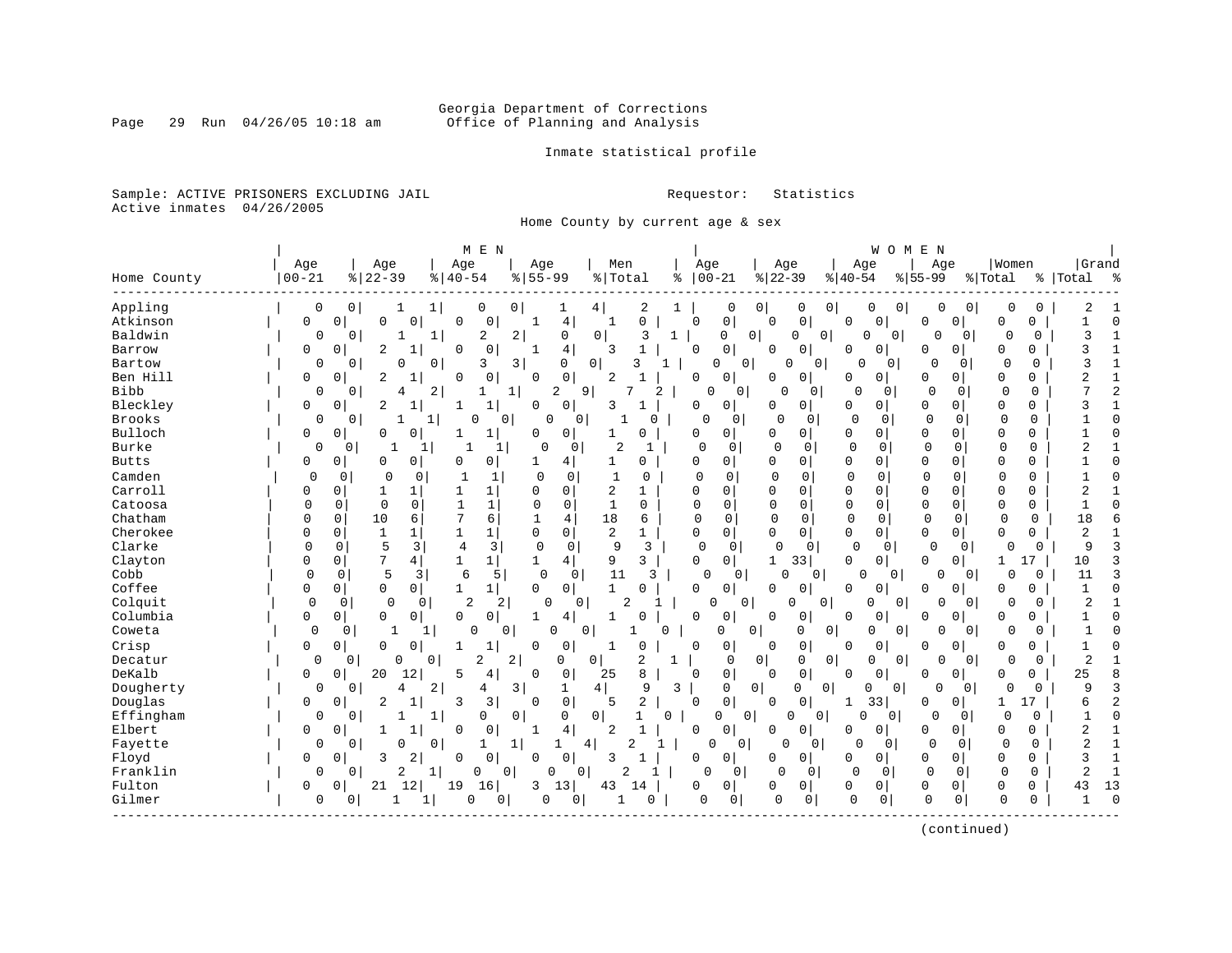# Georgia Department of Corrections<br>Page 30 Run 04/26/05 10:18 am 60ffice of Planning and Analysis Office of Planning and Analysis

### Inmate statistical profile

|  | Sample: ACTIVE PRISONERS EXCLUDING JAIL |  |  |
|--|-----------------------------------------|--|--|
|  | Active inmates 04/26/2005               |  |  |

Requestor: Statistics

Home County by current age & sex (continued)

|             |           |                               | M E N             |                                           |                     |                   |                            |                         |                            | WOMEN                      |                      |                         |              |                     |
|-------------|-----------|-------------------------------|-------------------|-------------------------------------------|---------------------|-------------------|----------------------------|-------------------------|----------------------------|----------------------------|----------------------|-------------------------|--------------|---------------------|
|             | Age       | Age                           | Age               | Age                                       |                     | Men               | Age                        | Age                     |                            | Age                        | Age                  | Women                   |              | Grand               |
| Home County | $00 - 21$ | $8   22 - 39$                 | $8   40 - 54$     | $8155 - 99$                               | % Total             | ႜ                 | $00 - 21$                  | $ 22 - 39 $             | $ 40-54 $                  | $8 55-99$                  |                      | % Total                 | နွ<br> Total | း                   |
| Glynn       | 0         | 0<br>4                        | 2<br>2            | 2<br>4                                    |                     | 2                 | 0<br>$\Omega$              | 0<br>0                  | 0<br>0                     | 0                          | 0                    | 0<br>0                  |              | 2                   |
| Gordon      | 0         | 0<br>1                        | $\mathbf{1}$<br>1 | 1                                         | 4                   | 3<br>$\mathbf{1}$ | 0                          | 0<br>0                  | 0<br>$\Omega$              | 0                          | $\overline{0}$       | $\Omega$                | 0            | $\mathbf{1}$<br>3   |
| Greene      | 0         | 0                             | $\mathbf{1}$<br>0 | 0<br>0<br>0                               | 1                   | $\Omega$          | 0<br>0                     | 0<br>0                  | 0                          | 0<br>0                     | 0                    | $\mathbf 0$             | 0            | $\Omega$            |
| Gwinnett    | 0         | $\mathbf{0}$<br>2             | 3                 | $\mathbf{3}$<br>0                         | 0                   | 2<br>5            | $\mathbf 0$                | $\mathbf{0}$<br>0       | 0<br>0                     | 0                          | 0<br>0               | O                       | 0            | 2<br>5              |
| Habersham   | 0         | 0<br>$\Omega$                 | 0                 | 0<br>1<br>$\mathbf 0$                     |                     | 0                 | 0<br>0                     | 0<br>0                  | 0                          | 0<br>0                     | 0                    | 0<br>0                  |              |                     |
| Hall        | $\Omega$  | 3<br>$\Omega$                 | 2<br>1            | $\mathbf{1}$<br>1                         | 4                   | 5<br>2            | $\Omega$                   | 0<br>0                  | $\overline{0}$<br>$\Omega$ | $\Omega$                   | $\Omega$<br>0        | $\Omega$                | $\Omega$     | 5<br>2              |
| Hancock     | 0         | 0<br>$\Omega$                 | 0<br>2            | 2<br>$\mathsf 0$<br>$\mathbf 0$           | 2                   |                   | 0<br>0                     | 0<br>U                  | 0<br>0                     | 0                          | 0                    | 0<br>0                  |              |                     |
| Hart        | 0         | O<br>0                        | $\mathbf 0$<br>2  | $\overline{a}$<br>0                       | $\mathbf{0}$        | 2<br>1            | $\mathbf 0$<br> 0          | O                       | 0<br>U                     | 0                          | $\mathbf 0$<br>0     | $\mathbf 0$             | $\Omega$     | 2                   |
| Henry       | 0         | $\overline{c}$<br>$\Omega$    | $1\,$             | 0<br>$\Omega$                             | 3                   |                   | 0<br>$\Omega$              | 0<br>0                  | 0<br>$\Omega$              | 0                          | 0                    | $\Omega$                | 0            | ς                   |
| Houston     | 0         | 2<br>$\mathbf{0}$             | 1<br>4            | 3 <br>0                                   | $\mathbf 0$<br>6    | 2                 | $\Omega$<br>0              | $\Omega$<br>0           | $\Omega$                   | $\Omega$<br>0              | 0                    | $\mathbf 0$             | $\Omega$     | $\overline{c}$<br>б |
| Jackson     | 50<br>1   | $\Omega$                      | $\Omega$<br>1     | 1<br>4                                    | 3                   |                   | 0<br>0                     | 0<br>0                  | 0                          | $\overline{0}$<br>0        | $\Omega$             | 0<br>0                  |              | 3                   |
| Jeff Davis  | 0         | 0<br>1                        | 1<br>0            | 0<br>0                                    | 0<br>$\mathbf{1}$   | 0                 | 0<br>0                     | 0<br>0                  | $\mathbf 0$                | 0<br>$\Omega$              | $\mathbf 0$          | 0                       | $\mathbf 0$  | $\Omega$            |
| Jenkins     | 0         | 0<br>2                        | 1<br>0            | 0<br>0<br>0                               | 2                   | $\mathbf{1}$      | 0<br>$\Omega$              | $\overline{0}$<br>0     | $\Omega$                   | 0<br>0                     | 0                    | $\mathbf 0$<br>$\Omega$ |              | 2                   |
| Laurens     | 0         | $\overline{2}$<br>0           | 1<br>$\cap$       | 0<br>0                                    | $\overline{2}$<br>0 | 1                 | $\Omega$<br>0              | $\Omega$<br>0           | $\mathbf 0$                | 0<br>$\Omega$              | 0                    | 0                       | 0            |                     |
| Liberty     | 0         | $\mathbf 0$<br>$\overline{2}$ | 1                 | 1<br>$\Omega$<br>0                        | 3                   | 1                 | $\Omega$<br>0              | 0<br>0                  | 0<br>0                     | $\Omega$                   | $\Omega$             | $\mathbf 0$             | $\mathbf 0$  | $\mathbf{1}$        |
| Lincoln     | $\Omega$  | 0                             | 1<br>$\Omega$     | $\mathbf 0$<br>$\Omega$                   | $\mathbf 0$         | 0                 | $\Omega$<br>0              | 0<br>$\mathbf 0$        | $\mathbf 0$                | 0<br>$\Omega$              | 0                    | 0                       | 0            | $\Omega$            |
| Lowndes     | O         | 0                             | $\mathbf{1}$      | 1<br>$\Omega$<br>$\Omega$                 | 3                   | 1                 | $\Omega$<br>0              | $\mathbf 0$<br>0        | $\mathbf 0$<br>$\mathbf 0$ | 0                          | U                    | $\mathbf 0$<br>0        |              |                     |
| Marion      | U         | 0<br>1                        | 0<br>1            | 0<br>$\mathbf 0$<br>$\Omega$              |                     | 0                 | 0<br>0                     | $\mathbf 0$<br>0        | 0<br>$\mathbf 0$           | $\Omega$                   | $\Omega$             | $\mathbf 0$             | 0            | <sup>0</sup>        |
| McDuffie    | 0         | $\mathbf 0$<br>0              | 0<br>$\mathbf{1}$ | 1<br>0                                    | 0<br>$\mathbf{1}$   | $\mathbf 0$       | $\Omega$<br>$\Omega$       | $\mathbf 0$<br>$\Omega$ | $\overline{0}$             | 0<br>$\Omega$              | $\Omega$             | 0                       | $\Omega$     | $\Omega$            |
| McIntosh    |           | $\mathbf 0$<br>1              | 1<br>$\mathbf{1}$ | $1\vert$<br>0<br>$\Omega$                 | 2                   | $\mathbf{1}$      | 0<br>$\Omega$              | 0<br>0                  | 0                          | 0 <sup>1</sup><br>$\Omega$ | 0                    | 0                       | 0            | 2                   |
| Miller      | $\Omega$  | $\mathbf{1}$<br>0             | $\mathbf 0$<br>1  | $\mathbf 0$<br>0                          | 0<br>1              | $\Omega$          | 0<br>0                     | $\Omega$<br>$\mathbf 0$ | $\Omega$                   | 0                          | $\Omega$<br>$\Omega$ | $\Omega$                | $\Omega$     | $\cap$              |
| Mitchell    | 0         | 0<br>1                        | 0<br>1            | 0<br>0<br>$\Omega$                        |                     | 0                 | 0 <sup>1</sup><br>$\Omega$ | 0<br>0                  | 0                          | 0<br>0                     | 0                    | $\Omega$                | 0            | $\Omega$            |
| Monroe      | $\Omega$  | $\mathbf 0$<br>0              | 0<br>1            | 1<br>0                                    | 0                   | $\Omega$          | $\Omega$<br>0              |                         | O<br>0                     | 0                          | $\Omega$             | 0                       | 0            | $\Omega$            |
| Morgan      | 0         | 0<br>1                        | $\mathbf 0$<br>1  | 0<br>$\mathbf 0$<br>0                     |                     | 0                 | $\mathbf 0$<br>0           | 0<br>0                  | 0<br>0                     | 0                          | 0                    | $\mathbf 0$             | 0            |                     |
| Muscogee    | 0         | 7<br>0                        | 5<br>4            | $\cap$<br>4                               | 12<br>0             | 4                 | 0<br>0                     | 0                       | 0<br>0                     | 0                          | 0                    | 0                       | 0            | 12                  |
| Newton      | 0         | 2<br>0                        | $\mathbf 0$<br>1  | 0<br>0<br>0                               | 2                   |                   | $\mathbf 0$<br>0           | 0<br>0                  | 33<br>1                    | 0                          | O                    | 1<br>17                 |              | 3                   |
| Oglethorpe  | $\Omega$  | 0<br>1                        | $\Omega$<br>1     | 0                                         | 4                   | 2<br>$\mathbf{1}$ | 0                          | 0<br>0                  | 0<br>$\mathbf 0$           | 0                          | 0<br>$\overline{0}$  | $\Omega$                | 0            | $\overline{c}$      |
| Paulding    | 0         | 0<br>0                        | 1<br>0<br>1       | 0<br>$\Omega$                             | 1                   | 0                 | 0<br>$\Omega$              | 0<br>0                  | 0                          | 0<br>0                     | 0                    | 0<br>0                  |              | $\Omega$            |
| Pierce      | $\Omega$  | 0<br>$\Omega$                 | 0                 | 1<br>0                                    | 0                   | 0                 | 0                          | 0<br>0                  | 0<br>0                     | 0                          | 0<br>$\Omega$        | $\Omega$                | 0            |                     |
| Pike        | 0         | 0                             | 1<br>1            | $\mathsf 0$<br>$\mathbf 1$<br>$\mathbf 0$ | 2                   | 1                 | 0 <sup>1</sup><br>0        | 0<br>0                  | 33<br>1                    | 0                          | 0                    | 17<br>1                 |              | 3                   |
| Polk        | 0         | 0                             | 0                 | 0<br>0                                    | 0                   | 0                 | 0                          | $\circ$<br>0            | $\Omega$<br>0              | 0                          | 0<br>0               | $\Omega$                | 0            | $\cap$              |
| Putnam      | $\Omega$  | $\Omega$                      | $\mathbf{1}$<br>1 | 0<br>0                                    | 2                   | $\mathbf{1}$      | 0<br>$\mathbf 0$           | 0<br>$\Omega$           | 0<br>0                     | 0                          | 0                    | $\Omega$                | $\mathbf 0$  | 2                   |
| Rabun       | 0         | $\Omega$                      | 1 <br>0           | $\overline{0}$<br>0                       | $\mathbf 0$         | $\Omega$          | $\Omega$<br>0              | 0                       | $\mathbf 0$<br>O           | 0                          | 0<br>$\Omega$        | $\Omega$                | 0            | 1                   |
| Randolph    | 0         | 0                             | 0                 | 0<br>4<br>1                               | 2                   | $\mathbf 1$       | 0<br>$\Omega$              | 0<br>0                  | 0                          | 0<br>0                     | 0                    | 0                       | 0            | $\overline{2}$      |
| Richmond    | 1         | 50                            | 4<br>4            | 3                                         | 4<br>13             | 4                 | 0<br>0                     | 33                      | 0                          | $\circ$                    | $\mathbf 0$<br>0     | 17                      | 14           |                     |

(continued)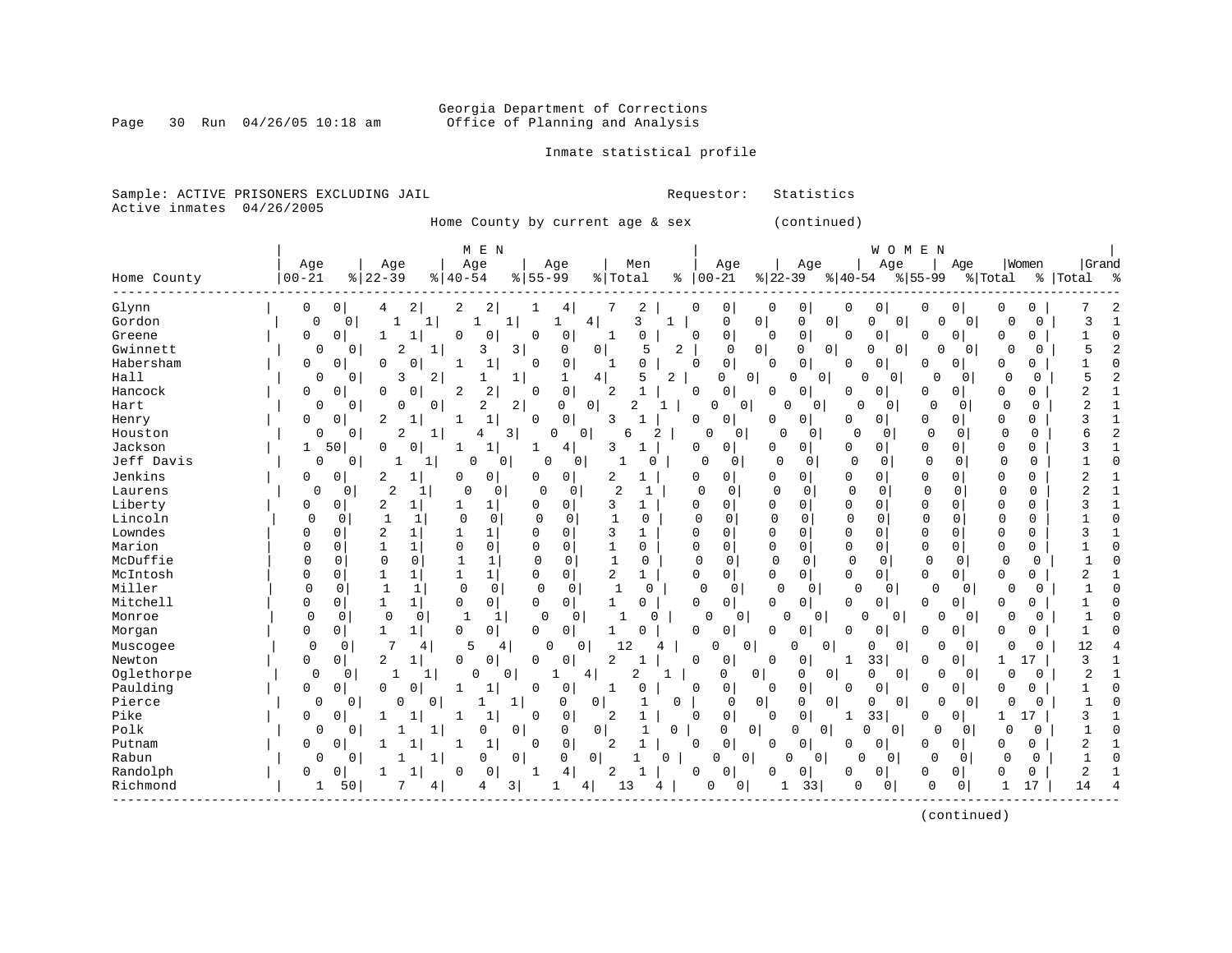# Georgia Department of Corrections<br>Page 31 Run 04/26/05 10:18 am 60ffice of Planning and Analysis Office of Planning and Analysis

Inmate statistical profile

Sample: ACTIVE PRISONERS EXCLUDING JAIL **Requestor:** Statistics Active inmates 04/26/2005

Home County by current age & sex (continued)

|                  |               |                           | M E N          |                         |                |                               |                                              | WOMEN                          |                          |               |           |
|------------------|---------------|---------------------------|----------------|-------------------------|----------------|-------------------------------|----------------------------------------------|--------------------------------|--------------------------|---------------|-----------|
|                  | Age           | Age                       | Age            | Age                     | Men            | Age                           | Age                                          | Age                            | Age                      | Women         | Grand     |
| Home County      | $00 - 21$     | $ 22-39 $                 | $8   40 - 54$  | $\frac{1}{6}$   55-99   | % Total        | $ 00-21$<br>နွ                | $ 22-39 $                                    | $ 40-54 $                      | $ 55-99 $                | % Total       | % Total % |
| Rockdale         | 0<br>0        | 0<br>0                    | ı              | 0<br>0                  |                | 0                             | 0<br>0                                       | 0<br>$\circ$                   | 0<br>0                   |               |           |
| Seminole         | $\Omega$      | $\Omega$                  | 0              | O<br>0                  |                | 0<br>0                        | 0<br>0                                       | $\Omega$<br>0                  | $\Omega$                 |               |           |
| Spalding         | $\Omega$<br>0 | $\overline{2}$<br>3       | 2<br>2         | 0<br>0                  | 2<br>5         | 0<br>Ω                        | 0<br>0                                       | 0<br>0 <sup>1</sup>            | 0<br>O                   | O             |           |
| Stephens         | 0             | 0<br>$\Omega$<br>$\Omega$ |                | $\Omega$                | 0<br>U         | $\Omega$                      | 0<br>$\Omega$                                | 0<br>$\Omega$<br>$\circ$       | $\Omega$                 | 0             |           |
| Sumter           | 0<br>0        | U<br>0                    | 1              | $\Omega$<br>0           |                | 0<br><sup>0</sup>             | 0<br>0                                       | <sup>0</sup><br>$\circ$        | 0                        |               |           |
| Tattnall         | 0             | $\Omega$                  |                | 0<br>O                  | 0              | <sup>0</sup><br><sup>0</sup>  | $\overline{0}$<br>N                          | 0<br>0<br>O                    | $\Omega$                 | O             |           |
| Thomas           | 0<br>$\Omega$ |                           |                | 0<br>O                  | 2              | 0<br>∩                        | 0<br>$\Omega$                                | $\overline{0}$<br><sup>0</sup> | 0                        |               |           |
| Tift             | 0             | N<br>0                    | $\mathbf{0}$   |                         | 4              | <sup>0</sup>                  | 0 <sup>1</sup><br>$\Omega$<br>0 <sup>1</sup> | $\circ$<br>0                   | $\Omega$<br>$\Omega$     | O             |           |
| Toombs           | 0<br>0        | 2                         | 1              | 0<br>U                  |                | 0<br>n                        | $\overline{0}$<br>0                          | 0<br>0                         | 0<br>O                   |               |           |
| Troup            | 0             | 0                         | 0              | $\overline{0}$<br>0     | $\overline{0}$ | 0<br>O                        | $\overline{0}$<br>$\mathbf 0$<br>O           | 0<br>0                         | $\Omega$<br>0            | $\Omega$<br>0 |           |
| Union            | 0<br>0        | O                         | 1              | 0<br>$\Omega$           |                | 0<br><sup>0</sup>             | $\overline{0}$<br>U                          | <sup>0</sup><br>0              | U<br>O                   | 0             |           |
| Upson            | 0             | 0                         | 0 <sup>1</sup> | 0                       | 0              | $\Omega$<br>0                 | 0<br>$\Omega$                                | 0                              | $\Omega$                 | $\Omega$      |           |
| Walker           | 0<br>0        | 2                         | 0              | 0<br>0                  |                | 0<br>U                        | 33                                           | 0<br>0                         | 0                        | 17            |           |
| Walton           | 0             | 0<br>0                    | 2<br>01        | 0<br>2 <br>0            | 2              | 0<br>0                        | 0                                            | 0<br>$\Omega$                  | $\mathbf 0$              | 0             |           |
| Ware             | 0<br>0        | 2<br>4                    | 1              | 0<br>0                  | 2<br>5         | 0<br><sup>0</sup>             | $\Omega$<br>$\Omega$                         | $\Omega$<br>$\Omega$           | 0<br>U                   | 0             |           |
| Washington       | 0             | 3<br>2<br>0               | 0<br>O         | 0<br>0                  |                | 0<br>$\Omega$                 | O<br>0                                       | 0<br>0                         | $\Omega$<br><sup>0</sup> | $\Omega$<br>0 |           |
| Wayne            | 0<br>0        |                           | 0              | 0<br>0                  | 2              | 0<br><sup>0</sup>             | $\overline{0}$<br>0                          | $\mathbf 0$<br>0               | 0<br>0                   | 0<br>O        |           |
| Whitfield        | $\Omega$      | $\Omega$                  |                | $\mathbf 0$<br>$\Omega$ |                | $\Omega$<br>Ω                 | $\Omega$<br>U                                | $\Omega$<br>$\Omega$           | 0<br>$\Omega$            | 0             |           |
| Wilkinson        | 0<br>U        |                           | 0<br>$\cap$    | $\Omega$<br>0           | O              | 0<br>$\cap$                   | $\cap$<br>0                                  | $\Omega$                       | $\Omega$<br>0            | 0             |           |
| Total reported   | 2 100         | 173 100                   | 119 100        | 23 100                  | 317 100        | $\overline{0}$<br>$\mathbf 0$ | 3 100                                        | 3 100                          | 0<br>0                   | 6 100         | 323 100   |
|                  |               |                           |                |                         |                |                               |                                              |                                |                          |               |           |
| Percent reported | 66.7          | 85.2                      | 86.2           | 76.7                    | 84.8           | .0 <sub>1</sub>               | 100.0                                        | 100.0                          | .0 <sub>1</sub>          | 100.0         | 85.0      |
|                  |               |                           |                |                         |                |                               |                                              |                                |                          |               |           |
|                  |               |                           |                |                         |                |                               |                                              |                                |                          |               |           |
| Not reported     |               | 30                        | 19             | 7                       | 57             | $\Omega$                      | $\Omega$                                     | ∩                              |                          |               | 57        |
| Total            | 3             | 203                       | 138            | 30                      | 374            | 0                             | 3                                            | 3                              |                          | 6             | 380       |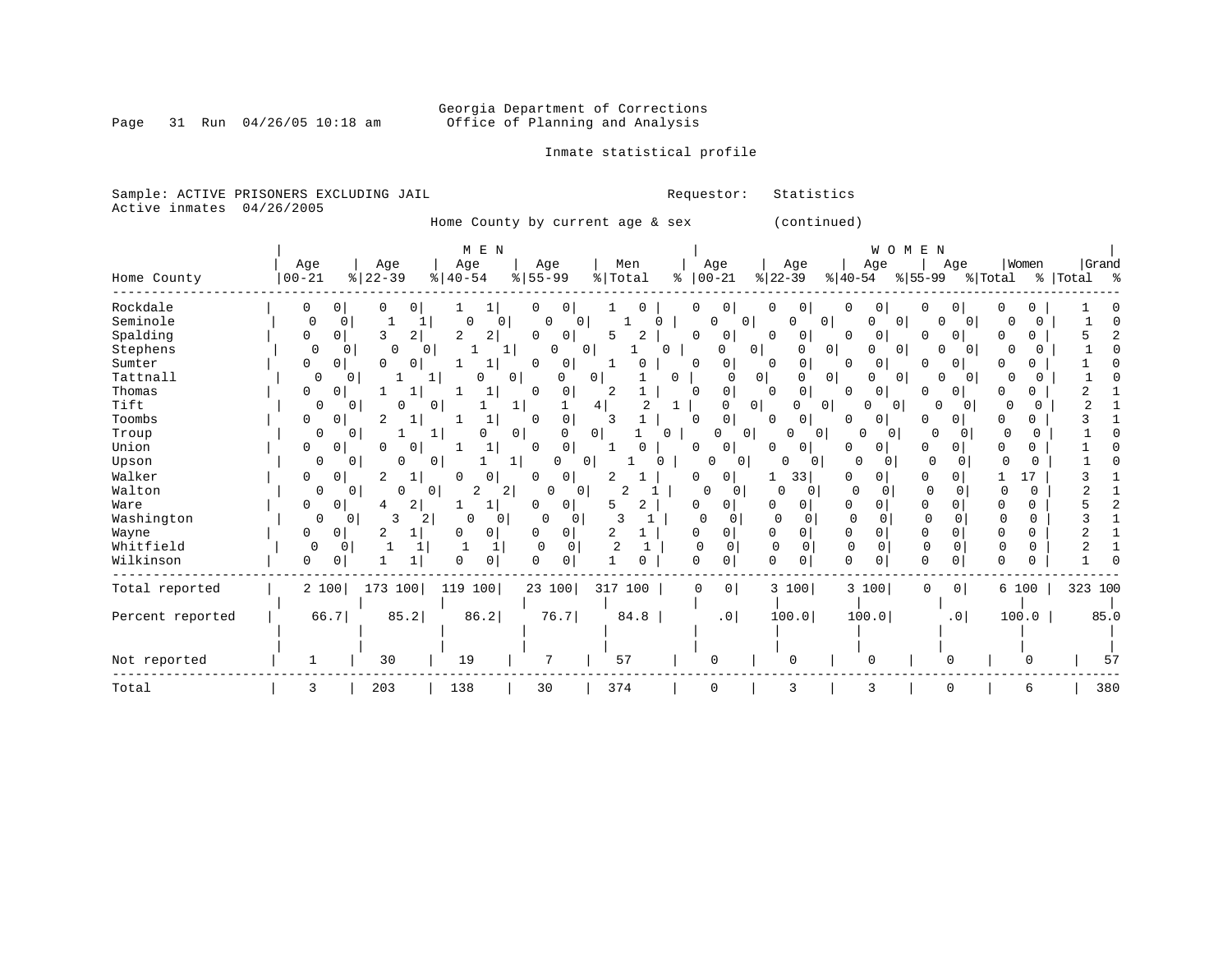# Georgia Department of Corrections<br>Page 32 Run 04/26/05 10:18 am 60ffice of Planning and Analysis Office of Planning and Analysis

Inmate statistical profile<br>Requestor: Statistics

Sample: ACTIVE PRISONERS EXCLUDING JAIL Active inmates 04/26/2005

Prison Sentence In Years by current age & sex

|                                                                                                                                                                                                                                                              | Age                                                                                                                                                                                                                                                                                                                                                                                                             | Age                                                                                                                                                                                                                                                                                                                                          | M E N<br>Age                                                                                                                                                                                                                                                                                                                                                                          | Age                                                                                                                                                                                                                                                                                                                                                                                                                                  | Men                                                                                                                                                                                                                                                                                                      | Age                                                                                                                                                                                                                                                                                                                                                                                                                                                                                       | Age                                                                                                                                                                                                                                                                                                                                                                                                         | WOMEN<br>Age                                                                                                                                                                                                                                                                                                                                                                                                      | Age                                                                                                                                                                                                                                                                                                                                                                                                                          | Women                                                                                                                                                                                                                                                                                                                                                          | Grand                                                                                                                                                                                                                                                                                                                                                                      |
|--------------------------------------------------------------------------------------------------------------------------------------------------------------------------------------------------------------------------------------------------------------|-----------------------------------------------------------------------------------------------------------------------------------------------------------------------------------------------------------------------------------------------------------------------------------------------------------------------------------------------------------------------------------------------------------------|----------------------------------------------------------------------------------------------------------------------------------------------------------------------------------------------------------------------------------------------------------------------------------------------------------------------------------------------|---------------------------------------------------------------------------------------------------------------------------------------------------------------------------------------------------------------------------------------------------------------------------------------------------------------------------------------------------------------------------------------|--------------------------------------------------------------------------------------------------------------------------------------------------------------------------------------------------------------------------------------------------------------------------------------------------------------------------------------------------------------------------------------------------------------------------------------|----------------------------------------------------------------------------------------------------------------------------------------------------------------------------------------------------------------------------------------------------------------------------------------------------------|-------------------------------------------------------------------------------------------------------------------------------------------------------------------------------------------------------------------------------------------------------------------------------------------------------------------------------------------------------------------------------------------------------------------------------------------------------------------------------------------|-------------------------------------------------------------------------------------------------------------------------------------------------------------------------------------------------------------------------------------------------------------------------------------------------------------------------------------------------------------------------------------------------------------|-------------------------------------------------------------------------------------------------------------------------------------------------------------------------------------------------------------------------------------------------------------------------------------------------------------------------------------------------------------------------------------------------------------------|------------------------------------------------------------------------------------------------------------------------------------------------------------------------------------------------------------------------------------------------------------------------------------------------------------------------------------------------------------------------------------------------------------------------------|----------------------------------------------------------------------------------------------------------------------------------------------------------------------------------------------------------------------------------------------------------------------------------------------------------------------------------------------------------------|----------------------------------------------------------------------------------------------------------------------------------------------------------------------------------------------------------------------------------------------------------------------------------------------------------------------------------------------------------------------------|
| Sentence In Years                                                                                                                                                                                                                                            | $00 - 21$                                                                                                                                                                                                                                                                                                                                                                                                       | $ 22-39 $                                                                                                                                                                                                                                                                                                                                    | $8   40 - 54$                                                                                                                                                                                                                                                                                                                                                                         | $8 55-99$                                                                                                                                                                                                                                                                                                                                                                                                                            | % Total                                                                                                                                                                                                                                                                                                  | $8   00 - 21$                                                                                                                                                                                                                                                                                                                                                                                                                                                                             |                                                                                                                                                                                                                                                                                                                                                                                                             | $ 22-39 $ $ 40-54 $ $ 55-99 $ $ Total$ $ Total$                                                                                                                                                                                                                                                                                                                                                                   |                                                                                                                                                                                                                                                                                                                                                                                                                              |                                                                                                                                                                                                                                                                                                                                                                |                                                                                                                                                                                                                                                                                                                                                                            |
| $0 - 1$<br>$1.1 - 2$<br>$2.1 - 3$<br>$3.1 - 4$<br>$4.1 - 5$<br>$5.1 - 6$<br>$6.1 - 7$<br>$7.1 - 8$<br>$8.1 - 9$<br>$9.1 - 10$<br>$10.1 - 12$<br>$12.1 - 15$<br>$15.1 - 20$<br>$20.1 - OVER$<br>LIFE<br><b>DEATH</b><br>LIFE W/O PAROLE<br>YOUTHFUL OFFENDERS | 0 <sup>1</sup><br>$\overline{0}$<br>0<br>0 <sup>1</sup><br>0<br>0 <sup>1</sup><br>0<br>0 <sup>1</sup><br>$\Omega$<br>$\Omega$<br>0<br>0 <sup>1</sup><br>0 <sup>1</sup><br>0<br>$\Omega$<br>0<br>0<br>0<br>$\Omega$<br>$\Omega$<br>$\Omega$<br>$\Omega$<br>$\Omega$<br>$\mathbf{0}$<br>$\Omega$<br>$\Omega$<br>3 100<br>$\Omega$<br>0<br>$\Omega$<br>$\mathbf{0}$<br>0<br>$\Omega$<br>$\overline{0}$<br>$\Omega$ | 0 <sup>1</sup><br>$\overline{0}$<br>0 <sup>1</sup><br>0<br>0<br>0<br>0<br>$\Omega$<br>0<br>0<br>$\Omega$<br>0 <sup>1</sup><br>0<br>0<br>0<br>$\mathbf 0$<br>0<br>$\mathbf{0}$<br>$\Omega$<br>0<br>$\Omega$<br>$\Omega$<br>$\Omega$<br>$\mathbf 0$<br>$\Omega$<br>$\Omega$<br>203 100<br>0<br>0<br>$\Omega$<br>$\Omega$<br>0<br>0<br> 0 <br>0 | 0 <sup>1</sup><br>0<br>0 <sup>1</sup><br>0 <sup>1</sup><br>0<br>$\Omega$<br>0 I<br>0<br>0<br>$\Omega$<br>0 <sup>1</sup><br>0 <sup>1</sup><br>O<br>$\Omega$<br>$\circ$<br>0<br>0<br>$\Omega$<br>$\Omega$<br>$\Omega$<br>$\Omega$<br>$\mathbf 0$<br>$\Omega$<br>$\Omega$<br>$\cap$<br>138 100<br>$\Omega$<br>$\overline{0}$<br>0 <sup>1</sup><br>$\Omega$<br>- 0 I<br>0<br>0<br>$\circ$ | 0 <sup>1</sup><br>$\Omega$<br>0<br>0 <sup>1</sup><br>0 <sup>1</sup><br>0<br>0<br>0 <sup>1</sup><br>0 <sup>1</sup><br>0<br>$\Omega$<br>0 <sup>1</sup><br>0<br>0 <sup>1</sup><br>$\mathbf 0$<br>$\mathbf{0}$<br>0 <sup>1</sup><br>0<br>$\Omega$<br>$\Omega$<br>$\Omega$<br>$\overline{0}$<br>$\Omega$<br>$\circ$<br>$\Omega$<br>$\Omega$<br>30 100<br>$\mathbf 0$<br> 0 <br>$\circ$<br>0<br>0 <sup>1</sup><br>0<br>0<br>0 <sub>1</sub> | $0-1$<br>0<br>0<br>0<br>0<br>0<br>$\Omega$<br>$\mathbf 0$<br>$\Omega$<br>0<br>$\Omega$<br>0<br>0<br>0<br>$\Omega$<br>0<br>0<br>$\Omega$<br>$\Omega$<br>$\Omega$<br>$\Omega$<br>$\Omega$<br>0<br>$\Omega$<br>$\Omega$<br>$\Omega$<br>374 100<br>0<br>$\Omega$<br>$\Omega$<br>$\Omega$<br>0<br>0<br>0<br>0 | 0 <sup>1</sup><br>0<br> 0 <br>0<br>0 <sup>1</sup><br>0<br>$\Omega$<br>$\mathbf 0$<br>$\Omega$<br>$\overline{0}$<br>$\Omega$<br>0 <sup>1</sup><br>$\Omega$<br>0 <sup>1</sup><br>$\Omega$<br>$\mathbf{0}$<br>$\Omega$<br>0 <sup>1</sup><br>$\Omega$<br>$\Omega$<br>$\mathbf 0$<br>$\overline{0}$<br>$\Omega$<br>0 <sup>1</sup><br>$\Omega$<br>$\Omega$<br>0 <sup>1</sup><br>$\mathbf{0}$<br>$\Omega$<br>0 <sup>1</sup><br>0<br>0 <sup>1</sup><br>0 <sup>1</sup><br>0<br>0 <sup>1</sup><br>O | 0 <sup>1</sup><br>0<br>0<br>$\mathbf{0}$<br>0<br>$\circ$<br>$\mathbf 0$<br>$\cap$<br>U<br>0<br>$\Omega$<br>$\Omega$<br>$\mathbf{0}$<br>0<br>$\mathbf 0$<br>$\Omega$<br>$\mathbf 0$<br>$\mathbf 0$<br>$\Omega$<br>$\Omega$<br>$\Omega$<br>$\Omega$<br>$\mathbf 0$<br>$\overline{0}$<br>$\Omega$<br>$\Omega$<br>3 100<br>0<br>0 I<br>$\Omega$<br>0 <sup>1</sup><br>$\mathbf{0}$<br>0 <sup>1</sup><br> 0 <br>0 | 0<br>0<br>0<br>0<br>0<br>0 <sup>1</sup><br>$\Omega$<br>$\Omega$<br>$\Omega$<br>$\mathbf{0}$<br>$\Omega$<br>0<br>0<br>$\overline{0}$<br>$\mathbf 0$<br>- 0 l<br>0<br>$\overline{0}$<br>$\Omega$<br>$\Omega$<br>$\Omega$<br>$\Omega$<br>$\overline{0}$<br>$\Omega$<br>$\Omega$<br>$\Omega$<br>3 100<br>0<br>0 <sup>1</sup><br>$\Omega$<br>0 <sup>1</sup><br>$\overline{0}$<br>0 <sup>1</sup><br>0<br>0 <sup>1</sup> | 0<br>$\Omega$<br>0<br>$\overline{0}$<br>0<br>0 <sup>1</sup><br>$\circ$<br>$\Omega$<br>$\Omega$<br>$\Omega$<br>$\Omega$<br>$\Omega$<br>$\Omega$<br>$\Omega$<br>$\Omega$<br>$\Omega$<br>$\mathbf 0$<br>$\circ$<br>$\Omega$<br>$\Omega$<br>$\Omega$<br>0<br>$\Omega$<br>$\mathbf 0$<br>$\Omega$<br>$\Omega$<br>$\mathbf 0$<br>0 <sup>1</sup><br>$\Omega$<br>0 I<br>$\Omega$<br>0<br>$\Omega$<br>$\Omega$<br>0<br>0 <sup>1</sup> | U<br>0<br>$\Omega$<br>0<br>$\Omega$<br>$\Omega$<br>$\Omega$<br>$\Omega$<br>$\Omega$<br>$\Omega$<br>$\Omega$<br>$\Omega$<br>$\Omega$<br>$\Omega$<br>$\Omega$<br>$\Omega$<br>0<br>$\Omega$<br>$\Omega$<br>$\Omega$<br>$\Omega$<br>$\Omega$<br>$\Omega$<br>$\Omega$<br>$\Omega$<br>$\Omega$<br>6 100<br>0<br>0<br>$\Omega$<br>0<br>$\Omega$<br>$\Omega$<br>0<br>0 | $\Omega$<br>0<br>$\Omega$<br>$\Omega$<br>$\Omega$<br>$\Omega$<br>$\Omega$<br>$\Omega$<br>$\Omega$<br>$\cap$<br>$\Omega$<br>$\Omega$<br>0<br>$\Omega$<br>$\mathbf 0$<br>$\Omega$<br>0<br>0<br>$\Omega$<br>$\Omega$<br>$\Omega$<br>$\Omega$<br>$\Omega$<br>$\Omega$<br>$\Omega$<br>380 100<br>$\Omega$<br>U<br>$\Omega$<br>$\Omega$<br>$\Omega$<br>$\Omega$<br>$\Omega$<br>0 |
| Total reported                                                                                                                                                                                                                                               | 3 100                                                                                                                                                                                                                                                                                                                                                                                                           | 203 100                                                                                                                                                                                                                                                                                                                                      | 138 100                                                                                                                                                                                                                                                                                                                                                                               | 30 100 374 100                                                                                                                                                                                                                                                                                                                                                                                                                       |                                                                                                                                                                                                                                                                                                          | 0 <sup>1</sup><br>$\Omega$                                                                                                                                                                                                                                                                                                                                                                                                                                                                | 3 100                                                                                                                                                                                                                                                                                                                                                                                                       | 3 100                                                                                                                                                                                                                                                                                                                                                                                                             | $\Omega$<br>0 <sup>1</sup>                                                                                                                                                                                                                                                                                                                                                                                                   | $6100$                                                                                                                                                                                                                                                                                                                                                         | 380 100                                                                                                                                                                                                                                                                                                                                                                    |
| Percent reported                                                                                                                                                                                                                                             | 100.0                                                                                                                                                                                                                                                                                                                                                                                                           | 100.0                                                                                                                                                                                                                                                                                                                                        | 100.0                                                                                                                                                                                                                                                                                                                                                                                 | 100.0                                                                                                                                                                                                                                                                                                                                                                                                                                | 100.0                                                                                                                                                                                                                                                                                                    | .0                                                                                                                                                                                                                                                                                                                                                                                                                                                                                        | 100.0                                                                                                                                                                                                                                                                                                                                                                                                       | 100.0                                                                                                                                                                                                                                                                                                                                                                                                             | $.0$                                                                                                                                                                                                                                                                                                                                                                                                                         | 100.0                                                                                                                                                                                                                                                                                                                                                          | 100.0                                                                                                                                                                                                                                                                                                                                                                      |
| NOT REPORTED                                                                                                                                                                                                                                                 | $\Omega$                                                                                                                                                                                                                                                                                                                                                                                                        | $\mathbf 0$                                                                                                                                                                                                                                                                                                                                  | $\mathbf 0$                                                                                                                                                                                                                                                                                                                                                                           | $\Omega$                                                                                                                                                                                                                                                                                                                                                                                                                             | $\Omega$                                                                                                                                                                                                                                                                                                 | $\Omega$                                                                                                                                                                                                                                                                                                                                                                                                                                                                                  | $\Omega$                                                                                                                                                                                                                                                                                                                                                                                                    | $\Omega$                                                                                                                                                                                                                                                                                                                                                                                                          | $\Omega$                                                                                                                                                                                                                                                                                                                                                                                                                     | 0                                                                                                                                                                                                                                                                                                                                                              |                                                                                                                                                                                                                                                                                                                                                                            |
| Total                                                                                                                                                                                                                                                        | 3                                                                                                                                                                                                                                                                                                                                                                                                               | 203                                                                                                                                                                                                                                                                                                                                          | 138                                                                                                                                                                                                                                                                                                                                                                                   | 30                                                                                                                                                                                                                                                                                                                                                                                                                                   | 374                                                                                                                                                                                                                                                                                                      | $\Omega$                                                                                                                                                                                                                                                                                                                                                                                                                                                                                  | 3                                                                                                                                                                                                                                                                                                                                                                                                           | 3                                                                                                                                                                                                                                                                                                                                                                                                                 | $\mathbf 0$                                                                                                                                                                                                                                                                                                                                                                                                                  | 6                                                                                                                                                                                                                                                                                                                                                              | 380                                                                                                                                                                                                                                                                                                                                                                        |
| AVG EXCLUDING<br>LIFE, DEATH, YO                                                                                                                                                                                                                             |                                                                                                                                                                                                                                                                                                                                                                                                                 |                                                                                                                                                                                                                                                                                                                                              |                                                                                                                                                                                                                                                                                                                                                                                       |                                                                                                                                                                                                                                                                                                                                                                                                                                      | 246.30   246.30   246.30   246.30   246.30   00   246.30   246.30   00   246.30                                                                                                                                                                                                                          |                                                                                                                                                                                                                                                                                                                                                                                                                                                                                           |                                                                                                                                                                                                                                                                                                                                                                                                             |                                                                                                                                                                                                                                                                                                                                                                                                                   |                                                                                                                                                                                                                                                                                                                                                                                                                              |                                                                                                                                                                                                                                                                                                                                                                | 246.30                                                                                                                                                                                                                                                                                                                                                                     |
| AVG INCLUDING<br>LIFE=21, YO=3 YRS                                                                                                                                                                                                                           |                                                                                                                                                                                                                                                                                                                                                                                                                 | 246.30   246.30   246.30   246.30   246.30                                                                                                                                                                                                                                                                                                   |                                                                                                                                                                                                                                                                                                                                                                                       |                                                                                                                                                                                                                                                                                                                                                                                                                                      |                                                                                                                                                                                                                                                                                                          | .00                                                                                                                                                                                                                                                                                                                                                                                                                                                                                       | 246.30                                                                                                                                                                                                                                                                                                                                                                                                      | 246.30                                                                                                                                                                                                                                                                                                                                                                                                            | .00                                                                                                                                                                                                                                                                                                                                                                                                                          | 246.30                                                                                                                                                                                                                                                                                                                                                         | 246.30                                                                                                                                                                                                                                                                                                                                                                     |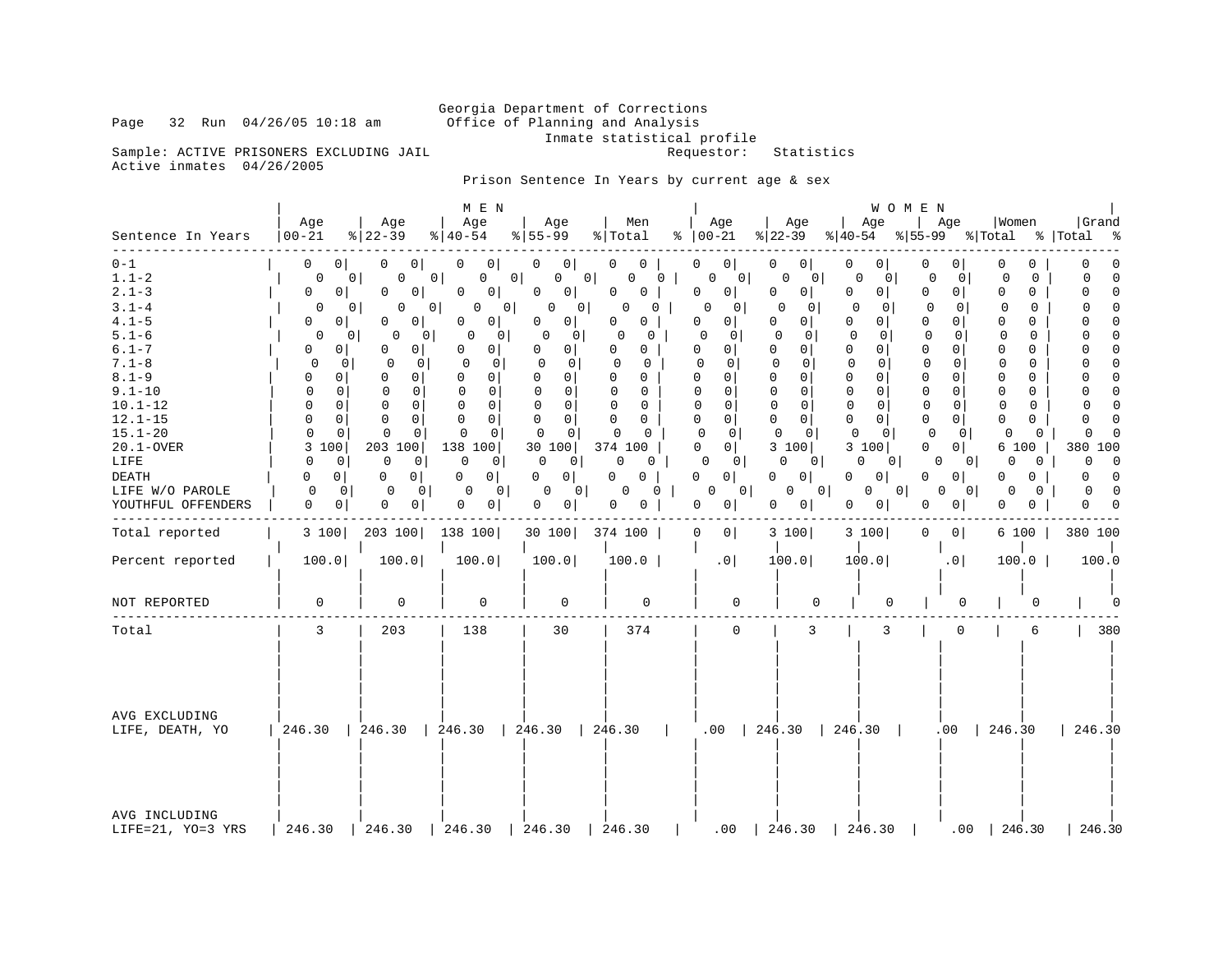# Georgia Department of Corrections<br>Page 33 Run 04/26/05 10:18 am 60ffice of Planning and Analysis Office of Planning and Analysis

### Inmate statistical profile

Sample: ACTIVE PRISONERS EXCLUDING JAIL **Requestor:** Statistics Active inmates 04/26/2005

Probation To Follow Prison by current age & sex

|                                     |                   |                  | M E N                          |                    |                                   |                                                  |                        |                        | <b>WOMEN</b>                             |                               |                    |
|-------------------------------------|-------------------|------------------|--------------------------------|--------------------|-----------------------------------|--------------------------------------------------|------------------------|------------------------|------------------------------------------|-------------------------------|--------------------|
| Prob After Prison                   | Age<br>00-21      | Age<br>$8 22-39$ | Age<br>$8   40 - 54$           | Age<br>$8155 - 99$ | Men<br>% Total                    | Age<br>$8   00 - 21$                             | Age<br>$ 22-39 $       | Age<br>$ 40-54 $       | Age<br>$8 55-99$                         | Women<br>% Total              | Grand<br>% Total % |
| PROBATION TO FOLLOW<br>NO PROBATION | $\Omega$<br>3 100 | 3<br>196<br>97   | 8<br><sup>6</sup><br>130<br>94 | 3 <br>29<br>97     | 16<br>4 <sup>1</sup><br>358<br>96 | $\circ$<br>$\mathbf 0$<br>$\mathbf 0$<br>$\circ$ | $\Omega$<br>0<br>3 100 | 0<br>$\Omega$<br>3 100 | 0<br>0<br>0 <sup>1</sup><br>$\mathbf{0}$ | $\Omega$<br>$\Omega$<br>6 100 | 16 4<br>364 96     |
| Total reported                      | 3 100             | 203 100          | 138 100                        | 30 100             | 374 100                           | 0 <sup>1</sup><br>0                              | 3 100                  | 3 100                  | 0 <sup>1</sup><br>0                      | 6 100                         | 380 100            |
| Percent reported                    | 100.0             | 100.0            | 100.0                          | 100.0              | 100.0                             | $\cdot$ 0                                        | 100.0                  | 100.0                  | .01                                      | 100.0                         | 100.0              |
| NOT REPORTED                        |                   | $\Omega$         | 0                              | $\mathbf 0$        | $\mathbf 0$                       | 0                                                | 0                      |                        | $\Omega$                                 |                               | $\Omega$           |
| Total                               |                   | 203              | 138                            | 30                 | 374                               | $\Omega$                                         |                        |                        | 0                                        | 6                             | 380                |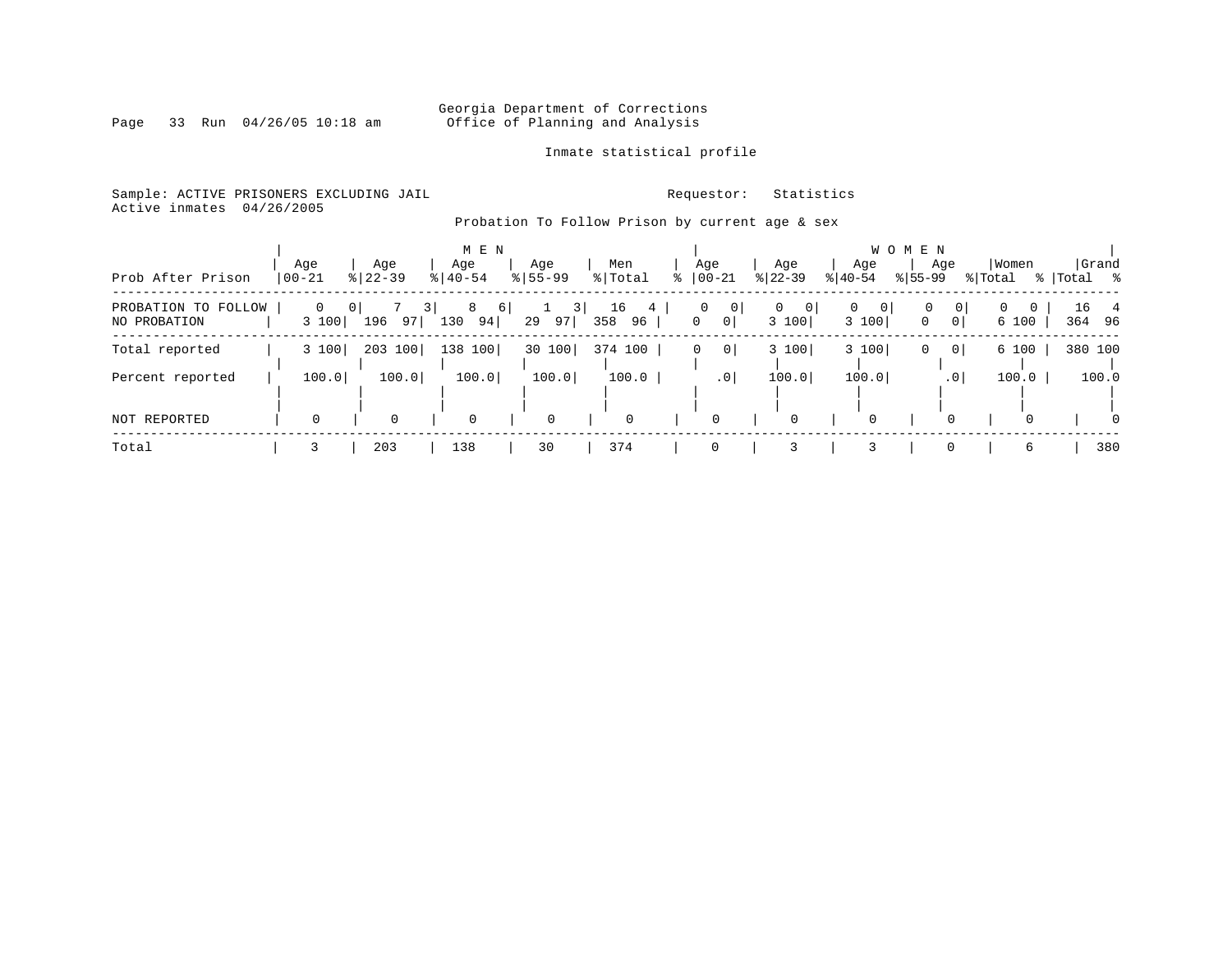# Georgia Department of Corrections<br>Page 34 Run 04/26/05 10:18 am 60ffice of Planning and Analysis Office of Planning and Analysis

Inmate statistical profile

Sample: ACTIVE PRISONERS EXCLUDING JAIL **Requestor:** Statistics Active inmates 04/26/2005

Admission Type by current age & sex

|                      |                      |                      | M E N             |                     |                   |                       |                    | WOMEN                |                          |              |             |
|----------------------|----------------------|----------------------|-------------------|---------------------|-------------------|-----------------------|--------------------|----------------------|--------------------------|--------------|-------------|
|                      | Age                  | Age                  | Age               | Age                 | Men               | Age                   | Age                | Age                  | Aqe                      | Women        | Grand       |
| Admission Type       | $ 00 - 21$           | $8$   22 – 39        | $8   40 - 54$     | $8155 - 99$         | % Total           | $8   00 - 21$         | $ 22-39 $          | $ 40-54 $            | ୫∣55–99                  | % Total      | %   Total % |
| COMMITTED FROM COURT | 0<br>$\Omega$        | 56<br>28             | 28<br>38          | 27                  | 102<br>27         | 0                     | 67                 | 33                   |                          | 50           | 105<br>-28  |
| RETURN APPEAL/BOND   | 0                    | $\Omega$<br>$\Omega$ | $\Omega$<br>U     | $\overline{0}$<br>0 | 0<br>$\Omega$     | O                     | $\Omega$<br>0      | 0                    | Λ<br>U                   | U            |             |
| PAROLE REV/NEW SENT  | 0<br>0               | 10<br>5 I            | 17<br>12          | 3<br>10             | 30                | 0<br>0                |                    | U.                   |                          | O            | 30          |
| PAR REV/NO NEW SENT  |                      | 2                    |                   | U<br>$\Omega$       | 5                 | 0                     | $\mathbf{0}$<br>0  | O                    |                          | U            |             |
| PROB VIOL/TOTAL REV  | 0<br>0               |                      | 0                 | $\Omega$            |                   | 0<br>$\left( \right)$ | 0                  | O                    | $\Omega$                 |              |             |
| PROB VIOL/PARTIAL    | 0                    | 2                    |                   | 0<br>U              | 3                 | U<br>$\Omega$         | n                  | O                    | <sup>0</sup>             | O            |             |
| ADMIT FM OTHER CUST  | 0<br>0               | O                    | 0                 | O<br>O              |                   | 0<br>O                | 0                  | N<br>O               | <sup>0</sup>             | U            |             |
| SHOCK INCARCERATION  | 0                    |                      |                   | U                   |                   | 0<br>$\Omega$         | 0                  | n<br>O               | <sup>n</sup><br>$\Omega$ | <sup>0</sup> |             |
| PROB REV/REMAINDER   | 0<br>0               | 3                    | 2                 | 0                   | 10<br>3           | 0                     | 0                  | N<br>O               | ∩                        | O            | 10          |
| NEW SENT/PAR REV PND | $\Omega$             |                      | 1                 | O                   |                   | U                     |                    | ∩<br>n               | ∩<br><sup>n</sup>        | $\Omega$     |             |
| LIFE W/O PAROLE      | 100<br>3             | 124<br>61            | 76<br>55          | 19<br>63            | 222<br>59         | 0                     | 33                 | $\overline{2}$<br>67 | <sup>0</sup>             | 50           | 225<br>59   |
| PAROLE REV BOOT CAMP | $\Omega$<br>O        | $\Omega$             | O<br>$\Omega$     | $\Omega$            | C<br>∩            | <sup>0</sup>          | $\Omega$<br>O      | $\Omega$             |                          | 0            |             |
| PAR REV/RSN UNKNOWN  |                      |                      |                   |                     |                   | U.<br>n               | 0                  | U<br>U               | O                        | 0<br>n       |             |
| PROBATION/PAROLE REV | O<br>O               |                      | $\Omega$          |                     | U                 | U<br>O                | $\Omega$           | O<br>0               | O                        | 0            |             |
| PB PAROLE RESCINDED  | O<br>∩               | 0<br>n               | $\Omega$          | U<br>U              | n<br><sup>0</sup> | ∩<br>n                |                    | <sup>n</sup><br>U    |                          | ∩<br>∩       |             |
| PROB REVOC/SPEC COND | U<br>0               | $\cap$<br>∩          | 0<br>0            | ∩<br>0              | U<br>0            | 0<br>U                | O                  |                      | 0<br>U                   | U            |             |
| PAR REV/REVOC CENTER | $\Omega$<br>$\Omega$ | U                    | U<br><sup>0</sup> | $\Omega$<br>∩       | ∩                 | $\Omega$              | $\Omega$<br>n      | C                    |                          |              |             |
| INFORMATION ONLY     | O<br>0               | 0<br>$\Omega$        | 0                 | 0                   |                   | 0                     | O                  |                      |                          |              |             |
| INCOMPLETE SENT PKG  | $\Omega$             | $\Omega$<br>O        | O<br>0            | U<br>0              |                   |                       | 0<br>0             | 0                    |                          |              |             |
| HANCOCK REVOC CENTER | 0                    | 0                    | 0                 | 0                   |                   | 0                     | 0                  |                      |                          |              |             |
| WHITWORTH DETENTION  | <sup>0</sup>         | $\Omega$<br>$\Omega$ | <sup>0</sup><br>0 | $\Omega$            |                   |                       | 0                  | $\Omega$             |                          |              |             |
| DCYS AT RISK         | 0                    | 0                    | 0                 | 0                   | Ω                 | 0                     | 0<br>O             | $\Omega$             |                          | 0            |             |
| <b>OTHER</b>         |                      | 0<br>0               | $\cup$            | 0                   |                   |                       | n<br>0<br>0        | 0                    |                          |              |             |
| Total reported       | 3 100                | 203 100              | 138 100           | 30 100              | 374 100           | $\Omega$              | 3 100<br>0         | 3 100                | $\overline{0}$<br>O      | 6 100        | 380 100     |
|                      |                      |                      |                   |                     |                   |                       |                    |                      |                          |              |             |
| Percent reported     | 100.0                | 100.0                | 100.0             | 100.0               | 100.0             |                       | 100.0<br>$\cdot$ 0 | 100.0                | .0 <sub>1</sub>          | 100.0        | 100.0       |
|                      |                      |                      |                   |                     |                   |                       |                    |                      |                          |              |             |
| <b>UNKNOWN</b>       |                      | $\Omega$             | 0                 | 0                   |                   | O                     |                    |                      |                          |              |             |
| Total                |                      | 203                  | 138               | 30                  | 374               | $\Omega$              |                    | 3                    |                          | 6            | 380         |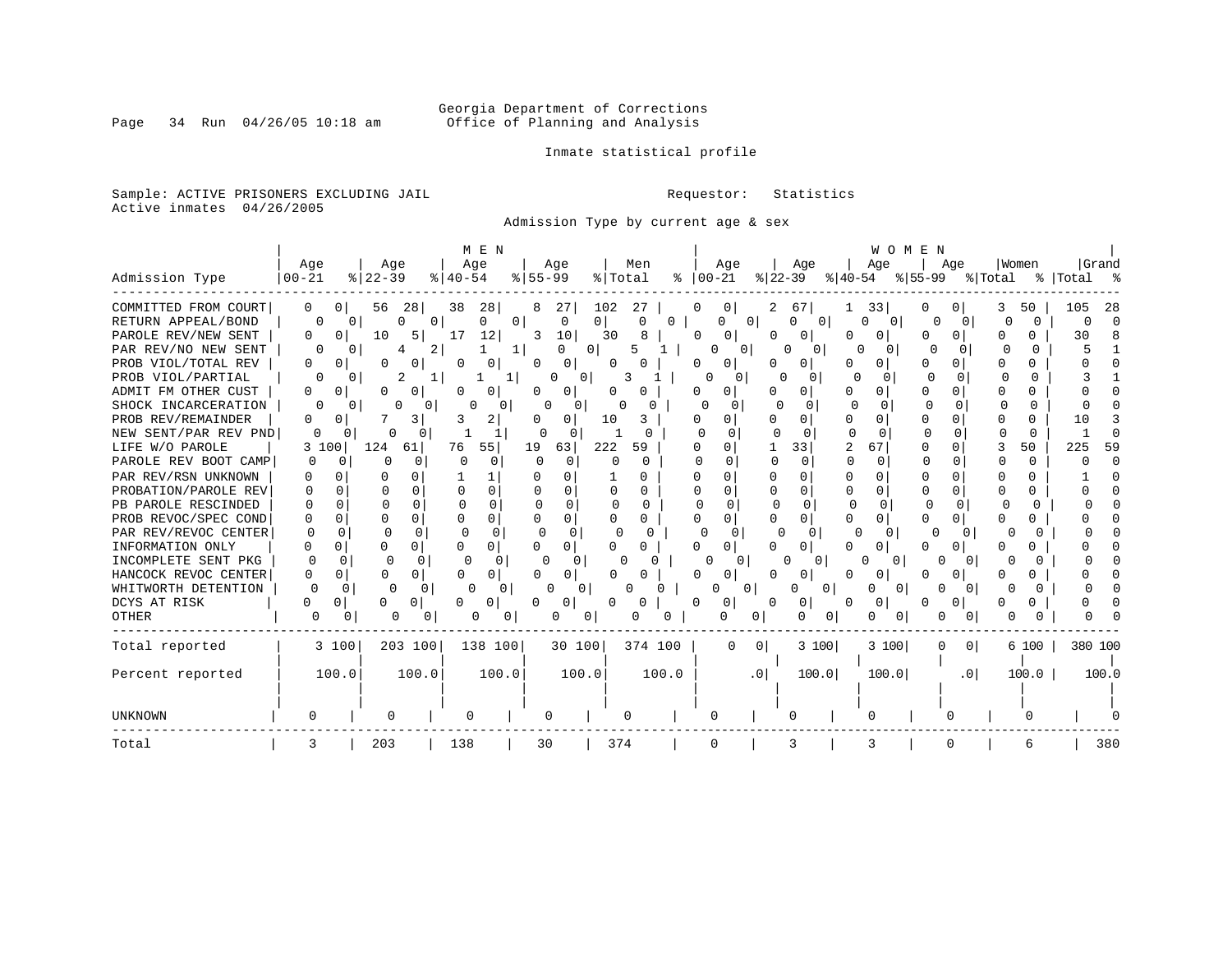#### Georgia Department of Corrections Page 35 Run 04/26/05 10:18 am Office of Planning and Analysis

Inmate statistical profile

Sample: ACTIVE PRISONERS EXCLUDING JAIL **Requestor:** Statistics Active inmates 04/26/2005 Release Type by current age & sex | M E N | W O M E N | | Age | Age | Age | Age | Men | Age | Age | Age | Age |Women |Grand Release Type |00-21 %|22-39 %|40-54 %|55-99 %|Total % |00-21 %|22-39 %|40-54 %|55-99 %|Total % |Total % ------------------------------------------------------------------------------------------------------------------------------------ Active | 3 100| 203 100| 138 100| 30 100| 374 100 | 0 0| 3 100| 3 100| 0 0| 6 100 | 380 100 ------------------------------------------------------------------------------------------------------------------------------------ Total | 3 | 203 | 138 | 30 | 374 | 0 | 3 | 3 | 0 | 6 | 380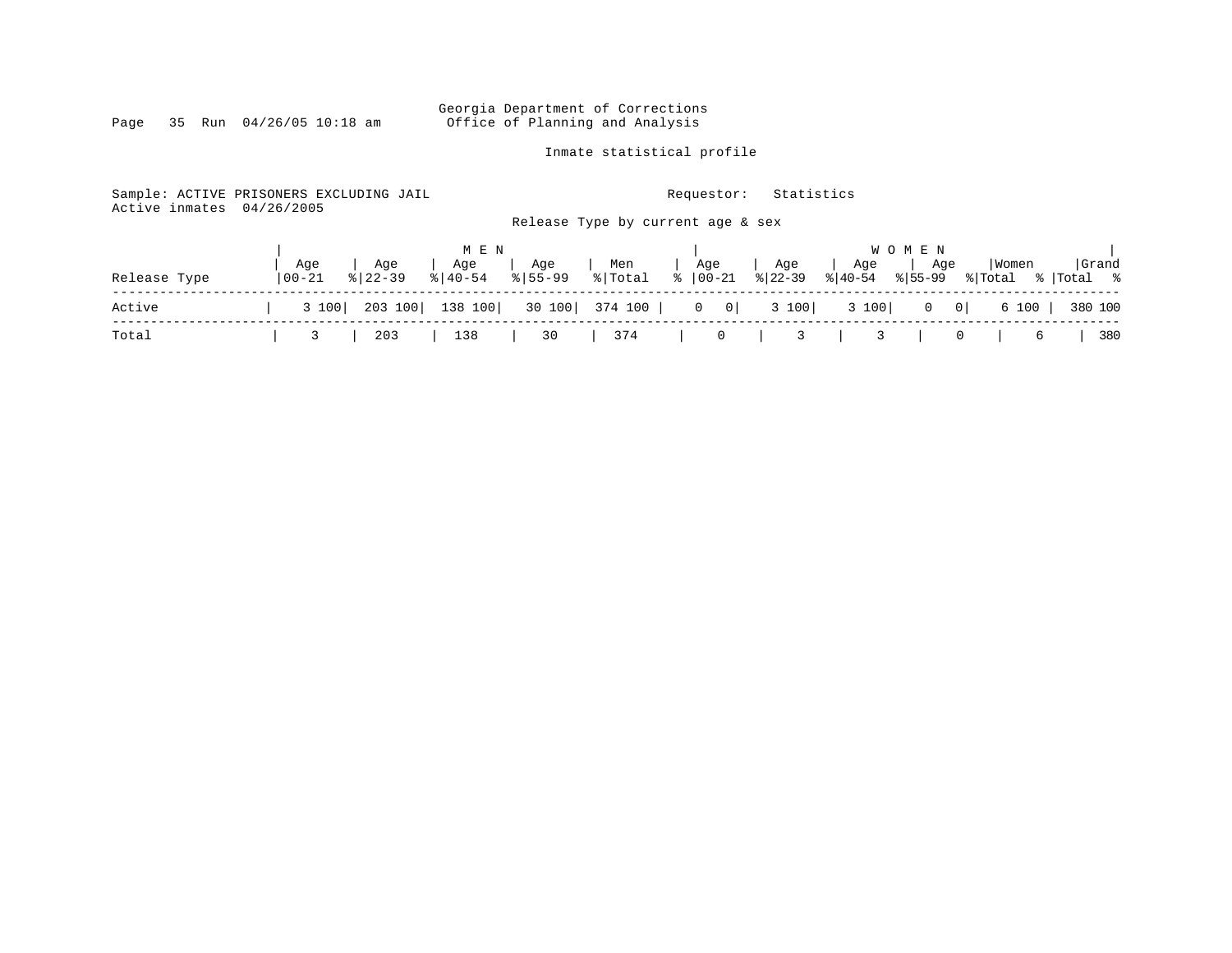Georgia Department of Corrections<br>Page 36 Run 04/26/05 10:18 am Office of Planning and Analysis Office of Planning and Analysis

Inmate statistical profile

| Sample: ACTIVE PRISONERS EXCLUDING JAIL<br>Active inmates | 04/26/2005        |                              |                    |                 |                                       | Requestor:   | Statistics     |                                                   |                      |             |
|-----------------------------------------------------------|-------------------|------------------------------|--------------------|-----------------|---------------------------------------|--------------|----------------|---------------------------------------------------|----------------------|-------------|
|                                                           |                   |                              |                    |                 | Inst By Group by current age & sex    |              |                |                                                   |                      |             |
|                                                           |                   |                              | M E N              |                 |                                       |              |                | W O M E N                                         |                      | Grand       |
| Inst By Group                                             | Age<br>$100 - 21$ | Age<br>$\frac{1}{8}$   22-39 | ا Age<br>  40-54 % | Age<br>  155-99 | Men     Age   <br>  % Total   % 00-21 |              | Age<br>% 22-39 | Age<br>Age<br>$\frac{1}{6}$  40-54<br>$8155 - 99$ | Women<br>% Total     | %   Total % |
| State prison                                              |                   | 203 100<br>3 100             | 138 100            | 30 100          | 374 100                               | $0 \qquad 0$ | 3 100          | 3 100                                             | 6 100<br>$0 \quad 0$ | 380 100     |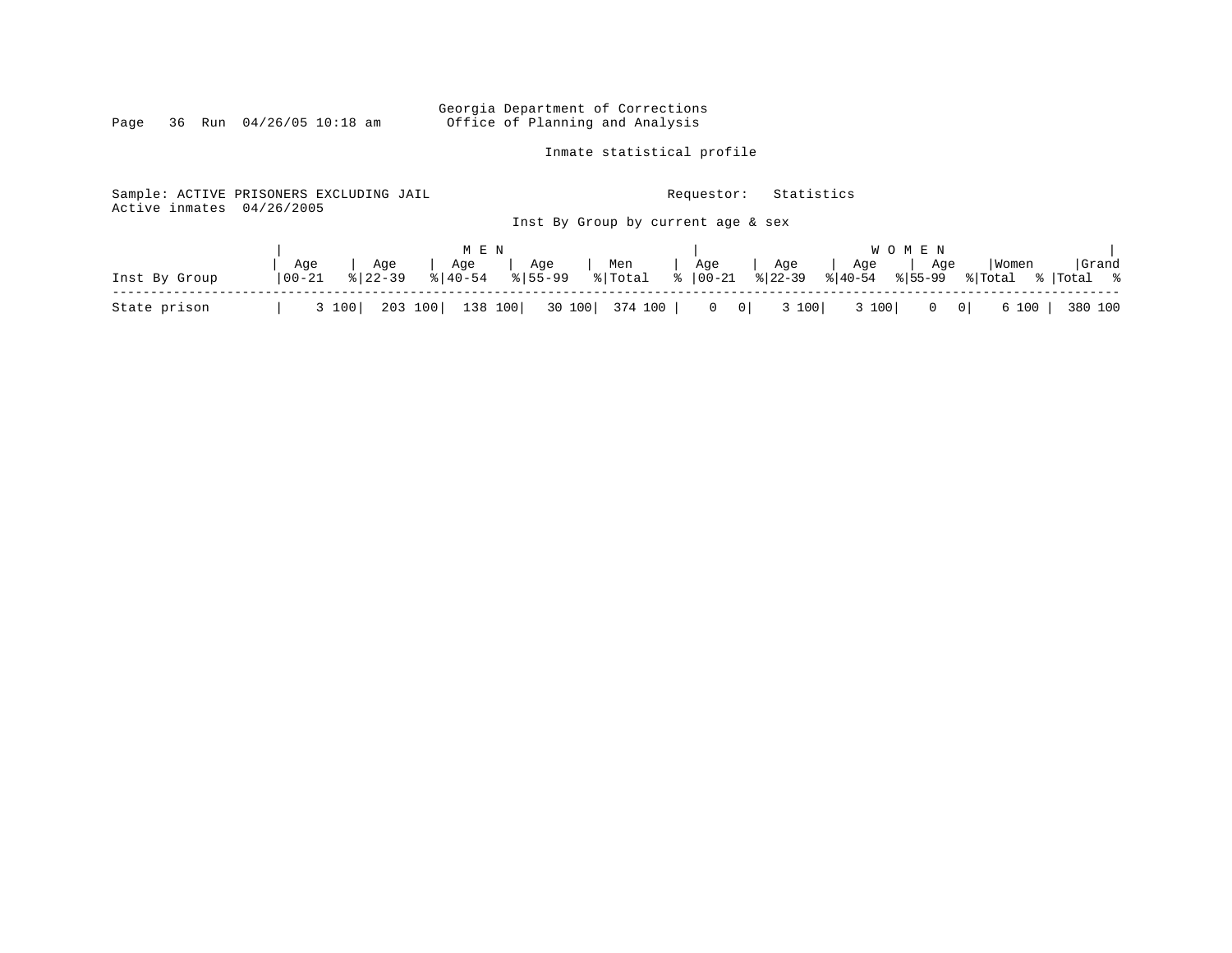# Georgia Department of Corrections<br>Page 37 Run 04/26/05 10:18 am 60ffice of Planning and Analysis Office of Planning and Analysis

Inmate statistical profile

Sample: ACTIVE PRISONERS EXCLUDING JAIL **Requestor:** Statistics Active inmates 04/26/2005

Institution by current age & sex

|                      |           |                                  | M E N                    |                              |                            |                     |                          |                                |                      |         |                    |
|----------------------|-----------|----------------------------------|--------------------------|------------------------------|----------------------------|---------------------|--------------------------|--------------------------------|----------------------|---------|--------------------|
|                      | Age       | Age                              | Age                      | Age                          | Men                        | Age                 | Age                      | Age                            | Age                  | Women   | Grand              |
| Institution          | $00 - 21$ | $8   22 - 39$                    | $\frac{1}{6}$   40-54    | $8 55-99$                    | % Total                    | $ 00 - 21 $<br>ిక   | $ 22-39 $                | $ 40-54 $                      | $ 55-99$             | % Total | %   Total %        |
| Ware Prison          |           | 17<br>8<br>01                    | 13<br>9                  | 2                            | 32<br>9                    | 0 <sup>1</sup>      | 0                        | 01                             |                      |         | 32                 |
| Phillips Prison      |           | 10<br>5<br>0                     | 8<br>11                  | 3                            | 22<br>6                    | 01                  | 0                        | 0<br>0                         | $\Omega$             | 0       | 22                 |
| Arrendale Prison     | U<br>0    | 0<br>0 <sup>1</sup>              | 0<br>0                   | 0<br>0                       | 0<br>0                     | 0<br>0              | 0<br>$\circ$             | 67 <br>2                       | 0                    | 2<br>33 | 2                  |
| Georgia State Prison | $\Omega$  | 31<br>15                         | 21<br>15                 | 6<br>20                      | 58<br>16                   | 0                   | $\circ$<br>0<br>0        | 0<br>$\Omega$                  | 0<br>0 <sup>1</sup>  |         | 15<br>58           |
| Mens Prison          | $\Omega$  | $\Omega$<br>n.<br>$\Omega$       | ∩                        | 3                            | $\Omega$                   | 0<br><sup>0</sup>   | 0<br>$\cap$              | 0 <sup>1</sup><br><sup>n</sup> | U                    |         |                    |
| Jackson Prison-Diag  | -1        | 33<br>2                          |                          | U<br>1                       | 0                          | $\Omega$            | 0 <sup>1</sup><br>0<br>0 | 0<br>$\Omega$                  |                      |         |                    |
| Jackson Prison-Perm  | $\Omega$  | $\Omega$<br>$\Omega$<br>0        | 1                        | 0<br>$\Omega$                |                            | 0<br>$\Omega$       | 0<br>$\Omega$            | O                              | 0                    |         |                    |
| Coastal Prison       |           |                                  | 3<br>O                   | 0                            | 0 1                        | 2                   | 0<br>0<br>$\Omega$       | 0 <sup>1</sup>                 | O<br>$\Omega$        |         |                    |
| Central Prison       | 0<br>0    | $\Omega$<br>0                    | 0<br><sup>0</sup>        | 3                            | O                          | 0<br>$\cap$         | $\Omega$                 | n<br>$\Omega$                  | 0                    |         |                    |
| Augusta Med Prison   |           | 9                                |                          | 5<br>$\overline{\mathbf{3}}$ | 17 <sup>1</sup><br>18<br>5 | 0 <sup>1</sup>      | $\Omega$                 | O<br>0                         | 0<br>$\Omega$        |         | 18                 |
| Valdosta Prison      | 0         | 20<br>10<br>0                    | 14<br>10                 | $\Omega$<br>0                | 34<br>9                    | O<br>0              | 0                        | 0<br>0                         | 0                    |         | 34                 |
| Hays Prison          |           | 33<br>11                         | 13<br>5                  | 13 <br>91<br>4               | 29<br>8                    | O<br>0              | 0<br>$\Omega$            | $\Omega$                       | $\Omega$             |         | 29                 |
| Hancock Prison       | O         | 16<br>8<br>0                     | 6<br>4                   | 3                            | 23<br>6                    | 0 I<br>O            | 0<br>0                   | $\Omega$                       | U                    |         | 23                 |
| Telfair Prison       |           | 28<br>33<br>14                   | 19<br>14                 | 2                            | 50<br>13                   | 0<br>$\Omega$       | U                        | $\Omega$                       | n                    | n       | 13<br>50           |
| Macon Prison         | 0         | 29<br>14<br>0 <sup>1</sup>       | 15<br>21                 | 17<br>5                      | 15<br>55                   | 0<br>$\Omega$       | 0                        | $\Omega$                       | 0                    |         | 14<br>55           |
| Smith Prison         | $\Omega$  | 20<br>10<br>$\Omega$             | 11<br>8                  | 2                            | 33                         | $\Omega$            |                          | U<br>$\Omega$                  |                      |         | $\mathsf{Q}$<br>33 |
| Washingtn Women Pris | 0         |                                  |                          |                              |                            | U                   | 0                        | $\Omega$                       | O                    |         |                    |
| Baldwin Prison       | $\Omega$  | $\Omega$<br>$\Omega$<br>$\Omega$ | $\overline{c}$           | $\Omega$<br>0                |                            | $\cap$<br>$\Omega$  | $\cap$                   | O<br>$\Omega$                  | $\cap$               | 0       |                    |
| Metro Womens Prison  | 0         | $\Omega$<br>0<br>O               | $\Omega$<br>$\mathbf{0}$ | $\Omega$                     | O<br>0                     | $\Omega$            | 33                       | O<br>$\Omega$                  | O<br>0               | 17      |                    |
| Pulaski Womens Pris  | $\Omega$  | 0<br>0<br>$\Omega$               | $\Omega$                 | $\Omega$<br>$\Omega$         | $\cap$                     | 0                   | 67                       | 33                             | $\Omega$<br>$\Omega$ | 50      |                    |
| Total reported       | 6 100     | 406 100                          | 276 100                  | 60 100                       | 748 100                    | 0 <sup>1</sup><br>0 | 6 100                    | 6 100                          | 0 <sup>1</sup><br>0  | 12 100  | 760 100            |
| Percent reported     | 100.0     | 100.0                            | 100.0                    | 100.0                        | 100.0                      | .0 <sub>1</sub>     | 100.0                    | 100.0                          | .0                   | 100.0   | 100.0              |
|                      |           |                                  |                          |                              |                            |                     |                          |                                |                      |         |                    |
| Not Reported         |           | $\Omega$                         | 0                        | O                            | 0                          |                     | O                        |                                |                      |         |                    |
| Total                | 3         | 203                              | 138                      | 30                           | 374                        |                     |                          | 3                              | U                    | 6       | 380                |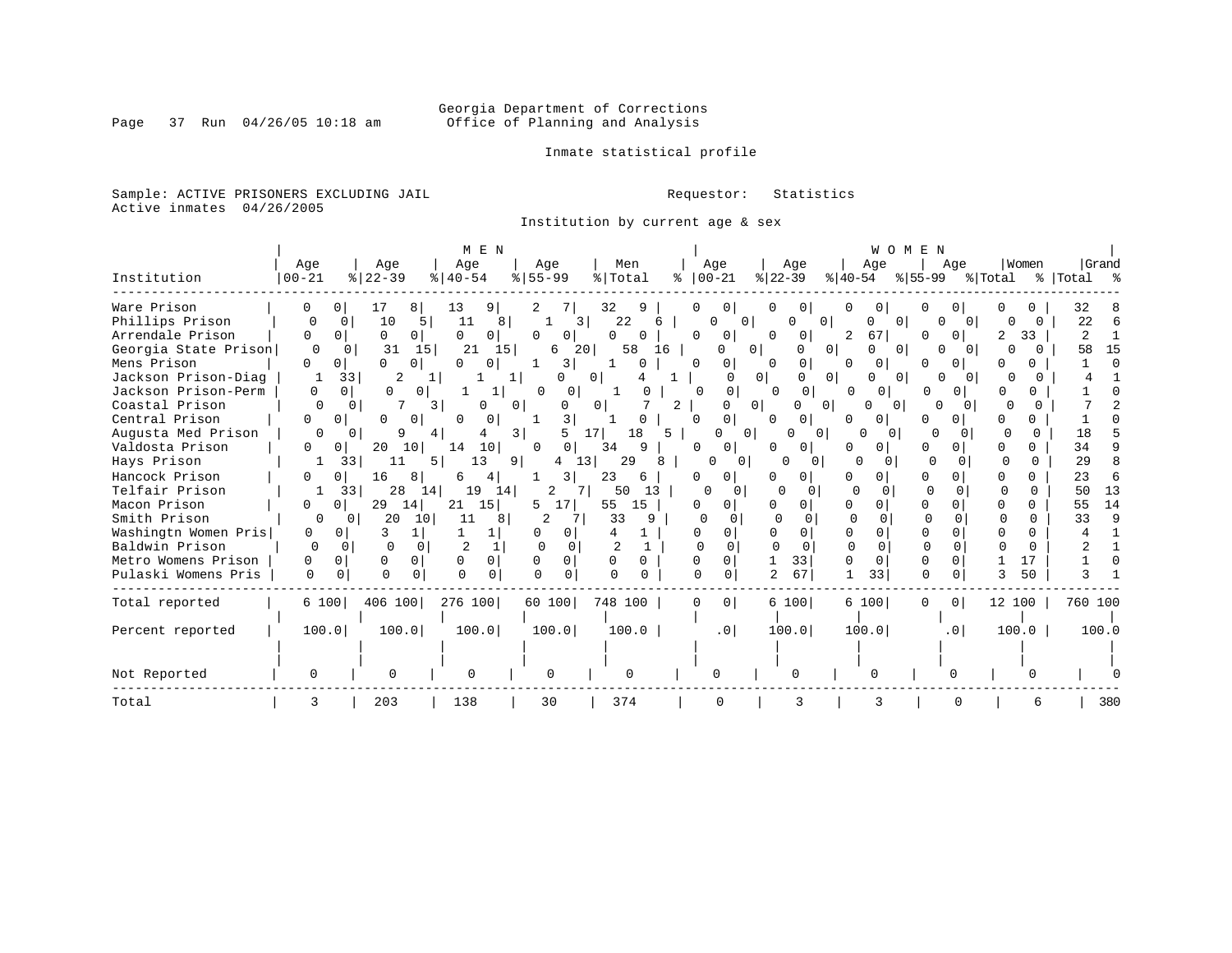# Georgia Department of Corrections<br>Page 38 Run 04/26/05 10:18 am 60ffice of Planning and Analysis Office of Planning and Analysis

### Inmate statistical profile

Sample: ACTIVE PRISONERS EXCLUDING JAIL **Requestor:** Statistics Active inmates 04/26/2005

Misdemeanors And Felonies by current age & sex

|                       |                   |                                       | M E N                        |                                        |                                           |                                         | W O M E N                                     |                        |                                                       |                  |                             |  |  |  |  |  |  |  |
|-----------------------|-------------------|---------------------------------------|------------------------------|----------------------------------------|-------------------------------------------|-----------------------------------------|-----------------------------------------------|------------------------|-------------------------------------------------------|------------------|-----------------------------|--|--|--|--|--|--|--|
| Crime Type            | Age<br>$00 - 21$  | Age<br>$8 22-39$                      | Age<br>$8   40 - 54$         | Age<br>$8155 - 99$                     | Men<br>% Total                            | Age<br>$8   00 - 21$                    | Age<br>$ 22-39 $                              | Age<br>$ 40-54 $       | Age<br>$ 55-99 $                                      | Women<br>% Total | Grand<br>%   Total<br>း - ၁ |  |  |  |  |  |  |  |
| MISDEMEANOR<br>FELONY | $\Omega$<br>3 100 | $\Omega$<br>0 <sup>1</sup><br>203 100 | $\mathbf{0}$<br>0<br>138 100 | $\mathbf{0}$<br>$\mathbf{0}$<br>30 100 | $\mathbf{0}$<br>0 <sup>1</sup><br>374 100 | 0<br>0<br>$\mathbf 0$<br>0 <sup>1</sup> | 0 <br>$\mathbf{0}$<br>$\overline{0}$<br>3 100 | $\Omega$<br>0<br>3 100 | 0<br>$\overline{0}$<br>$\mathbf{0}$<br>0 <sup>1</sup> | 0<br>0<br>6 100  | $0 \quad 0$<br>380 100      |  |  |  |  |  |  |  |
| Total reported        | 3 100             | 203 100                               | 138 100                      | 30 100                                 | 374 100                                   | 0 <sup>1</sup><br>0                     | 3 100                                         | 3 100                  | 0 <sup>1</sup><br>0                                   | 6 100            | 380 100                     |  |  |  |  |  |  |  |
| Percent reported      | 100.0             | 100.0                                 | 100.0                        | 100.0                                  | 100.0                                     | .0 <sub>1</sub>                         | 100.0                                         | 100.0                  | .0 <sup>1</sup>                                       | 100.0            | 100.0                       |  |  |  |  |  |  |  |
| NOT REPORTED          | $\mathbf 0$       | $\Omega$                              |                              | $\Omega$                               | $\mathbf 0$                               | $\Omega$                                | $\Omega$                                      | $\Omega$               |                                                       |                  | $\Omega$                    |  |  |  |  |  |  |  |
| Total                 |                   | 203                                   | 138                          | 30                                     | 374                                       |                                         |                                               |                        | 0                                                     | 6                | 380                         |  |  |  |  |  |  |  |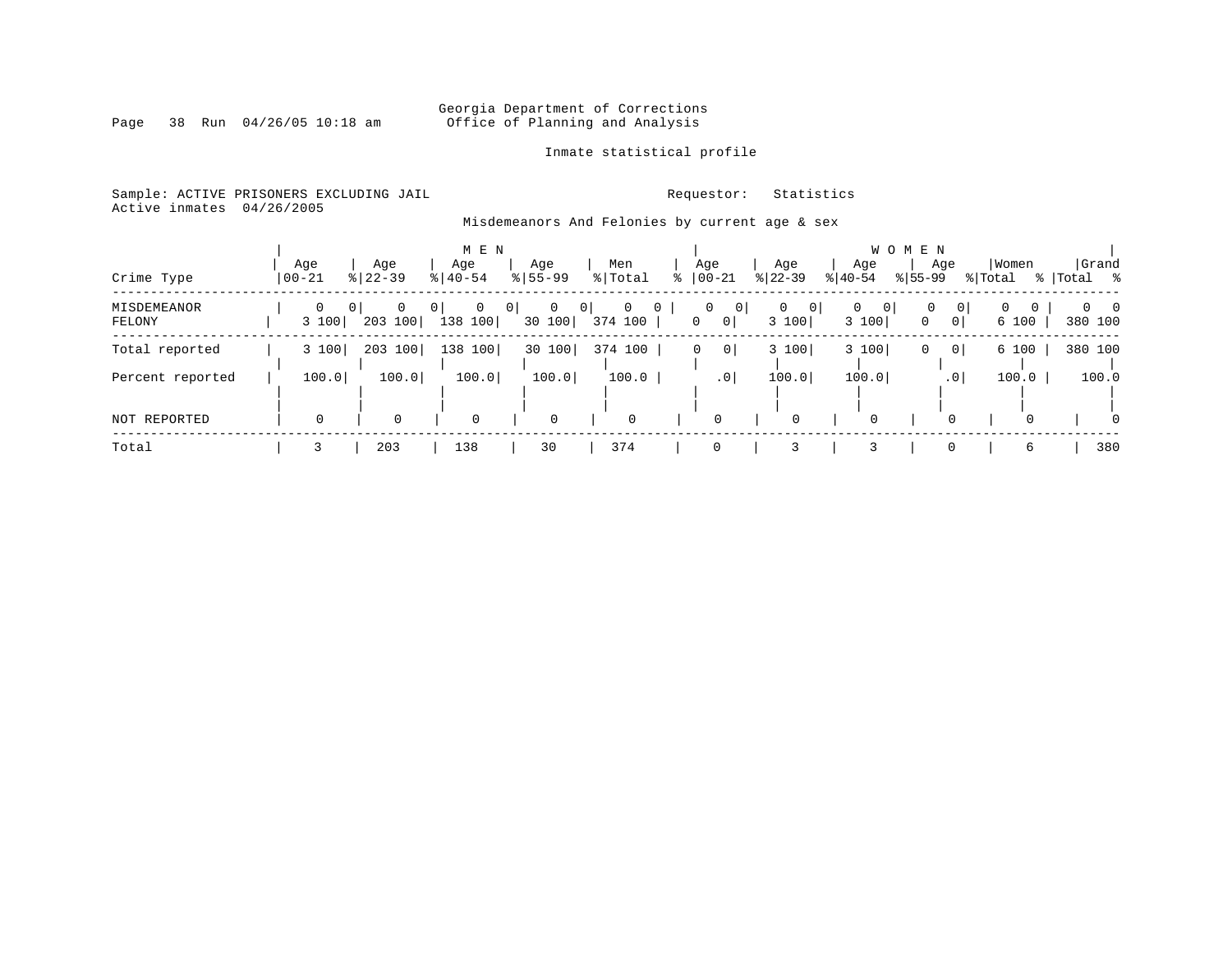# Georgia Department of Corrections<br>Page 39 Run 04/26/05 10:18 am 60ffice of Planning and Analysis Office of Planning and Analysis

Inmate statistical profile

Sample: ACTIVE PRISONERS EXCLUDING JAIL **Requestor:** Statistics Active inmates 04/26/2005

Crimes By Group by current age & sex

|                      |                     |                      | M E N                |                          |                                 |                            |                               | WOMEN                            |                                      |                                  |
|----------------------|---------------------|----------------------|----------------------|--------------------------|---------------------------------|----------------------------|-------------------------------|----------------------------------|--------------------------------------|----------------------------------|
|                      | Age                 | Age                  | Age                  | Age                      | Men                             | Age                        | Age                           | Age                              | Aqe<br>  Women                       | Grand                            |
| Crimes By Group      | $00 - 21$           | $8122 - 39$          | $ 40-54$             | $8155 - 99$              | % Total                         | $ 00-21$                   | $ 22-39 $                     | ୫∣55–99<br>୫∣40-54               | % Total                              | %  Total                         |
| HOMICIDE             | 3 100               | 139<br>68            | 45<br>62             | 57<br>17                 | 221<br>59                       | 0<br>0                     | 3 100                         | 3 100<br>0                       | 0 <sup>1</sup><br>6 100              | 227<br>-60                       |
| ABORTION             | $\Omega$            | $\Omega$<br>0<br>O   | $\Omega$<br>$\Omega$ | 0                        | 0 <sup>1</sup><br>0<br>0        | $\Omega$                   | $\Omega$<br>0<br>$\Omega$     | $\Omega$<br>$\circ$              | $\Omega$<br>0<br>$\Omega$            | $\Omega$<br>$\Omega$<br>$\Omega$ |
| BODILY INJRY&REL OFF | 0<br>$\overline{0}$ | 17<br>8              | 21<br>15             | 2<br>7                   | 40<br>11                        | 0<br>O                     | $\mathbf 0$<br>0              | 0<br>0<br>0                      | $\Omega$<br>0<br>O                   | 40<br>11                         |
| ARSON & REL OFF      | $\Omega$            | O<br>0<br>O          | U<br>0               | 0                        | 0 <sup>1</sup><br>0<br>$\Omega$ | $\Omega$                   | 0<br>0<br>$\overline{0}$      | 0<br>0                           | U<br>0<br>O                          | $\cap$<br>$\Omega$<br>O          |
| DAMAGE OF PROPERTY   | 0<br>0              | 0<br>0               | 0<br>0               | 0<br>0                   | 0<br>0                          | 0<br>0                     | 0<br>O                        | 0<br>0<br>0                      | 0<br><sup>0</sup><br>O               |                                  |
| BURGLARY & REL OFF   |                     | 0<br>N<br>0          | 1                    | $\mathbf{0}$<br>O        | $\Omega$<br>1                   | 0                          | $\mathbf{0}$<br>U<br>$\Omega$ | 0<br>∩                           | $\cap$<br>∩<br>∩                     |                                  |
| FORGERY & REL OFF    | 0<br>0              | $\mathbf 0$<br>0     | 0<br>$\Omega$        | $\Omega$<br>0            | O<br>0                          | 0<br>O                     | 0<br>O                        | U<br>N<br>0                      | 0<br><sup>0</sup><br>0               |                                  |
| THEFT                | 0                   | O<br>$\Omega$<br>0   | O<br>$\overline{0}$  | $\circ$<br>0             | $\Omega$                        | $\Omega$<br>0              | <sup>0</sup><br>0             | $\Omega$<br>$\Omega$<br>$\Omega$ | $\Omega$<br>Ω<br>$\Omega$            |                                  |
| ROBBERY              | U<br>0              | 24<br>12             | 18<br>25             | 27<br>8                  | 57<br>15                        | O<br>0                     | 0                             | O<br>0<br>$\Omega$               | $\Omega$<br>n<br>0                   | 15<br>57                         |
| SEXUAL OFFENSES      | ∩                   | 19<br>9<br>0         | 25<br>18             | 3<br>10                  | 47<br>13                        | 0                          | 0                             | <sup>0</sup><br>0                | $\Omega$<br><sup>0</sup><br>$\Omega$ | 12<br>$4^{\circ}$                |
| OBSCENITY CRIMES     | 0<br>0              | O<br>0               | 0<br>U               | 0<br>0                   | O<br>U                          | n<br>0                     | U<br>U                        | 0<br>U<br>O                      | n<br>0                               | $\cap$                           |
| TREASON & REL OFF    | U                   | 0<br>0<br>0          | 0<br>n               | $\Omega$<br><sup>0</sup> | Λ<br>$\Omega$                   | ∩<br><sup>0</sup>          | ∩<br>$\Omega$                 | $\Omega$<br>U<br>C               | 0<br>O<br>0                          |                                  |
| CRIMES INVOLVNG GOVT | O<br>0              | 0<br>O               | 0<br>U               | O                        | O<br>O                          | 0<br>O                     | 0<br>O                        | O<br>$\Omega$<br>O               | 0<br>$\Omega$<br>O                   |                                  |
| FALSIFICATIONS       | 0<br>O              | $\Omega$<br>$\Omega$ | U<br>0               | $\cap$<br>$\Omega$       | U<br>n                          | $\Omega$                   | $\Omega$<br>Ω                 | 0<br>0                           | $\Omega$<br>O<br>U                   |                                  |
| OBSTRUCT LAW ENFORCE | U<br>U              | ∩<br>0               | $\Omega$<br>U        | U<br>$\Omega$            | O<br>U                          | O<br>0                     | 0<br>O                        | U<br>$\Omega$<br>O               | U<br>O<br>0                          |                                  |
| DISORDERLY CONDUCT   | U                   | U                    | <sup>0</sup>         | 0                        | O                               | O<br>O                     | <sup>0</sup><br><sup>0</sup>  | $\Omega$<br>O<br>$\Omega$        | ∩                                    |                                  |
| GAMBLING & REL OFF   | U                   | 0                    | $\Omega$             | <sup>0</sup><br>U        | ∩<br>U                          | U<br>U                     | ∩<br>O                        | ∩                                | U<br>∩<br>n                          |                                  |
| CRUELTY TO CHILDREN  | U                   | <sup>o</sup><br>O    | 0<br>O               | $\Omega$<br>O            | O<br>0                          | 0<br>$\Omega$              | 0<br>O                        | 0<br>U<br><sup>0</sup>           | 0<br>n<br>U                          |                                  |
| CRIMES WITH GUNS     | U                   | U                    | $\Omega$<br>O        | $\Omega$<br>0            | <sup>0</sup>                    | $\cap$<br>0                | 0                             | 0<br>0<br>0                      | $\mathbf{0}$                         | O                                |
| INVASION PRIVACY     | U<br>n              | U<br>0               | 0<br>Ω               | <sup>0</sup><br>0        | U<br>0                          | n<br>0                     | O<br>0                        | 0<br>0<br>O                      | 0<br>0<br>O                          |                                  |
| RACKETEERING         | ∩<br>0              | $\Omega$<br>O        | ∩<br>0               | O<br>0                   | n<br>O                          | 0<br>O                     | 0<br>O                        | O<br>0                           | $\Omega$<br>O                        | O                                |
| DRUG ABUSE OFFENSES  | N<br>O              | 3<br>1               | 3<br>4               | U<br>$\Omega$            |                                 | O<br>0                     | O                             | O.<br>O                          | O<br>U                               |                                  |
| DRUG TRAFFICKING     | $\Omega$            | 0<br>-1              | 0<br>0               | O<br>$\Omega$            |                                 | 0                          | $\mathbf{0}$<br>0             | $\Omega$<br>0                    | $\Omega$<br>O<br>Ω                   | O                                |
| AUTO CRIMES          | 01                  | O<br>0               | 0<br>0               | 0<br>0                   | $\Omega$<br>O                   | 0<br>O                     | 0<br>0                        | O<br>01<br>0                     | 0<br>O                               |                                  |
| REVENUE & CONTRABAND | <sup>0</sup>        | 0<br>0<br>0          | 0<br>0               | 0<br>0                   | 0<br>N                          | 0                          | 0<br>0<br>0                   | 0<br>0                           | 0<br>0<br>$\Omega$                   | O                                |
| CRIMES OF OTH STATES | 0<br>0              | U<br>0 <sup>1</sup>  | 0<br>O               | 0<br>U                   | 0<br>U                          | $\Omega$<br>0              | 0<br>$\Omega$                 | 0<br>0<br>O                      | 0<br>0<br>0                          |                                  |
| MISC. FELONIES       | 0                   | 0<br>U<br>$\Omega$   | 0<br>0               | 0<br>0                   | 0<br>0                          | $\Omega$                   | $\Omega$<br>0<br>0            | 0<br>$\Omega$                    | O<br>N<br>$\Omega$                   | 0                                |
| MISDEMEANORS         | O<br>0              | 0<br>0               | 0<br>0               | 0<br>0                   | 0                               | $\overline{0}$<br>$\Omega$ | 0<br>0                        | 0                                | 0                                    |                                  |
| Total reported       | 3 100               | 203 100              | 138 100              | 30 100                   | 374 100                         | $\mathbf{0}$<br>0          | 3 100                         | 3 100<br>0                       | 0 <sup>1</sup><br>6 100              | 380 100                          |
| Percent reported     | 100.0               | 100.0                | 100.0                | 100.0                    | 100.0                           | .0 <sub>1</sub>            | 100.0                         | 100.0                            | 100.0<br>. 0                         | 100.0                            |
|                      |                     |                      |                      |                          |                                 |                            |                               |                                  |                                      |                                  |
| NOT REPORTED         | 0                   | $\Omega$             | $\Omega$             | $\Omega$                 | $\Omega$                        | $\Omega$                   | 0                             | 0                                | $\Omega$<br>$\Omega$                 |                                  |
| Total                | 3                   | 203                  | 138                  | 30                       | 374                             | 0                          | 3                             | 3                                | $\Omega$<br>6                        | 380                              |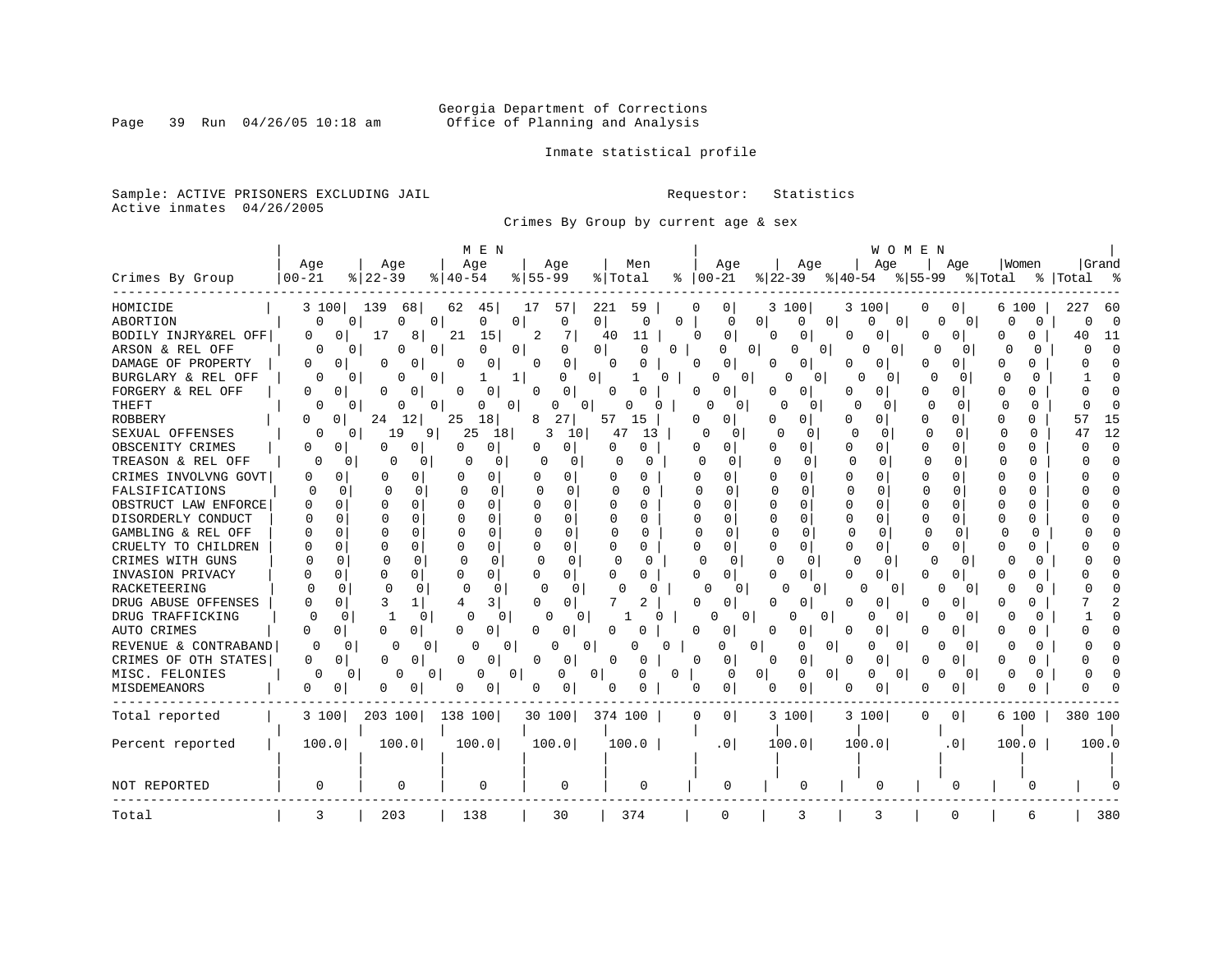# Georgia Department of Corrections<br>Page 40 Run 04/26/05 10:18 am 60ffice of Planning and Analysis Office of Planning and Analysis

### Inmate statistical profile

Sample: ACTIVE PRISONERS EXCLUDING JAIL **Requestor:** Statistics Active inmates 04/26/2005

Most Serious Offense by current age & sex

|                                                                                                                                      | M E N    |          |                      |          |                    |    |                    |                |          |                |    |          |                 |                |                  |          | <b>WOMEN</b>     |         |                |                  |            |       |
|--------------------------------------------------------------------------------------------------------------------------------------|----------|----------|----------------------|----------|--------------------|----|--------------------|----------------|----------|----------------|----|----------|-----------------|----------------|------------------|----------|------------------|---------|----------------|------------------|------------|-------|
| Most Serious Offense 00-21                                                                                                           | Age      |          | Age<br>$8$   22 – 39 |          | Age<br>$8140 - 54$ |    | Age<br>$8155 - 99$ |                |          | Men<br>% Total |    | °≈       | Age<br>$ 00-21$ |                | Age<br>$ 22-39 $ |          | Age<br>$ 40-54 $ | % 55−99 | Aqe            | Women<br>% Total | %  Total % | Grand |
| In the table below, misdemeanors come first, and are in lower-case letters. AFTER THAT COME FELONIES, IN UPPER-CASE LETTERS<br>NOTE: |          |          |                      |          |                    |    |                    |                |          |                |    |          |                 |                |                  |          |                  |         |                |                  |            |       |
| <b>MURDER</b>                                                                                                                        | 3 100    |          | 139<br>68            |          | 62<br>45           |    | 17                 | 57             | 221      | 59             |    |          | $\Omega$        |                | 3 100            |          | 3 100            |         | 0 <sup>1</sup> | 6 100            | 227        | -60   |
| KIDNAPPING                                                                                                                           |          |          | 17                   | 8        | 21                 | 15 |                    | 2              |          | 40             |    |          | 0               | $\overline{0}$ | 0                |          |                  |         |                |                  | 40         | 11    |
| <b>BURGLARY</b>                                                                                                                      |          |          |                      | $\Omega$ |                    |    |                    | $\Omega$       |          |                |    | $\Omega$ | $\mathbf{0}$    |                | $\mathbf{0}$     |          | $\Omega$         |         |                |                  |            |       |
| ARMED ROBBERY                                                                                                                        |          | 0        | 24                   | 12       | 24                 | 17 |                    |                | 27       | 56             | 15 |          |                 | 0 <sup>1</sup> |                  |          |                  |         |                |                  | 56         |       |
| HIJACKING MOTOR VEHI                                                                                                                 | 0        |          | 0                    | 0        |                    |    | 0                  | 0              |          |                |    | 0        | 0               |                | 0                |          |                  |         |                |                  |            |       |
| RAPE                                                                                                                                 | $\Omega$ |          | 16                   | 8        | 19                 | 14 |                    |                | 10       | 38             | 10 |          |                 | 0 l            |                  | 0        |                  |         |                |                  | 38         |       |
| AGGRAV SEXUAL BATTER                                                                                                                 | $\Omega$ | 0        | 0                    | 0        |                    |    | 0                  | 0              |          |                |    |          | 0               |                |                  |          | <sup>0</sup>     |         |                |                  |            |       |
| CHILD MOLESTATION                                                                                                                    | 0        |          |                      |          | 2                  |    |                    |                | 0        |                |    |          | 0               | $\Omega$       | 0                | $\Omega$ |                  | O       |                |                  |            |       |
| AGGRAV CHILD MOLESTA                                                                                                                 | 0        | 0        |                      |          |                    |    |                    | 0              |          |                |    |          | 0               |                | $\mathbf{0}$     |          | 0                |         |                |                  |            |       |
| VIOL GA CNTRL SBST A                                                                                                                 |          |          |                      |          |                    |    |                    |                | 0        |                |    |          |                 |                |                  |          |                  |         |                |                  |            |       |
| S/D CONT SUB SCHOOL                                                                                                                  | 0        | 0        |                      | 0        |                    | 0  |                    | 0              |          |                |    |          | 0               |                |                  |          |                  |         |                |                  |            |       |
| S/D COCAINE                                                                                                                          |          |          |                      |          |                    |    |                    | U              | $\sigma$ |                |    |          | U               |                |                  |          |                  |         |                |                  |            |       |
| POSS OF COCAINE                                                                                                                      | 0.       | $\Omega$ |                      | 01       |                    |    |                    | 0 <sup>1</sup> |          |                |    |          | 0               |                | $\Omega$         |          |                  |         |                |                  |            |       |
| ATT/CONSPRCY COMMT C                                                                                                                 |          |          |                      |          |                    |    |                    |                |          |                |    |          |                 |                |                  |          | 0                |         |                |                  |            |       |
| Total                                                                                                                                |          |          | 203                  |          | 138                |    |                    | 30             |          | 374            |    |          |                 |                |                  |          |                  |         |                |                  |            | 380   |